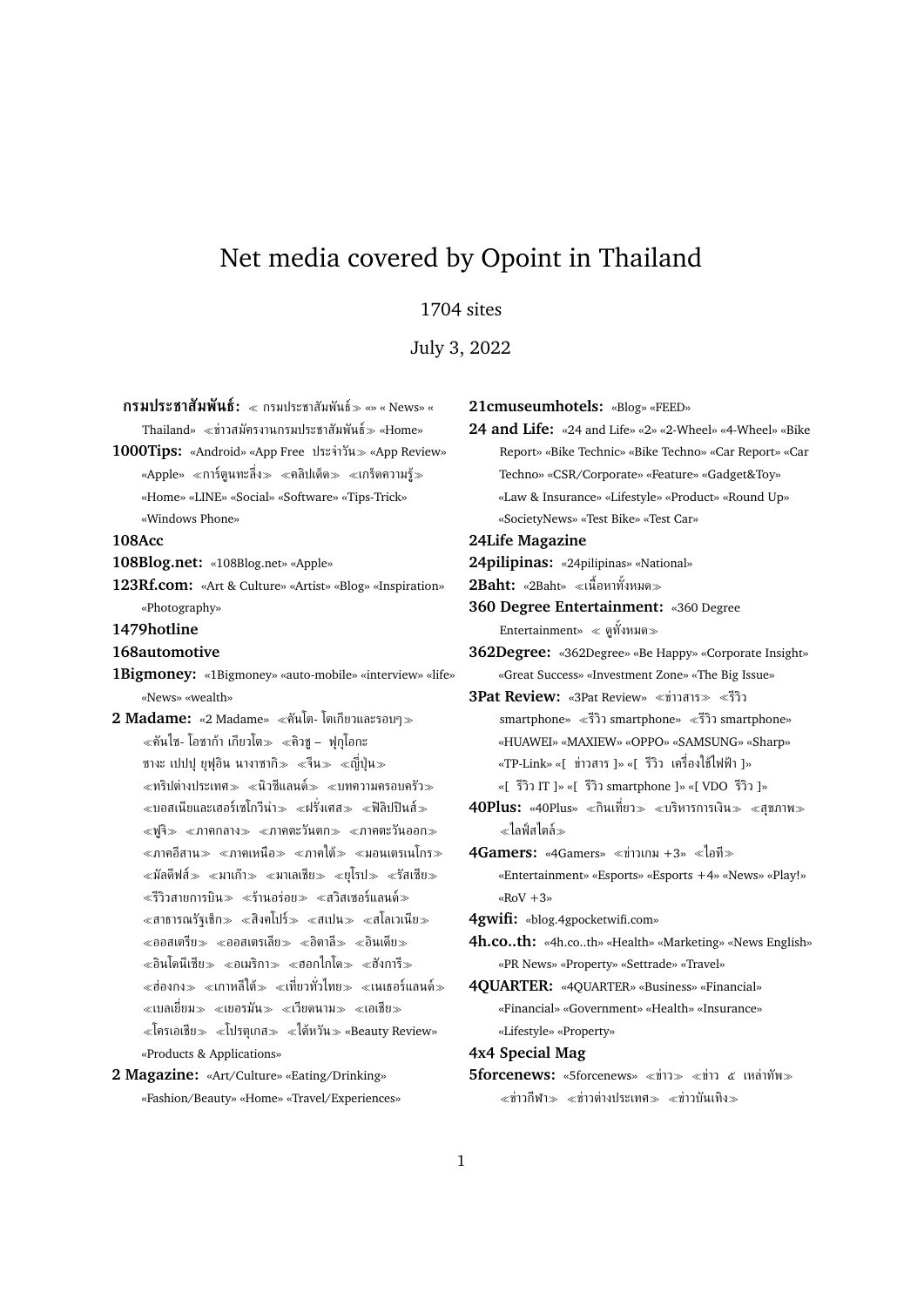$\ll$ ข่าวเศรษฐกิจ $\gg$   $\ll$ นสพ. ๕ เหล่าทัพ $\gg$   $\ll$ บก. แถลง $\gg$  $\ll$ หนังสือพิมพ์ $\gg$ 

**66 Speedzone:** «66 Speedzone» ข่าวประชาสัมพันธ์ «Cars» «Classic car» «Exotic car / super car» «Lifestyle» «Motor-sports» «New car» «News» «Sports car» «Thai news» «World news»

**7-11starnews**

**77kaoded:** «77kaoded» ≪กรงเทพและปริมณฑล≫

 $\ll$ ภาคกลาง $\gg\ll$ ภาคตะวันออก $\gg\ll$ ภาคตะวันออกเฉียงเหนือ $\gg$  $\ll$ ภาคเหนือ $\gg \ll$ ภาคใต้ $\gg$  «FEED»

**90min.com th: «90min.com th» ≪ท็อตแนม ฮอตสเปอร์ส≫**  $\ll$ ลิเวอร์พูล $\gg$   $\ll$ อาร์เซนอล $\gg$   $\ll$ เชลซี $\gg$   $\ll$ เอฟเวอร์ตัน $\gg$  $\ll$ แมนเชสเตอร์ ซิตี้ $\gg\ll$ แมนเชสเตอร์ ยูไนเต็ด $\gg$ 

**9Carthai:** «มอเตอร์ไซค์» «รีวิวรถ» «Ford» «Home»

**9journeythailand:** «9journeythailand»

«Attraction Review» «Hotel Review» «Restaurant Review» **9krapalm:** «9krapalm» «PR News»

**9Naliga**

#### **9tana**

**A day magazine:** «A day magazine» «Art & Design» «Business» «Culture & Entertainment» «Happiness» «Idea» «Journey» «Movement» «News»

**A Roundent**

**A Time Design:** «www.atimedesign.com»

- **A-starmag:** «A-starmag» «A-News&Update» «A-STAR IN THAILAND» «EVENT» «Upcoming Pop Scene»
- **Abc Thailand News:** «» «Beauty & health» «Business» «Cars» «English» «Food & drink» «Hotel & resort» «News» «People» «Street food»

#### **Aboutinformant**

**ACAR News Online: «ACAR News Online» «ทดลองขับ»**  $\ll$ ทดลองขับ $\gg$   $\ll$ รถใหม่ $\gg$   $\ll$ ราคารถใหม่ $\gg$   $\ll$ ฮอตนิวส์ $\gg$ แวดวงธุรกิจยานยนต์

### **Accor**

**Acnews:** «กองทุนรวม» «การค้า- อุตสาหกรรม»  $\ll$ การตลาด $\gg$   $\ll$ การตลาด/ ไอที/ ยานยนต์ $\gg$   $\ll$ การศึกษา-สิ่งแวดล้อม- สาธารณสุข $\gg$   $\ll$ กีฬา $\gg$   $\ll$ ข่าวประชาสัมพัมธ์ $\gg$  $\ll$ คุณภาพชีวิต $\gg \ll$ คุณภาพชีวิต/ ประชาสัมพันธ์ $\gg \ll$ ชีเอสอาร์-เอชอาร์≫ «บันเทิงไทย- เทศ≫ «ประกัน≫ «ยานยนต์»  $\ll$ วิทยาศาสตร์ $\gg$   $\ll$ สุขภาพ $\gg$   $\ll$ หน้าหลัก $\gg$   $\ll$ หุ้น- ทอง $\gg$  $\ll$ อสังหาริมทรัพย์ $\gg\ll$ เศรษฐกิจ- บทวิจัยเศรษฐกิจ $\gg$ 

 $\ll$ เศรษฐกิจ/ การเงิน/ กองทน $\gg$   $\ll$ เอสเอ็มอื $\gg$   $\ll$ แบงก์-นอนแบงก์ $\gg$  «แฟชั่น- เดินทาง- กินดื่ม- เที่ยว $\gg$  «ไลฟ์สไตล์ $\gg$  $\ll$ ไลฟ์สไตล์/ ท่องเที่ยว/ กีฬา $\gg \ll$ ไอที $\gg$ 

**Acuisineth:** «Food Story» «Tips»

**Adaddictth:** «Adaddictth» «Award» «Interview» «Interview» «Knowledge» «Knowledges» «News» «News» «Podcast» «Works» «Works»

**Addnine:** «กล้อง» «การศึกษา ภาษา ติวเตอร์» «กีฬา»  $\ll$ ความงาม $\gg$   $\ll$ คอมพิวเตอร์ $\gg$   $\ll$ จักรยาน $\gg$   $\ll$ ท่องเที่ยว $\gg$  $\ll$ บริการ $\gg \ll$ บิ๊กไบค์ มอเตอร์ไซค์ $\gg \ll$ บ้าน คอนโด $\gg$  $\ll$ ฟรีแลนช์ $\gg$   $\ll$ มือถือ แท็บเล็ต $\gg$   $\ll$ รถยนต์ $\gg$   $\ll$ ร้านอาหาร $\gg$  $\ll$ ลงทุน การเงิน ธนาคาร $\gg\ll$ ศิลปิน นักร้อง เพลง $\gg$  $\ll$ สัตว์เลี้ยง $\gg\ll$ สุขภาพ $\gg\ll$ หนัง $\gg\ll$ อุปโภค บริโภค $\gg$  $\ll$ เกม $\gg\ll$ เครื่องประดับ $\gg\ll$ เครื่องใช้ไฟฟ้า $\gg\ll$ เบ็ดเตล็ด $\gg$  $\ll$ เสื้อผ้า เครื่องแต่งกาย $\gg\ll$ เอสเอ็มอี โอทอป $\gg\ll$ แกดเจ็ต $\gg$  $\ll$ แม่และเด็ก $\gg \ll$ แอปพลิเคชัน $\gg \ll$ โน้ตบุ๊ก แล็ปท็อป $\gg$ โรงแรม ที่พัก

**ADIntredHD:** «Scoop Intrend»

- **Adpt News:** «Adpt News» «Brands» «Business» «Industry» «Research & Science» «Self Improvement» «Technology» «Trend & Report» «Use Case»
- **ADSLthailand.com:** «ADSLthailand.com» «adslthailand TV» «Broadband internet» «Broadband Internet» «Crypto News» «Ict news» «ICT News» «Internet promotion» «Internet Promotion» «Knowledge Sharing» «Newtech Update» «Pr news» «PR News» «Telecom» «Telecom»
- **Advanced Business Magazine:** «CSR» «Food & Travel» «Home» «Interview» «Knowledge» «Must Read» «News Report»

**Aec-tv-online2**

**Aec10news:** «Aec10news» «ASEAN» «BREAKING NEWS» «BUSINESS» «BUSINESS MOVEMENT» «CHINA NEWS» «EDITOR TALK» «ENERGY FORCE» «HOT MARKETS» «INSIDE ASEAN» «MONEY MOVEMENT» «NATIONAL» «NEWS» «OPEN NEWS» «PHOTO STORIES» «POLITICS» «SPECIAL REPORT» «START UP» «TRAVEL» «WORLD»

# **agriplusnews**

# **Ahead Asia**

**Ai iT:** «Ai iT» «Business» «News» «Technology» **Ajlink**

**AkeruFeed:** «AkeruFeed» «Beauty» «Celeb & Gulu»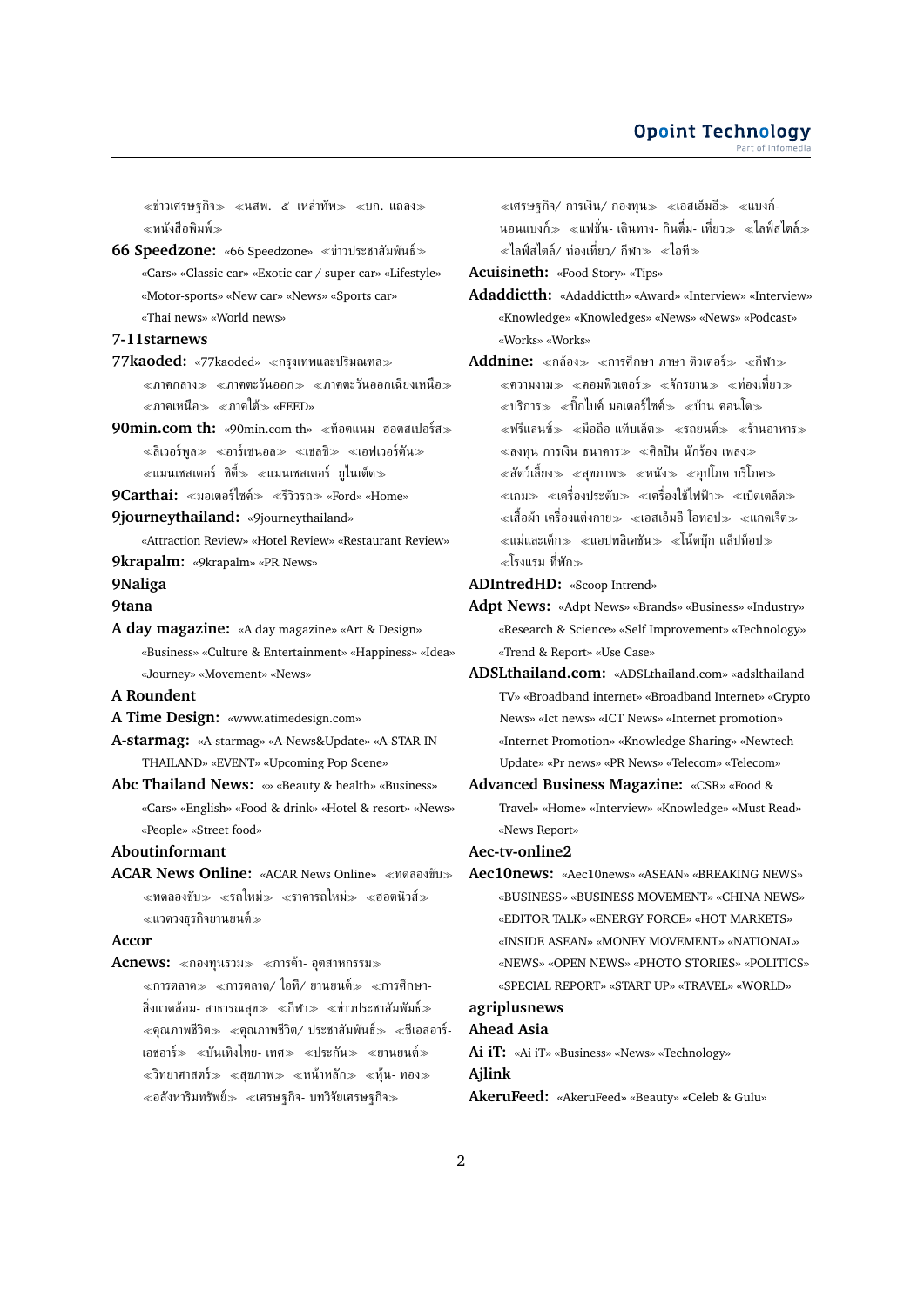«Cosmetic» «Fashion» «Food» «Hairstyle» «Health» «Japan» «Lifestyle» «Love» «Nails» «Review» «Travel» «Trend & Life»

**Alive:** «Alive» ข่าวสารและบทความ

- **Alive around:** «Alive around» «ดูแลบ้าน» «PR Property» **Alivesonline.com**
- **All About Thailand:** «All About Thailand» «News»
- **All area entertainment:** «All area entertainment -» «Awards» «Concert» «Fashion» «Hi-light» «Movie» «Music» «Music & concert» «News» «Radio» «Tv & movie»
- **All Over Around:** «All Over Around» «All Around» «Entertainment» «Trend&Fashion»
- **All Tha Eevent:** «All Tha Eevent» «Dailyevents» «Topevents»
- **Allabout:** «Allabout» «Activity & news» «Brand story» «Buyer's guide» «Experience@home» «Hi-fi» «Home theater» «How-to» «Knowledge» «Music» «Product preview» «Review»
- **Allaround Tech:** «Environment» «Home» «Lifestyle» «Marketing» «PR. News» «Product» «Technology» «Vehicle»
- Altgadgetthailand : «Business» «Finance» «Food» «Home» «Lifestyle» «Make-up» «Marketing» «Music» «Strategy» «Tech» «Travel»
- **Amarin Academy:** «Amarin Academy» «Course» «Design Idea» «Interview & Review» «Management» «Marketing» «News»
- **Amarin Baby and Kids:** «Amarin Baby and Kids»  $\ll$ การดูแลทารกแรกเกิด $\gg\ll$ การเงินและกฎหมายครอบครัว $\gg$  $\ll$ ข่าว & กิจกรรม $\gg$   $\ll$ ข่าวสารและกิจกรรม $\gg$   $\ll$ ครอบครัว $\gg$  $\ll$ ความงาม $\gg \ll$ คุณแม่ท้อง $\gg \ll$ ดูเพิ่มเติม $\gg \ll$ ตั้งครรภ์ $\gg$  $\ll$ ภาพ & วิดีโอ $\gg\ll$ สอนลูกฉลาดและเป็นคนดี (1-3 ปี)»  $\ll$ อาหาร & สุขภาพ $\gg \ll$ อาหารและการออกกำลังกาย $\gg$  $\ll$ เซ็ตแฟชั่นจากเล่ม≫ ≪เตรียมตัวตั้งครรภ์≫

 $\ll$ เมนอาหารเด็ก $\gg \ll$ โรงเรียน $\gg$  «Uncategorized»

**Amarin Tv: «Amarin Tv» «ข่าว»** 

- **Amazingcouple:** «Amazingcouple» «Food Review» «Travel Review»
- **Amazingthaitour:** «Amazingthaitour» ประชาสัมพันธ์  $\langle$ ภาคกลาง $\rangle$   $\langle$ ภาคตะวันตก $\rangle$   $\langle$ ภาคตะวันออก $\rangle$  $\ll$ ภาคอีสาน $\gg$   $\ll$ ภาคเหนือ $\gg$   $\ll$ เทศกาล $\gg$

**Amcham Thailand:** «Amcham Thailand» «News» **ana-digi:** «ana-digi» «BIG BOY'S WORLD» «CLOCKWISE» «REVIEW» «SCOOP» «TECHNIC» «What When Where» **Ananmoney.com Anngle.org:** «Anngle.org» «グルメ・フード» «記事カテゴ リー» «最近のタイニュースまとめ» **Anywhere:** «Anywhere» «UPDATE AND NEWS» **Anywhere Travels:** «Anywhere Travels» «Fashion & Lifestyle» «Hotel» «Journey» «Restaurant» **Apcom.org AppdisQus:** «AppdisQus» «Android» «GAMING» «iOS» «Miscellaneous» «Review» «Windows» **AppGamer.in..th:** «www.appgamer.in..th» **AppModish Araideewa** Areaguru: «Areaguru» «กระทัพดคยอสังหาฯ» **Aripplc:** «Aripplc» ข่าวสารองค์กร **ARIT:** «News» **Arnacharknews.net:** «Arnacharknews.net» ข่าว 3 จังหวัดฝั่งอันดามัน **Aroipakmood Around Living Around Online: «Around Online» «อ่านต่อ > «อ่านต่อ >** «DINING» «ENTERTAINMENT» «EVENTS» «FASHION & BEAUTY» «GADGETS» «Interesting» «LIFESTYLE» «MOVIE» «MUSIC» «NEWS & UPDATE» «PEOPLE» «PROMOTION» «TRAVEL» «TV» «Uncategorized» **Aroundautoworld:** «Aroundautoworld» «Automotive News» «EV & Auto Technology» «Global Auto» «New Arrival» **Aroundonline:** «Dining» «Entertainment» «Issues» «Leisure» «Lifestyle» «News & Update» «People» Arsa-story: «Arsa-story» «กีฬา» «ข่าวสารและกิจกรรม»  $\ll$ ท่องเที่ยวและอาหาร $\gg$   $\ll$ สุขภาพ $\gg$ **Art4d:** «Art4d» «ARCHITECTURE» «ARCHITECTURE» «ARCHIVE» «ART» «ART» «art4d BITES» «art4d+» «art4d+» «BITES» «BITES» «DESIGN» «DESIGN» «DESIGN» «Fronten» «INTERVIEW» «MAGAZINE» «MATERIAL» «MATERIAL» «MEDIA» «MEDIA» «PEOPLE» «PEOPLE» «PHOTO ESSAY» «PICKS» «PICKS» «PLUS»

«READ» «UPDATE»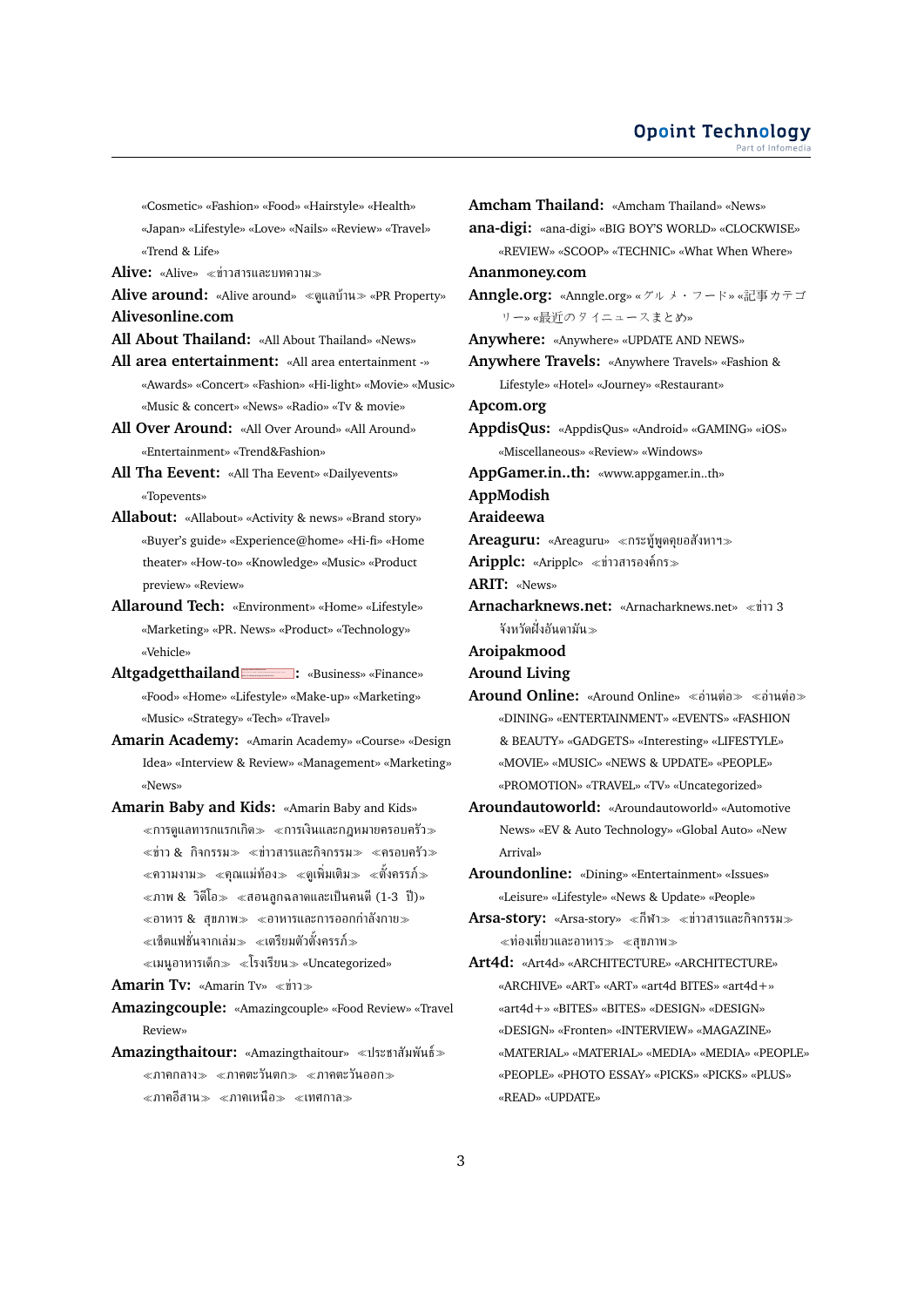**ArtBangkok:** «ArtBangkok» «Actor & Actress» «Architect» «ARCHITECTURE» «Art Exhibition» «ART SUPPORTER» «Creative Designer» «Culinary Artist» «Design» «Fashion Designer» «Film Director» «FOOD» «Graphic Designer» «Interior Designer» «LITERATURE» «Movie» «Music» «Musician & Singer» «NEWS» «PEOPLE» «People-Artist-Designer» «Performing Art» «Performing Artist» «Product Design» «Product Designer» «Writer & Poet»

### **Artculture4health**

**Arteereview:** «Arteereview» «Apps» «Games» «News» «Review»

#### **Asasappakij**

**Asean Access:** «Asean Access» «NEWS»

**ASEAN All News:** «ASEAN All News»

 $\ll$ ภาพข่าวประชาสัมพันธ์ $\gg\ll$ เทคโนโลยีดิจิทัล $\gg\ll\;$  การศึกษา $\gg$ «\_ การเงิน การลงทุน≫ «\_ กีฬา≫ «\_ ท่องเที่ยว≫ «\_ ธุรกิจ≫ « นิทรรศการ งานมหกรรม» «\_ บันเทิง» «\_ พลังงาน ้สิ่งแวดล้อม≫ «\_ ยนตรกรรม≫ «\_ ราชการ องค์การมหาชน≫ «\_ สังคม ศิลปะ วัฒนธรรม≫ «\_ สุขภาพ ความงาม≫ «\_

ื่อสังหาริมทรัพย์≫ «\_ อาหาร เครื่องดื่ม≫ «\_ เทคโนโลยีดิจิทัล≫ «\_ แฟชั่น

#### **ASEAN DLA**

- **Asia Connext:** «Asia Connext» «ASEAN» «BUSINESS» «ENGLISH NEWS» «LIFESTYLE» «PRINGELISH News» «TECHNOLOGY» «TRAVEL»
- **Asia Food Beverage Thailand:** «Asia Food Beverage Thailand» «Colours&Flavours» «Food Safety» «Food Startup» «Ingredients» «Logistics» «Packaging» «Processing»
- **Asia Morning News: «Asia Morning News» «การตลาด»**  $\ll$ ข่าวหน้า1»  $\ll$ ท่องเที่ยว $\gg$   $\ll$ บันเทิง $\gg$   $\ll$ ประชาสัมพันธ์ $\gg$  $\ll$ ยานยนต์ $\gg \ll$ ไอที $\gg$  «Uncategorized»

**Asia News Network:** «Bangladesh» «Bhutan» «Business» «Cambodia» «China» «Column» «Covid-19» «Environment» «Gaming» «Global Warming» «Home» «Hong Kong» «India» «Japan» «Korea» «Laos» «Malaysia» «Mongolia» «Myanmar» «Nature» «Nepal» «North Korea» «North Korea» «OPINION» «OPINION» «Pakistan» «pandemic» «Philippines» «POLITICS» «Region» «Singapore» «Social Media» «Society» «South Korea»

«Special Feature» «Taiwan» «thailand» «thailand» «thailand» «thailand» «Thailand» «travel» «Vietnam»

**Asia Trave ltips.com:** «Asia Trave ltips.com» «Latest Travel News»

**Asia Venturepedia**

**Asian Military Review:** «Features» «Home»

- **Asian News:** «Asian News» «All» «All» «Bollywood» «Business» «Education» «EIN Presswire» «Entertainment» «Fashion» «India» «International» «NewsVoir» «PNN» «Press Release» «Sport» «Startup»
- **Asian News Channel:** «Asian News Channel»  $\ll$ การศึกษา- วิทยาศาสตร์- เทคโนโลยี $\gg\ll$ การเมือง-การปกครอง $\gg$   $\ll$ ข่าว $\gg$   $\ll$ ท่องเที่ยว- กีฬา $\gg$   $\ll$ ธฺรกิจ-การตลาด- โรงแรม- อัญมณี- อสังหาฯ $\gg$   $\ll$ บันเทิง- แฟชั่น $\gg$  $\ll$ บ้าน $\gg$   $\ll$ ประชาสัมพันธ์- โปรโมขั่น $\gg$   $\ll$ ราชการ- กรม-กระทรวง- สมาคม $\gg$  «สื่อสาร- ไอที $\gg$  «สขภาพ- สาธารณสข-โรงพยาบาล $\gg$  «อตสาหกรรม- พลังงาน $\gg$  «ในประเทศ $\gg$
- **Asiasoft:** «Home»
- **aspathailand:** «News & Activities»
- **Assumption University**

**At Kitchen:** «Articles» «Food» «Home» «Home Decor» «Kitchen» «Lifestyle» «News and Events» «People» «Place» «Uncategorized»

**At-Bangkok.com:** «360 virtual tours» «Features» «Home» «Hotel/resort review» «People» «Restaurant reviews» «Travel news»

**Athipburapa:** «Athipburapa» «-» «กองทัพเรือ»  $\ll$ กีฬา $\gg$   $\ll$ ข่าวประชาสัมพันธ์ $\gg$   $\ll$ ชุมชน $\gg$   $\ll$ ท่องเที่ยว $\gg$  $\ll$ บริหารท้องถิ่น $\gg\ll$ สาธารณสุข $\gg\ll$ อาชญากรรม $\gg$ «covid-19» «EEC»

**Atime :** อังคาร คลุมโปง แฉข่าวเช้า «Club friday» «Efm fandom live» «Entertainment news» «New release» «»

### **Atlas-apollo**

**Atmangu:** «Atmangu» «Newupdate»

**Atravong:** «กินเที่ยวเมืองระยอง» «ข่าวการศึกษา»  $\ll$ ข่าวกิจกรรม $\gg$   $\ll$ ข่าวกีฬา $\gg$   $\ll$ ข่าวระยอง $\gg$   $\ll$ ข่าวสังคม เศรษฐกิจ

**Auctionhouse:** «Auctionhouse»

บทความ บทความสำหรับคนรักนาฬิกา บทความสำหรับคนรักนาฬิกา

**Aummata.com:** «aummata.com» ข่าวสาร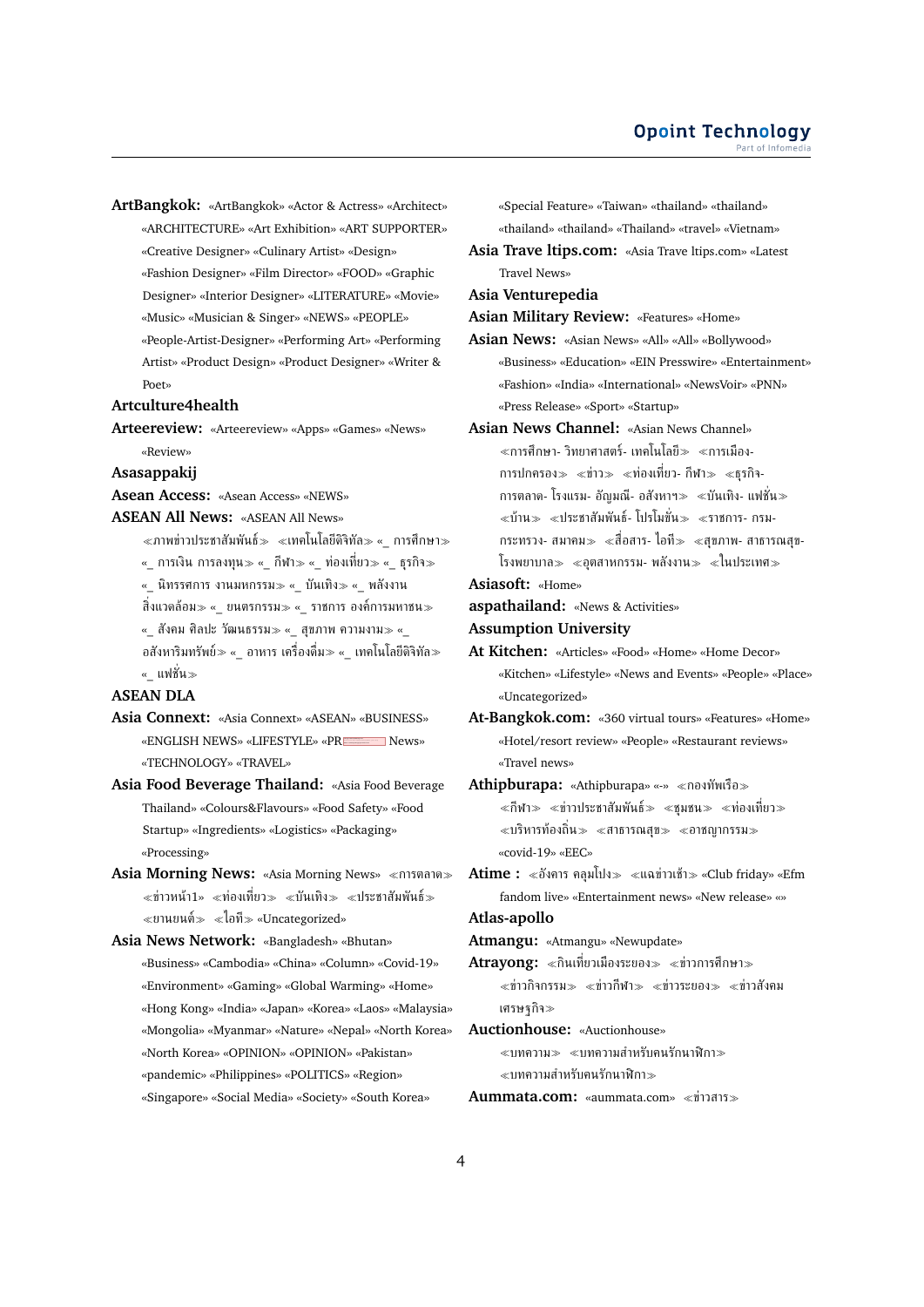ี ≪บทกลอน ≫ ≪แอพพลิเคชั่น ≫ «โปรแกรม ≫ «How To» «Mobile เกม

**AustCham Thailand:** «AustCham Thailand» «Members News»

### **Auto Freestyle**

**Auto Jam Thailand:** «Auto Jam Thailand» «1 ล้านไมล์ไปกับจิรายุ ห่วงทรัพย์ $\gg$  «89.5 auto weekend» «Autojam holiday» «Modify» «New car» «News car» «Offroad» «Offroad trophy» «Retro car» «Test car» «Working man & woman»

#### **Auto Life Thailand**

**Auto Like TV:** «Auto Like TV» «Autolike Event» «Autolike Gossip» «Autolike New Bike» «Autolike New Car» «Autolike new model» «Autolike Ontour» «Autolike Special» «AutoLike TV» «Featured»

### **Auto Sawasdee**

**Auto Societies:** «Auto Societies» «auto societies tv» «LIFE STYLE» «MOTORCYCLE» «MOTORSPORT» «new car» «news» «news 9»

**Auto Station: «Auto Station» «ข่าวยานยนต์»**  $\ll$ มอเตอร์ไซค์ $\gg \ll$ รีวิว $\gg \ll$ วิดีโอ $\gg \ll$ เปิดตัว $\gg$  «PR-CSR»

**Auto Variety:** «Auto Variety» «Car Review» «News & Events» «Special Tip»

**Auto Vision Mag:** «Auto Vision Mag» «Auto news»

**Auto World Thailand:** «Auto World Thailand» «Auto Business» «Auto News» «Auto News» «AUTO NEWS» «AUTO SHOW» «Auto Show» «Auto Test» «AUTO TEST» «Auto Trips» «AUTO TRIPS» «Auto Trips» «Auto World TV» «CAR CLUB» «Car Club» «Innovative» «Interview» «Motorcycle» «MOTORSPORT» «Motorsport» «New Cars» «New Products» «News» «Service» «TEST DRIVE» «Test Drive» «USED CARS» «Used Cars»

**Auto-Thailand:** «AutoTrick» «CarGallery» «Home» «HotNews» «MotorSport» «PR News» «RodMocyc» «TestDrive» «UsedCar» «WorldCartoday»

**Auto.co..th:** «NEWS»

**Auto.sanook**

**Autodeft:** «Buying Guide» «Car Variety» «Clip VDO» «Deft Answer» «Deft Drive» «Deft Focus» «Deft Hint» «Deft Interview» «Deft Opinion» «Deft Report» «Deft Ride» «Deft Scoop» «Deft Versus» «Deft's Go» «New Arrival»

«New Car» «New MotoBike» «PR News» «Test Drive» «Test Ride» «Tip Technic» «Tuning Corner» «Variety Scoop»

**Autofocus.news**

**autofulltravel.com:** «autofulltravel.com» «Auto – Bike» «Auto – Car Drive» «Full – Food» «Full – Leader CSR» «Full – Learn Safety» «Full – Urban» «News» «Travel – Coffee Cafe'» «Travel – International» «Travel – Thailand»

**Autofun:** «Autofun» «Ford» «Honda» «Isuzu» «Mazda» «Mercedes. . . » «Mitsubis. . . » «Nissan» «Suzuki» «Toyota»

- **Autohours.com:** «Autohours.com» «Car» «Latest News» «Marketing» «Motorcycle» «New Model» «News» «Test Drive»
- **Autoindy:** «Autoindy» «AUTO TECHNIC» «AUTOINDY CHANNEL» «GADGET» «GIRLY GIRL» «HANG OUT» «HOT NEWS» «INDY LIFE» «MOTORSPORT» «NEW CARS» «TEST DRIVE»
- **Autoinfo Online:** «Autoinfo Online» «» «»  $\ll$ ดูแลรักษารถยนต์ $\gg\ll$ รถใหม่ต่างประเทศ $\gg$  $\ll$ รถใหม่ในประเทศ $\gg\ll$ วาไรตี้ยานยนต์ $\gg\ll$ สาระสะใจ $\gg$ แต่งรถ «Column»

**AutoMotor789:** «www.automotor789.com»

- **Autopreviewnews:** «Autopreviewnews» «Beauty and Spa» «Hot News» «Hotel» «Motorcycle» «Pr news» «Restaurant» «Showroom» «Social News» «Special Report» «Test Drive» «Travel»
- **Autoracingbangkok.com**

**AutoSpeed:** «AutoSpeed» «NEW MODELNew Model»

- **Autospeedworld:** «Autospeedworld» «ข่าว»  $\ll$ มอเตอร์สปอร์ต $\gg \ll$ รถจักรยานยนต์ $\gg \ll$ รถยนต์ $\gg$  $\ll$ รถยนต์ $\gg$   $\ll$ รถยนต์ $\gg$   $\ll$ รถยนต์ $\gg$ รถยนต์ รถยนต์ สาระอื่นๆ
- **AutoSpinn.com:** «AutoSpinn.com» ข่าวน่าสนใจ (Hot News)» ข่าวยอดนิยมสัปดาห์นี้(Top News This Week)» ชนิดของรถยนต์(Type of Car)» ซุปเปอร์คาร์ (Supercar)» พริตตี้มอเตอร์โชว์(Pretty Motor Show)» มอเตอร์ไซค์(Motorcycle)» ยางรถยนต์ (Tire)» «ยี่ห้อรถยนต์ (Car's Brand)» «รถกระบะ/ รถปิคอัพ (PickUp)» รถครอสโอเวอร์(Crossover)»  $\ll$ รถคูเป้ (Coupes)»  $\ll$ รถจักรยานยนต์ (Motorcycle)» รถตู้(Minivans/Vans)» รถต้นแบบ (Concept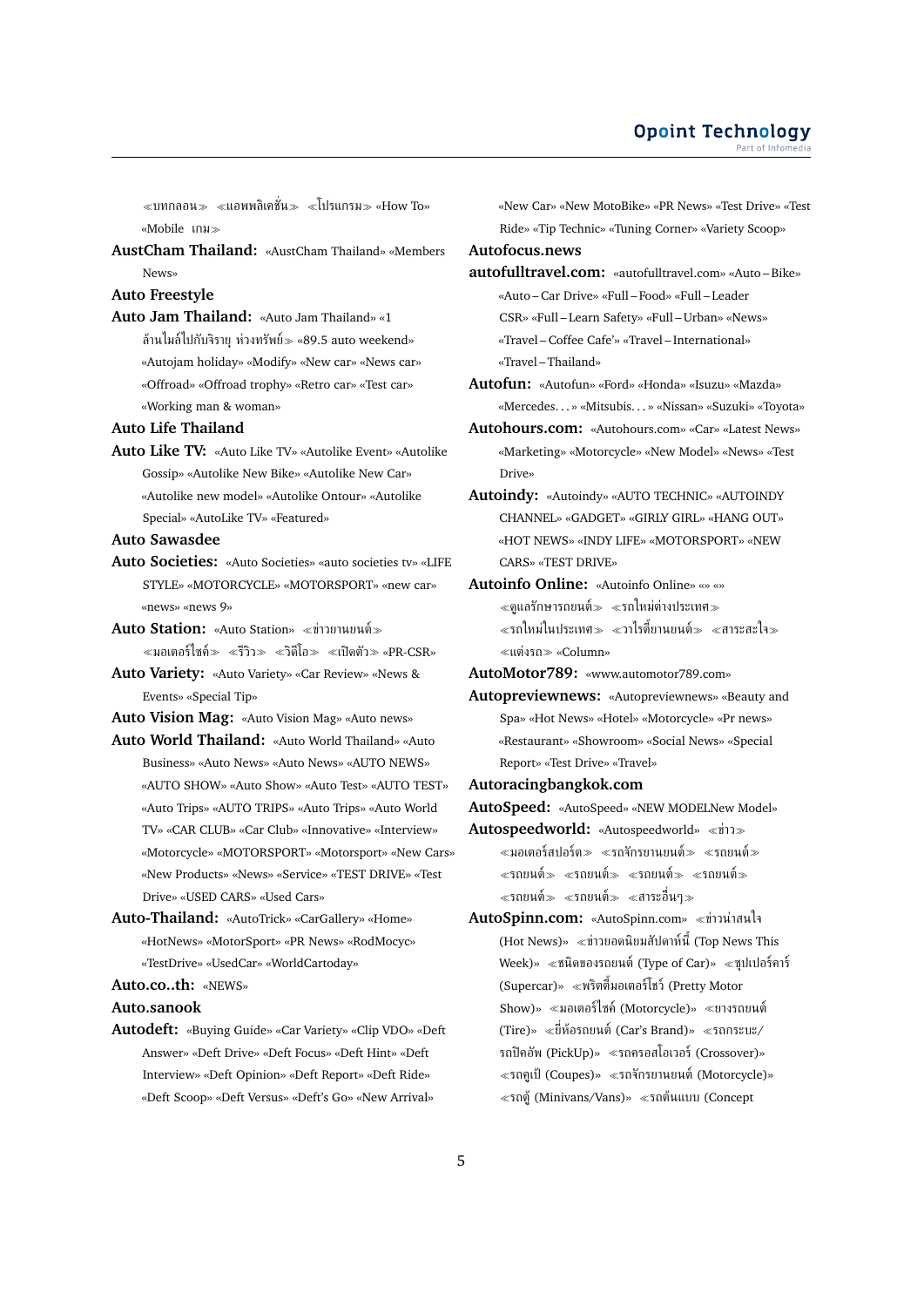Car)» รถบรรทุก (Trucks)» รถพลังงานทางเลือกใหม่ (Alternative Energy)» รถยนต์ดัดแปลงพีพีวี(Car modified PPV)» รถยนต์ประหยัดพลังงาน (Ecocar/Hybrid/EV)»  $\ll$ รถยนต์สมรรถนะสูง (Sports/Supercars)»  $\ll$ รถวาก้อน (Wagons)» รถสปอร์ท- รถแข่ง (Sports/GT)» รถหรูหรา (Luxury)» รถอเนกประสงค์(Carts)» รถเก่า (Classic)»  $\ll$ รถเก๋ง (Sedans)»  $\ll$ รถเก๋งขนาดกลาง (Midsize)»  $\ll$ รถเก๋งเล็ก (Compact)»  $\ll$ รถเปิดประทุน (Convertibles)»  $\ll$ รถเอสยูวี (SUVs)»  $\ll$ รถแต่ง (Tuned Car)»  $\ll$ รถไฮบริด-ไฟฟ้า (Car Hybrid – Electric)» ราคารถยนต์ใหม่ (New vehicle prices)» รีวิวรถยนต์(Car Review)»  $\ll$ รีวิวรถยนต์- รถจักรยานยนต์ (Car Review–Motorcycles)»  $\ll$ วิดีโอ (Video)»  $\ll$ สกู๊ปเด็ด (Scoop Cool)»  $\ll$ อีโคคาร์ (Eco)» เทคโนโลยียานยนต์(Automotive Technology)» แฮทช์แบ็ค (Hatchbacks)» «Hummer» «Launches» «Motor Show» «PR & CSR News» «Tips & Techniques» Autothaistyle.com: «ยานยนต์» «รถพาณิชย์»

**Autotirechecking:** «Autotirechecking»

 $\ll$ ตารางผ่อนรถและโปรโมชั่น $\gg\ll$ บทความยางรถยนต์ $\gg\ll$ ยาง GOODYEAR» ราคารถ HONDA» ราคารถ ISUZU»  $\ll$ ราคารถ MITSUBISHI»  $\ll$ ราคารถ NISSAN»  $\ll$ ราคารถ SUZUKI»

**Autowoke:** «Autowoke» «History» «Knowledge» «Motorcycle» «Newcar» «News» «Review» «Worldcar»

**AV Tech Guide:** «Experient» «Home» «How to» «Knowledge» «News» «News» «Review»

**Away In Style**

ルイ・ヴィトンスーパ**:** «ルイ・ヴィトンスーパ» « Green Digital Library»

**กรมประชาสัมพันธ์**

- **กรมวิทยาศาสตร์บริการ**
- **กระทรวงการต่างประเทศ**

### **กระทรวงการอุดมศึกษา วิทยาศาสตร์. . . :**

 $\ll$ กระทรวงการอุดมศึกษา วิทยาศาสตร์ วิจัยและนวัตกรรม $\gg$ ภาพข่าวและกิจกรรม

# **กระทรวงดิจิทัลเพื่อเศรษฐกิจและสังคม MDES:**

 $\ll$ ข่าวประชาสัมพันธ์ $\gg$ 

**กรุงศรีเฟิร์สช้อยส์**

**การเกษตร ข่าวเกษตร**: «การเกษตร ข่าวเกษตร»  $\ll$ การท่องเที่ยวเชิงเกษตร $\gg\ll$ การเลี้ยงสัตว์ $\gg\ll$ ข่าวเกษตร $\gg$  $\ll$ ตลาดเกษตรกรรม $\gg$ 

**ข่าวความมั่นคงออนไลน์.com ข่าวชายแดนใต้:** ข่าวชายแดนใต้ **ข่าวด่วนออนไลน์ :** ≪ข่าวด่วนออนไลน์≫ **ข่าวเชียงราย หนังสือพิมพ์เชียงรายนิวส์:** ข่าว อบจ.»  $\ll$ ข่าวทั่วไป $\gg \ll$ ข่าวท่าอากาศยาน $\gg \ll$ ข่าวสังคม $\gg$  $\ll$ ข่าวหน้าหนึ่ง $\gg$   $\ll$ ข่าวเทศบาล $\gg$   $\ll$ คอลัมน์ $\gg$ **คปภ:** «คปภ» «ข่าวประชาสัมพันธ์» «คปภ Th» «Consumer» **คมชัดลึก:** «การเมือง» «ข่าว» «ข่าวล่าสุด»  $\ll$ ข่าวอาชญากรรม $\gg \ll$ ดูดวงประจำวัน $\gg \ll$ บันเทิง $\gg$  $\ll$ พระเครื่อง $\gg \ll$ รวมคลิปเด่น $\gg \ll$ สลากกินแบ่งรัฐบาล $\gg$  $\ll$ เจาะประเด็นร้อน $\gg \ll$ เด่นโซเชียล $\gg \ll$ โควิด-19» «BREAKING NEWS» «Home» «Infographic» «Kom Lifestyle» «XML» **ครูอัพเดต:** ≪ครูอัพเดต≫ ≪กฎหมายครู≫ ≪การงานอาชีพฯ≫  $\ll$ การประเมินอย่างเข้ม $\gg \ll$ การเตรียมสอบครผู้ช่วย $\gg$  $\ll$ กิจกรรมพัฒนาผู้เรียน $\gg \ll$ ข่าวการศึกษา $\gg \ll$ ข้อสอบ NT»  $\ll$ ข้อสอบ O-NET»  $\ll$ ข้อสอบกลาง $\gg$   $\ll$ ข้อสอบวัดผลสัมฤทธิ์ $\gg$  $\ll$ ข้อสอบอื่นๆ $\gg$   $\ll$ คณิตศาสตร์ $\gg$   $\ll$ ครู Tips»  $\ll$ ครู Trend»  $\ll$ คลังข้อสอบ $\gg$   $\ll$ จิตวิทยาสำหรับครู $\gg$   $\ll$ บทความการศึกษา $\gg$  $\ll$ ภาษาต่างประเทศ $\gg \ll$ ภาษาไทย $\gg \ll$ มุมครูผู้ช่วย $\gg$  $\ll$ มุมคุณครู $\gg$   $\ll$ มุมหางาน $\gg$   $\ll$ วิทยฐานะครู $\gg$  $\ll$ วิทยาศาสตร์ $\gg$   $\ll$ ศิลปะ $\gg$   $\ll$ สังคมศึกษาฯ $\gg$  $\ll$ สื่อการเรียนรู้/ คลังข้อสอบ $\gg$   $\ll$ สุขศึกษาฯ $\gg$  $\ll$ หลักสูตรและเทคนิคการสอน $\gg$   $\ll$ หลักเกณฑ์สอบครูผู้ช่วย $\gg$  $\ll$ เปิดสอบครูธุรการ $\gg\ll$ เปิดสอบครูผู้ช่วย $\gg$  $\ll$ เปิดสอบครูอัตราจ้าง $\gg\ll$ เปิดสอบพนักงานราชการ $\gg$  $\ll$ เปิดสอบลูกจ้าง $\gg \ll$ เรียกบรรจุครูผู้ช่วย $\gg$ **คลับดูบอล:** «คลับดูบอล» «ข่าวฟุตบอล» «ข่าวมวย»  $\ll$ ผลมวย $\gg \ll$ โมคราะห์บอล $\gg \ll$ โปรแกรมมวย $\gg$ 

ไฮไลท์ฟุตบอล

**คลิปข่าว ชัดเคลียร์24 ชม. – News Clear:** «News Clear»

**จส. 100:** จส. 100» «News» «Post Share»

- **จุฬาลงกรณ์มหาวิทยาลัย:** จุฬาลงกรณ์มหาวิทยาลัย  $\ll$ ข่าวทั้งหมด $\gg$   $\ll$ ข่าวเด่น $\gg$   $\ll$ ความภูมิใจของจุฬาฯ $\gg$  $\ll$ ความเป็นนานาชาติ $\gg\ll$ งานวิจัยและนวัตกรรม $\gg\ll$ จุฬาฯ ในสื่อ $\gg\;$   $\ll$ รู้ลึกกับจุฬาฯ $\gg$  «Check-in ถิ่นจุฬาฯ $\gg$  «CU on the Road» «So เชี่ยว
- **ชลบรีทเดย์ :** ≪ชลบรีทเดย์≫

**ชิลไปไหน:** «ชิลไปไหน» «Scoop – สกู๊ปรีวิว»

**ช่อง 7:** «All» ≪กีฬา SPORT» ≪ข่าว NEWS» ≪ข่าวกีฬา≫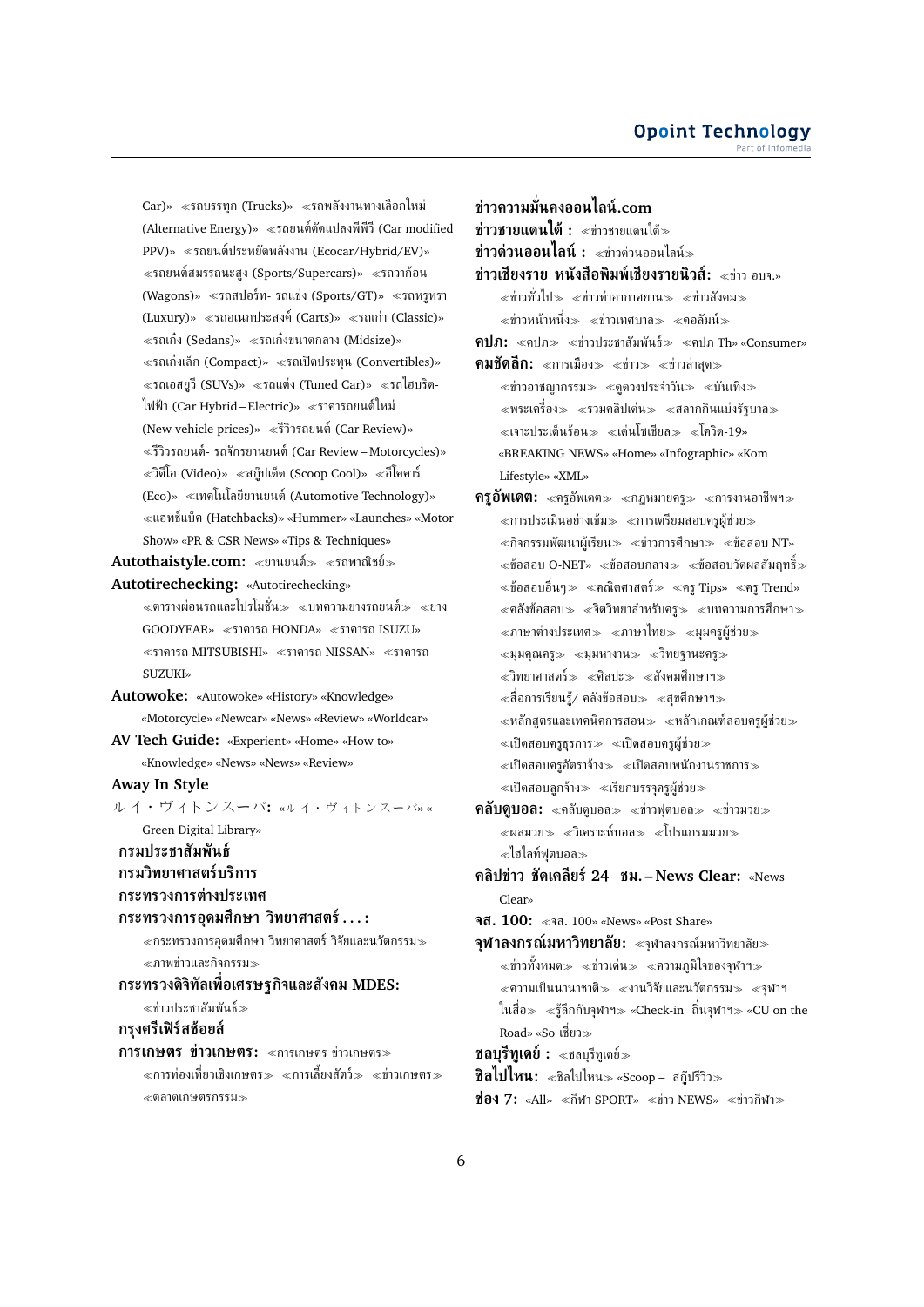$\ll$ ข่าวต่างประเทศ $\gg \ll$ ข่าวบันเทิง $\gg \ll$ ข่าวเศรษฐกิจ (economic news)»  $\ll$ ข่าวในประเทศ $\gg$   $\ll$ ข่าวในประเทศ (Local news)» ข่าวในประเทศDomestic News»  $\ll$ ข่าวในพระราชสำนักNews»  $\ll$ คอลัมน์ข่าว7 สี (column)»  $\ll$ คอลัมน์ฮิต 7HD»  $\ll$ ผู้ประกาศข่าว $\gg \ll$ ละคร DRAMA»  $\ll$ ละครช่อง 7 (space opera)»  $\ll$ สกุ๊ป (Scoop)» «Home» «Star News»

**ช่อง8 ( ข่าวประชาสัมพันธ์):** ช่อง8 ( ข่าวประชาสัมพันธ์)»  $\ll$ ข่าว $\gg$   $\ll$ ชีรีส์ $\gg$   $\ll$ รายการ $\gg$   $\ll$ ละคร $\gg$ 

**ตลาดอุตสาหกรรมไทย:** ตลาดอุตสาหกรรมไทย บทความ

**ติ่งบันเทิง:** «ติ่งบันเทิง» «ข่าวทั่วไป» «ข่าวพีอาร์»  $\ll$ ติ่งข่าว $\gg \ll$ ติ่งข่าวฮอต $\gg \ll$ ติ่งเพลง $\gg \ll$ รายการทีวี $\gg$  $\ll$ รูปดารา $\gg$   $\ll$ ละคร $\gg$   $\ll$ เบื้องหลัง $\gg$   $\ll$ เรื่องย่อ $\gg$ 

# **ธนาคารกรุงเทพ**

**นสพ:** «นสพ» «การศึกษา» «การเมือง» «กีฬา»  $\ll$ ต่างประเทศ $\gg$   $\ll$ ธรกิจ $\gg$   $\ll$ นวัตกรรม $\gg$   $\ll$ บทความ $\gg$ บันเทิง สุขภาพ

**นิตยสารกีฬา ประเทศไทย:** นิตยสารกีฬา ประเทศไทย  $\ll$ กรีฑา $\gg$   $\ll$ ท่าวกีฬา $\gg$   $\ll$ คาราเต้ $\gg$   $\ll$ บาสเกตบอล $\gg$ ่ «ยิมนาสติก» «ว่ายน้ำ» «เทควันโด» «เทนนิส» เทเบิลเทนนิส

**บริษัท แลนด์ แอนด์ เฮ้าส์ จำกัด ( มหาชน)**

**บ้านคุ้มค่า:** «บ้านคุ้มค่า» «ข่าวสารอัพเดต» «รอบรั้ว รอบบ้าน $\gg$   $\ll$ อสังหาฯ น่าร้ $\gg$ 

**ประกาศขาย บ้านเดี่ยว คอนโด ทาวน์เฮ้าส์ ฟรี:**  $\ll$ การลงทุนในตลาดหลักทรัพย์ $\gg$   $\ll$ ข่าวโครงการใหม่ $\gg$  $\ll$ คู่มือบ้านมือสอง $\gg$   $\ll$ ทันข่าวเศรษฐกิจ $\gg$   $\ll$ บ้าน $\gg$  $\ll$ ลงทุนหุ้น $\gg\ll$ สาระบันเทิง $\gg\ll$ สินเชื่อและภาษี $\gg$  $\ll$ ส่องศักยภาพทำเล $\gg$  «Case study»

**ประชาชื่นนิวส์(Prachachuen News):** ประชาชื่นนิวส์ (Prachachuen News)» «CSR» «Energy» «Exclusive Talk» «health-beauty-spa» «Hilight» «hotel» «InnoTech» «Lifestyle» «Marketing» «PR» «restaurant» «Travel»

**ประชาไท:** «ประชาไท≫ «การเมือง≫ «ข่าวทั้งหมด≫ ความมั่นคง ต่างประเทศ วัฒนธรรม บันเทิง  $\ll$ สาระ $+$  ภาพ $\gg$   $\ll$ สิทธิมนุษยชน $\gg$   $\ll$ สิ่งแวดล้อม $\gg$  $\ll$ เศรษฐกิจ $\gg$   $\ll$ แรงงาน $\gg$   $\ll$ ไอซีที $\gg$ 

**ประเทศไทย:** ประเทศไทย «1 (959)» «2» «3» «4» «5» «News-All»

**ปิดเทอมสร้างสรรค์:** «ปิดเทอมสร้างสรรค์» «ข่าวสาร»

 $\ll$ บทความ $\gg$   $\ll$ แหล่งเรียนร้ $\gg$  «DIY»

**ฝาก ข่าว ประชาสัมพันธ์ ฟรี: «ข่าวการศึกษา»**  $\ll$ ข่าวทั่วไป $\gg$   $\ll$ ข่าวธุรกิจ $\gg$   $\ll$ ข่าวประชาสัมพันธ์ $\gg$  $\ll$ ข่าวประชาสัมพันธ์ทั้งหมด $\gg$   $\ll$ ข่าวราชการ-รัฐวิสาหกิจ≫ ≪ข่าวสินค้า- โปรโมชั่น≫ ≪ข่าวสุขภาพ-ความงาม ท่องเที่ยว ท่องเที่ยว ร้านอาหาร ที่พักทั้งหมด≫ ≪ธรกิจแฟรนไชส์≫ ≪บทความ≫ ≪สินค้า-โปรโมชั่น≫ ≪สินค้าแนะนำ≫ ≪สินค้าแนะนำทั้งหมด≫ สินค้าและโปรโมชั่นทั้งหมด สุขภาพ  $\alpha \ll$ อาหารและเครื่องดื่ม $\gg \alpha \ll$ เกร็ดความรู้ทั่วไป $\gg \alpha \ll 1$ ลฟ์สไตล์ $\gg$ ไอที **มหาวิทยาลัยกรุงเทพ – (BANGKOK UNIVERSITY):** «(BANGKOK UNIVERSITY)» «(BANGKOK UNIVERSITY) – magazine» **มหาวิทยาลัยขอนแก่น (Khon Kaen University):** หน้าหลัก «KKU News» **มหาวิทยาลัยรังสิต (Rangsit University):**  $\ll$ มหาวิทยาลัยรังสิต (Rangsit University)» อ่านข่าวทั้งหมด **มหาวิทยาลัยศรีนครินทรวิโรฒ:** «(Srinakharinwirot University)» **รวมเคล็ดลับสุขภาพ ท่าออกกำลังกาย . . . :**  $\ll$ รวมเคล็ดลับสุขภาพ ท่าออกกำลังกาย พร้อมอัพเดทเทรนด์ $\gg$ **รวมแหล่งช้อปปิ้งและสินค้าต่างๆไว้ที่เว็บไซต์เดียว รักบ้านเกิด สมัครด่วน.com:** สมัครด่วน.com» งานครู  $\ll$ งานมหาวิทยาลัย $\gg\ll$ งานรัฐวิสาหกิจ $\gg\ll$ งานราชการ $\gg$  $\ll$ งานสาธารณสุข $\gg\ll$ งานเอกชน $\gg\ll$ ลีลาบันเทิง $\gg$  «BOOK GUIDE» «JOB FAIR» **สมาคมนักข่าวบันเทิง official สมาคมประกันชีวิตไทย สมาคมหนังสือพิมพ์ส่วนภูมิภาคแห่งประเทศไทย:**  $\ll$ สมาคมหนังสือพิมพ์ส่วนภมิภาคแห่งประเทศไทย $\gg$  $\ll \ll i$ าวล่าสด $\gg \ll i$ าวการศึกษา $\gg \ll i$ าวกีฬา $\gg$  $\alpha \ll 2$ ข่าวตำรวจและอาชญากรรม $\gg \alpha \ll 2$ ข่าวประชาสัมพันธ์ $\gg$  $\langle \rangle$ ข่าวภูมิภาค $\rangle \rangle \langle \rangle$  ข่าวสังคม $\rangle \rangle$ **สยามดารา:** ≪สยามดารา≫ «" ที่รักหรือที่พัก" เพลงใหม่ " หญิงลี" ยืนหนึ่งยอดวิวใน LINE TV»  $\ll$ ข่าวในประเทศ $\gg \ll$ คลิปวิดีโอ $\gg$  $\ll$ ซบซิบ $\gg$   $\ll$ ทีวี $\gg$   $\ll$ ฝากประชาสัมพันธ์ $\gg$   $\ll$ วาไรตี้ $\gg$   $\ll$ หนัง-

**สยามบิสซิเนสนิวส์:** «สยามบิสซิเนสนิวส์» «การเมือง»

เพลง≫ ≪เลิฟสตอรี่≫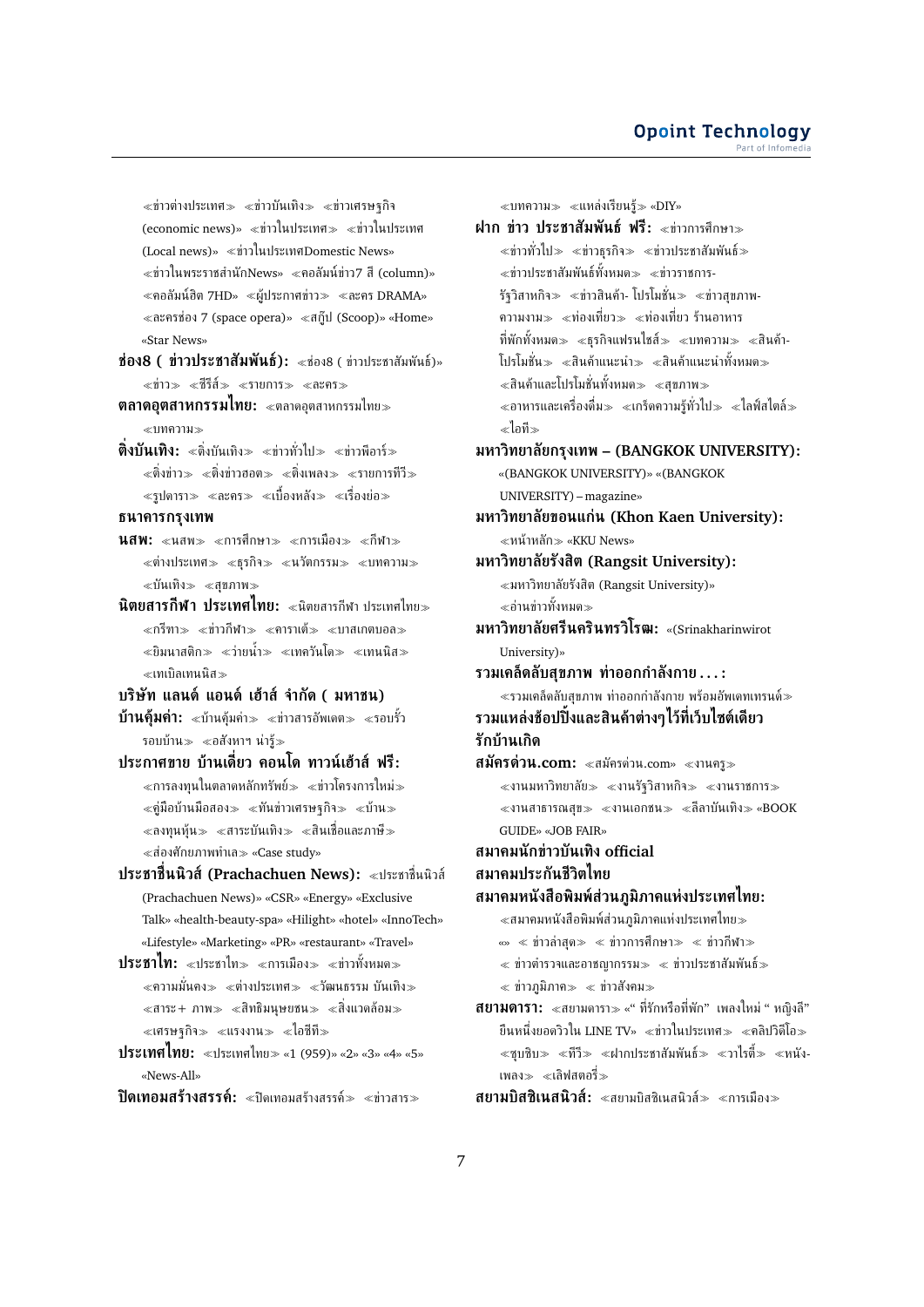$\ll$ ฟือาร์นิวส์ $\gg$   $\ll$ ศอตนิวส์ $\gg$  «headline»

**สยามอินชัวร์ นิวส์:** «การเงิน-Wealth» «รายงานพิเศษ» อื่นๆ (Others)» «Breaking News» «Life&Health» «Non-Life» «Regulator» «Reinsurance»

- **สวัสดีเมืองไทย:** สวัสดีเมืองไทย «ACCOMMODATIONS» «ATTRACTIONS» «NEWS» «RESTAURANTS»
- **สาระนะ:** «กิน เที่ยว» «ข่าวกีฬา» «ข่าวบันเทิง»  $\ll$ ข่าวสารทั่วไป $\gg$   $\ll$ ข่าวไอที $\gg$   $\ll$ ดดวง $\gg$   $\ll$ รถและยานยนต์  $\,$  / Motors»  $\,\,\ll$ สุขภาพ $\,\gg\,\ll$ เกมส์ $\,\gg\,\,\ll$ เรื่องของผู้ชาย $\,\gg\,$ ่ «เรื่องของผู้ชาย≫ «เรื่องของผู้หญิง≫ «Music / เพลง≫ **สำนักงานคณะกรรมการคุ้มครองผู้บริโภค:** «News» **สำนักงานคณะกรรมการดิจิทัลเพื่อเศรษฐกิจและสังฺ. . .**

## **สำนักงานพระพุทธศาสนาแห่งชาติ สำนักงานมาตรฐานผลิตภัณฑ์อุตสาหกรรม( สมอ.) หนังสือพิมพ์ ดี ดี โพสต์นิวส์:** หนังสือพิมพ์ ดี ดี

- โพสต์นิวส์≫ ≪กีฬา≫ ≪ข่าวทั่วไทย≫ ≪คลิปข่าว≫ ≼ชาวบ้าน≫ ≪บันเทิง≫ ≪เกษตร≫
- **หนังสือพิมพ์ข่าว ๔ เหล่าทัพ:** «4forcenews»  $\ll$ กฎหมายน่ารู้ คู่ประชาชน $\gg$   $\ll$ การศึกษา $\gg$   $\ll$ การเมือง $\gg$  $\ll$ กิจกรรมเพื่อสังคม $\gg \ll$ กีฬา $\gg \ll$ ข่าวทั่วไทย $\gg$  $\ll$ ข่าวประชาสัมพันธ์ $\gg$   $\ll$ คลิปข่าว $\gg$   $\ll$ ท่องเที่ยว $\gg$   $\ll$ บันเทิง $\gg$  $\ll$ ยานยนต์ $\gg$   $\ll$ อาชญากรรม $\gg$   $\ll$ อบัติเหต $\gg$   $\ll$ เศรษฐกิจ $\gg$  $\ll$ ในประเทศ≫ ≪๔ เหล่าทัพ≫

# **หนังสือพิมพ์เวทีข่าว**

### **หน้าแรก**

- **อปท นิวส์ ท้องถิ่นมั่งคั่ง ประเทศมั่นคง:** อปท นิวส์ ท้องถิ่นมั่งคั่ง ประเทศมั่นคง $\gg$  «การเมือง / การปกครอง $\gg$  $\ll$ ข่าวเด่น / ไฮไลท์ $\gg$   $\ll$ คณภาพชีวิต $\gg$   $\ll$ ท่องเที่ยว $\gg$  $\ll$ ท้องถิ่นรูปแบบพิเศษ $\gg\ll$ ท้องถิ่นไทย $\gg\ll$ ธรรมาภิบาล $\gg$  $\ll$ ผลิตภัณฑ์เด่น คู่ชุมชน $\gg$   $\ll$ พลังงาน / สิ่งแวดล้อม $\gg$  $\ll$ สังคม / บุคคล $\gg$   $\ll$ สื่อสาร – คมนาคม $\gg$   $\ll$ อปท. เชิญเป็นแขก $\gg$  «เกษตรนำไทย $\gg$  «เศรษฐกิจชุมชน $\gg$ เศรษฐกิจเพื่อนบ้าน Aec 3»
- **เกษตร นานา:** «เกษตร นานา» «กสิกรรม( พืช)» ี่ ≪การปลูกพืช ≫ ≪ดิน ≫ ≪บทความทั้งหมด ≫ ≪ประมง-สัตว์น้ำ $\gg$  ≪ปศุสัตว์ $\gg$  ≪ป่าไม้ $\gg$  ≪ผลไม้ $\gg$  ≪ผัก $\gg$  $\ll$ พืชไร่ $\gg$   $\ll$ ศัตรพืช $\gg$   $\ll$ สัตว์ปีก $\gg$   $\ll$ สตร กำจัดศัตรพืช $\gg$  $\ll$ อาหารสัตว์ $\gg\ll$ เครื่องมือเกษตร $\gg$  «Skip to content» **เกษตรก้าวไกล:** «เกษตรก้าวไกล≫ «กษัตริย์เกษตร≫
- $\ll$ ข่าวนวัตกรรม/ เทคโนโลยี $\gg$   $\ll$ ข่าวพืช $\gg$   $\ll$ พืชเศรษฐกิจ $\gg$

สุขภาพพืช ไม้ประดับ

**เชียงใหม่ โมบาย (Chiangmai Mobile)**

- **เชียงใหม่นิวส์:** «ข่าวเชียงใหม่» «ข่าวเด่น» «นโยบาย-การเมือง $\gg$  «น่าน $\gg$  «บันเทิง $\gg$  «พะเยา $\gg$  «ลำปาง $\gg$  $\ll$ ลำพูน $\gg$   $\ll$ สังคม $\gg$   $\ll$ เกษตร $\gg$   $\ll$ เชียงราย $\gg$   $\ll$ แพร่ $\gg$  $\ll$ แม่ฮ่องสอน $\gg$  «Home»
- **เดลินิวส์:** «Agriculture.» «การศึกษา- ไอที» «ข่าวเดลินิวส์»  $\ll$ ดูทั้งหมด $\gg \ll$ ดูทั้งหมด $\gg \ll$ ดูทั้งห $\gg \ll$ ดูทั้งหมด $\gg$  $\ll$ ดูทั้งหมด $\gg \ll$ ดูทั้งหมด $\gg \ll$ ดูทั้งหมด $\gg$  $\ll$ ดทั้งหมด $\gg$   $\ll$ ดทั้งหมด $\gg$   $\ll$ ดทั้งชาต $\gg$  $\ll$ ดูทั้งหมด $\gg \ll$ ดูทั้งหมด $\gg \ll$ ดูทั้งหมด $\gg \ll$ ทั่วไทย- กทม.»  $\ll$ ท้องถิ่น $\gg$   $\ll$ กุรกิจ $\gg$   $\ll$ ทระราชสำนัก $\gg$   $\ll$ รวมข่าวโควิด-19»  $\ll$ สขภาพ- ความงาม $\gg$   $\ll$ หางาน- สร้างเงิน $\gg$   $\ll$ หางาน-สร้างเงิน $\gg$  «หางาน- สร้างเงิน $\gg$  «หางาน- สร้างเงิน $\gg$ อาหาร- ท่องเที่ยว อื่นๆ เกมส์- ทีนโซน  $\ll$ เศรษฐกิจ- ยานยนต์ $\gg \ll$ ไลฟ์สไตล์ $\gg$  «Crime» «CSR» «Entertainment.» «Foreign» «News.» «Politics» «Sport»
- **เดลิมิเร่อร์(Daily mirror):** บ้าน

ข่าวบันเทิง(Entertainment)»

- **เดอะพับลิกโพสต์:** «ข่าวการเมือง» «ข่าวมุสลิมวันนี้»  $\ll$ ข่าววันนี้ $\gg$   $\ll$ ข่าวในประเทศ $\gg$   $\ll$ คลิปวิดีโอ $\gg$  $\ll$ ชายแดนใต้ $\gg$   $\ll$ ตะวันออกกลาง $\gg$   $\ll$ ต่างประเทศ $\gg$  $\ll$ ทัศนะ/ บทความ $\gg \ll$ ยุโรป $\gg \ll$ รายงานการเมือง $\gg$  $\ll$ รายงานต่างประเทศ $\gg\ll$ รายงานพิเศษ $\gg$ ึ่ ≪รายงานเศรษฐกิจ≫ ่ ≪วาไรตื้ ≫ ≪สหรัฐ- แคนาดา≫  $\ll$ สารคดี $\gg$   $\ll$ หน้าแรก $\gg$   $\ll$ เศรษฐกิจ $/$  ธุรกิจ $\gg$   $\ll$ เอเชีย-แปซิฟิก $\gg$  «แอฟริกา $\gg$  «documentary»
- **เพชรมายา:** «Alien» «Animal» «Anime Manga» «Architecture» «Art Design» «Conspiracy Theory» «Creativity» «Disney» «Entertainment» «Fashion» «Feel Good» «Feeling» «Funny» «Game» «Ghost» «History» «Hollywood» «Home» «Knowledge» «Mystery» «Myth» «Nature» «Photography» «Photoshopped» «Poll» «Society» «Tattoo Body Art» «Tech» «Travel» «Viral» «Weird» «Woman» «World» «Wtf»

# **เพื่อนแท้ร้านอาหาร**

# **เล่าเรื่องเสียว**

**เว็บไซต์สำนักข่าวไทย:** ≪การศึกษา≫ ≪การเมือง≫  $\ll$ การเมือง สก็ปพิเศษ $\gg \ll$ กีฬา $\gg \ll$ ข่าวในพระราชสำนัก $\gg$  $\ll$ คุณภาพชีวิต $\gg \ll$ คุณภาพชีวิต สกู๊ปพิเศษ $\gg$  $\ll$ ดูข่าวคุณภาพชีวิตทั้งหมด $\gg \ll$ ดูข่าวTech&SCI ทั้งหมด $\gg$  $\ll$ ดูทั้งหมด $\gg \ll$ ดูทั้งหมด $\gg \ll$ ดูทั้งห $\gg \ll$ ดูทั้งหมด $\gg$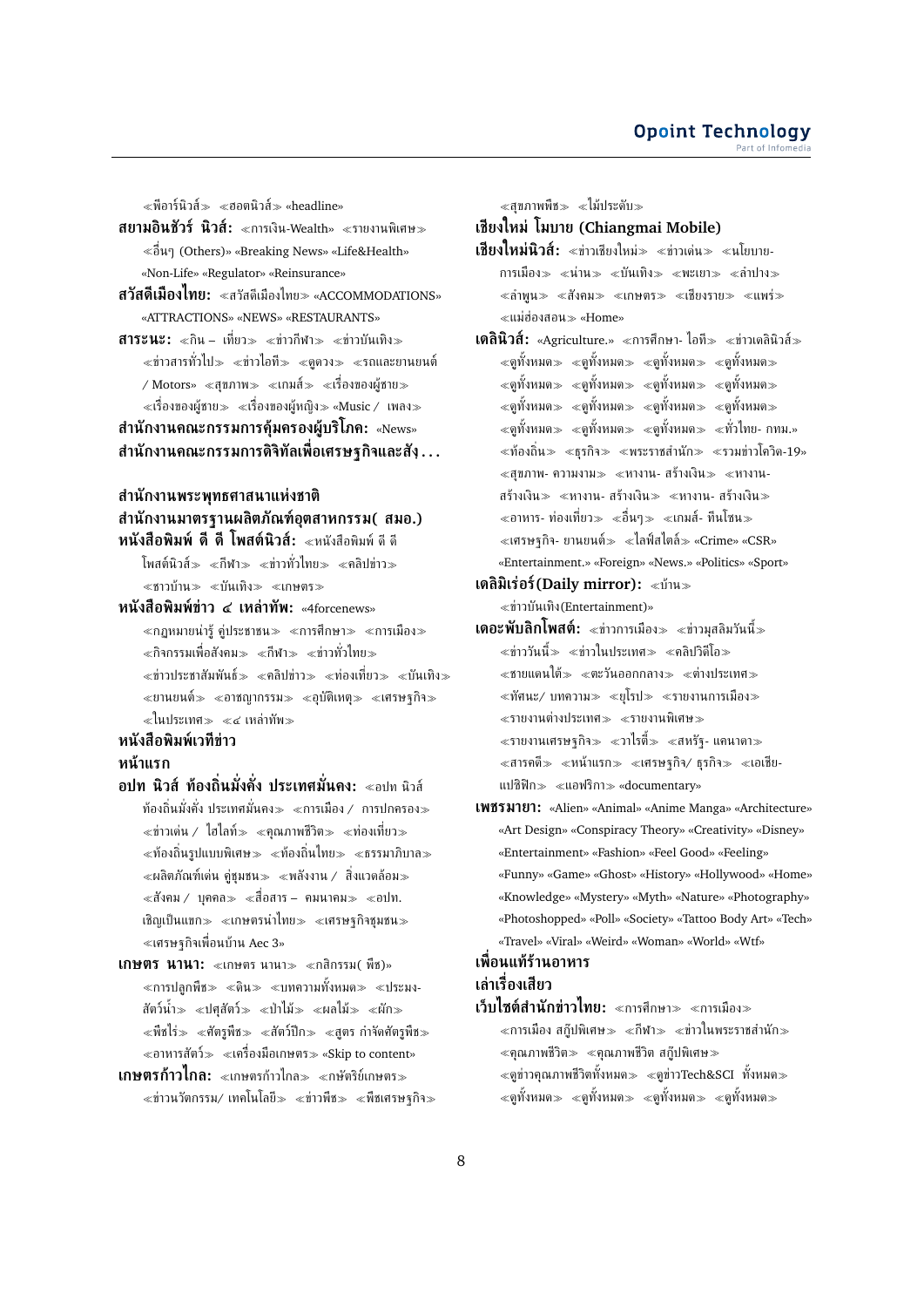$\ll$ ต่างประเทศ $\gg \ll$ ต่างประเทศ สก๊ปพิเศษ $\gg \ll$ บันเทิง $\gg$  $\ll$ รวมข่าวเด่น $\gg$   $\ll$ ศาสนาและวัฒนธรรม $\gg$   $\ll$ สิ่งแวดล้อม $\gg$  $\ll$ อาชญากรรม $\gg$   $\ll$ อาชญากรรม สกู๊ปพิเศษ $\gg$   $\ll$ เกษตรฯ $\gg$ เศรษฐกิจ สกู๊ปพิเศษ «English News» «Food and Travel» «Home» «Line Today การเมือง //» «Tech&Sci» «Tech&Sci สกู๊ปพิเศษ «Trending» «World Pulse»

# **เสียงใต้รายวัน**

### **เส้นทางยานยนต์**

**โลกวันนี้:** หน้าแรก (Home)»

**ให้ความร้:** «ออกแบบบ้าน» «อาหาร» «เกษตร» **ไทยรัฐออนไลน์:** «ไทยรัฐออนไลน์» «การศึกษา»

 $\ll$ การเมือง $\gg$   $\ll$ กีฬา $\gg$   $\ll$ กีฬา $\sim$  $\ll$ ข่าว $\gg$   $\ll$ ข่าว $\gg$   $\ll$ ข่าวการเมือง $\gg$   $\ll$ ข่าวทั่วไทย $\gg$  $\ll$ ข่าวสังคม $\gg \ll$ ข่าวอาชญากรรม $\gg \ll$ ข่าวเศรษฐกิจ $\gg$  $\ll$ คอลัมน์ $\gg$   $\ll$ ดวง $\gg$   $\ll$ ดวง $\gg$   $\ll$ ต่างประเทศ $\gg$  $\ll$ ทั่วไทย≫ ≪นิยายไทยรัฐ≫ ≪บันเทิง≫  $\ll$ บันเทิง $\gg \ll$ บันเทิง $\gg \ll$ ผลสลากกินแบ่งรัฐบาล $\gg$  $\ll$ พระราชสำนัก $\gg \ll$ พระราชสำนัก $\gg \ll$ ฟุตบอลต่างประเทศ $\gg$  $\ll$ ฟตบอลไทย $\gg \ll$ มัลติมีเดีย $\gg \ll$ ยานยนต์ $\gg \ll$ ราคาทองคำ $\gg$  $\ll$ วิดีโอ $\gg\ll$ สกู๊ปออนไลน์ $\gg\ll$ หนังสือพิมพ์ $\gg\ll$ หวย $\gg$  $\ll$ อาชญากรรม $\gg \ll$ เทคโนโลยี $\gg \ll$ เศรษฐกิจ $\gg$  $\ll$ แกลเลอรี่ $\gg\ll$ แต่งบ้าน $\gg\ll$ ในกระแส $\gg\ll$ ไทยรัฐทีวี $\gg$  $\ll$ ไทยรัฐออนไลน์ $\gg\ll$ ไทยรัฐเชียร์ไทยแลนด์ $\gg\ll$ ไฟต์สปอร์ต $\gg$  $\alpha<\lambda<\lambda<\lambda<\lambda<\lambda<\lambda<\lambda<\lambda<\lambda<\lambda<\lambda<\lambda>\lambda>$ «Money» «Property Perfect – ไทยรัฐออนไลน์ «Speak» «Sport insider» «Sport Worldsport Motorsport»

**Baagklong:** «baagklong.com»

**Baan Rem:** «Baan Rem» «Escapes» «Features» «Food & drink» «Health & beauty» «News» «Property» «What's on»

**Baan-d:** «ข่าว PR» «ข่าวอสังหา» «บทสัมภาษณ์»  $\ll$ รีวิวโครงการ $\gg$   $\ll$ สาระน่ารู้ $\gg$   $\ll$ แนะนำโครงการ/ วิเคราะห์ทำเล $\gg$   $\ll$ โครงการบ้านชลบรี $\gg$ โครงการบ้านระยอง

**Baanfinder:** «Baanfinder» «ก่อสร้าง» «ขายบ้าน»  $\ll$ ข่าว $\gg$   $\ll$ คอนโด $\gg$   $\ll$ ชื้อบ้าน, ซื้ออสังหา $\gg$   $\ll$ ตลาดอสังหา $\gg$ ≪ทาวน์เฮ้าส์ ⁄ ทาวน์โฮม≫ ≪ที่ดิน≫ ≪บทความ≫  $\ll$ บ้านเดี่ยว $\gg$   $\ll$ ประชาสัมพันธ์ $\gg$   $\ll$ ประหยัดพื้นที่ $\gg$   $\ll$ ภาษี $\gg$ รถไฟฟ้า รถไฟฟ้าสายสีม่วง รถไฟฟ้าสายสีส้ม  $\ll$ รีโนเวท $\gg$   $\ll$ วิธีการใช้งาน $\gg$   $\ll$ สวน $\gg$   $\ll$ สขภาพ $\gg$  $\ll$ ห้องครัว $\gg$   $\ll$ ห้องนอน $\gg$   $\ll$ ห้องนั่ง $\gg$   $\ll$ ห้องน้ำ $\gg$  $\ll$ ออฟฟิศ/ สำนักงาน $\gg\ll$ ฮวงจุ้ย $\gg\ll$ เช่าบ้าน $\gg\ll$ เรื่องน่ารู้ $\gg$  แต่งบ้าน «Before/After»

**Baanlaesuan:** «www.baanlaesuan.com»

**Baannapleangthai:** «Baannapleangthai» «BUSINESS & INVESTMENT» «DESIGN» «ENTERTAINMENT» «GENERAL KNOWLEDGE» «GENERAL NEWS» «HEALTH AND BEAUTY» «LEARN TO PROGRAM» «MMO» «SHARE AND DOWNLOAD» «VIRTUAL CURRENCY» «WES AND VPS»

**Baansuann:** «Baansuann» «บ้านและสวน» «สุขภาพ»  $\ll$ อาหารการกิน $\gg$   $\ll$ เกษตรเกร็ดความรั $\gg$ 

**Babi Mild :** «Babi Mild»

**Bac Idea**

- **Balancemag:** «Balancemag» ≪การเงิน ≫ ≪กิน- ดื่ม ≫  $\ll$ ท่องเที่ยว $\gg$   $\ll$ มุมข่าว $\gg$   $\ll$ มุมคิด $\gg$   $\ll$ สุขภาพ $\gg$ เรื่องเด่น
- **Bangkok 101:** «All» «All» «Art & culture» «Art & Culture News» «Best of bangkok» «Best of bkk» «Clubs» «Feature» «Lifestyle» «Nightlife» «Restaurants» «What's on»
- **Bangkok Agenda:** «Bangkok Agenda» «AUTO» «BKK-life» «HANGOUT» «HILIGHT» «HOSPITAL» «LIFESTYLE» «MONITOR» «REAL ESTATE» «ROYAL» «TECH» «TRAVELERED»
- **Bangkok Biz News:** «Art & Living» «ASEAN+» กรุงเทพ  $(Bangkok)$ » «กรุงเทพชวนชิม (food)» «การค้า- การลงทุน  $(investment)$ » «การเงิน- การลงทุน (finance)» «การเงิน-การลงทุน (finance)» การเงินส่วนบุคคล (personal)»  $\ll$ การเมือง (politics)»  $\ll$ การเมือง (politics)»  $\ll$ กีฬา  $(sport)$ » «ข่าวพระราชสำนัก» «ข้อมูลเศรษฐกิจ»  $\ll$ ดูดวง $\gg$   $\ll$ ต่างประเทศ (foreign)»  $\ll$ ต่างประเทศ (foreign)» «ท่องเที่ยว» «ท่องเที่ยว (Travel)» «ธุรกิจ (business)» ธุรกิจ (business)» นโยบาย (policy)»  $\ll$ บทวิเคราะห์ $\gg \ll$ บทวิเคราะห์ (review)»  $\ll$ ภูมิภาค (Region)» «มุมภาษี (tax)» «ยานยนต์ (auto)»  $\ll$ วิจารณ์บันเทิง (entertainment)»  $\ll$ วิเคราะห์หุ้น (stock)» ศิลปวัฒนธรรม (culture)» สถานการณ์โลก (world)» สุขภาพ (health)» สุขภาพ (quality-of-life)»  $\ll$ อสังหาริมทรัพย์ (property)»  $\ll$ เศรษฐกิจ (economic)»  $\ll$ เศรษฐกิจ (economic)»  $\ll$ เศรษฐกิจต่างประเทศ (eco-foreign)» โครงสร้างพื้นฐาน (infrastructure)»  $\ll$ ไลฟ์สไตล์ $\gg\ll$ ไลฟ์สไตล์ (style)»  $\ll$ ไอที- นวัตกรรม $\gg$ «Big Data Analysis» «BizWeek (bizweek)» «Business»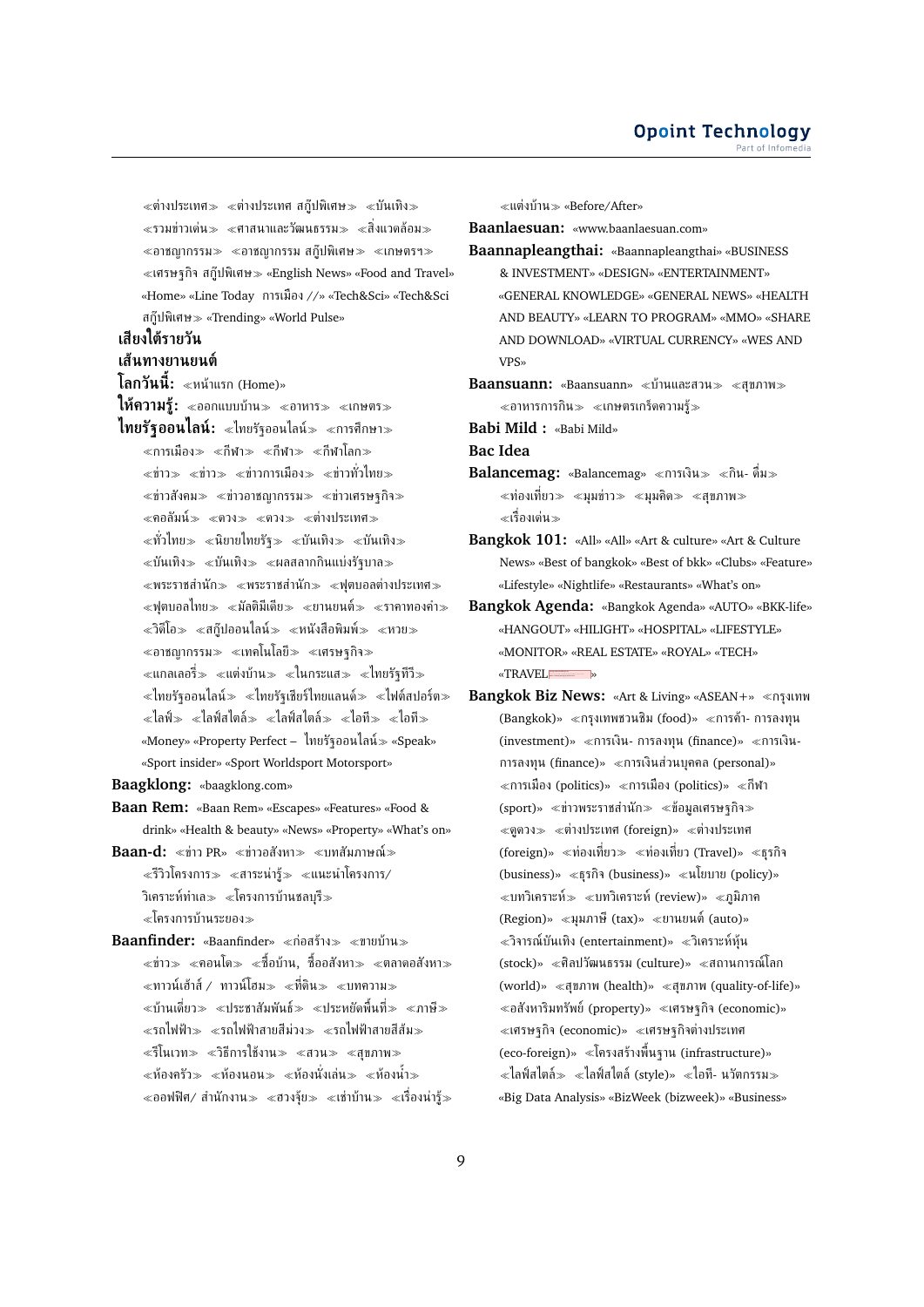«China Focus (chinafocus)» «economic» «Economic» «EEC» «Finance» «Home» «Life» «PR Center» «Read & Write» «Social» «Society (society)» «Transform»

- **Bangkok Design Week:** «Bangkok Design Week»  $\ll$ อัพเดทและเที่ยวชมงาน  $\gg$
- **Bangkok Diary:** «Bangkok Diary» «News (TH)» «News (TH)» «Promotions (TH)» «PROMOTIONS (TH)»

**Bangkok Entrepreneurs**

- **Bangkok Focus:** «Bangkok Focus» «การเงิน ตลาดทุน»  $\ll$ บันเทิง $\gg\ll$ ยานยนต์ $\gg\ll$ แฟชั่น บิวตี้ สุขภาพ $\gg\ll$ ไอที เทคโนโลยี นวัตกรรม
- **Bangkok Foodies:** «Bangkok Foodies» «Events» «Meet the Chef» «Reviews» «What's News» «What's News»
- **Bangkok Glass Football Club:** «Bangkok Glass Football Club» «News»
- **Bangkok Jack:** «Australia Jack» «Bangkok Jack» «Cambodia Jack» «Cape Town Jack» «Chiang Mai Jack» «Hanoi Jack» «Hong Kong Jack» «Laos Jack» «Northern Thailand News» «Pattaya Jack» «Phuket Jack» «Saigon Jack» «Singapore Jack» «Thailand» «Vietnam»
- **Bangkok Post:** «Arts&Culture» «Asean» «Auto» «Auto reviews» «Business» «Crime» «Environment» «Family & health» «Feature» «Finance» «General» «General» «Go to Homepage» «Hot topics» «Learning» «Lifestyle» «MOST RECENT» «Opinion» «Politics» «Politics» «Pr» «Rss» «Security» «Special Report» «Special reports» «Sports» «Tech» «thailand» «Top stories» «Tourist & expats info» «Transport» «Travel» «Travel feature» «Travel update» «World»

**Bangkok River:** «Media»

**Bangkok Shuho:** «Bangkok Shuho» «タイニュース» «タ イビジネス» «タイ国内» «タイ投資/BOI» «タイ三面記 事» «タイ不動産»

**Bangkok Today:** «Bangkok Today» «การเมือง» «Promotion»

Bangkok Variety: «Bangkok Variety» «น่ากินน่าเที่ยว»  $\ll$ น่ารัก $\gg$   $\ll$ น่าสะพรึง $\gg$   $\ll$ น่าแปลก $\gg$   $\ll$ อัปเดต $\gg$ แฟชั่น

**Bangkok Wealth & Biz**

**bangkokbigears**

**BangkokEnews:** «BangkokEnews» «กิน – ดื่ม»

 $\ll$ ท่องเที่ยว – โรงแรม $\gg$   $\ll$ ธรกิจ $\gg$   $\ll$ บันเทิง- ดารา $\gg$  $\ll$ บคคลสำคัญ $\gg \ll$ เทคโนโลยี $\gg \ll$ เรื่องน่าติดตาม $\gg$ ไลฟ์สไตล์

**Bangkokfocus-ent.blogspot.com:**

- «bangkokfocus-ent.blogspot.com»
- **bangkokfocus-gen.blogspot**
- **bangkokfocus-it.blogspot.com**
- **Bangkokfocus.wordpress.com:** «Bangkok Focus»
- **Bangkokinternationalautosalon**
- **BangKokok:** «ACN Newswire» «ข่าว» «ความร์ใหม» ในทางการเมือง «JCN Newswire» «SEA PRWire» «Top Story»

**Bangkokstyle:** «Bangkokstyle»

**BangkokToday.net:** «BangkokToday.net» อาชีพทำเงิน

Banidea: «Banidea» «ความรู้ คู่บ้าน» «คอนโดมิเนียม»  $\ll$ ตกแต่งบ้าน $\gg$   $\ll$ ตกแต่งภายใน $\gg$   $\ll$ ตกแต่งห้องครัว $\gg$  $\ll$ ตกแต่งห้องทำงาน $\gg \ll$ ตกแต่งห้องนอน $\gg \ll$ ตกแต่งห้องน้ำ $\gg$ ทาวน์โฮม บ้านเดี่ยว บ้านและคอนโด อสังหาฯ พาเพลิน $\gg$  «ฮวงจุ้ยบ้าน $\gg$  «เฟอร์นิเจอร์ แต่งบ้าน $\gg$  $\ll$ แบบบ้าน $\gg \ll$ แบบบ้าน สไตล์โมเดิร์น $\gg \ll$ แบบบ้านชั้นเดียว $\gg$ แบบบ้านสองชั้น

**Bank Of Ayudhya:** «News»

- **Bank of Thailand:** «Bank of Thailand» «News»
- **Bankaonews.com:** «bankaonews.com»
- **Banlakorn:** «Banlakorn» «ดบอลสด ฟุตซอล» «ดูเจลีกสด ซัปโปโร มารินอส โออิตะ $\gg$  «ดูแบดสด เมย์ รัชนก 2018» วอลเลย์บอล เนชั่นส์ลีก 2019 วันนี้ ดูสด
- **Banmuang.co..th:** «กทม- สาธารณสุข» «การตลาด»  $\ll$ การศึกษา $\gg$   $\ll$ การเงิน ห้น $\gg$   $\ll$ การเมือง $\gg$   $\ll$ กิจกรรม $\gg$  $\ll$ กีฬา $\gg$   $\ll$ ขายตรง $\gg$   $\ll$ คลิปวิดิโอ $\gg$   $\ll$ คาตา $\gg$  $\ll$ ซุปเปอร์สตาร์ $\gg$   $\ll$ ต่างประเทศ $\gg$   $\ll$ บันเทิง $\gg$   $\ll$ ประกัน $\gg$ ่ ≪ประชาสัมพันธ์≫ ≪ภมิภาค≫ ≪ยานยนต์≫ ≪สังคม-
	- สตรี $\gg$  «สัมภาษณ์ $\gg$  «สำรวจความคิดเห็น $\gg$  «อสังหา $\gg$
	- $\ll$ อาชญากรรม $\gg\ll$ เกาะกระแสข่าว $\gg\ll$ เลขเด็ด ข่าวดัง $\gg$
	- $\ll$ เศรษฐกิจ $\gg \ll 1$ ปรโมชั่น $\gg \ll 1$ อที $\gg \ll 1$ ฮไลท์ $\gg \ll$ Entertain» «Home»

**Bannaifan:** «www.bannaifan.com»

#### **Banteedin108**

**Baterk:** «Baterk» «ข่าว» «บทความน่าสนใจ» «บันเทิง»  $\ll$ สัตว์โลก $\gg$   $\ll$ สุขภาพ $\gg$ 

### **Bbl Asset Management**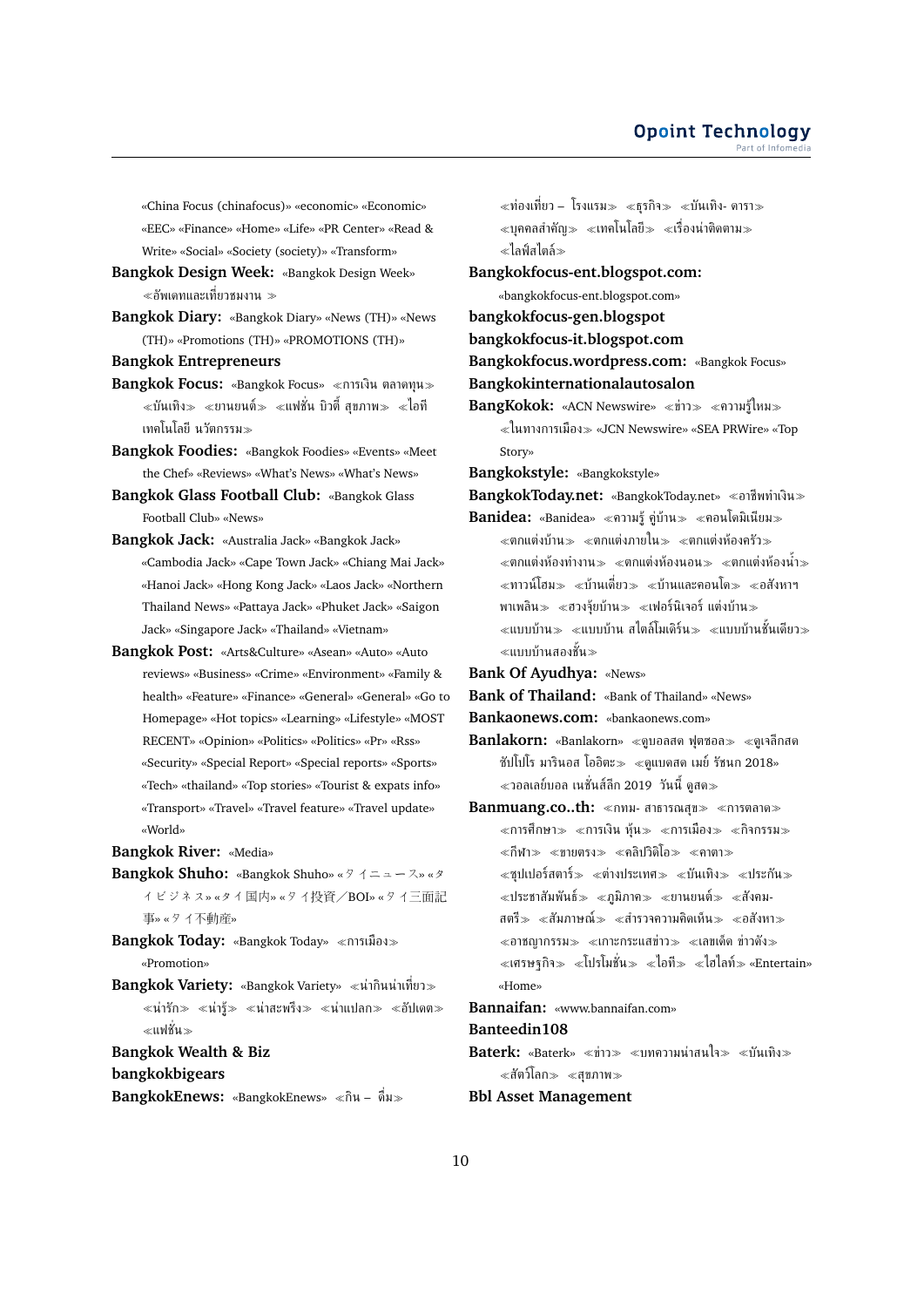**BC COMMUNICATION:** «BC COMMUNICATION» «News»

- **bday.net:** «bday.net» «Bank And Finance» «Business News» «General News»
- **Be In Crypto:** «Be In Crypto» «งานอีเว้น» «ราคา»  $\ll$ เรียนร้ $\gg$   $\ll$ แพลตฟอร์ม $\gg$
- Beartai: «Beartai» «ข่าวไอที» «บทความ» «แบไต๋ทิป»  $\ll$ แบไต๋ไลฟ์สไตล์ $\gg$  «RevieWER»
- **Beauty Hunter:** «Beauty Hunter» «Beauty» «Beauty/Fashion» «BH HUNT!» «BH THE SERIES» «DIY» «Eat & Drink» «Entertainment» «Fashion» «Fashion Shop» «Gadget» «Gossip» «Hair» «Health» «Home» «Home Decor» «Horoscope» «Hot Guys» «Inspiration» «Inspiration» «Inspiration» «Inspiration» «Knowledge» «Lifestyle» «Lifestyle» «Lifestyle» «Lifestyle» «Love» «Love» «Make Up» «Mix & Match» «Money» «Music & film» «Nails» «People» «Relations» «Scoop» «Self Improvement» «Skin Care» «Travel» «Trend» «Video» «Women Online MagazineFASHION ISSUE Hunt! ทุกเรื่อง ที่ผู้หญิงอยากรู้ READ MORE»
- **Beautybypla:** «beautybypla.wordpress.com»
- **Beautygetshealthy.com:** «beautygetshealthy.com»

**Beautyseefirst:** «Beautyseefirst» «Review» «Tips&How to» «Trends&Update»

- **BeauYogaRbbit:** «BeauYogaRbbit -Home»
- **Bec teromusic:** «Bec teromusic» «News»
- **BECCA BOGLE BLOG**
- **Bectero.Tv:** «กีฬา» «ข่าววันนี้» «บันเทิง»  $\ll$ เด็กและเยาวชน≫ ≪เทคโนโลยี≫ ≪เศรษฐกิจ≫ ไลฟ์สไตล์
- **Becteroradio:** «Becteroradio» «95.5 Virgin HitZ» «Eazy FM 105.5» «News» «Post It» «Press Release» «Rad Radio.FM» «Rock on Radio.FM» «Tofu Pop Radio.FM» «Virgin Star FM98»

**Bedouin-Spark.com:** «Airbnb จับมือ ธนาคารออมสิน ยกระดับโฮมสเตย์ไทย เพิ่...» ค่ำไหนนอนนั่น  $\ell \ll$ ติดต่อเรา $\gg \ell \ll 1$ องเที่ยวบ้านเขา $\gg \ell \ll 1$ องเที่ยวบ้านเรา $\gg 1$  $\ll$ ธรรมทัวร์ $\gg$   $\ll$ ปภิทินท่องเที่ยว $\gg$   $\ll$ พักพิงอิงทาง $\gg$  $\ll$ ร้ก่อนแก้ไขได้ $\gg \ll$ ร้านเด็ดเจ็ดย่านน้ำ $\gg \ll$ วิถีชีวิตวิถีไทย $\gg$ สำนักงานการท่องเที่ยวและกีฬาจังหวัดพระนครศรีอยุธยา...» หนุกหนานแพ็คคู่ ซื้อ 1 ฟรี1 ดรีมเวิลด์ชวน " คู่แฝด...»

 $\ll$ เสริมมงคลชีวิต $\gg\ll$ ไพ่พยากรณ์ชีวิต 40 พระกรรมฐาน $\gg$ **Benews Online:** «Benews Online» ตาม ( อำเภอ) ใจ «B BEAUTY» «B HEALTHY» «B-NEW CAR» «B-New Car» «CAR» «Car» «CSR» «CSR» «Eating out» «Eating out» «Healthy & Beauty» «Healthy & Beauty» «HOME» «Interview» «IT» «IT» «Marketing» «Marketing» «Money» «Money» «Money» «Money/SME» «SME» «SME» «SOCIETY» «Test Drive» «Travel» «Travel» «Travel & Eating» «Travel & Eating» «Travel guide» **Benzsociety:** «Benzsociety» แต่งมาโชว์ **Best Destination TV Best Review Asia:** «Best Review Asia»  $\ll$ กีฬาและการเดินทาง $\gg$   $\ll$ ยานยนต์ $\gg$   $\ll$ แฟชั่น $\gg$ แม่และเด็ก **Bethailand.com: «Bethailand.com» «กีฬา»**  $\ll$ ข่าวท้องถิ่น $\gg$   $\ll$ ท่องเที่ยว $\gg$   $\ll$ ธรกิจ $\gg$   $\ll$ วิถีชีวิต $\gg$ ไอที «Rayong» **Beyond Godlike:** «Beyond Godlike» «News» **Bhumjaithai.com:** «Bhumjaithai.com» ข่าวสารทั้งหมด **Bicycle Thailand:** «News» **Biden-News:** «Biden-News» หมาป่าแห่งวอลล์สตรีท «Biden News» «BOARD ROOM» «Daily News» **Bifesta BigBike BoxzaRacing bigbikeinfo:** «bigbikeinfo» «Aprilia» «ข่าวบิ๊กไบค์» ่ ≪ค่าบำรุงรักษาบิ๊กไบค์≫ ≪ตารางค่าบำรุงรักษา บิ๊กไบค์ค่าย Honda» ตารางค่าบำรุงรักษา บิ๊กไบค์ค่าย Kawasaki»  $\ll$ ปัญหา Bigbike»  $\ll$ ราคามอเตอร์ไซค์ $\gg \ll$ อุปกรณ์เซฟตี้ $\gg$  $\ll$ เทคนิคการขับขี่ $\gg$  «Benelli» «Bigbike» «BMW» «CFMoto» «Ducati» «GPX Racing» «Harley Davidson» «Honda» «Kawasaki» «KTM» «MV Agusta» «Stallion» «Suzuki» «Triumph» «Vespa» «Yamaha» **Bigglive's blog:** «bigglive.wordpress.com» **Bigkren.com:** «bigkren.com» ข่าวเศรษฐกิจ เกรียนพาเที่ยว เกรียนสุขภาพดี **Bigmapthailand:** «Bigmapthailand» ข่าวท่องเที่ยวทั่วไทย new»

**Billionway.co:** «Billionway.co» «Billion Auto» «Billion Biz» «Billion Biz» «Billion Investor» «Billion Life» «Billion Tech» «Billion Tech» «Billion's Thought» «Business» «Don't Miss!!» «Highlight» «Infographic Stories» «Infographic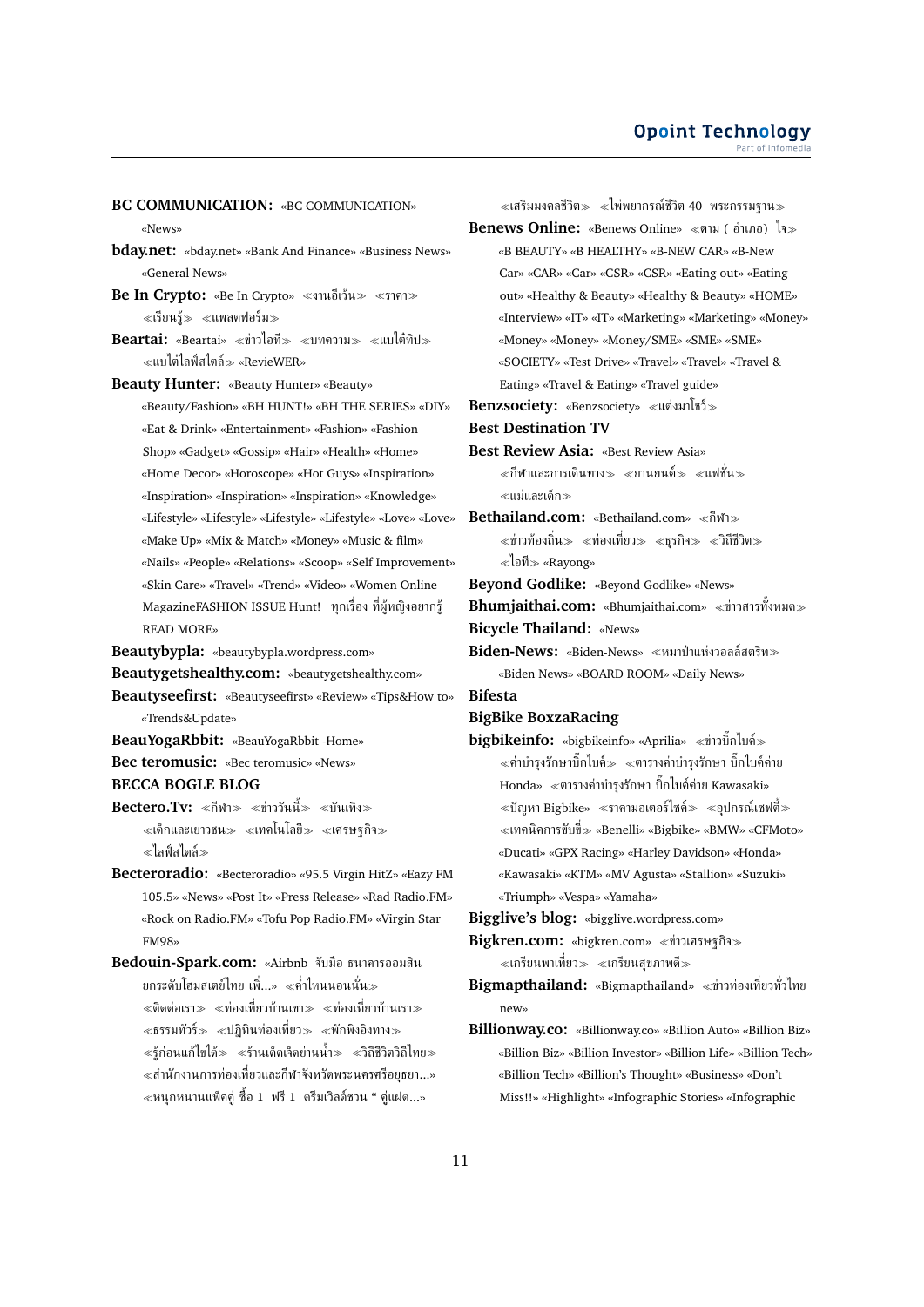Stories» «Investing» «Lifestyle» «Technology»

```
Bimmer-Th: «1» «2» «4» «5» «6» «7»
```
#### **Biopharm**

**Biore**

- **Bitcoin Addict:** «Bitcoin Addict» «ข่าว» «บทความ» รีวิว «Event» «Featured»
- **Bitec:** «Bitec» «After Hours» «Coming Events» «Food & Drink» «Hotels» «News & Activities» «Venue Guide» «Visitors»
- **Bitesizebkk:** «Bitesizebkk» «Breaking News» «Business & Politics» «Finance» «Lifestyle» «Profiles» «Tech & Innovation»
- **Biz Focus Magazine's:** «Business» «CSR» «DIP» «DIW» «DPIM» «Financial» «FTI» «IEAT» «Industry» «Interview» «News» «NIA» «Property» «TIST» «Travel»
- **Biz Today News**
- **Biz Today Station**
- **Bizbug:** «Bizbug» «Bank» «Financial-Stock» «General» «Howto» «Insight» «Insurance» «IT» «Marketing» «Movement» «People» «Property» «Society»
- **Bizbuzznewsonline:** «Bizbuzznewsonline» «Business» «It» «leisure» «Pr News» «Social»
- **Bizpromptinfo:** «Bizpromptinfo» «Biz PR» «Eat & Travel» «Financial» «Real Estate»
- **Biztalk NEWS:** «Biztalk NEWS» «Agriculture»
	- «Automotive» «Business» «Commerce & sme» «Economy» «Energy» «Finance» «Finance» «Industrial» «Infographic» «It security» «Money&investment» «Money&Investment» «News» «Pr» «Property» «Start up» «Tax» «Technology it» «Technology IT» «Transportation» «Travel» «World news»

**Bizthai News**

- **Biztosuccess:** «Biztosuccess» สาระน่ารู้(Knowledge)» สาระสุขภาพ (Health News)» «Banking & Insurance» «Cars» «Food & Health» «Idea» «Interviews» «Lifestyle» «Motoring» «News» «Products» «Promotion» «Travel»
- **BK Magazine Online:** «Home» «Restaurants» «Shopping» «Top Lists» «Travel» **BKB TODAY**
- 
- **BKK Kids:** «BKK Kids» «Blog»
- **BKK Parttime:** «BKK Parttime» «งานบริการ»  $\ll$ งานบริษัท $\gg\ll$ งานพาร์ทไทม์ $\gg\ll$ งานราชการ $\gg$
- $\ll$ ทุนการศึกษา $\gg\ll$ ผู้หญิง ผู้หญิง $\gg\ll$ รายได้เสริม $\gg$  $\ll$ เกร็ดความรู้ $\gg\ll$ เทคโนโลยี $\gg\ll$ เที่ยวทั่วไทย $\gg$  $\ll$ เมนจานเด็ด $\gg$  «JOB TIPS»
- **Bkkmenu:** «Eat» «PLAY» «Shop»

**Blind**

**Blockdit:** «Blockdit» «Marketthinkth»

**Blog.praneat**

- **Bloggang.com:** «Cinnamongal» «Feonalita» «Onewayticket» «Puyisme» «Saypan» «Tunebabe»
- **Blognone:** «Blognone» «Features» «Interview» **Blogone22:** «Blogone22» ทิป เทคนิค สำหรับการเดินทางท่องเที่ยว $\gg$  «ที่กิน $\gg$  «ที่บ้าน $\gg$  «ที่พัก $\gg$  $\ll$ ที่เที่ยวตามไลฟสไตล์ $\gg\ll$ เรื่องวันวัน $\gg$
- **BLT:** «Digit Tidbits» «Eating Out» «Entertainment» «Exclusive Interview» «Leisure» «Miscellanous» «News & Trends» «POLL» «Smart Investment» «SPORT» «Start Up» «Walkthrough» «Well Being» «What's new» «Work Well»
- **Bluechip ข่าวบลูชิพแมกกาซีน:** «Bluechip ข่าวบลูชิพแมกกาซีน $\gg$   $\ll$ การเงิน- การคลัง $\gg$   $\ll$ ตลาดหุ้น $\gg$  $\ll$ ประกัน $\gg\ll$ ประชาสัมพันธ์ $\gg\ll$ อสังหาฯ $\gg\ll$ เศรษฐกิจ-ธุรกิจ- ไอที «Gossip»

**Bookings.co..th**

- **BossMagazinesThailand :** «BossMagazinesThailand » «Around Town» «Be My Guest» «Boss's Vision» «Boss's Vision» «Boss's Vision» «Boss's Vision» «Boss's Vision» «Boss's Vision» «Quotes» «Relax&Chill» «Tips» «Trend»
- **BoxKao:** «boxkao.blogspot.com»
- **BoxzaRacing:** «BoxzaRacing» «2» «3» ความรู้เรื่องรถ  $\ll$ ไลฟ์สไตล์ $\gg$  «Promotion»
- **Brand Age:** «Brand Age» «Adfest» «Adman» «ALL NEWS» «ALL NEWS» «ALL NEWS» «ALL NEWS» «ALL NEWS» «ALL NEWS» «Automotive» «Brand» «Brand Review» «Columnist» «Consumer Product & Retail» «CSR Best Practice» «Design» «Digital Marketing» «Energy» «Fashion» «Financial» «Fintech» «Food & Beverage» «General» «Interview» «IT & Telecom» «King» «Media» «Most Admired Brand» «Property» «Publicity» «Read More Stories» «Read More Stories» «Read More Stories» «Read More Stories» «Read More Stories» «Read More Stories» «Read More Stories» «Read More Stories» «Read More Stories» «Seminar» «SMEs» «Startup» «Strategic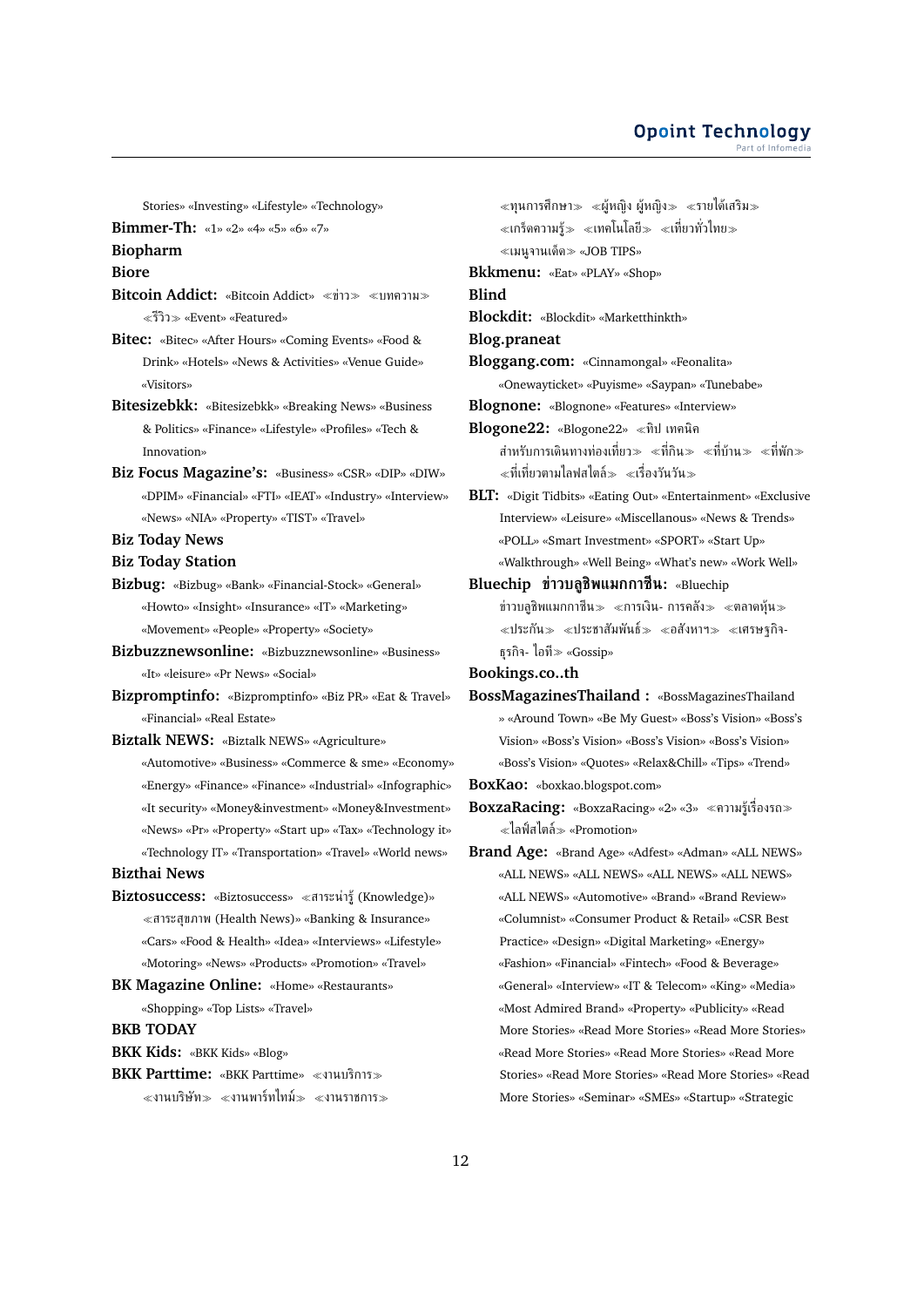Move» «Technology» «Trend» «Why we buy?»

**Brand Buffet:** «Brand Buffet» «Brand Heritage» «Brand Move» «Cannes Lions & Awards» «Cmmu Insights» «Creativity» «Digital» «Featured» «Insight» «Pr News»

- **Brand Inside:** «Brand Inside» «Analysis» «Interview» «Knowledge» «News» «Video»
- **Brand Journalist:** «Brand Journalist» «Life Style» «Marketing» «Technology»
- **Brandbiznews:** «Brandbiznews» «การศึกษา» «ทั่วไป» ี้ ≪ท่องเที่่ยว ≫ ≪ภาพข่าว ≫ ≪สังคม ≫ ≪สขภาพ ≫  $\ll$ เทคโนโลยี $\gg\ll$ เศรษฐกิจ $\gg\ll$ โปรโมชั่น $\gg\ll$ ไลฟ์สไตล์ $\gg$
- **Brandleader:** «Brandleader» «การศึกษา» «กีฬา»  $\ll$ ข่าวทั่วไป $\gg$   $\ll$ ความงาม $\gg$   $\ll$ ทั่วไป $\gg$   $\ll$ ท่องเที่ยว $\gg$  $\ll$ ธรกิจ/ การตลาด $\gg\ll$ บันเทิง $\gg\ll$ พีเพิลโฟกัส $\gg$  $\ll$ ยานยนต์ $\gg$   $\ll$ ราชการ $\gg$   $\ll$ สินค้าใหม่ $\gg$   $\ll$ สุขภาพ $\gg$  $\ll$ อสังหาฯ $\gg \ll$ เทคโนโลยี $\gg \ll$ เศรษฐกิจ/ การเงิน $\gg$ ี «แฟชั่น » «โปรโมชัน » «ไลฟ์สไตล์ »

### **BrandThink**

### **Brannova.com**

**Bric:** «Bric» «gallery» «News»

- **brickinfotv:** «News»
- **Bright Tv20:** «การเมือง» «กีฬา» «ข่าว» «ดทั้งหมด»  $\ll$ ต่างประเทศ $\gg\ll$ ภูมิภาค $\gg\ll$ สังคม $\gg\ll$ หน้าแรก $\gg$  $\alpha \ll 1$ บรท์นิวส์ $\gg \alpha$ Move To ดู $\gg$
- **Brighttotech:** «Brighttotech» «Gadget» «News» «Review» «Video»
- **Brownetrading:** «Brownetrading» «Sample Post»
- **Btimes.biz:** «Btimes.biz» ≪คุยกับบัญชา≫ ≪บทความ≫ «BTimes» «Gotcha» «Podcast» «What's Up» «Young@Heart Show»
- **BTRIPNEWS.net:** «BTRIPNEWS.net» «Asean Movement»  $\ll$ การตลาด $\gg$   $\ll$ การศึกษา $\gg$   $\ll$ การเงิน $\gg$   $\ll$ กีฬา $\gg$  $\ll$ คมนาคม $\gg$   $\ll$ ต่างประเทศ $\gg$   $\ll$ ที่พัก $\gg$   $\ll$ ฐรกิจ-เศรษฐกิจ≫ «บันเทิงเทศ≫ «บันเทิงไทย≫ «พลังงาน≫  $\ll$ พาณิชย์ $\gg\ll$ ยานยนต์ $\gg\ll$ ศิลปวัฒนธรรม $\gg\ll$ สกู๊ปพิเศษ $\gg$  $\ll$ สังคม $\gg$   $\ll$ สังคม/CSR»  $\ll$ สาธารณสุข $\gg$   $\ll$ สายการบิน $\gg$  $\ll$ สิ่งแวดล้อม $\gg$   $\ll$ สุขภาพ $\gg$   $\ll$ อสังหาฯ $\gg$   $\ll$ เศรษฐกิจ $\gg$  $\ll$ แรงงาน $\gg\ll$ แหล่งกิน $\gg\ll$ แหล่งช้อป $\gg\ll$ ไลฟ์สไตล์ $\gg$ «Entertainment» «gadget / ไอที «ShowTime» «SME»
- **Buddycarthailand:** «Activities/CSR» «Home» «New Car» «News update»

#### **BuddyStarFamilyTravel**

**Bugaboo:** «Home» «News ข่าว

- **BuilderNews:** «BuilderNews» «Arch&Design»
	- «Architecture» «Builder Society» «Décor&Design» «Event Calendar» «Facility Management» «Green Building» «Home Ideas» «Interviews» «News» «News Updates» «Product Knowledge» «Products&Services» «Project Reviews» «Property&Construction» «Tech&Innovation» «Tech&Products»

**Bunterngsociety Magazine Online Burapha University:** «Burapha University» «Research» **Buriram United**

- Buriramguru: «Buriramguru» «กินเที่ยว บุรีรัมย์»  $\ll$ กูรูแนะนำ $\gg$   $\ll$ ข่าว บุรีรัมย์ ยูไนเต็ด $\gg$   $\ll$ ข่าว บุรีรัมย์ ยูไนเต็ด ข่าว บุรีรัมย์ ยูไนเต็ด อินเตอร์เนชั่นแนล เซอร์กิต $\gg\;$  «ข่าว บรีรัมย์ ยไนเต็ด อินเตอร์เนชั่นแนล เซอร์กิต $\gg$  $\ll$ ข่าวกีฬา $\gg$   $\ll$ ข่าวท้องถิ่นบรีรัมย์ $\gg$   $\ll$ ข่าวประชาสัมพันธ์ $\gg$  $\ll$ ข่าวประชาสัมพันธ์จังหวัดบุรีรัมย์ $\gg\ll$ ข่าวล่าสุด $\gg$  $\ll$ ข่าวเด่นประเด็นเดือด $\gg\ll$ ข้อมูลบุรีรัมย์ $\gg\ll$ ข้อมูลบุรีรัมย์ $\gg$  $\ll$ ท่องเที่ยวนครชัยบุรินทร์ $\gg\ <$ บุรีรัมย์ ยูไนเต็ด $\gg$  $\ll$ บุรีรัมย์ ยูไนเต็ด $\gg\ll$ บุรีรัมย์วันนี้ $\gg\ll$ ผลการแข่งขัน $\gg$  $\ll$ ผลการแข่งขัน $\gg \ll$ ผลการแข่งขัน $\gg \ll$ วีดีโอ บรีรัมย์ ยูไนเต็ด $\gg\;$   $\!imes$ วีดีโอ บุรีรัมย์ ยูไนเต็ด $\gg\;$   $\!imes$ เทียวบุรีรัมย์ $\gg$  $\ll$ แผนที่สนาม $\gg\ll$ แมทการแข่งขัน $\gg\ll$ ไฮไลท์แข่งรถ $\gg$ ไฮไลท์แข่งรถ «BRIC News» «Bric Video» «Buriram international circuit» «Buriram international circuit» «Buriram international circuit» «Buriram international circuit» «Buriram international circuit» «Buriram international circuit» «Buriram international circuit» «Buriram international circuit» «BuriramUTD News» «BuriramUTD Video» «Chang International Circuit»
- **Bus & Truck Media:** «Bus & Truck Media» «ข่าว»  $\ll$ ข่าวประชาสัมพันธ์ $\gg$   $\ll$ คบหาสมาคม $\gg$   $\ll$ คลังสินค้า $\gg$  $\ll$ บริการซ่อมบำรุง $\gg \ll$ ประกันภัยและสินเชื่อ $\gg$  $\ll$ ประเด็นร้อน $\gg$   $\ll$ รถกระบะ $\gg$   $\ll$ รถบรรทุก $\gg$  $\ll$ รถบรรทุกขนาดเล็ก $\gg\ll$ รถบัส $\gg\ll$ รถเพื่อการพาณิชย์ $\gg$  $\ll$ รถเพื่อกิจการพิเศษ $\gg\ll$ รถใหม่ป้ายแดง $\gg$  $\ell \ll$ อะไหล่ยานยนต์ $\gg \ell \ll$ อปกรณ์ลำเลียง $\gg \ell \ll$ เปิดอ่ $\gg$  $\ll$ แวดวงโลจิสติกส์ $\gg \ll$ โลจิสติกส์ $\gg$
- **Business Day:** «Advertising» «Business» «Consulting» «educate» «Featured» «Finance» «Insurance» «Law»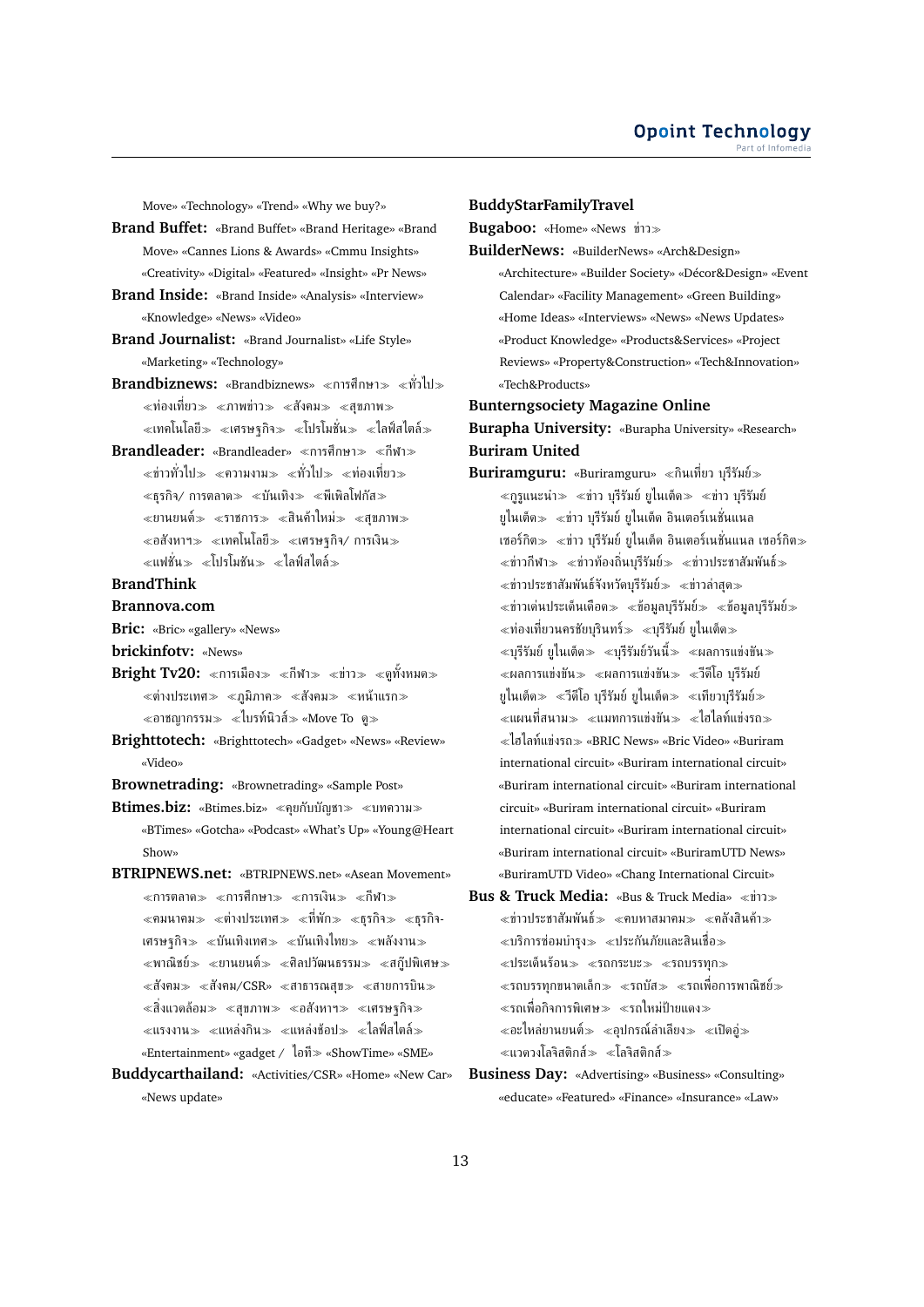«Loan» «Management» «Sales» «Front page»

**Business Today:** «Business Today» «Corporate» «Digital Asset» «Economic» «IT» «Marketing» «Media» «Personal Finance» «Property» «Public policy» «SMEs» «Startup» «Stock Market» «Technology» «Update» «World Economy» **Businessbiweekly**

**Businessinsight.in..th:** «Businessinsight.in..th» «Auto & Motor» «Business & Marketing» «Cosmetic» «Economic» «Energy» «F&B» «Finance» «Hospitality» «Industries» «Life» «Logistic & Transportation» «Machinery» «Manufacturing» «Military & Defense» «Politics» «Retail» «Scrolling Block» «Society» «Sport» «Tech Insight»

**BusinessLineAndLife:** «BusinessLineAndLife» ข่าว

- **Businesslineandlife.co..th:** ประมวลภาพกิจกรรม หุ้น-ipo» «Home» «New Update»
- **Businessofsiam: «Businessofsiam» «การตลาด»** ่ «ข่าวประชาสัมพันธ์» «ท่องเที่ยว- กีฬา» «ประกัน-การเงิน $\gg$  «สุขภาพ- ความงาม $\gg$  «ไอที- การสื่อสาร $\gg$  «CSR»

# **Businessplus**

### **Buzz Biz 24**

**Camp HUB:** «Camp HUB» «#BASEPLAYHOUSE»  $\ll$ กิจกรรมอื่นๆ $\gg$   $\ll$ ค่ายการบิน $\gg$   $\ll$ ค่ายการโรงแรม- บริการ-ท่องเที่ยว $\gg$  «ค่ายครู $\gg$  «ค่ายคอม/ ไอที $\gg$  «ค่ายดนตรี $\gg$  $\ll$ ค่ายติว $\gg$   $\ll$ ค่ายนิติ $\gg$   $\ll$ ค่ายนิเทศ $\gg$   $\ll$ ค่ายพัฒนาทักษะ $\gg$  $\ll$ ค่ายภาษา $\gg$   $\ll$ ค่ายรัฐศาสตร์ $\gg$   $\ll$ ค่ายวิศว $\gg$  $\ll$ ค่ายสถาปัตย์ $\gg \ll$ ค่ายสังคมศาสตร์ $\gg \ll$ ค่ายสาขาอื่นๆ $\gg$  $\ll$ ค่ายสายวิทย์สุขภาพ $\gg$   $\ll$ ค่ายหมอ $\gg$   $\ll$ ค่ายหมอ/ ทันตะ/ วิทย์สุขภาพ $\gg$  «ค่ายอนุรักษ์ $\gg$  «ค่ายอักษร/ มนุษย์ $\gg$  $\ll$ ค่ายอาสา $\gg$   $\ll$ ค่ายเกษตร/ ประมง $\gg$   $\ll$ ค่ายเด็กมหาลัย $\gg$  $\ll$ ค่ายเภสัช $\gg \ll$ ค่ายเศรษฐศาสตร์- บัญชี- บริหาร $\gg$  $\ll$ ค่ายแนะแนว $\gg\ll$ จุฬาลงกรณ์มหาวิทยาลัย $\gg\ll$ ทริค เทคนิค เรื่องน่ารัสำหรับเด็กค่าย $\gg$  «บทความ $\gg$  «พระจอมเกล้าธนบรี $\gg$  $\ll$ พระจอมเกล้าพระนครเหนือ $\gg \ll$ พระจอมเกล้าลาดกระบัง $\gg$  $\ll$ ม. ขอนแก่น $\gg\ll$ ม. ธรรมศาสตร์ $\gg\ll$ ม. นเรศวร $\gg$  $\ll$ ม. บูรพา $\gg\ll$ ม. มหิดล $\gg\ll$ ม. รัฐบาลอื่นๆ $\gg\ll$ ม. ราชภัฎ $\gg\,$  «ม. ศรีนครินทรวิโรฒ $\gg\,$  «ม. ศิลปากร $\gg\,$  «ม. สงขลานครินทร์ $\gg$  «ม. เกษตรศาสตร์ $\gg$  «ม. เชียงใหม่ $\gg$  $\ll$ ม. เทคโนโลยีราชมงคล $\gg\ll$ ม. เทคโนโลยีสุรนารี $\gg\ll$ ม. เอกชนอื่นๆ รวมค่ายที่น่าสนใจ รีวิวแนะนำค่าย  $\ll$ รู้จักกับพี่ต้นแบบอาชีพ $\gg\ll$ เปิดบ้าน/ นิทรรศการ $\gg$ ไอดอลเด็กค่าย เด็กกิจกรรม

Campus star: «กิจกรรม» «ข่าวการศึกษา»  $\ll$ ข่าวประชาสัมพันธ์ $\gg\;$   $\ll$ ข่าวและกิจกรรมมหาวิทยาลัย $\gg$  $\ll$ ความรัก ความสัมพันธ์ $\gg \ll$ ชิลล์เอ้าท์ $\gg \ll$ ดาวเด่น $\gg$  $\ll$ ดูดวง $\gg$   $\ll$ ทายใจ ทายนิสัย $\gg$   $\ll$ บันเทิง $\gg$   $\ll$ ม. ธุรกิจบัณฑิตย์ $\gg\;$  «ม. เกษตรศาสตร์ $\;\gg\;$  «มุมต่างๆ ในมหาวิทยาลัย≫ ≪วาไรตี้≫ ≪สาระความรั≫  $\ll$ สขภาพทั่วไป $\gg\ll$ หนังสือน่าอ่าน $\gg\ll$ อินเทรนด์ $\gg$  $\ll$ เพศศึกษา $\gg\ll$ เพื่อน $\gg\ll$ เรื่องทั่วไป $\gg\ll$ เรื่องเล่า $\gg$  «DIY» «HEALTH» «Home» «LIFESTYLE» «LOVE» «Picpost»

**Car All Style**

**Car Inner:** «Car Inner» «BMW» «CHEVROLET» «FORD» «ISUZU» «MERCEDES-BENZ» «MITSUBISHI» «NISSAN» «SUBARU» «TOYOTA»

**Car Krab:** «Car Krab» «Car Society & Traveling» «Marketing» «Motorcycle» «New Car» «News» «Road Test» «Test Drive»

- **Car Life Way:** «Bike» «Car Gallery» «Check in» «Drive&Ride» «Home» «Pr news» «SmartDrive» «Trendy» «Uncategorized» «Video»
- **Car Teenee:** «Car Teenee» «• พริตตี้ มอเตอร์โชว์ «• รอบร้เรื่องรถ≫ «• รีวิวรถยนต์≫ «• ส่องรถดารา≫
- **Car Wizard:** «Car Wizard» ข่าวประชาสัมพันธ์  $\ll$ ข่าวล่าสุด $\gg$   $\ll$ เวที ป้ายแดง $\gg$
- **Car Zanova**
- **Car250:** «Car250» «ข่าวรถมอเตอร์ไซค์» «ข่าวรถยนต์»  $\ll$ ราคารถยนต์ $\gg\ll$ ห้องความรู้เรื่องรถ $\gg\ll$ อุปกรณ์ตกแต่งรถ $\gg$ โปรโมชั่น

**Car2day:** «Car2day» «» «» «» «» «» «»

**Car4youmag**

- **CarBeliever.com:** «CarBeliever.com» «CARCARE» «CONCEPT CAR» «CSR» «EAT» «GLOBAL» «KNOWLEDGE» «LIFESTYLE» «MOTOCYCLE» «MOTORSPORT» «NEW CAR» «SOCIETY» «TECHNOLOGY» «TESTDRIVE» «THAILAND» «TIP» «TOUR»
- **Cardebuts:** «กระบะปิกอัพ» «ขับขี่อัติโนมัติ» «ชีดาน»  $\ll$ ชีดาน $\gg$   $\ll$ ชูเปอร์คาร์ $\gg$   $\ll$ ชูเปอร์คาร์ $\gg$   $\ll$ พีพีวี $\gg$ หน้าแรก แฮทช์แบค «Haval» «Honda» «Mazda» «Mercedes-Benz» «MG» «Mitsubishi»
- **Carmagazinethailand:** «Carmagazinethailand»  $\ll$ ข่าวรถยนต์ $\gg$   $\ll$ ตารางผ่อน- ดาวน์ $\gg$   $\ll$ บิ๊กไบค์ $\gg$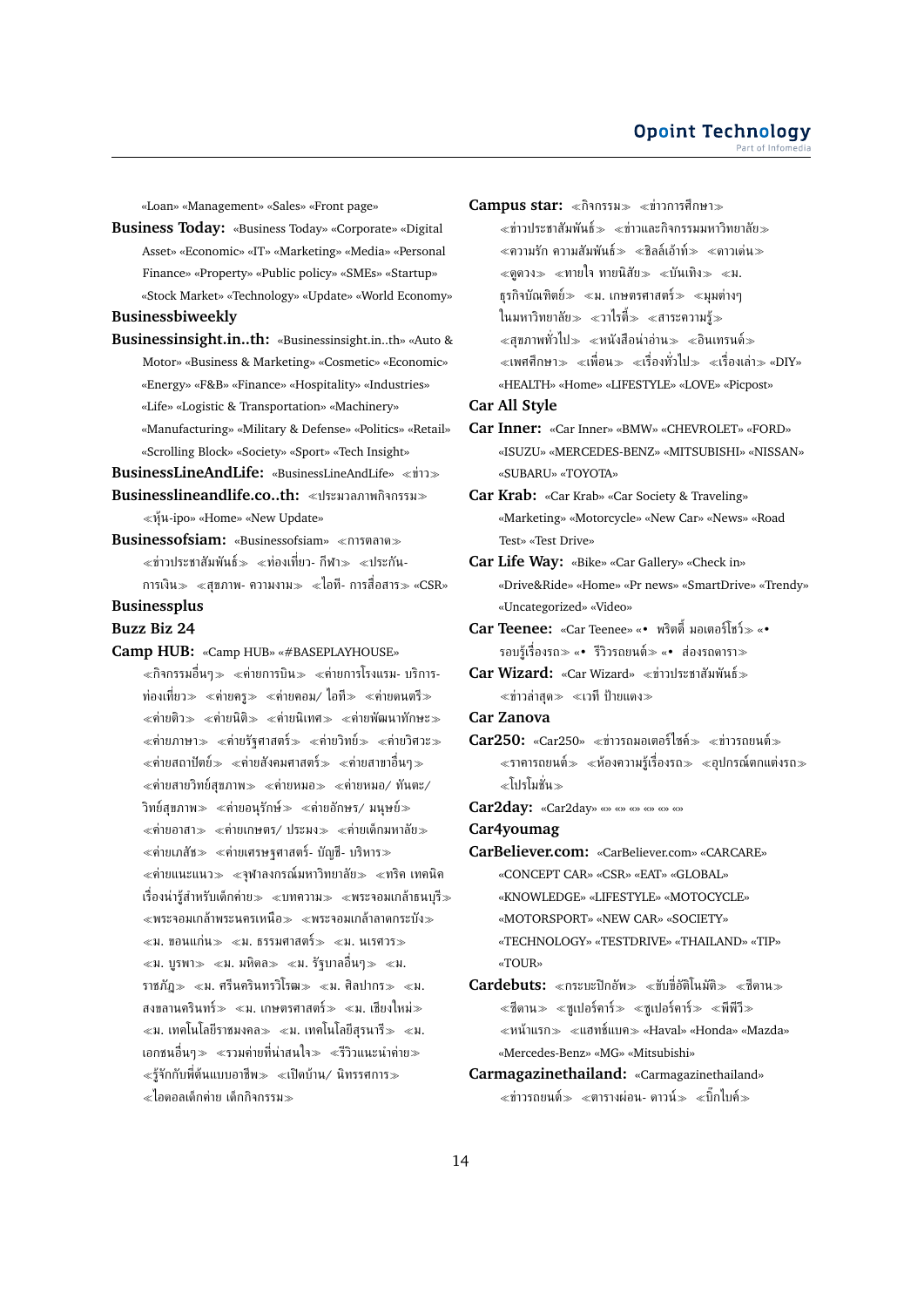$\ll$ มอเตอร์ไซค์ $\gg$   $\ll$ รถยนต์ $\gg$   $\ll$ เปรียบเทียบ $\gg$  «Ford» «Great Wall Motor» «Honda» «Isuzu» «Mazda» «MG» «Mitsubishi» «Nissan» «Suzuki» «Toyota»

- **Carnest – รีวิวรถใหม่และอัปเดตข่าวสารยานยนต์:** «Carnest – รีวิวรถใหม่และอัปเดตข่าวสารยานยนต์
- **CarOnline:** «CarOnline» «ข่าว» «ข่าวประชาสัมพันธ์»  $\ll$ คอลัมน์ประจำ $\gg$   $\ll$ คอลัมน์เพื่อนช่าง $\gg$   $\ll$ ทดสอบรถ $\gg$  $\ll$ รถใหม่ต่างประเทศ $\gg\ll$ รายการวิทย $\gg\ll$ แนะนำอ่ $\gg$ «bridgestone»

### **Carro**

- **Carrus Home:** «Carrus Home» «ข่าวต่างประเทศ»  $\ll$ ข่าวในประเทศ $\gg\ll$ จักรยานยนต์ $\gg\ll$ บริการสังคม $\gg$  $\ll$ บริดจสโตนจัดโปรโมชั่นส $\gg \ll$ ผลิตภัณฑ์ใหม่ $\gg$  $\ll$ ยานยนต์สุดหรู $\gg$   $\ll$ รถต้นแบบ $\gg$   $\ll$ รถใหม่ $\gg$  $\ll$ รถใหม่ต่างแดน $\gg\ll$ ออฟโรด- ปิคอัพ- ครอสโอเวอร์ $\gg$ เรื่องราวยานยนต์ เอ๊กซ์โซติค ไฮเปอร์ แวดวงยานยนต์ «Rss»
- **Carside:** «Carside» «Automotive Show» «Carsideteam News» «Carsideteam News Update» «Destination» «Eco Car [1,000-1,400 cc]» «New Cars Official : Thailand» «New Cars Official : Worldwide» «Pickup Truck» «PPV» «PR News» «Street of Story» «SUV/Crossover-Subcompact»
- **Carswaii Magazine Online:** «Carswaii Magazine Online -» «Advertorial» «At First Drive» «Auto  $\text{show}$ » «ข่าว $\gg$  «ข่าว $3$ » «ข่าวประชาสัมพันธ์ $\gg$  $\ll$ ข่าวประชาสัมพันธ์610»  $\ll$ รถยนต์3»  $\ll$ รถยนต์ต่างประเทศ $\gg$ รถยนต์ในประเทศ «Biz News» «Bmw» «Carswaii Review» «Carswaii Test» «Csr» «CSR News» «Features» «Global News» «HONDA» «Honda» «Innovation» «MG» «New Cars» «News» «PTG» «Review&Test» «TIP & TRICK» «Toyota» «VARIETY» «Variety News» «Volvo»

#### **CARTERNATIVETHAILAND.COM:**

- «CARTERNATIVETHAILAND.COM» «AUTO NEWS» «BMW» «CHEVROLET» «FORD» «HONDA» «HONDA» «How to» «ISUZU» «MAZDA» «MERCEDES-BENZ» «MG» «MITSUBISHI» «MOTORCYCLE» «NISSAN» «SUZUKI» «TOYOTA»
- **Carvariety:** หน้าหลัก

#### **Carwidee**

Casualchrono: «Casualchrono» «ข่าว» «นาฬิกาในหนัง» **Catdumb.com:** «Catdumb.com» การ์ตูน

 $\ll$ ข่าวรอบโลก $\gg \ll$ งานดีมีวาร์ป $\gg \ll$ บันเทิงเริงแมว $\gg$  $\ll$ ย้อนเวลาหาความร้ $\gg \ll$ ลึกลับรอบโลก $\gg \ll$ วิทย์-ี่ เทคโนโลยีิ≫ ≪ศิลปะ- ภาพถ่าย≫ ≪สยามเมืองยิ้ม≫  $\ll$ สัตว์โลกน่ารัก $\gg\ll$ สุขภาพ ความงาม $\gg\ll$ หนัง- ซีรีส์ $\gg$  $\ll$ ห้อง 18+»  $\ll$ ห้องเล่นเกม $\gg$   $\ll$ อิหยังวะ??»  $\ll$ ฮ่า ฮ่าาา $\gg$  $\ll$ ไร้หมวดหม่ $\gg \ll$ ไลฟ์สไตล์ $\gg$ 

**CBIZ Reviews:** «Gadgets / Hi-Tech» «Home» «PC Game» «Reviews» «Smartphone» «Softwares» «Tablets»

**CBNTchannel:** «CBNTchannel -» «Beauty» «Business» «English news» «Entertain» «It&car» «Lifesltyle» «Other»

**Celebonline:** «Celebonline» «Advice» «Art Eye View» «Beauty» «Celeb Style» «Celebrity» «Dining Out» «Fashion» «Fashion & Beauty» «Gossip» «Guru Talk» «Horo» «Hot Topic» «Interview» «Lifestyle» «Lifestyle» «Travel» «What's News» «World Celeb»

# **Ceothailand**

- **Ch-newsthailand:** «Ch-newsthailand» «กิน- เที่ยว-ทั่วไทย » «ข่าวด่วน » «ข่าวทั่วไทย » «ข่าวท้องถิ่นไทย » คลิปข่าว ประชาสัมพันธ์ หวย- ดวง ไลฟ์สไตล์ นักธุรกิจ $\gg$   $\ll$ ไลฟ์สไตล์ Police»  $\ll$ ไลฟ์สไตล์ผู้บริหาร $\gg$ ไฮไลท์ข่าว
- **Ch3plus:** «Ch3plus» «การเมือง» «กีฬา» «ข่าวยอดนิยม»  $\ll$ ข่าวล่าสุด $\gg \ll$ ต่างประเทศ $\gg \ll$ บันเทิง $\gg \ll$ พระราชสำนัก $\gg$  $\ll$ สังคมออนไลน์ $\gg$   $\ll$ อาชญากรรม $\gg$   $\ll$ เศรษฐกิจ $\gg$  $\ll$ ในประเทศ $\gg \ll$ ไอที $\gg$
- **Ch3Thailand:** «Home»

**Chairman Review:** «Chairman Review» «Banking» «Economic» «Economic News» «Insurance» «IT & Start Up» «Marketing» «Society»

**Chaladsue.com:** «Chaladsue»

**Chang Puak Magazine:** «Chang Puak Magazine» «Activity» «Cover Story» «En Français» «Expat» «Festivals & Events» «Health» «Hotels» «Restaurant» «Shopping» «Spa» «specials» «Visit» «中文»

**Changeintomag:** «Changeintomag» «2» «3» «4» «5» «6» «7» «CHANGE Environment» «CHANGE Health» «CHANGE Social» «CHANGE Today»

**Changeintomagazineonline:**

«Changeintomagazineonline» กำลังแสดงโพสต์จาก เมษายน, 2021 » «Sitemap»

#### **Changeintomeg**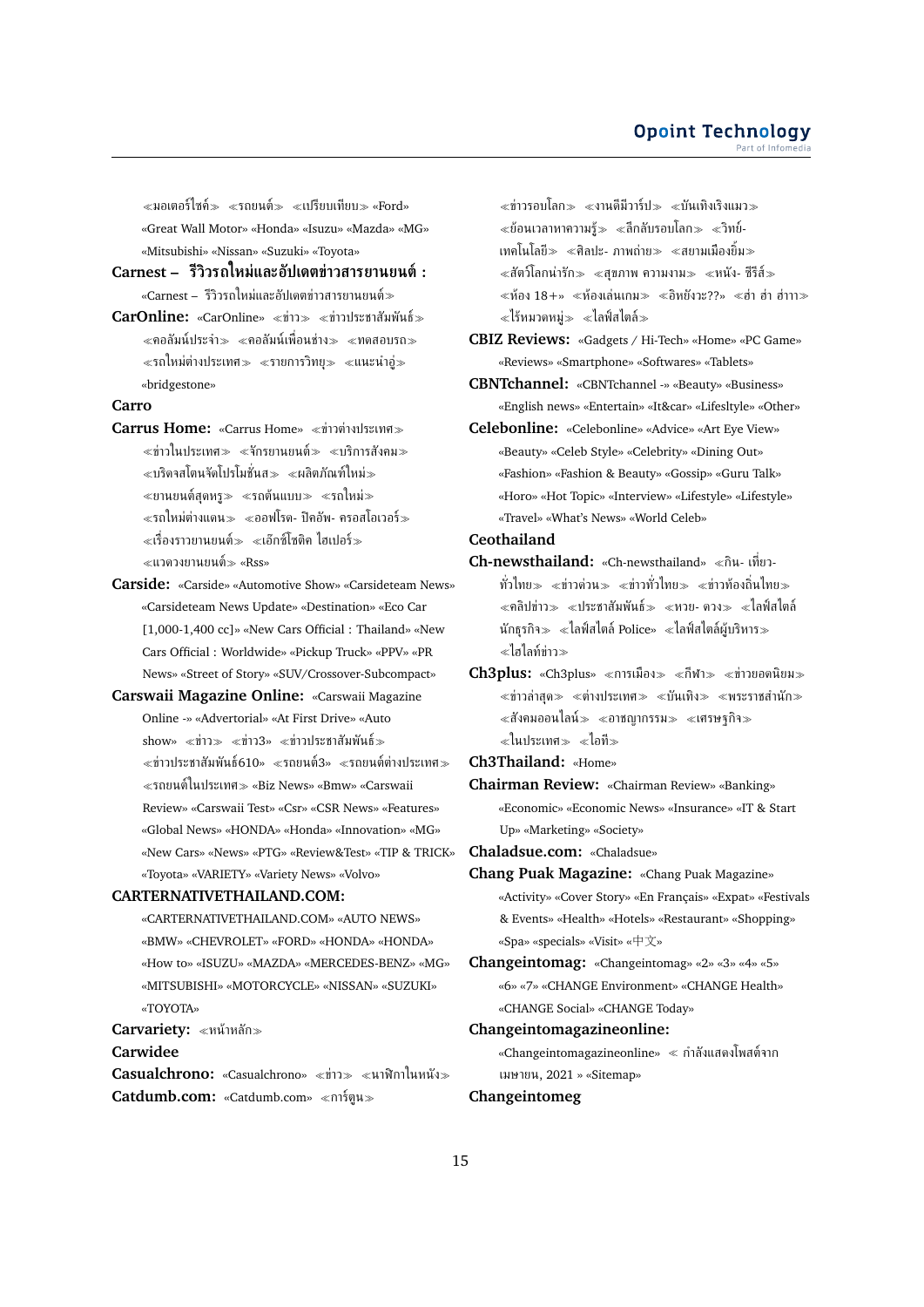#### **Opoint Technology** Part of Infome

### **Charotarsamachar**

- **Checkraka:** «Checkraka» «ข่าวและอีเว้นท์รถยนต์ »  $\ll$ ข้อมลความร้ $\gg \ll$ บิ๊กไบค์ Bigbike»  $\ll$ ราคาทองคำ ราคาทองวันนี้≫ ≪หน้าแรกดอกเบี้ยเงินฝาก≫  $\ll$ หน้าแรกบัตรเครดิต/ บัตรเดบิต $\gg\ll$ หน้าแรกบ้านใหม่ $\gg$  $\ll$ หน้าแรกรถมอเตอร์ไซค์ $\gg$   $\ll$ หน้าแรกรถใหม่ $\gg$ หน้าแรกสินเชื่อเงินสด หน้าแรกแท็บเล็ต  $\ll$ หน้าแรกโทรศัพท์มือถือ $\gg\ll$ อัตราแลกเปลี่ยน Exchange Rate ทุกธนาคาร «Condo» «Condo News» «condo update» «Motor Expo» «Motor Show» «news» «Promotion» «trend»
- **Cheeze-looker:** «Cheeze-looker» «Art» «Beauty» «Best of...» «Covid-19» «Daily Culture» «Decor» «Entertainment» «Events» «Exhibition» «Fashion» «Food & Drinks» «Footwear» «Gadgets» «Innovative» «Kids» «News» «People» «Where-to-Go»

#### **chelsea**

### **CHIANGMAI LEADER NEWS – . . . :**

«CHIANGMAI LEADER NEWS –

ผู้นำสาระข่าวสารเพื่อชาวเชียงใหม่ $\gg$   $\ll$ ข่าวการศึกษา $\gg$  $\ll$ ข่าวท่องเที่ยว $\gg \ll$ ข่าวประชาสัมพันธ์ $\gg$ 

### **Chiangmai mail**

**Chiangmai Socialnews:** «Chiangmai Socialnews»  $\ll$ ข่าวการศึกษา $\gg$   $\ll$ ข่าวกิจกรรม $\gg$   $\ll$ ข่าว $\frac{1}{2}$ ที่จ $\gg$  $\ll$ ข่าวประชาสัมพันธ์ $\gg$   $\ll$ ข่าวยานยนต์ $\gg$   $\ll$ ข่าวรับสมัครงาน $\gg$  $\ll$ ข่าวราชการ $\gg$   $\ll$ ข่าวสังคม $\gg$   $\ll$ ข่าวอาชญากรรม $\gg$  $\ll$ ภาพเป็นข่าว $\gg$   $\ll$ อร่อย โซเชียล $\gg$ 

#### **Chiangmaicitylife**

**Chiangrai Focus:** «Chiangrai Focus» «ข่าวประชาสัมพันธ์» ์ ≪คอนเท้นต์มาใหม่≫ ≪ร้านค้าบริการ≫ ≪ร้านอาหาร≫  $\ll$ แหล่งท่องเที่ยว $\gg \ll$ โปรแกรมทัวร์ $\gg \ll$ โรงแรม / ที่พัก $\gg$ 

### **Chiangrai Prdnorth**

- **Chillandfin.wordpress:** «Chillandfin.wordpress»  $\ll$ ข่าวบันเทิง $\gg \ll$ ข่าวประชาสัมพันธ์ $\gg$  «Business & Marketing & Social» «Clip & MV» «Eat & Chill» «Fan Meeting» «Music Concert» «MV-K-Pop» «New Update» «Press Event»
- **chilljourney:** «chilljourney» «Asia» «Eat & Sleep» «Europe» «Hotels» «Japan» «Restaurant» «Taiwan» «Thailand» «Travel»
- **Chillshedrive:** «Chillshedrive» «AUTO»

 $\ll$ ข่าวประชาสัมพันธ์ $\gg$   $\ll$ ทดลองขับ $\gg$   $\ll$ รถใหม่ $\gg$  $\epsilon \ll 1$ อสังหาริมทรัพย์ $\epsilon \gg 1$ อที แก็ดเจ็ต $\epsilon \gg 1$  «CSR» «MARKETING» «MONEY» «TRAVEL» «Uncategorized»

- **Chobrod:** «Chobrod» ≪ข่าว- เคล็ดลับ≫  $\ll$ ตลาดรถยนต์ต่างประเทศ $\gg\ll$ ตลาดรถยนต์ในประเทศ $\gg$ 
	- ประสบการณ์ซื้อขายรถยนต์ ประสบการณ์ใช้รถ
	- รีวิวรถยนต์
- **Chonburifootballclub**
- **Choomchon Online – หน้าหลัก:** หน้าหลัก
- **Chulabhorn Channel:** «Chulabhorn
	- $Channel_» \ll n$ ารศึกษา วิจัย และนวัตกรรม $\gg$
	- $<$ การแพทย์และสาธารณสุข $\gg$
	- ข่าวภายในราชวิทยาลัยจุฬาภรณ์
	- $\ll$ ข่าวและกิจกรรม $\gg$   $\ll$ บทความสุขภาพ $\gg$
	- $\ll$ พระกรณียกิจองค์ประธานราชวิทยาลัยจุฬาภรณ์ $\gg$
	- $\ll$ วีดีโอคลิป $\gg \ll$ ศนย์ข้อมลวัคซีน $\gg \ll$ องค์กรและเพื่อสังคม $\gg$
- **Chulalongkornhospital:** «Chulalongkornhospital» «Health knowledge» «PR»
- **Cioworldbusiness:** «Cioworldbusiness» «5G» «AI» «Articles» «Big Data» «Blockchain» «CarTech» «Case Study» «Cloud» «Data Storage» «Edge Computing» «EduTech» «Featured» «FinTech» «GovTech» «HealthTech» «InsurTech» «IoT» «MarTech» «Networking» «NEWS» «Special Report» «Technology»
- **Cioworldmagazine:** «Cioworldmagazine» «Articles» «Blockchain» «Cio Talk» «Cloud Computing» «Columist» «Digital Transformation» «Enterprise Security» «Feed» «Financial Technology» «Internet of Things» «News»
- **Cioworldnews:** «Cioworldnews» «Articles» «Artificial intelligence» «Big Data» «Blockchain» «Byod» «Case Study» «CIO Talk» «Cloud Computing» «Digital Transformation» «DR.MANOO ORDEEDOLCHEST» «Education» «Enterprise Security» «Financial Technology» «Health» «Network Marketing and Insurance» «News» «Products» «Restaurant» «Special Report» «Travel» **Citycracker**

**Citynewsthai:** «Citynewsthai» «Automotive» «Automotive» «Bangkok / region» «CityNewThai / VDO» «Economy» «Education / public health» «Entertainment lifestyle» «Environment» «Events / Press Release» «Finance / Share» «Food / drink» «Government» «Hotel / Resort»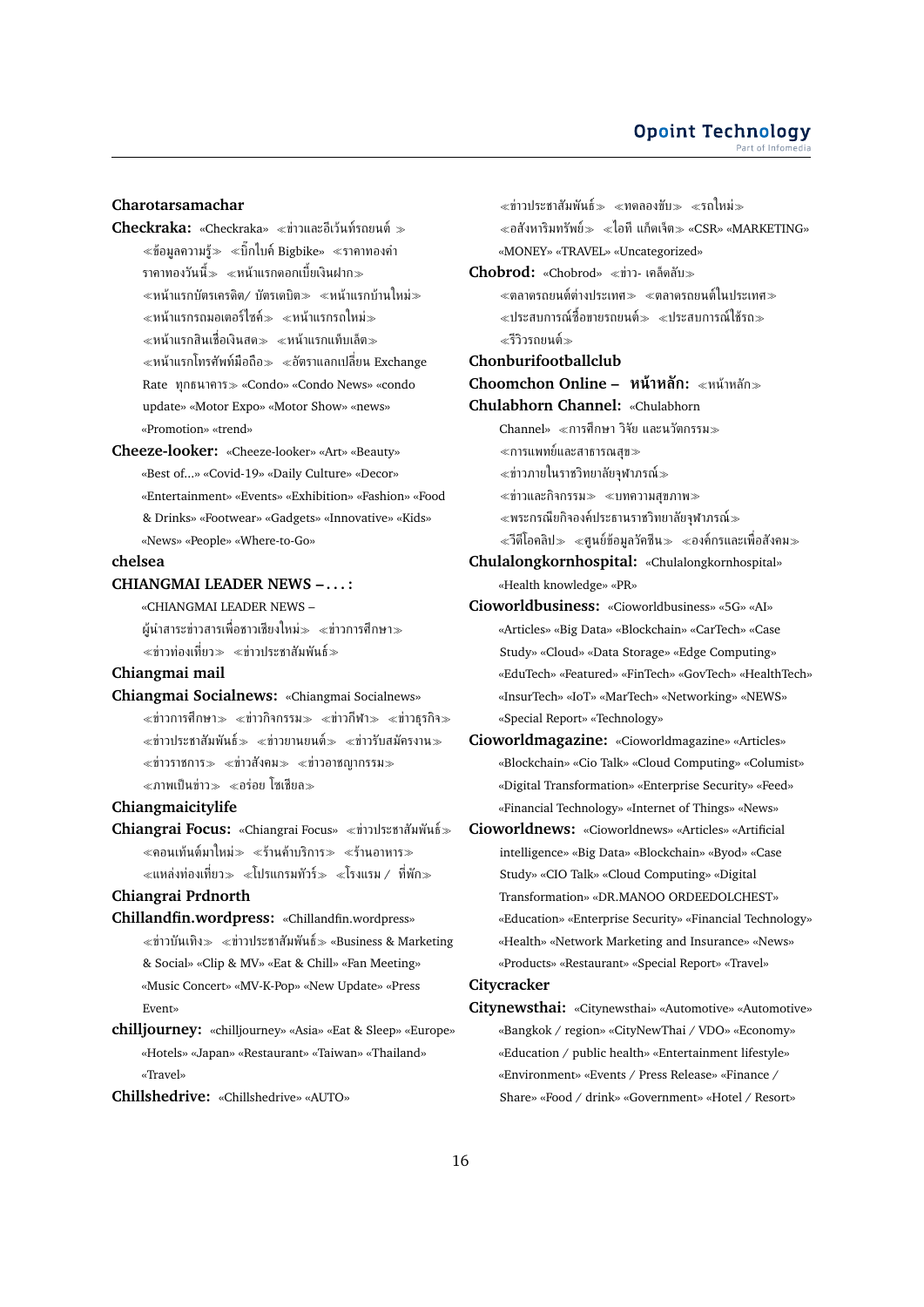«Insurance / direct sale» «Interview» «IT / Technology» «Marketing» «New Product» «News» «Promotion» «Rss» «Sports lifestyle» «Travel / Lifestyle»

- **CLEO Thailand Online Magazine:** «CLEO Thailand Online Magazine» «Beauty» «Cult» «Entertainment» «Fashion» «Health» «Lifestyle» «Love» «More» «Relationship» «Sex» «Shop» «Sport» «Travel» «Well-Being» «Well-being»
- **Click News Post:** «» «Business» «Check-in» «Cuisine» «English news» «Lifestyle» «People» «Pr» «Sme» «Tech»
- **Clicknews: «Clicknews» «การเงิน > «ขายตรง > «ตลาด/** ไอที $\gg$  «ติดต่อเรา $\gg$  «บริษัทจดทะเบียน $\gg$  «ประกันภัย $\gg$  $\ll$ ภาพกิจกรรม $\gg \ll$ ร้องเรียน $\gg \ll$ วาไรตี้/ ไลฟ์ สไตล์ $\gg$ หน้าหลัก «CSR» «Gossip News»
- **Clicknews-tv:** «Clicknews-tv» «ข่าวฮอต» «คนดังข้ามคืน»  $\ll$ คลิปเด็ด $\gg \ll$ อึ้ง- ทึ่ง- เสียว $\gg \ll$ เม้าส์มอย บันเทิง $\gg$  $\ll$ เรื่องจริง ผ่านก $\gg$  «Like & share» «PR- ธรกิจ $\gg$
- **Closetoheavens:** «Closetoheavens -» «American» «Art of living» «Beauty» «Bread» «Breakfast» «Buffet» «Cafe» «Cakes» «Cheesecakes» «Chinese» «Cookies» «Cruise» «Cupcakes & muffins» «Days off with kids» «Dessert buffet» «Dessert recipes» «Desserts & ice cream» «Dim sum buffet» «Dinner buffet» «Drinks, pubs & bars» «Fine dining» «Food delivery» «Food recipes» «French» «German» «Healthy» «Hotel buffets» «Hua hin หัวหิน» «Hungry hub buffet» «Indian» «Int'l food» «Int'l food» «International» «Israeli» «Italian» «Japan» «Japanese» «Korean» «Latin» «Leisure» «Lunch buffet» «Mediterranearn» «Mom & kids» «Noodles» «Nordic» «Pattaya พัทยา» «Phuket ภูเก็ต» «Pies & tarts» «Pizza» «Portugese» «Product review» «Rayong ระยอง «Restuarant review» «Rooftop» «Saturday brunch buffet» «Savoury baking recipes» «Seafood» «Self-indulgence» «Shabu» «Spa review» «Spanish» «Steakhouse» «Sunday brunch buffet» «Taipei» «Taiwan» «Thai desserts» «Thai food» «Thai food recipes» «Traveling abroad» «Traveling in thailand» «Udon thani อุดรธานี «Vegetarian food» «Vietnamese» «Waffles & pancakes» «Wine» «Yakiniku»
- **Clubhoon:** «Clubhoon» «Article» «Crypto» «E-Newspaper» «Economies» «Insurance» «Interview» «Market» «Public Relation»

 $\text{Clubza: }$  «Clubza» «39 | เส้นทางตามรอยพ่อ» «ข่าว | มอเตอร์ไซค์ $\gg$  «มอเตอร์ไซค์ $\gg$  «Car News Update» «MOTORSPORT» «VDO | มอเตอร์ไซค์

### **Cm108**

#### **Cmon**

- **CmPrice:** «Forum»
- **Cmskynews:** «Cmskynews» นิวส์อาชญากรรม วันนี้ที่เชียงใหม่
- **Coconuts:** «Coconuts» «Bali» «Bangkok» «Coconuts Announcements» «Creative» «Hong Kong» «Jakarta» «Kl» «Manila» «Nightlife in Singapore» «Singapore» «Yangon»
- **Columnai:** «Columnai» «กีฬา» «ดูทั้งหมด» «ดูทั้งหมด»  $\ll$ ดูทั้งหมด $\gg \ll$ ดูทั้งหมด $\gg \ll$ ดูทั้งห $\gg \ll$ ดูทั้งหมด $\gg$  $\ll$ ดูทั้งหมด $\gg \ll$ ดูทั้งหมด $\gg \ll$ ดูทั้ง $\approx \ll$ ดูทั้งหมด $\gg$  $\ll$ บทสัมภาษณ์ $\gg\ll$ บันเทิง $\gg\ll$ ยานยนต์ $\gg\ll$ เศรษฐกิจ $\gg$  $\ll$ โปรโมชัน $\gg \ll$ ไลฟ์สไตล์ $\gg \ll$ ไอที $\gg$
- **Comeonstore:** ข่าวสาร
- **Commart Thailand:** «Commart Thailand» «BUYER'S GUIDE» «EVENT» «PROMOTION» «REVIEW»
- **Common:** «Common» «contributor» «culture» «life» «people» «world»
- **Compasscm:** «Compasscm» «Body & Soul» «Chiang Mai Update» «Feature»
- **Compgamer:** «Compgamer» «Activities» «Console» «Event» «Mobile» «Online» «World»

**Concept Cream:** «Concept Cream» ข่าวสารและกิจกรรม **Condo Naifan**

**Condotiddoi:** «Condotiddoi»

«à¸•ิà¸"à¸"à¸à¸¢à¸"à¸à¸¢à¸?ภ´à¸™»

«à¸•ิดดà¸à¸¢à¸,,à¸à¸¢à¸"ืà<sup>1</sup>^à¸i»

- «à,•à,´à,"à,"à,à,¢à,"à,à,¢à,šà,à,?»
- «à¸•ิà,"à,"à,à,¢ὰ,iὰ,μὰ<sup>1</sup>€ὰ,‡ὰ,՜ὰ,™»
- $\alpha$ à $\cdot$ à $\alpha$ ,  $\alpha$  $\alpha$ ,  $\alpha$ à,  $\alpha$  $\beta$ ,  $\alpha$ ,  $\alpha$ ,  $\alpha$ ,  $\beta$ ,  $\alpha$ ,  $\beta$ ,  $\alpha$ ,  $\beta$
- «à¸•ิดดà¸à¸¢à¸¥à½‰ὰ¸ὰ¸ίὰ¸§ὰ¸‡ὰ½∈ὰ¸¥à½ϡ2»
- $\langle \hat{\mathbf{a}}, \hat{\mathbf{a}}, \hat{\mathbf{a}}, \hat{\mathbf{a}}, \hat{\mathbf{a}}, \hat{\mathbf{a}}, \hat{\mathbf{a}}, \hat{\mathbf{a}}, \hat{\mathbf{a}}, \hat{\mathbf{a}}, \hat{\mathbf{a}}, \hat{\mathbf{a}}, \hat{\mathbf{a}} \rangle$ sà  $\langle \hat{E}^{\mathrm{w}} \rangle$
- $\langle \dot{\mathbf{a}}, \dot{\mathbf{a}}, \dot{\mathbf{a}}, \ddot{\mathbf{a}}, \ddot{\mathbf{a}}, \dot{\mathbf{a}}, \dot{\mathbf{a}}, \dot{\mathbf{a}} \rangle$ a, fa $\mathbf{a}$ , fa $\mathbf{a}$ ,  $\mathbf{a}$ ,  $\mathbf{a}$ ,  $\mathbf{a}$ ,  $\mathbf{a}$ ,  $\mathbf{a}$ ,  $\mathbf{a}$ ,  $\mathbf{a}$ ,  $\mathbf{a}$ ,  $\mathbf{a}$ ,  $\mathbf{a}$ ,  $\mathbf{a}$ ,  $\mathbf{a}$ ,  $\$
- $\alpha$ , ià  $\mu$ à $\alpha$ ,  $\alpha$ à,  $\mu$ à,  $\alpha$ ,  $\mu$ à,  $\alpha$ ,  $\mu$ à,  $\mu$
- «à¸ªà¸<sup>2</sup>ระบนดà¸à¸¢»
- «à šà<sup>1</sup>‰à<sup>2</sup>à ™à «à ià µà «à ià µ»

#### **Condowonderful**

**Condozoomer:** «Condozoomer» คอนโดพร้อมอยู่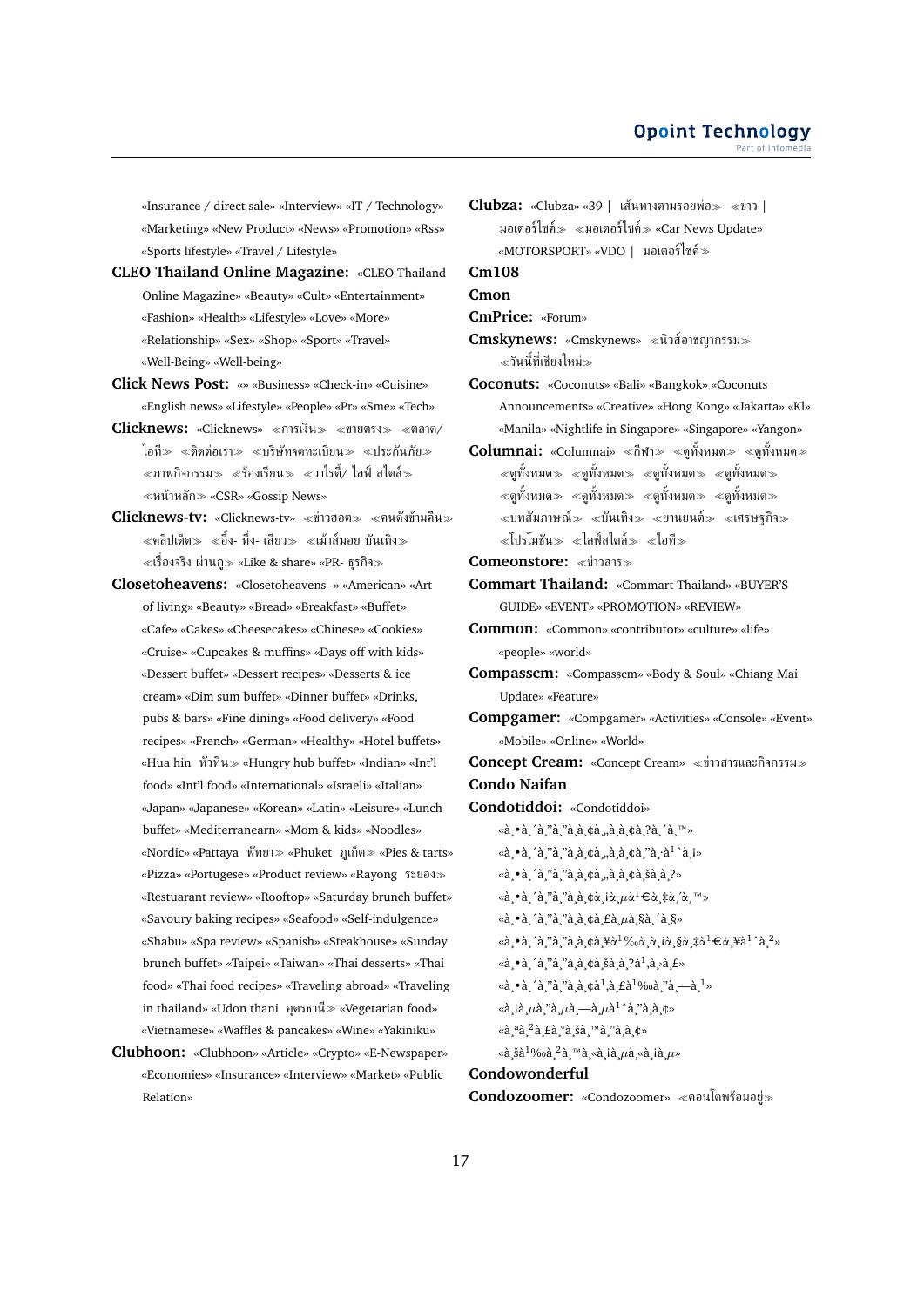คอนโดใกล้โอน คอนโดใหม่ รีวิวคอนโด

- **Consmagazine:** «Consmagazine» ข่าวประชาสัมพันธ์  $\ll$ ข่าวสารวงการก่อสร้าง $\gg$   $\ll$ บทความ $\gg$
- Consumerthai: «Consumerthai» «การเงิน การธนาคาร»  $\ll$ ข่าว $\gg$   $\ll$ ข่าวนโยบาย- กฎหมาย $\gg$   $\ll$ ข่าวผู้บริโภค $\gg$  $\ll$ ข่าวมลนิธิเพื่อผ้บริโภค $\gg$   $\ll$ บริการสาธารณะ $\gg$  $\ll$ บริการสุขภาพและสาธารณสุข $\gg \ll$ สินค้าและบริการทั่วไป $\gg$  $\ll$ สื่อและโทรคมนาคม $\gg\ll$ อสังหาริมทรัพย์ $\gg\ll$ อาหาร ยา ผลิตภัณฑ์สุขภาพ $\gg$  «เครือข่ายองค์กรผู้บริโภค $\gg$  «Press release»
- **CookieCoffee:** «CookieCoffee» «Blog»
- **Coolzaa**
- **Cops Magazine**
- **Copstation:** «Copstation» «Feed»

## **copstation1.wordpress coreball24**

- **Corehoon Online:** «Corehoon Online» กกต.»  $\ll$ กลต.»  $\ll$ กองทน $\gg$   $\ll$ การตลาด $\gg$   $\ll$ การแพทย์- สธ $\gg$  $\ll$ กีฬา $\gg$   $\ll$ ขายตรง $\gg$   $\ll$ ท่าวสังคม $\gg$   $\ll$ คมนาคม $\gg$   $\ll$ คลัง $\gg$  $\ll$ คอลัมนิสต์ $\gg\ll$ ชาติไทยพัฒนา $\gg\ll$ ซุบซิบการลงทุน $\gg$ ่ ≪ท่องเที่ยว≫ ≪ธปท.» ≪บทความการเงิน≫ บทความทั่วไป บทวิเคราะห์ บทวิเคราะห์สังคม  $\ll$ บริหาร- จัดการ $\gg$   $\ll$ บล.»  $\ll$ บันเทิง $\gg$   $\ll$ ประกัน $\gg$  $\ll$ ประชาธิปัตต์ $\gg \ll$ พรรคอื่นๆ $\gg \ll$ พลังงาน $\gg \ll$ พาณิชย์ $\gg$  $\langle \langle \langle \rangle \rangle \langle \rangle$  งานยนต์ >  $\langle \rangle \langle \rangle \langle \rangle$  งานยนต์ >  $\langle \rangle$ โคราะห์-การเมือง $\gg$   $\ll$ วิเคราะห์- เศรษฐกิจ $\gg$   $\ll$ ศาสนา $\gg$  $\ll$ ศิลปวัฒนธรรม $\gg \ll$ สตรี $\gg \ll$ สัมภาษณ์พิเศษ $\gg$  $\ll$ สำนักนายกฯ $\gg \ll$ สิ่งแวดล้อม $\gg \ll$ หุ้นเด่นวันนี้ $\gg$  $\alpha \ll$ อสังหาริมทรัพย์ฯ $\gg \alpha \ll 1$ กษตร $\gg$  $\ll$ เศรษฐกิจทั่วไป $\gg\ll$ แบงก์พาณิชย์ $\gg\ll$ ไอที- เทคโนฯ $\gg$ «CSR» «ICT» «leasing» «Lifestile» «Politic» «VDO Clip»
- **Cosmenet.in..th:** «Cosmenet.in..th» «Activities» «Promotions» «Trends»
- **Cosmopolitan Thailand:** «Cosmopolitan  $\text{Thailand} \approx \text{\textcirc} \gamma$ การจัดงานและกิจกรรม $\gg \text{\textcirc} \gamma$ ท่าวสารและรีวิว $\gg$ แฟชั่นและธุรกิจความงาม
- **Cotrpro:** «Cotrpro» โคตรโปรรีวิว «Drink & Food» «Fashion & Beauty» «HOT!!!» «Lifestyle» «Mall» «Mom & Kids» «Online Shopping & Delivery» «Travel»

#### **Country-Agriculture**

**Courageousnews:** «Courageousnews» «Entertainment»

«Gadget-sport» «Lifestyle» «News» «Real estate» «Travel»

- **CP-Enews:** «CP-Enews» ข่าวเศรษฐกิจ ธุรกิจ  $\ll$ ข้อเท็จจริง CP»  $\ll$ คยกับ CP»  $\ll$ เปิดหน้าต่างมองโลก $\gg$ แวดวง CP» «CP เพื่อสังคมที่ยั่งยืน
- **crazy-dial:** «crazy-dial» «Advertorial» บทความทั้งหมด ราคานาฬิกา
- $Csroom:$  «Csrcom» «ข่าวย้อนหลัง» «บทความ» «รวม CSR»
- **CTN News:** «CTN News» «ASEAN» «Chaingrai Farming & Agriculture» «Chiang Rai News» «Crime & Legal» «Economy & Business» «Entertainment» «Featured» «Food» «Health» «Learning» «Lifestyles» «Myth's & Legends» «Northen Thailand» «Opinion» «Regional News» «Southern Thailand» «Sports» «Tech» «Thai Legal» «Thailand» «Thailand Politics» «Tourism» «Video» «World»

#### **Cultured Creatures**

### **Cyberities**

### **Cynhite**

- **D-daytrendy.com:** «D-daytrendy.com» «Entertainment» «Lifestyle» «News Biz & Society» «Tech update» «TV online»
- **Daco:** «Daco» «あーっ、あらいな?» «その他» «ぶむぶむ! » «アート・展覧会» «イベント・ステージ» «エンタメ» «グルメ» «コサナー営業日記» «タイジン関係» «トラベ ル» «バックナンバー» «バンコクの街角» «ビューティー» «ブンに訊け!» «プロモーション» «ライフ» «虚構新聞バ ンコク版» «青澤直子のよもやま話» «音楽&コンサート» «街の情報» «駐妻スクープ in Bangkok» «前川健一の象が バンコクを歩いていたころ» «投資家に問うしかない!!» «旅人ペーのバンコクご近所案内» «映画» «曼谷シャワー» «下川裕治のタイ発日本行き 機上にて» «人気連載»

### **Daco Thai**

- dailyboomm: «dailyboomm» «ข่าวประชาสัมพันธ์»  $\ll$ ข่าวสังคม $\gg \ll$ ข่าวสาร $\gg \ll$ ไลฟ์ สไตล์ $\gg$
- **Dailygizmo:** «Application» «application» «Home» «How to» «Latest» «Mobile» «New Gadget» «Security» «Technologies»

### **Dailytech**

**Daradaily:** «Daradaily» «เรื่องย่อละคร» «Dara» «Inter» «Movie» «Music» «News» «Scoop» «TV» «VDO CLIPS»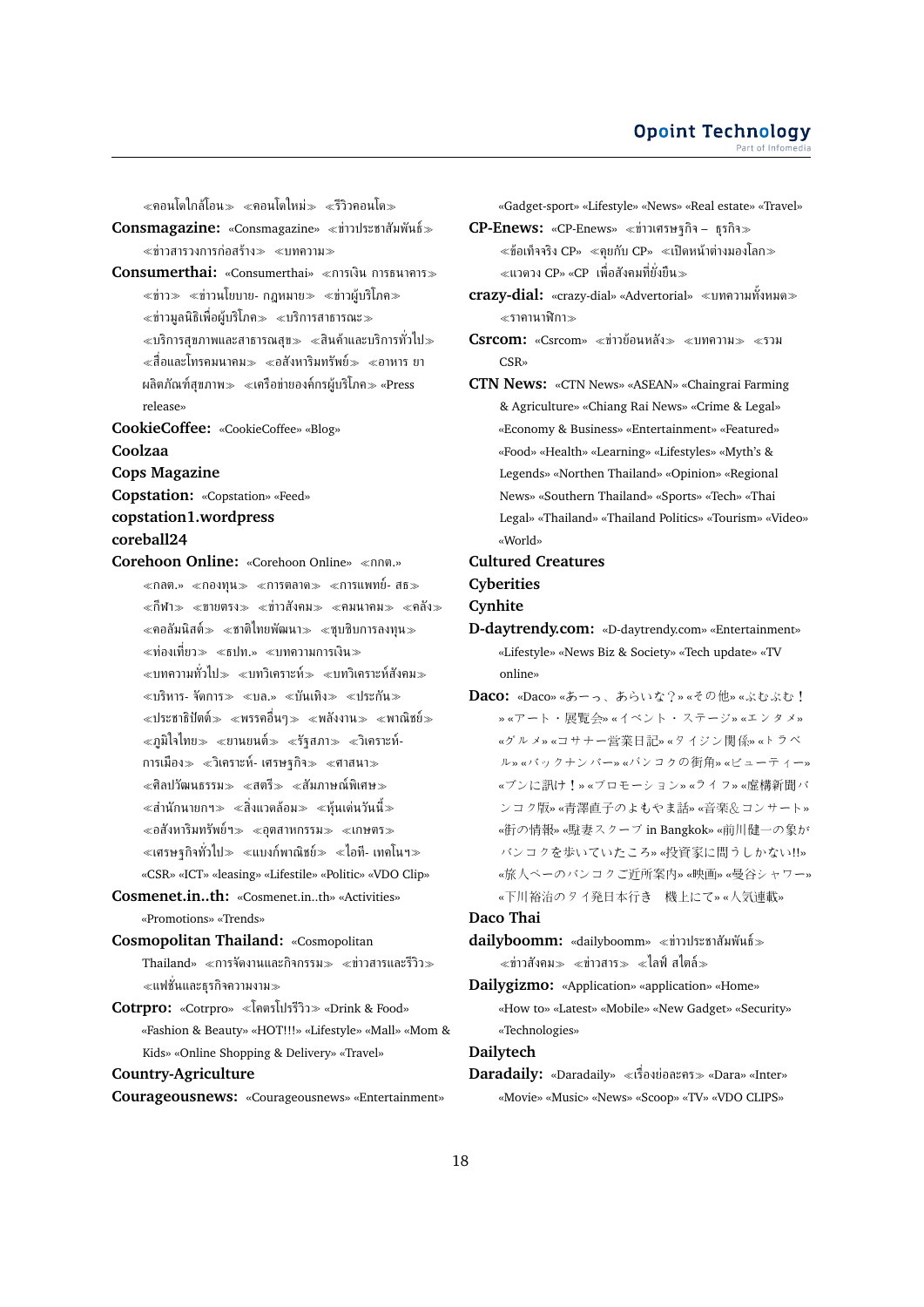**Daraspicy:** «Daraspicy» «Posttoday» «Thairath»

**Daravariety:** «Daravariety» «การศึกษา» «การเมือง»  $\ll$ กีฬา $\gg$   $\ll$ ดลิปข่าว $\gg$   $\ll$ ต่างประเทศ $\gg$   $\ll$ ท่องเที่ยว $\gg$  $\ll$ บันเทิง $\gg \ll$ ประเพณีวัฒนธรรม $\gg \ll$ พระ $\gg \ll$ สังคม $\gg$  $\ll$ หน่วยงานภาครัฐ $\gg \ll$ อาชญากรรม $\gg \ll$ อุบัติเหตุ $\gg$  $\ll$ เศรษรกิจ $\gg \ll$ ในประเทศ $\gg$ 

**Daybydaystory**

**Daybydaythailand:** «Daybydaythailand» «Beauty/Health» «Behind the Scene» «Business» «Cafe/Bakery» «Cars» «English» «Fashion/Lifestyle» «Food/Drink» «Hotel/Travel» «People» «Street Food» «Update»

#### **Daydev**

**Dayself:** «Dayself» «day hits» «day news» «day talks» «day trips» «Fashion»

**Dbd**

**DBS Group Holdings Ltd:** «Home» «Newsroom»

**DCar Magazine:** «DCar Magazine» «Accessories»

«Lifestyle» «Miss D Car» «Motor Sport» «New Car» «News» «Test Drive»

**Dd Property:** «Property-news»

**Ddproperty:** «ข่าว (News)»

**Dek-D.com:** «Dek-D.com» «Admission» ข่าววงใน – Dek-D.com» คอร์สระยะสั้น – Dek-D.com»  $\ll$ บอร์ดบันเทิง $\gg$   $\ll$ บอร์ดบันเทิง $\gg$   $\ll$ บอร์ดรวม $\gg$  $\ll$ บอร์ดเรียนต่อนอก $\gg \ll$ บอร์ดแอดมิชชั่น $\gg$  $\ll$ วัยรุ่นกับกวดวิชา $\gg\ll$ วิจารณ์หนังสือ – Dek-D.com» «Beauty Story» «Cool idea» «DeBoy – Dek-D.com» «Do and Don't» «Education» «Exchange» «Health Me» «Inter and Sex» «Love & Learn» «Loveroom» «Makeup Tutor» «New Product» «Nugirl» «Nugirl: Fashion» «Nugirl:

Health» «Nugirl: Lifestyle» «Nugirl: Relationship» «Science» «Sex» «StudyAbroad» «Teen & Trends» «Teen & Trends: Issues» «Teen & Trends: News» «Teen & Trends: Story» «Teen & Trends: Time» «Trendy Report» «Writer»

### **Depa Thailand**

**Der Farang Online:** «Altenpflege & Demenz Erkranke in Thailand» «Ausland» «Christentum und Buddhismus» «Events» «FIFA Fußball-WM in Brasilien 2014» «Home» «Kolumnen» «Kriegsrecht in Thailand» «Malaysia Airlines in Ukraine abgestürzt» «Malaysia Airlines MH370

verschwunden» «Nachrichten aus dem Medienhaus» «Shutdown Bangkok» «Thailand» «Thailand und seine Mythen» «Unterwegs in Thailand» «Yingluck Shinawatra»

**Destination Thailand News:** «Destination Thailand News» «Career» «Deals» «Destination» «Features» «Hospitality» «Lifestyle news» «Mice» «News» «Tourism» «Transport»

**Destinationchina:** «Destinationchina» «News» **DFDL:** «News»

**DIGIT DAY:** «DIGIT DAY» «Business» «Chrome 101» «Consumer» «COVID-19» «e-Learning» «Education» «Enterprise» «Entertainment» «Facebook 101» «Finance» «Google 101» «Government» «News» «Platform» «Social Media» «Tips 36» «Windows» «Windows 101»

**Digital Age Magazine:** «Digital Age Magazine» «Issue 218» «News» «Rss» «Updated»

**Digital Camera:** «Digital Camera» «Article» «News»

**Digital Council of Thailand:** «Digital Council of Thailand» «Knowledge» «news and activities»

**Digital Marketing Wow:** «Digital Marketing Wow» «Digital Marketing» «Facebook» «Google» «Instagram» «Line» «Social Media» «Twitter» «Update» «Youtube»

**Digital More:** «Digital More» «Entertainment» «Fashion» «Games» «Life» «Pr-news» «Reviews» «Sales» «Tech»

**Digitalnook**

**Dmit**

**Discoverjapan**

**DMC:** «DMC» «Feed»

**Don Mueang International Airport:** «Don Mueang International Airport -» «Blog» «Booking» «Fasilitas» «Info Penerbangan» «Informasi» «Panduan» «Servis» «Transportasi»

**Dooddot:** «Dooddot» «Art & design» «BOYS» «BUSINESS» «EAT» «GIRLS» «LIFESTYLE» «Music & film» «PEOPLE» «REAL ESTATE» «SPORT» «Tech» «TRAVEL»

**DooDiDo:** «DooDiDo» «ข่าวสาร» «คอมพิวเตอร์»  $\ll$ ท้องถิ่นทั่วไทย $\gg \ll$ ผู้ชาย $\gg \ll$ ผู้หญิง $\gg \ll$ มือถือ $\gg$  $\ll$ ยานยนต์ $\gg$   $\ll$ วัยรุ่น $\gg$   $\ll$ สมุนไพร $\gg$   $\ll$ สัตว์เลี้ยง $\gg$  $\ll$ สุขภาพ $\gg\ll$ เรื่องลึกลับ $\gg\ll$ เศรษฐกิจ $\gg\ll$ แม่และเด็ก $\gg$ «Gadgets» «Games» «KPop» «Laos Insight»

**DotProperty:** «DotProperty» «ข่าว»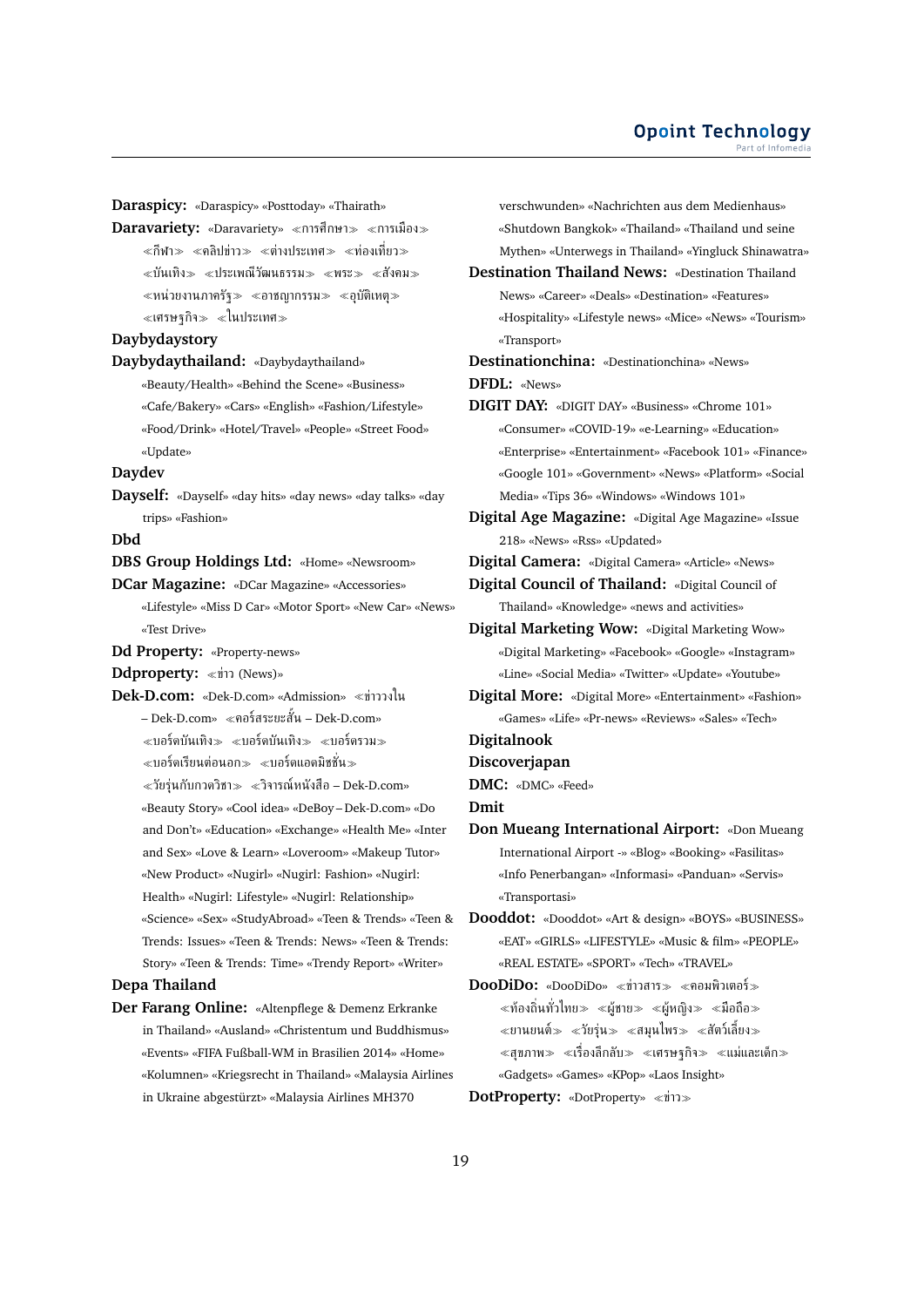**Drive Tripper:** «Route»

**Driveautoblog:** «Home»

- **Drivemotoring:** «Drivemotoring» «All» «Apps» «Business» «Entertainment» «Fashion» «Food» «Gadget» «Gadget» «Gaming» «Health» «Lifestyle» «Mobile» «Modify» «Movie» «Music» «News» «Page 2» «Politics» «Review» «Science» «Sports» «Startup» «Tech» «Travel» «World»
- **Driving Place:** «Driving Place» «CSR Society» «Driving Technic» «Driving Travel» «Hot News» «New Cars» «Test Drive»
- **DroidSans:** «DroidSans» «App Reviews» «Device Review/Preview»
- **Droidviews:** «Droidview» «News» «Reviews»

**Drugi Dom**

- **Dzvin News Casino:** «Dzvin News Casino»  $\ll$ ดหนังออนไลน์≫ ≪บาคาร่า≫ ≪บหรี่ไฟฟ้า≫  $\ll$ สมัครสล็อตเว็บตรง $\gg$   $\ll$ สล็อต $\gg$   $\ll$ สล็อตออนไลน์ $\gg$ เว็บพนันออนไลน์ เว็บแทงหวย «Feed» «Main» «Pgslot» «Ufabet เว็บหลัก
- **E-San Khon Kaen News:** «E-San Khon Kaen News» «Business» «Crime» «Entertainment» «Life» «Sports» «Tech» «World»
- **Easy Branches International Marketing:** «Easy Branches International Marketing» «Blog» «Crime» «Entertainment» «Financial» «Football» «Guest Posting» «Lifestyle» «Motor Bike» «Motorsport» «Nfl» «Racing» «Sailing» «Sport» «Technology» «Travel»
- **Easybranches Thainews:** «Thainews»
- **Easypromos:** «basicfront.easypromosapp.com» **Eat Rest Drive**
- **Eatchillwander:** «Eatchillwander» «Airline» «America» «America» «Asia» «Asia» «Bangkok» «Europe» «Food» «Hotel» «Lifestyle» «Middle East» «News» «Review» «Thailand» «Tips» «Travel»
- **Ebiznewstoday:** «Ebiznewstoday» การศึกษา-วิทยาศาสตร์- เทคโนโลยี $\gg$   $\ll$ การเงิน- หลักทรัพย์- ประกัน $\gg$  $\ll$ กิจกรรม- ภาพสังคม $\gg \ll$ กิน- เที่ยว $\gg \ll$ กีฬา $\gg \ll$ ธรกิจ-ตลาด $\gg$   $\ll$ บันเทิง $\gg$   $\ll$ ประชาสัมพันธ์- โปรโมชั่น $\gg$  $\ll$ ยานยนต์ $\gg$   $\ll$ สังคม-CSR»  $\ll$ สาธารณสุข $\gg$   $\ll$ สื่อสาร-ไอที่≫ «อสังหาฯ» «ในประเทศ»

### **Echonewsthailand.com**

- **edgemagazineth:** «edgemagazineth» «Entertainment» «EntertainmentPage2» «Fashion» «Social Business» «Sports»
- **EDUNEWSSIAM:** «EDUNEWSSIAM» ≪การศึกษา ศาสนา วัฒนธรรม $\gg$   $\ll$ จับกระแสข่าวเด่น $\gg$   $\ll$ ประชาสัมพันธ์ $\gg$  $\ll$ ร้ทันข่าว $\gg$   $\ll$ ส่องราชภัฏ $\gg$
- Edupdate: «Edupdate» «ข่าวการศึกษา» «ดูข่าว ข่าวการศึกษา ทั้งหมด≫ ≪ดูข่าว ทุนการศึกษา ทั้งหมด≫  $\ll$ ดูข่าว อบรม สัมมนา ทั้งหมด $\gg\ll$ ดูข่าว OPEN HOUSE ทั้งหมด $\gg$  «ทนการศึกษา $\gg$  «อบรม สัมมนา $\gg$  «Education news» «Open House»

**EE Part.com:** «ข่าว» «หน้าแรก» **Eeco**

- **Efinancethai:** «Efinancethai» ข่าวหุ้นล่าสุด «All Editorial News» «All Hot News» ดูข่าวทั้งหมด  $\ll$ มมกิจกรรม $\gg \ll$ มมความรั $\gg \ll$ ศูนย์วิจัยกสิกรไทย $\gg$  $\ll$ หุ้นilm»  $\ll$ อินเด็กซ์ ลิฟวิ่งมอลล์ $\gg$  «Home» «HotStocks» «Money Strategist» «Topics»
- **Ejan:** «Ejan» «18 ชม. ภารกิจ ส่งผู้ป่วยโควิด BackHome กทม. มหาสารคาม กาฬสินธุ์– กทม.» «20 ก. ค.64 อีจันส่งผู้ป่วยโควิด กลับไปรักษาที่บ้าน 19 จ. 83 ชีวิต ครู ไพบูลย์ สามี กระต่าย พรรณนิภา เตรียมเอาผิด เกรียนคีย์บอร์ด $\gg$  «ชาวเน็ต ถาม กวาง เดอะเฟซ ซุ่มคบ แฟน ทับทิม ?» ชุดตรวจโควิด Antigen Test Kit ห้ามขายทางออนไลน์- ตลาดนัด!» «ติดโควิด รอเตียงรักษา» ่ ≪นารา เครปกะเทย โดนสั่งให้ลบคลิป พร้อมข่จะตามมาถึงบ้าน≫ บช. น. ชี้แจงภาพ ปะทะเดือด ปืนจี้ประชาชน ยันไม่ได้ยิง ทำตามกฎหมาย ป่วยโควิดไร้เตียงรักษา หมดหวัง อยากกลับไปรักษาที่บ้าน บอกอีจัน รพ. ลาดกระบัง กทม. เปิดวอล์คอิน ฉีดวัคซีน แอสตราเซเนกา วันละ 150 คน $\gg$   $\ll$ สาวป่วยโควิด ท้องแก่ อีก 7 วันคลอด ไม่มีโรงพยาบาลรับคลอด≫ ≪หน่มช็อก! บ้านชั้นเดียว เจอบิลค่าไฟ 3 แสน≫ ≪อดีตภรรยา โพสต์เดือด! หลังแถลงยอมรับมีลูกด้วยกันจริง ลั่น 3 ปีที่รอคอย $\gg\ll$ อีจัน บันเทิง โควิด-19» «Environment» «Lifestyle» «Royal» «Show» «Social Trend» «Travel and Food» «Violent» «Weather Forecast»
- **Elecpress:** «Elecpress» «Autonomous» «Electric Car» «Electric Motorcycle» «Green energy» «Green Energy» «Thailand and World»

**Electricity and Industry:** «Electricity and Industry»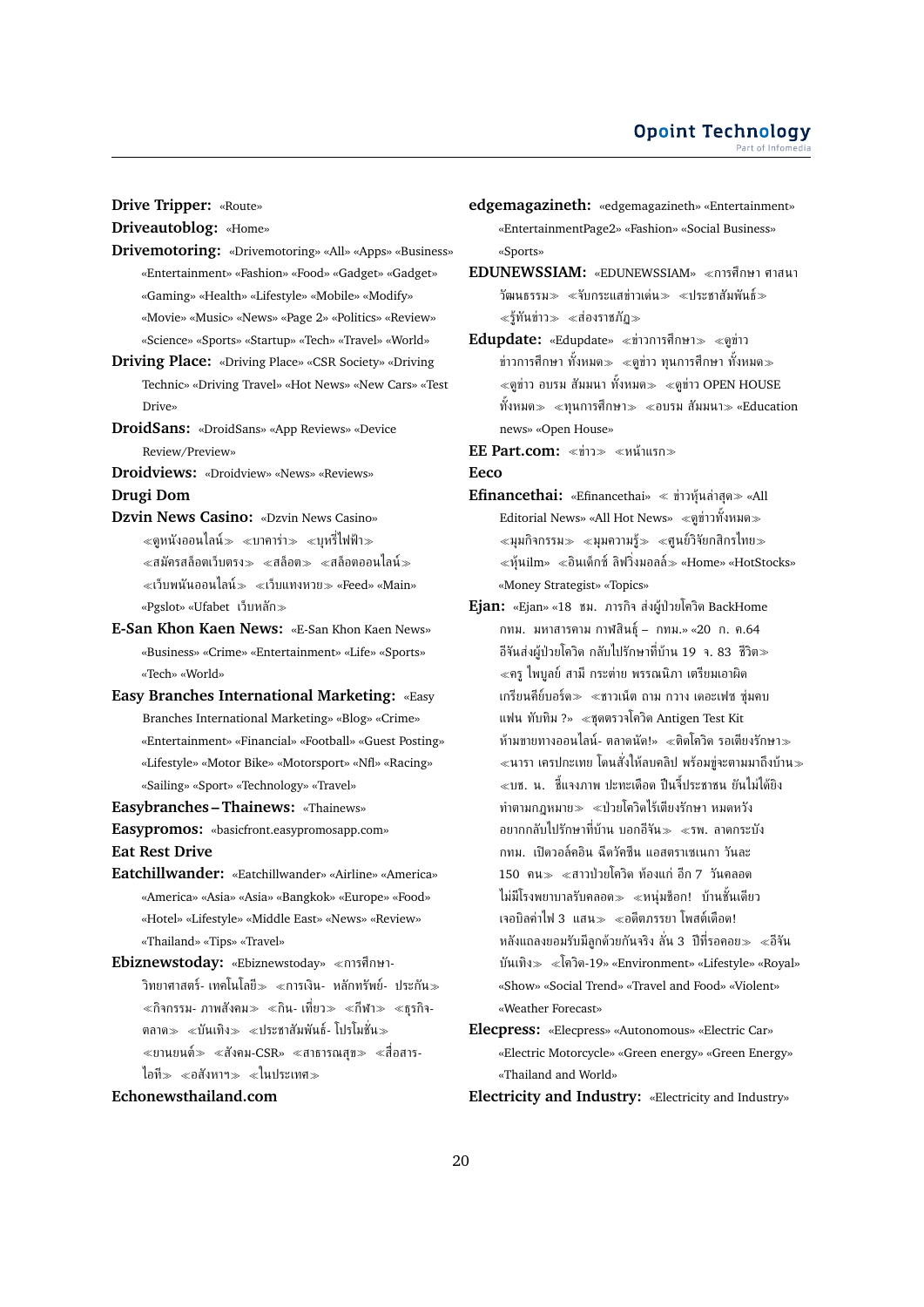«Energy & Environment» «Industry News» «IT News» «Knowledge» «News & Activities» «News Update» «PR News» «Research & Development»

#### **Elite (plus)**

**Elite Beauty:** «Elite Beauty» «BEAUTY» «FASHION» «HEALTH» «LIFESTYLE» «PROMOTION»

#### **Ellethailand**

**En-tk:** «En-tk» «Fashion» «Japan News» «Korean News» «Movie» «Music» «PR News» «Thai News» «TV Program»

### **Energy**

**Energy News Center:** «Energy News Center»

 $\langle \hat{n} \rangle \$   $\langle \hat{n} \rangle$   $\langle \hat{n} \rangle$   $\langle \hat{n} \rangle$   $\langle \hat{n} \rangle$   $\langle \hat{n} \rangle$   $\langle \hat{n} \rangle$   $\langle \hat{n} \rangle$   $\langle \hat{n} \rangle$   $\langle \hat{n} \rangle$   $\langle \hat{n} \rangle$   $\langle \hat{n} \rangle$   $\langle \hat{n} \rangle$   $\langle \hat{n} \rangle$   $\langle \hat{n} \rangle$   $\langle \hat{n} \rangle$   $\langle \hat{n} \rangle$   $\langle \hat{n} \rangle$   $\langle \hat{n} \rangle$   $\langle \hat{n} \rangle$ «Energy News Center เดิม» «English News» «Events Calendar» «Video»

**Energy Time Online:** «Energy Time Online»

«Energy-news»

### **Engineering Today:** «Home» «News» **Enlighten**

**Entechreview:** «Entechreview» «Biz Ignite» «Cool Stuff» «Digital Transformation» «News» «Security Corner» «Success Story»

**Enterprise IT Pro:** «Enterprise IT Pro» «Applications» «Cloud» «Data Center» «IoT» «IT Companies» «Networking» «News & Event» «Opensource» «Product Update» «Security» «Startup»

#### **Entertraining**

**Enzomagazinethailand:** «Enzomagazinethailand» «Featured» «Local» «Motorsport» «News»

**Epahamalao:** «Epahamalao» อิป้าจับเข่าคุย

 $\ll$ อิป้าซอกแซกข่าวหุ้น $\gg\ll$ อิป้าเม้าข่าวกองทุนรวม $\gg$ อิป้าเล่าสารพัดข่าว

### **ERC**

**Esanbiz**

**Estopolis:** «Estopolis» ≪รวมบทความ≫ ≪รีวิวคอนโด≫ **Eucerin**

**Ev9thailand:** «News»

**Event96Pronline**

**Exclusive.trueid**

**Exo Travel:** «BLOG»

### **Exotiq:** «Exotiq» «Adventure» «Agenda» «Air» «Apartment & Condominium Buying» «Art» «Bar & Socialising»

«Beverage» «City» «Clothing & Fashion» «Consumer electronics» «Countryside» «Design & Architecture» «Fashion» «Festival» «Food» «Food Festival» «Hotel» «Household» «Island» «Learning» «Library» «Lounge & Tea Room» «Music & Concert» «News» «Personal care» «Province & Region» «Recipe» «Religious» «Resort» «Restaurant» «Retail» «River Journey» «Sport» «Super-star chef» «Tour & Excursion» «Town & Village» «Traditional» «Wellness» «Yacht Buying» «Yachting»

### **EXPERT WATCH**

**Extreme PC:** «Extreme PC» «Camera» «Gadgets» «Gaming Gear» «Hardware» «Mobile»

**Face Line News:** «Face Line News»

 $\ll$ การค้าระหว่างประเทศ $\gg\ll$ การศึกษา $\gg\ll$ การเงิน การธนาคาร≫ ≪การเงิน การลงทุน≫ ≪การแพทย์ สุขภาพ พลานามัย $\gg$  «กีฬา $\gg$  «ต่างประเทศ $\gg$  «ทรัพยากรธรรมชาติ สิ่งแวดล้อม≫ ≪ท่องเที่ยว≫ ≪ธรกิจ การตลาด≫  $\ll$ นิทรรศการ มหกรรม $\gg$   $\ll$ บันเทิง $\gg$   $\ll$ พลังงาน $\gg$  $\ll$ ภาพข่าวประชาสัมพันธ์ $\gg\ll$ มอเตอร์ไซด์เคิ้ล $\gg\ll$ ยานยนต์ $\gg$  $\ll$ วิทยาศาสตร์ เทคโนโลยี นวัตกรรม $\gg \ll$ ศิลปะ วัฒนธรรม หัตถกรรม $\gg$   $\ll$ สังคม ธุรกิจ $\gg$   $\ll$ สังคม บ้านเมือง $\gg$  $\ll$ ส่งออก $\gg \ll$ อสังหาริมทรัพย์ $\gg \ll$ อาหารและเครื่องดื่ม $\gg$  $\ll$ อุตสาหกรรม $\gg\ll$ เกษตร ประมง ปศุสัตว์ $\gg\ll$ เศรษฐกิจ $\gg$  $\ll$ ไลฟ์สไตล์ แฟชั่น ความงาม $\gg \ll$ ไอที ดิจิทัล $\gg$ 

### **Fashion Network TH**

**Favforward:** «Favforward» «Art» «Eat & Drink» «expand\_moreLifestyle» «expand\_moreTrend» «How To» «Motoring» «Movie & Music» «News» «Sex» «Style» «Talk About» «Tech & Gadget» «Travel»

**FierceBook**

### **Filllife**

- **Fine Art Magazine:** «Fine Art Magazine» «Events» «News»
- **Flash & Glam:** «Flash & Glam» «Collection» «Dine & Drink» «Fashion Guru» «Health & Wellness» «Hot Items» «Interview» «Make up» «New Flash» «PerFuma & Aroma» «Shop & Chill» «Skincare» «Special Guest» «Spotlight» «Spy» «Travel & Stay» «Trend» «Vertical Living» «Watch & Jewelry»

**Flashfly Dot net:** «Home» «News»

**Fm91bkk:** «Fm91bkk» «ข่าว 91» «ข่าวจราจร» «บอกเล่า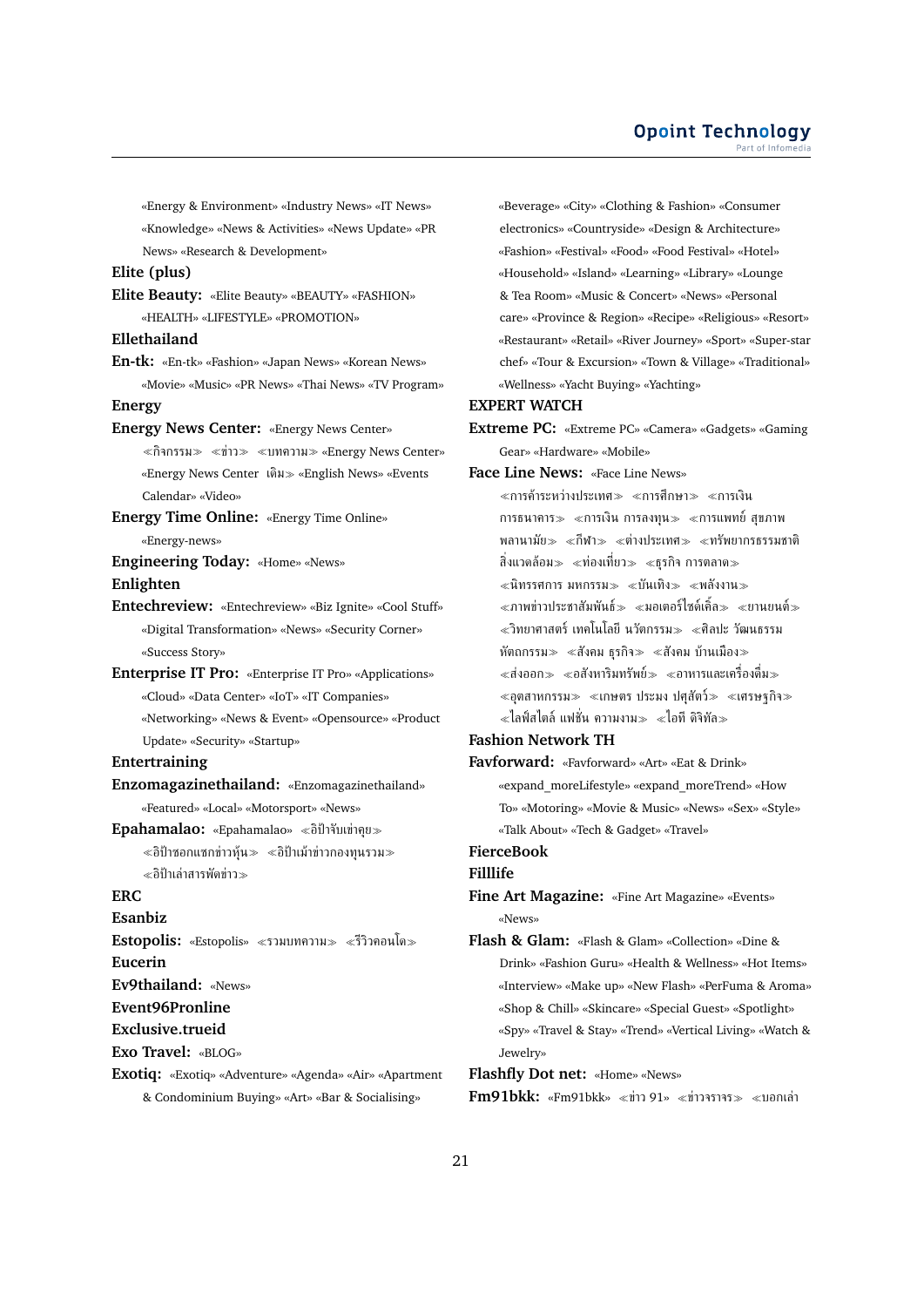91» ≪หน้าหลัก≫

- **FOC Digital:** «FOC Digital» «FOC Drive» «FOC Girls» «Men and Machine» «New Comers» «Premiere» «Rare Icon» «Rear View Mirror»
- **Focus korat:** «Focus korat» «4 เหล่าทัพ≫ «การศึกษา≫  $\ll$ การเมือง $\gg \ll$ กีฬา $\gg \ll$ ขอพดด้วยคน $\gg \ll$ คอลัมนิสต์ $\gg$  $\ll$ ถาม- ตอบธรรมะ $\gg \ll$ ที่นี่โคราช $\gg \ll$ ท่องเที่ยว $\gg$  $\ll$ ท้องถิ่น $\gg\ll$ ธรกิจ $\gg\ll$ บันเทิง $\gg\ll$ ประชาสัมพันธ์ $\gg$  $\ll$ ภาพข่าว $\gg$   $\ll$ มุมกวนเมือง $\gg$   $\ll$ รถยนต์ $\gg$   $\ll$ ราชการ $\gg$  $\ll$ ร่วมคิดร่วมพัฒนา≫ ≪ลงทน≫ ≪ลานกวี≫ ≪ศาสนา≫  $\ll$ สังคม $\gg$   $\ll$ สุขภาพ $\gg$   $\ll$ อสังหาฯ $\gg$   $\ll$ อาชญากรรม $\gg$  $\ll$ อาหาร $\gg$   $\ll$ อุบัติเหตุ $\gg$   $\ll$ เสวนาสาระแน $\gg$   $\ll$ โรงแรม $\gg$ «SMEs»

### **Focus on the Global South:** «Home» **Follow Sport**

**FoodieTaste:** «FoodieTaste -» «นม ชีส ไข่» «ผัก ผลไม้≫ «อาหารทะเล≫ «อาหารเส้น ธัญพืช≫ «เครื่องปรง เครื่องเทศ≫ ≪เนื้อสัตว์≫ ≪เบเกอร์รี่≫ ≪ไวน์ กาแฟ เครื่องดื่ม «Foodjourney» «Foodpedia»

**footballfuck:** «footballfuck» «เว็บบอร์ด»

- **Forbes Thailand:** «Cover Story» «Economic Outlook» «Fabulous 40s & 50s» «Finance & Investment» «Forbes Life» «Global» «Global» «HR» «Insights» «Investment Outlook» «IT» «Marketing» «Motoring» «News» «Other» «People» «Property» «Talented 20s» «Technology» «Thriving 30s» «Travel» «Wealth Management»
- **Forfur.com:** «Forfur.com» «Idea» «News»

#### **Formula magazine**

**Forwardmag:** «FF Blog»

- **Fotoinfo:** «Fotoinfo» «Accessories Reviews» «Activities» «Basic» «Buying guide» «Camera Reviews» «Cameras» «Canon» «canon» «Fujifilm» «fujifilm» «laowa» «Leica» «Lenses» «Lenses Reviews» «News» «Nikon» «nikon» «Olympus» «olympus» «Panasonic» «panasonic» «Pentax» «Pentax» «Photo contest» «Photo Technique» «Photography Planner» «Pr news» «Product news» «Reviews» «Reviews» «samyang» «Shooting Destination»
	- «sigma» «Sigma» «smartphone conner» «Smartphone Reviews» «Sony» «sony» «tamron» «tokina» «Travels» «Unbox» «Video channel» «yongnuo»

**FpsThailand:** «CS: GO Pro League» «Home» «Reviews»

- **Futuretrend:** «Futuretrend» «Class» «Highlight» «News» «Stories» «Talk» «Trend» «Workplace»
- **FYI Bangkok:** «FYI Bangkok» «Art & culture» «Beauty & fashion» «Food & travel»
- **G-Central G-Shock Watch Fan Blog:** «G-Central G-Shock Watch Fan Blog» «Featured» «G-Shock» «Limited Edition» «News» «Shopping» «Women»
- $\mathbf{Gadguan:} \iff \mathbb{R}^n \times \mathbb{R}^n$ สท์อยากเขียน $\gg \iff \mathbb{R}$ ลองแล้วเล่า $\gg$ «Pr-news»
- **Gaeglong:** «Gaeglong» «Blog»

**Game-Neon**

- **Game-Tep:** «Home»
- **Gameded:** «Gameded» รายชื่อเกมส์ออนไลน์ในไทย (Game online in Thailand)» รายชื่อเกมส์ใหม่ (New Name Game)» เกมส์นอกรีวิว (Game review)»  $\ll$ เกมส์นอกเปิดใหม่ (The opening games)»  $\ll$ เกมส์บนเว็บ (Games on the Web)» เกมส์มือถือ (Mobile Games)» เกมส์ไทยเปิดใหม่ (Thailand opens New Games)» «Thailand News» «Video»
- **Gamefever:** «Gamefever» «ข่าว» «ดูโพสต์อื่นๆ»  $\ll$ นอกเรื่อง $\gg$   $\ll$ บทความ $\gg$   $\ll$ รีวิว $\gg$   $\ll$ อีสปอร์ต $\gg$ เกมมือถือ
- GameMonday: «GameMonday» «ข่าวประชาสัมพันธ์ (Game PR)»  $\ll$ ข่าวเกมส์ (Game News)»  $\ll$ ข่าวเกมส์เปิดใหม่ (New Games)» «รีวิวเกมส์ (Game Reviews)» «เกมส์มาแรง (Top Games)»
- **Gamingdose:** «Gamingdose» «Dreams» «Editorial» «Facebook» «Features» «Features บทความพิเศษ «Lol» «Moba» «MOBA» «News» «News ข่าว «Nioh-2» «Playstation-5» «Podcast» «Press Release» «Review» «Review รีวิว «Tech» «Unreal-engine-5» «Valorant» «Video» «Yakuza-like-a-dragon»

**Frontlinenews:** «Frontlinenews https://www.frontlinenews.digital» «Companies» «Infographic» «News» «PR» «Story» «Talking»  $\textbf{Fti:}$   $\ll$ คำถามที่พบบ่อย $\gg$   $\ll$ งานวิชาการ $\gg$   $\ll$ ดัชนีความ เชื่อมั่น $\gg$  $\ll$ เกาะติดประธานสภาฯ $\gg$  «Home» **Fujixerox:** «fujixerox.co..th» **Fulfillziety:** «Fulfillziety» «Food & Drink» «Lifestyle» «News Update» «Talk» «Travel» «Wellness» «What's Hot» **Fungjaizine:** «Fungjaizine» «News» «Quick Read»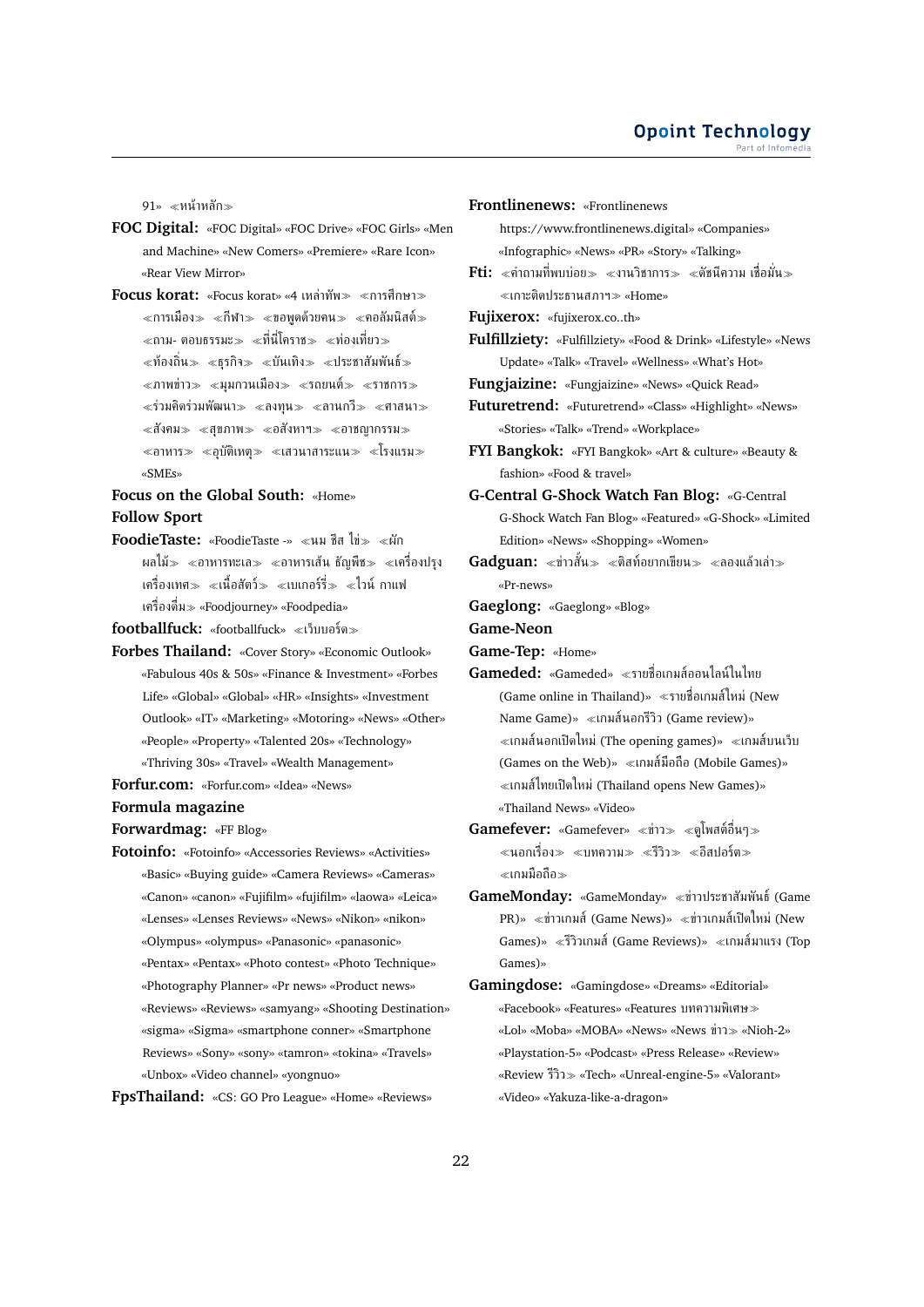### **Gandaganda**

**Garage Life:** «Garage Life» «Back issue» «D.i.y.» «Decor» «Gadget & toy» «Garage example» «How to» «Interview» «News & event» «Product» «Shop & garage» «Shop & style» «The garage» «The garage» «Vdo»

#### **Garnier**

- **Gavroche Thailande:** «Gavroche Thailande» «Agenda» «Bonnes adresses» «Culture» «Guide voyageur» «Politique» «Société»
- **Gedgoodlife:** «Gedgoodlife» ครอบครัว  $\ll$ ชีวิตประจำวัน $\gg$   $\ll$ บทความ $\gg$   $\ll$ สุขภาพ $\gg$  «Covid-19»
- **Girldaily.com:** «Girldaily.com» «Art & Books» «Beauty» «Beauty News» «Beauty Tips» «Celeb» «Celeb Interview» «Celeb News» «Celeb Style» «Diet» «Eat Out» «Entertainment» «Event» «Fashion» «Fashion News» «Fashion Talks» «Fitness» «Hair» «Health» «Health Tips» «How to» «Inspiration» «Lifestyle» «Lifestyle News» «Living Tips» «Love & Sex» «Makeup Trend» «Movies» «Music» «Review» «Runway / Trend» «Skin Care» «Street Style» «Styling Tips» «Travel»
- **Girlsaa:** «ความรัก» «ความสวยความงาม» «ดูแลผิวพรรณ»  $\ll$ ทรงผม $\gg\ll$ ผ้หญิงดูแลสุขภาพ $\gg\ll$ วาไรตี้น่าสนใจ $\gg$  $\ll$ วิธีลดน้ำหนัก≫ ≪สาวๆพาเที่ยว≫ ≪หน้าหลัก≫  $\ll$ อาหารเพื่อสุขภาพ $\gg \ll$ อื่นๆ $\gg \ll$ เข้าครัวทำกับข้าว $\gg$ เครื่องแต่งกาย เคล็ดลับสำหรับสาวๆ  $\ll$ เรื่องตลกขบขัน $\gg\ll$ เรื่องน่ารู้อื่นๆ $\gg\ll$ เรื่องสุขภาพน่ารู้อื่นๆ $\gg$ แต่งหน้า/ เครื่องสำอาง «News & Fashion» «Review»
- **Glam Thailand:** «Glam Thailand» «Beauty & fashion» «Gent» «Health» «Lifestyle» «People» «What's up»
- **Gmbiz Magazine:** «Gmbiz Magazine» «Biz» «Columnist» «Current» «GMW» «INTERVIEW» «Life» «People» «Style»
- **GMM25:** «GMM 25 (Thailand)» «Newsfeed»
- **Go graph:** «Go graph» «Africa» «Asia» «Bangkok» «Cafe» «China» «Chubu» «Chugoku» «Ease» «Europe» «Food» «Gadget» «Hokkaido» «Home Essential» «hotel & Resort» «Japan» «Japan Ticket & Pass» «Japan Transportation» «Journey» «Kansai» «Kanto» «Kyushu» «Lifestyle» «North» «North America» «Oceanic» «Okinawa» «Original Season» «Shikoku» «South» «Thailand» «Tips & Trick» «Tohoku» «Tokyo» «West» «Worldwide»
- **Goal.com:** «Goal.com» ตลาดซื้อขาย

### **Golf Asian**

**Golf Time:** «Golf Time» «← Previous» กฎกอล์ฟที่ควรรู้  $\ll$ กระดิ่งปั่นเดี่ยว $\gg \ll$ คยกับ ดร. อมร $\gg \ll$ จิตวิทยาการกีฬา $\gg$  $\ll$ ประชาสัมพันธ์ $\gg\;$   $\ll$ สัพเพฯ กอล์ฟ $\gg\;$   $\ll$ อมยิ้มริมกรีน $\gg$ เพลงดังหนังดี «Exclusive Golfer» «For Golf Trust» «Golf NEWS» «Home Golf Simulator» «Interview» «Junior Square» «Just Say Know» «Motoring» «Special Report» «Sport Variety» «What Ever» «Working Woman»

### **Good Digital**

- **Good Life Update:** «สุขกาย» «สุขกิน» «หน้าแรก»  $\ll$ ไลฟ์สไตล์ $\gg$  «Expand more สุขใจ $\gg$
- **Gorgeousbkk:** «Gorgeousbkk» «Book» «Business» «Entertainment» «Food & Restaurant» «Health & Beauty» «HOT TOPICS» «Hotel & Real Estate» «IT & Gadget» «Let's Talk» «Lifestyle & Travel» «Movie & Music» «News» «Sports & Education» «Style»
- **Gossipstar:** «Gossipstar» «ข่าวบันเทิง» «คลิปดารา»  $\ll$ บันเทิงต่างประเทศ $\gg \ll$ รูปดารา $\gg$  «Lifestyle»

**Gotoknow**

- **Gourmet & Cuisine:** «Eating Out» «Happening» «News» «News» «Recipes» «Scoop» «Stories»
- **Gpssentangfocus**
- **GQ Thailand:** «GQ Thailand» «EVENTS» «Style» «Toys» «VIEWS»
- **GRAND PRIX MOTOR PARK:** «GRAND PRIX MOTOR PARK» «44 ACADEMY» «44 ADVENTURE» «ATV, UTV» «CARAVAN» «DIRT TRACK» «GRAND PRIX GOLD CLUB» «GRAND PRIX MOTOR PARK NEWS» «MOTORCYCLE» «MOTORSPORT» «MOUTAIN BIKE» «OFF ROAD EVENT» «OUTDOOR LIFE» «OUTDOOR LIFE» «RALLY & CROSS COUNTRY» «TRAVEL TRIP» «WORLD NEWS»
- **Grandprix:** «Grandprix» «Achive» «AUTO NEWS» «Bike Technic» «Bizz News» «BOY'S TOY» «Car» «Car/Test Drive» «Classic Car» «Corporate News» «Insurance Tips» «Interview» «MODEL/MINORCHANGE» «Modified» «Motorcycle» «Motorcycle» «Motorcycle Story» «Motorsport» «MOTORSPORT NEWS» «NEW COMER» «NEW MODEL» «Promotion» «RACE RESULT» «REPORT» «Round Up News» «SPECIAL SCOOP» «Technology» «TEST DRIVE» «Tip&Technic» «Variety Scoop» «Video» «WORLD MOVEMENT»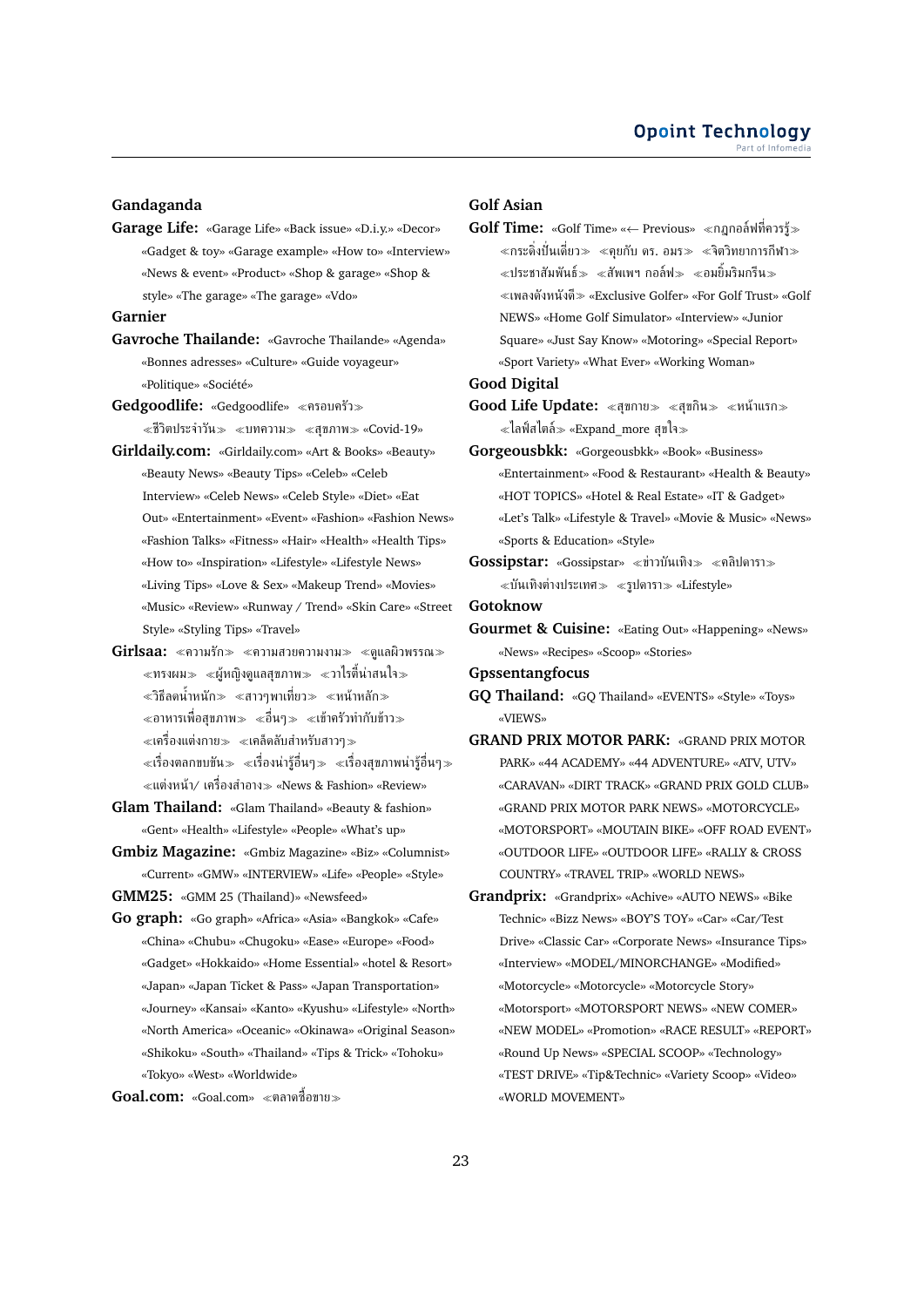- **GreatBiker:** «GreatBiker» ≪ข่าว≫ ≪บทความ≫  $\ll$ มอเตอร์สปอร์ต $\gg \ll$ มอเตอร์ไซค์ HONDA»  $\ll$ มอเตอร์ไซค์ KAWASAKI» มอเตอร์ไซค์YAMAHA» รถ Asia »» รถแต่ง
- **Greatstarsdigital:** «Greatstarsdigital» «Art Show  $\text{TV}\text{D}$  «Artist Encyclopedia» «กอสซิป $\text{D}$  «ข่าวบันเทิง»  $\ll$ คลิปเด็ด $\gg \ll$ ทีวี $\gg \ll$ นิทรรศการ $\gg \ll$ บทสัมภาษณ์ $\gg$  $\ll$ บันเทิงดารา $\gg$   $\ll$ ละคร $\gg$   $\ll$ สตาร์คลิป $\gg$   $\ll$ หนัง $\gg$  $\ll$ หนังสือพิมพ์ดิจิตอล $\gg \ll$ อินสตาดารา $\gg \ll$ เกรท สตาร์ส พา.. ชิล ≫ «เช็คดวง » «แพลง » «E-Book» «Event & PR» «Events» «Gallery» «Great Stars Art Show» «Great Stars TV»

**Greenlife Plus Magazine:** «Article» «RSS»

- **Greennetworkthailand:** «Greennetworkthailand» «Auto Challenge» «Energy Saving» «Green Article» «Green Building» «Green Factory» «Green Focus» «Green People» «Green Report» «Green Scoop» «Green Technology & Innovation» «Green Travel» «Green World» «Industry News» «Movement» «News & Activities» «News Update» «PR News» «Renewable Energy» «Seminar & Exhibitions» «Smart City» «Solar Review» «Special Scoop» «World News»
- **Greennews:** «Greennews» «Agriculture» «Cartoon» «Disaster» «Energy» «Forest/Wildlife» «Industrial» «Infographic» «Interview» «Special Report»
- **GTR Maxx:** «GTR Maxx» กินเที่ยว เฟี๊ยวสุดๆ «Behind 2 Wheels» «Behind The Wheels» «GT-Focus» «GT-Garage» «GT-MIX» «GT-Result» «GT-Selection» «Move@Bike» «Updates»

### **Guidebiker**

- **GUZAP Mobile Review:** «Mobile Review» «Mobile Review – Battle» «Mobile Review – News» «Mobile Review – Promotion» «Mobile Review – Recommend» «Mobile Review – Special Article»
- **Hallyuk Star:** «Hallyuk Star» «Blogs» «Picks!» «Play!» «Stories hot» «Trend»
- **Hamburger Magazine:** «Hamburger Magazine» «Beauty» «Beauty News» «Entertainment» «Fashion set» «Feature» «HAM GROOMING» «Interview» «Lifestyle» «Living» «Mix & Match» «People» «Shopping» «Style» «Style Insider» «Travel» «VDO» «Women»
- **Happening BKK:** «Happening BKK» «food+drinks» «shows» «travel» «trends + style» «views» «wellness» **Happeningandfriends:** «Happeningandfriends»
- «ARTICLES» «Friend-Ship» «People» «Review» «Scoop» **Harper's BAZAAR Thailand:** «Harper's
- BAZAAR Thailand» «ART LIVING» «BODY MIND» «ENTERTAINMENT» «FOOD DRINK» «FRAGRANCE» «HAIR NAILS» «MAKEUP» «NEWS» «NEWS» «PEOPLE» «ROYALTY» «RUNWAY TRENDS» «SKINCARE» «STREET STYLE» «STYLE FILE» «TECHNOLOGY» «THAI DESIGNERS» «TIPS» «TRAVEL» «TRENDS» «VIEW ALL» «VIEW ALL» «VIEW ALL» «WATCH JEWELRY»
- **Hd.co..th:** «Hd.co..th» ≪หาคลินิก≫ ≪หายา≫ หาโรงพยาบาล
- **HeadLight Magazine:** «HeadLight Magazine» «Motor Show Reports» «New Cars : Worldwide» «New Cars in Thailand» «Special Report» «Spyshot» «World's News»
- **Health 2 Click:** «Health 2 Click» ≪กินตามโภชนาการ≫  $\ll$ ความรู้สุขภาพ $\gg \ll$ ประกันชีวิตและประกันสุขภาพ $\gg$  $\alpha \ll$ สมุนไพรและแพทย์ทางเลือก $\gg \alpha \ll$ สุขภาพชาย $\gg$  $\ll$ สุขภาพทั่วไป≫ ≪สุขภาพหญิง≫ ≪สุขภาพใจ≫  $\ll$ อ่านเพิ่มเติม $\gg \ll$ อ่านเพิ่มเติม $\gg \ll$ อ่านเพิ่มเติม $\gg$  $\ll$ อ่านเพิ่มเติม $\gg\ll$ เทคนิคการออกกำลังกาย $\gg$  $\ll$ เสริมอาหารและวิตามิน $\gg\ll$ เส้นทางสุขภาพ $\gg$
- **Healthaddict:** «Healthaddict» «AWESOME STORY» «EXPERT SAYS» «HA HAPPENING» «HEALTH SNAP» «MEN S.O.S» «TREND TALK»

**Healthexpress**

- **Helena Thailand:** «Helena Thailand -» «Activities» «Chit chat» «Health coach»
- **HELLO! Magazine Thailand:** «HELLO! Magazine Thailand» «Beauty & Health» «Celebrity» «Celebrity News» «Celebrity Style» «Education» «Events» «Exclusive Interviews» «Fashion» «Food & Dining» «Food-drink» «Health & Wellness» «Home & Living» «Lifestyle» «Royal Fashion» «Royalty» «Travel» «Weddings»

### **Hengleasing**

- **Her Style Asia:** «Her Style Asia» «Adulting» «Beauty» «Culture Watch» «Entertainment» «Fashion» «Health» «Now Watching» «Relationships» «Style»
- **Here in Thailand:** «Here in Thailand» «ACN Newswire»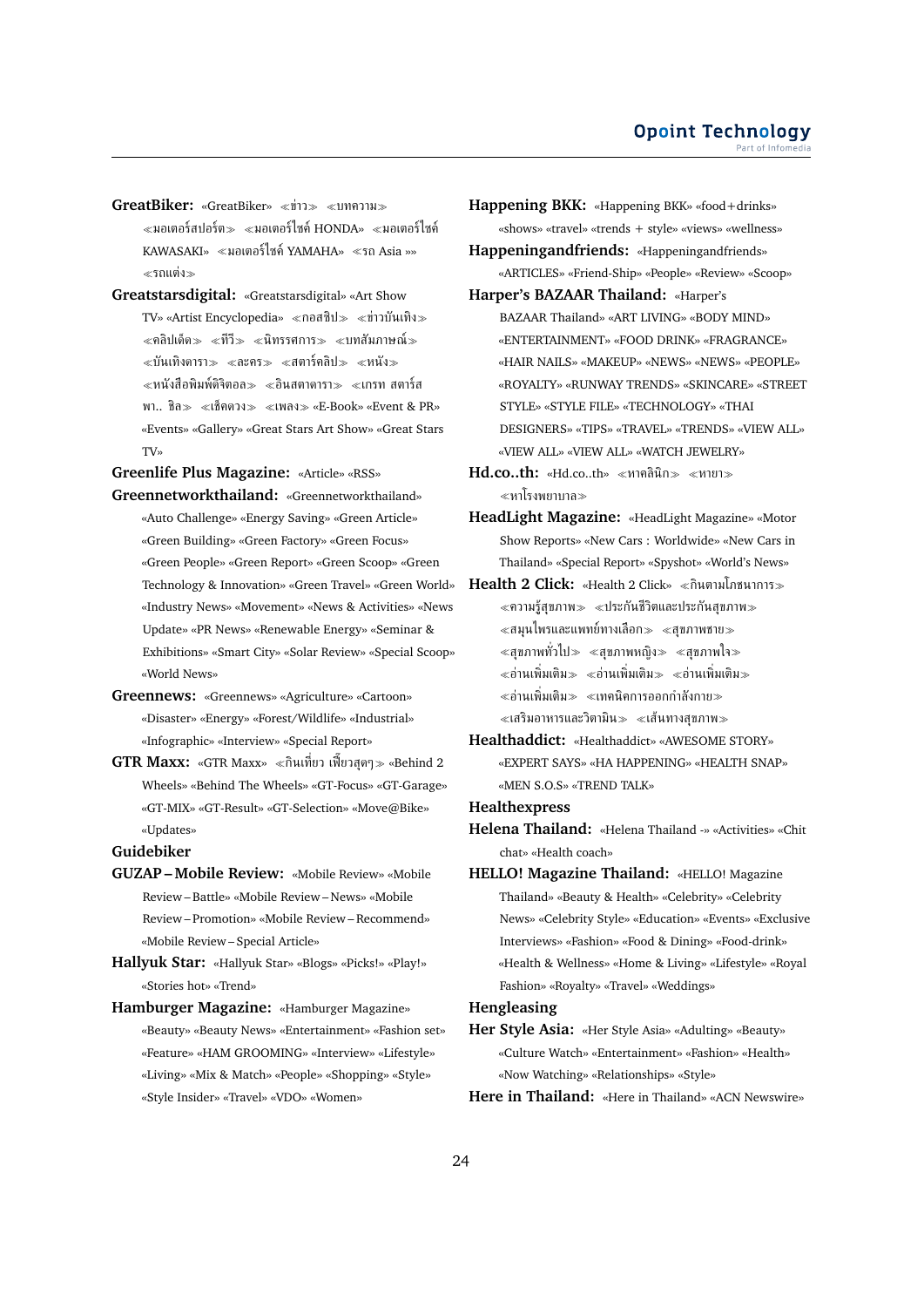$\ll$ การบันเทิง $\gg \ll$ กีฬา $\gg \ll$ ข่าว $\gg \ll$ ข้อมล $\gg \ll$ แฟชั่น $\gg$ «JCN Newswire» «Top Story»

### **Hflight.net**

- **Hfocus:** «Hfocus» ≪คนนอกข่าว≫ ≪สถิติ≫  $\ll$ เกาะติดสถานการณ์ $\gg\ll$ เรื่องเด่น $\gg\ll$ เหลียวหลัง $\gg$  $\ll$ เฮลธ์เทค $\gg\ll$ แลหน้า $\gg\ll$ ไม่มีผิด ไม่มีถูก $\gg$
- **Hiclasssociety:** «Article» «automotive» «beauty & grooming» «boat & yacht» «design & decor» «dining» «Editor's choice» «fashion» «Gossip» «Health» «Home» «hotel & resort» «living» «Nightlife» «People» «People» «pr news» «Shopping» «society» «spa» «Thailand diva» «Travel» «watch & jewelry» «Who is who» «Wine & Spirit» «Worldclass diva»
- **Highlight MotorSports:** «Highlight MotorSports» «Car» «News» «Sport» «Truck»
- **Hilightdd:** «Hilightdd» «Accomodation» «Automotive» «Civil Society» «Financial» «Insurance» «Restaurant» «SME» «Tourism» «Vision CEO»

**Hilton Newsroom**

- **Hisogossip:** «Hisogossip» «Gossip» «Horoscope» «Lifestyle» «Variety»
- **Hisoparty Official:** «Beauty» «Beauty Exclusive» «Beauty Must Have» «BEAUTY NEW ARRIVALS» «Beauty News Update» «Beauty Station» «Beauty Wish List» «Celebrity Blogger» «Celebrity Car» «Celebrity Dream Travel» «Chic Shop» «Dream Destination» «Fashion» «Finest Destination» «Flash News» «Gourmet» «Health & Beauty» «Highly Sophisticated» «Hiso Entertainment» «Hiso Gossip» «Hiso Tech» «Home» «Lifestyle» «Living My Style» «Magazine» «News & Deals» «Next 30 Days» «Party» «People» «Runway Focus» «Shopaholic» «Style & Trend» «Travel» «Watches & Jewelry» «Where to Dine»

Hisopromotion: «Hisopromotion» «ดูปอง» «โปรโมชั่น» **HITZ 955 – BEC Tero Radio:** «BEC Tero Radio» «BEC Tero Radio – VIDEOS»

**Hizociety:** «Hizociety» «Entertainment update» «Social news» «What's news»

**Hmong :** «Hmong»

**Holidayclicks**

**Home:** «Home» «ข่าวบริษัทอสังหาฯ» «คอนโดมิเนียม»  $\ll$ บทความ $\gg$   $\ll$ บริษัทอสังหา $\gg$   $\ll$ บ้าน $\gg$   $\ll$ รีวิวบ้าน-

คอนโด «News»

**Home – F1:** «f1rumors» **Home DD 4U ( แบบบ้าน):** หน้าแรก **Homeloverthai**

**Homenayoo:** «Homenayoo» ข่าวอสังหาริมทรัพย์ คอนโด คอนโด คิวเฮ้าส์ คอนโด นารายณ์ พร็อพเพอร์ตื้≫ ≪คอนโด ปริญสิริ≫ ≪คอนโด พร็อพเพอร์ตี้เพอร์เฟค≫ «คอนโด พฤกษา≫ «คอนโด ลลิล≫  $\alpha \ll$ คอนโด ลุมพินี $\gg \alpha \ll$ คอนโด ศุภาลัย $\gg \alpha \ll$ คอนโด อนันดา $\gg$  $\ll$ คอนโด อารียา $\gg \ll$ คอนโด เค. ซี. พร็อพเพอร์ตื้ $\gg \ll$ คอนโด เจ้าพระยามหานคร $\gg$   $\ll$ คอนโด เมเจอร์ ดีเวลลอปเม้นท์ $\gg$  $\ll$ คอนโด เสนา $\gg \ll$ คอนโด เอพี $\gg \ll$ คอนโด เอสซี แอสเสท $\gg$  $\ll$ คอนโด แกรนด์ ยู $\gg\ll$ คอนโด แลนด์ แอนด์ เฮ้าส์ $\gg$  $\ll$ คอนโด แสนสิริ $\gg \ll$ คอนโด โนเบิล $\gg \ll$ คอนโด ไรมอน แลนด์ คอนโดติดรถไฟฟ้า BTS» คอนโดติดรถไฟฟ้า MRT» คอนโดใกล้รถไฟฟ้า BTS» คอนโดใกล้รถไฟฟ้า MRT» «ตกแต่งคอนโด» «ตกแต่งบ้าน» «ทาวน์โสม  $\ell$  ทาวน์เฮ้าส์ $\gg$  «ทาวน์โฮม คิวเฮ้าส์ $\gg$  «ทาวน์โฮม ดรีมแลนด์ พร็อพเพอร์ตี้≫ ≪ทาวน์โฮม ธนาสิริ≫ ≪ทาวน์โฮม นารายณ์ พร็อพเพอร์ตี้ $\gg$   $\ll$ ทาวน์โฮม ปริญสิริ $\gg$   $\ll$ ทาวน์โฮม พร็อพเพอร์ตี้เพอร์เฟค≫ ≪ทาวน์โฮม พฤกษา≫ ≪ทาวน์โฮม ลลิล≫ ≪ทาวน์โฮม ลมพินี≫ ≪ทาวน์โฮม ศุภาลัย≫ ่ «ทาวน์โฮม อนันดา» «ทาวน์โฮม อารียา» «ทาวน์โฮม เค. ซี. พร็อพเพอร์ตี้ $\gg$  «ทาวน์โฮม เอพี $\gg$  «ทาวน์โฮม เอสซี แอสเสท $\gg$   $\ll$ ทาวน์โฮม แลนด์ แอนด์ เฮ้าส์ $\gg$   $\ll$ ทาวน์โฮม แสนสิริ≫ ≪ทาวน์โฮม โนเบิล≫ ≪บ้านเดี่ยว≫ ≪บ้านเดี่ยว≫  $\ll$ บ้านเดี่ยว คิวเฮ้าส์ $\gg\ll$ บ้านเดี่ยว ดรีมแลนด์ $\gg\ll$ บ้านเดี่ยว ธนาสิริ $\gg$   $\ll$ บ้านเดี่ยว นารายณ์ พร็อพเพอร์ตี้ $\gg$   $\ll$ บ้านเดี่ยว ปริญสิริ $\gg$  «บ้านเดี่ยว พร็อพเพอร์ตี้เพอร์เฟค $\gg$  «บ้านเดี่ยว ่ พฤกษา≫ ≪บ้านเดี่ยว ลลิล≫ ≪บ้านเดี่ยว ศภาลัย≫  $\ll$ บ้านเดี่ยว อนันดา $\gg\ll$ บ้านเดี่ยว อารียา $\gg\ll$ บ้านเดี่ยว ี่ เค. ซี. พร็อพเพอร์ตี้≫ ≪บ้านเดี่ยว เสนา≫ ≪บ้านเดี่ยว เอพี $\gg\;$  «บ้านเดี่ยว เอสซี แอสเสท $\gg\;$  «บ้านเดี่ยว แลนด์ ี แอนด์ เฮ้าส์ $\gg\;$  ≪บ้านเดี่ยว แสนสิริ $\gg\;$  ≪บ้านเดี่ยว โนเบิล $\gg$  $\ll$ รีวิว คอนโด $\gg \ll$ รีวิว ทาวน์โฮม $\gg \ll$ รีวิว บ้านเดี่ยว $\gg$  $\ll$ แบบบ้าน $\gg\ll$ แบบบ้านกระท่อม $\gg\ll$ แบบบ้านชั้นครึ่ง $\gg$ ่ ≪แบบบ้านชั้นเดียว≫ ≪แบบบ้านตากอากาศ≫ แบบบ้านตู้คอนเทนเนอร์ แบบบ้านทรงไทย แบบบ้านน๊อคดาวน์ แบบบ้านฟรี แบบบ้านสองชั้น ่ ≪แบบบ้านสามชั้น≫ ≪แบบบ้านไม้≫ ≪แบบบ้านไม้ชั้นครึ่ง≫  $\ll$ แบบบ้านไม้ชั้นเดียว $\gg\ll$ แบบบ้านไม้สองชั้น $\gg$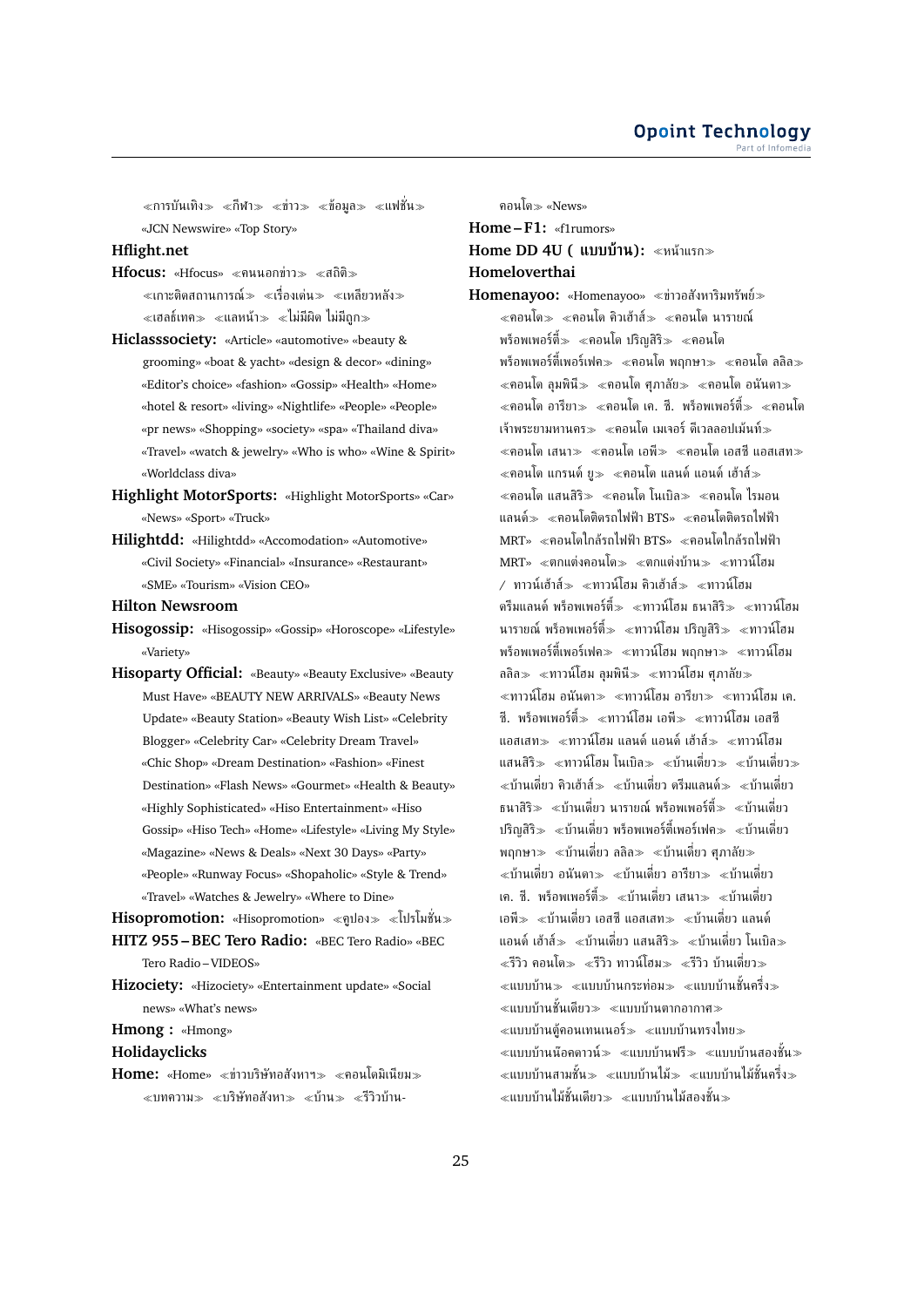แบบรีสอร์ท

### **Hometophit**

**Homezoomer:** «Homezoomer» «2» «3» «ข่าว» «ข่าว» สาระน่ารู้

### **Hongpakkroo**

- **Hoon Smart:** «Hoon Smart» «กองทน» «ข่าว»  $\ll$ ข่าวกองทน $\gg$   $\ll$ คอลัมนิสต์ $\gg$   $\ll$ ค้ย แคะ แกะ เกา $\gg$ จับทาง CryptoMoney Games : ตลาดรอ Catalyst»  $\ll$ ดูทั้งหมด $\gg \ll$ ดูทั้งหมด $\gg \ll$ ดูทั้งหมด $\gg$  $\ll$ ดูทั้งหมด $\gg \ll$ ดูทั้งหมด $\gg \ll$ ดูทั้งหมด $\gg$  $\ll$ ดูทั้งหมด $\gg \ll$ ดูทั้งหมด $\gg \ll$ ดูทั้งหมด $\gg \ll$ ต่างประเทศ $\gg$  $\ll$ นพ. พุฒิพงศ์ ภูมิสุวรรณ $\gg$   $\ll$ บริษัทจดทะเบียน $\gg$  $\ll$ ประชาสัมพันธ์ $\gg\ll$ รายงานพิเศษ $\gg\ll$ สันติ กีระนันทน์ $\gg$  $\ll$ สาธิต บวรสันติสุทธิ์ $\gg\;$   $\ll$ สุนันท์ ศรีจันทรา $\gg\;$   $\ll$ หุ้นกู้-อนุพันธ์ เสือใหญ่ «CEO Forum» «Exclusive News» «Fun of Fund» «Fund Manager» «Get Wealth Soon» «Insurance» «IPO» «IPO Showroom» «Pop Fund» «Wealth Management» «Wealth Well Done»
- Hooninside: «Hooninside» «กิจกรรม» «ชุมนุมเซียน»  $\ll$ เวที่ความคิด $\gg$  «Gossip» «Multimedia» «News feed»
- **Hot Magazine:** «Hot Magazine» «Faces» «Featured Developments» «Home Of The Month» «Hotels» «Hua Hin Restaurants» «Motoring» «Pattaya Hotels» «Phuket Hotels» «Places» «Property» «Property News» «Restaurants» «Spas» «Spirits» «Yachting»

**HotelAndResortThailand:** «Hotelandresortthailand» **Hotspot station 111**

**Howe Magazine:** «Event» «Fashion» «Food» «Global report» «Gossip inter» «Gossip thai» «Lifestyle» «News» «Pr news» «Scoop» «Social news» «Travel»

**Hua Hin Today:** «Home»

- **Huayroom:** «Huayroom» «News»
- **Hungryfatguy:** «Hungryfatguy» ร้านกาแฟ
	- เบเกอร์รื่และขนมหวาน $\gg$   $\ll$ ร้านอาหารจีนและดิ่มซำ $\gg$ ร้านอาหารญี่ปุ่น ร้านอาหารทะเล
		- $\ll$ ร้านอาหารนานาชาติ $\gg\ll$ ร้านอาหารบฟเฟ่ต์ $\gg$
		- $\ll$ ร้านอาหารประเภทเส้น $\gg\ll$ ร้านอาหารปิ้ง ย่าง $\gg$
	- ร้านอาหารเพื่อสุขภาพ ร้านอาหารเหนือ
	- ่ ≪ร้านอาหารไทย > ≪ร้านเหล้า ผับ บาร์ >
	- เลือกร้านอาหารที่ต้องการ

Hunsa: «หน้าแรก» «ไลฟสไตล์»

- **Hunt News:** «Hunt News» « Digital» « Finance» « Management» « News» « Opinion» «Business» «Economy» **Hyperpixel Online I am beauty monster I am watch:** «Home» «THAILAND» «WORLDWIDE» **I Like Sticker Iamcar:** «Iamcar» «การดูแลรักษารถยนต์»  $\ll$ ข่าวประชาสัมพันธ์ $\gg$   $\ll$ งานอดิเรก $\gg$   $\ll$ มาดาม... ลองด $\gg$  $\ll$ รถแต่ง $\gg$   $\ll$ อร่อยริมทาง $\gg$   $\ll$ แฟชั่น $\gg$  «Food Truck» «Test Drive by iAMCAR» **IAUMReview:** «IAUMReview» «All» «How-To» «IAUMReview» «iGadgets Review» «iSAY» «iSHARE» «iSmartphone Review» «IUPDATE» **Ibelieveit:** «Ibelieveit» «Android Apps» «Android Games» «Apps & Games» «Camera» «Deal & Promotion» «Gadget» «Gadget News» «iOS Apps» «iOS Games» «IT News» «NEWS» «PR NEW» «REVIEWS» «SmartPhone & Tablet» «SmartPhone News» «TIPS & TRICK» «Windows» **Ibiznewsmedia:** «Ibiznewsmedia» «CSR» «Entertainment» «Government» «IT» «Marketing» «Motor» «Real Estate» «Sport» «Travel» **Ibreak2travel:** «Ibreak2travel» «AUSTRALIA» «DENMARK» «ICELAND» «IRAN สัมผัสความอลังการของอารยธรรมเปอร์เซียได้ที่นี่ «Japan» «JAPAN ที่เที่ยว ที่กิน ที่พัก ที่ชอปปิ้ง พร้อมวิธีเที่ยวเองในญี่ปุ่นแบบเจาะลึก!!» «LAOS เมืองแห่งประเพณีวัฒนธรรม รอยยิ้ม และธรรมชาติอันงดงาม «MALAYSIA» «MALLDIVES ที่หมายปลายทางระดับโลกของคนรักทะเล หมู่เกาะโรแมนติกที่สักครั้งต้องมาเยือน «MYANMAR พาเที่ยวพม่า ดินแดนสนทยา
	- ที่ยังคงรักษาวัฒนธรรมดั้งเดิมเอาไว้ได้อย่างมีเสน่ห์ «RUSSIA ประเทศมหาอำนาจหลังม่านเหล็ก ประตูสู่ยุโรปที่คนไทยมาเที่ยวได้ " ไม่ต้องขอวีซ่า"» «TAIWAN ไต้หวันกำลังมาแรงนะ อยากรู้เรื่องไต้หวันมาที่นี่เลย «THAILAND" เที่ยวเมืองไทย ไม่ไปไม่รู้" รีวิวท่องเที่ยวเมืองไทยแบบจัดเต็มที่นี่ «VIETNAM» «WHERE 2 EAT» «WHERE 2 GO» «WHERE 2 STAY»
- **Ichiangmai PR: «Ichiangmai PR» «การค้า การลงทน»**  $\ll$ การตลาด $\gg$   $\ll$ การศึกษา $\gg$   $\ll$ กิจกรรม $\gg$   $\ll$ กีฬา $\gg$   $\ll$ ที่กิน $\gg$  $\ll$ ที่พัก $\gg$   $\ll$ ที่เที่ยว $\gg$   $\ll$ ท่องเที่ยว $\gg$   $\ll$ นโยบายการเมือง $\gg$  $\ll$ บันเทิง $\gg \ll$ วัฒนธรรม $\gg \ll$ สตรี $\gg \ll$ สังคม $\gg$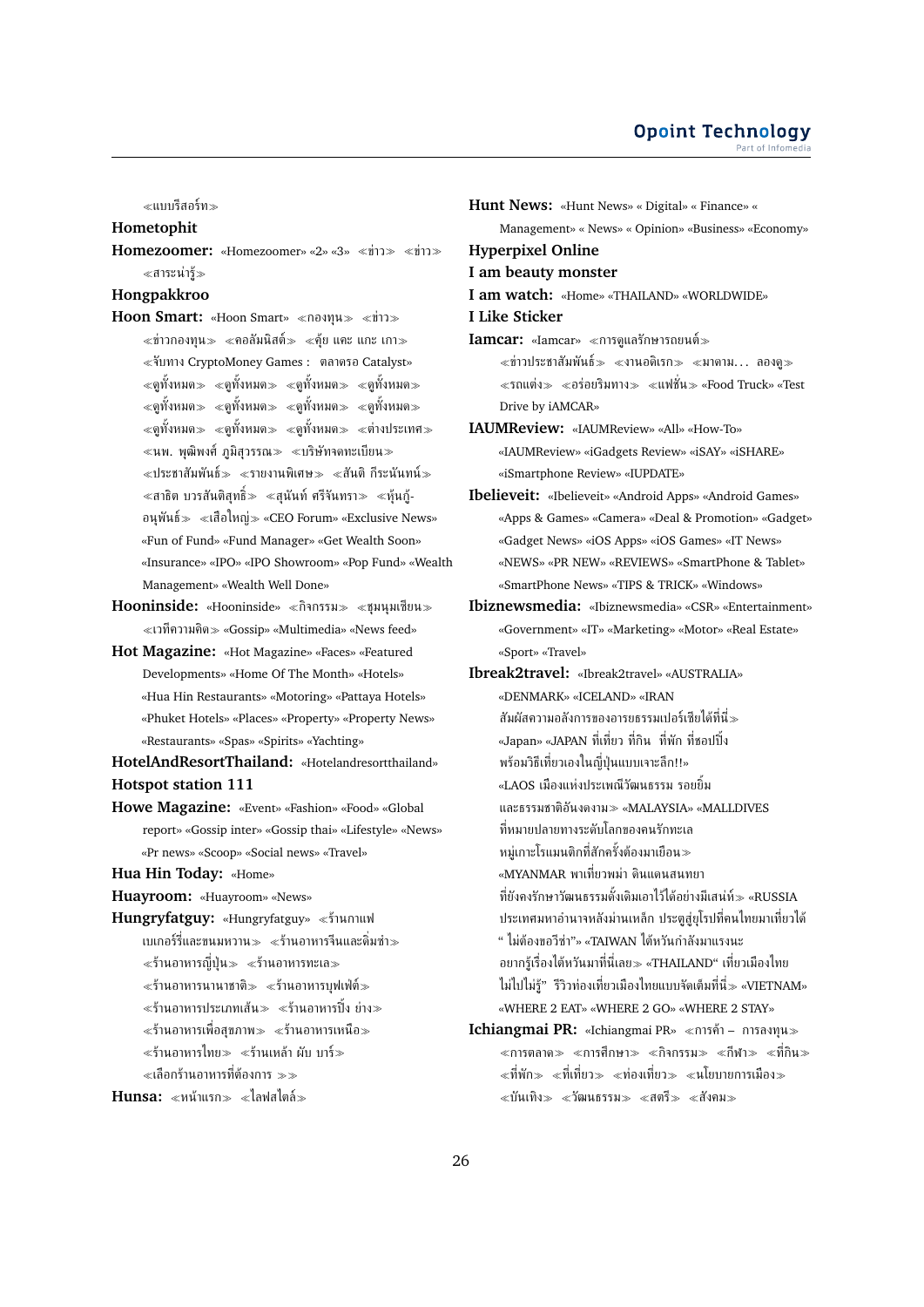$\ll$ สิ่งแวดล้อม $\gg\ll$ ห้น – การเงิน $\gg\ll$ อสังหาริมทรัพย์ $\gg$  $\ll$ เยาวชน $\gg$   $\ll$ เศรษฐกิจ $\gg$   $\ll$ ไอที – ยานยนต $\gg$   $\ll$ ไอที – ยานยนต์

**Iclick News:** กรีนเกษตร (Green Agriculture)»  $\ll$ การศึกษา/ สุขภาพ (Education / Health)»  $\ll$ การเมือง/ กทม (Political / Bangkok)» ท่องเที่ยว/ กีฬา (Tourism / Sports)» บันเทิง (Entertainment)» ประกันภัย/ ประกันชีวิต (Insurance)» «รถยนต์ (Car)» «อี-คอมเมิร์ซ/SMEs (E-Commerce / SMEs)»  $\ll$ อี- มาร์เก็ต (E-Market)» «เรียลเอสเตท (Real Estate)» «ไอที/ วิทย์ (IT / Sci)»

**Icolumnist:** «Icolumnist» «BUSINESS» «ENTERTAINMENT» «INSIGHT» «LIFESTLYE» «PR NEWS» «PROPERTY» «TECH»

#### **Icons**

#### **ICS Travel Group**

- **Ihome108:** «Ihome108» «108Reviews»  $\ll$ ข่าวประชาสัมพันธ์≫ ≪จัดสวน≫ ≪แบบบ้าน≫ ไอเดียแต่งบ้าน «FEED»
- **Ilaw:** «Ilaw» «Articles» «Hot Issues» «Law Petitions» «Laws Monitoring» «Multimedia» «Roundup»

#### **ILoveToGo**

#### **Ilsg**

- **iMotortrip**
- **IN News:** «IN News» «41» «Biz news» «Danger News» «In News» «Smart life»
- Incarsmagazine: «Incarsmagazine» «ข่าวต่างประเทศ»  $\ll$ ข่าวมอเตอร์สปอร์ต $\gg$   $\ll$ ข่าวมอเตอร์ไซค์ $\gg$   $\ll$ ข่าวรถยนต์ $\gg$  $\ll$ ข่าวรถใหม่ $\gg \ll$ ข่าวล่าสด $\gg \ll$ ข่าวไลฟ์สไตล์ $\gg$ 
	- รีวิวรถยนต์ใหม่ «Feed» «INCARS CHANNEL» «More Automotive News» «More Foreign News» «More INCARS CHANNEL» «More Last News» «More Life Style» «More Motorcycle News» «More Newcomer» «More Test Drive»
- **Incontent.co:** «Incontent.co» «Content Marketing» «Entertainment69» «Lifestyle257» «Real Estate142» «Startup & SME131» «Trend&Innovation431»
- **Independent News Network: «การเมือง»**  $\ll$ กีฬา $\gg$   $\ll$ ข่าวราชสำนัก $\gg$   $\ll$ คลิปจากทางบ้าน $\gg$  $\ll$ ดอกไม้หลากสี sextranalseหาสัมพันธ์ sextransfermes  $\ll$ ทุกทิศทั่วไทย $\gg\ll$ นานาทัศนะ $\gg\ll$ บทความ $\gg\ll$ บันเทิง $\gg$  $\ll$ บันเทิงต่างประเทศ $\gg\ll$ ภูมิภาค $\gg\ll$ รายงานพิเศษ $\gg$

 $\ll$ ละครดัง $\gg$   $\ll$ สังคม $\gg$   $\ll$ หน้าแรก $\gg$   $\ll$ อาชญากรรม $\gg$ เศรษฐกิจ «Clip Hot Star» «Movie» «Music & Concert» «PR Media» **InDigital:** «InDigital» «Blog» **Industry Biz News: «Industry Biz News» «การตลาด»** การเงินธนาคาร ท่องเที่ยวโรงแรม พลังงาน  $\ll$ ยานยนต์ $\gg \ll$ อสังหาริมทรัพย์ $\gg \ll$ อปโภคบริโภค $\gg$ **Industry-media:** «Industry-media» «VDO» **Indy report Inewch:** «Inewch» «ข่าวสาร» «รีวิวมือถือ» «รีวิวอุปกรณ์» **Infoquest:** «Infoquest» «ข่าวต่างประเทศ» «ข่าวทั่วไป»  $\ll$ ข่าวธุรกิจ $\gg$   $\ll$ ข่าวหุ้น $\gg$   $\ll$ ข่าวเศรษฐกิจ $\gg$ **Inmarketingnews Innewsbangkok:** «Innewsbangkok» «กิน- ดื่ม-เที่ยว ข่าวประชาสัมพันธ์ ข่าวประชาสัมพันธ์  $\ll$ ข่าวประชาสัมพันธ์ $\gg\ll$ ข่าวประชาสัมพันธ์ $\gg$  $\ll$ ข่าวประชาสัมพันธ์ $\gg$   $\ll$ ข่าวประชาสัมพันธ์ $\gg$   $\ll$ บคคล $\gg$  $\ll$ ยานยนต์ $\gg$   $\ll$ รีวิว $\gg$   $\ll$ อสังหา $\gg$   $\ll$ เทคโนโลยี $\gg$  $\ll$ เศรษฐกิจ $\gg \ll$ ไลฟ์สไตล์ $\gg$  «PR» **InnewsThailand:** «InnewsThailand» «Beauty & Health» «BEAUTY-HEALTH» «BEAUTY-HEALTH98» «BIZ» «BUSINESS» «BUSINESS **This page contains the following errors:** error on line 8 at column 7: Opening and ending tag mismatch: g line 7 and svg **Below is a renderingof the page up tothefirst error.** » «BUSINESS **This page contains the following errors:** error on line 8 at column 7: Opening and ending tag mismatch: g line 7 and svg **Below is a renderingof the page up to thefirsterror.** » «BUSINESS **This page contains the following errors:** error on line 8 at column 7: Opening and ending tag mismatch: g line 7 and svg **Below is a rendering of the page up tothefirsterror.** » «BUSINESS **This page contains the following errors:** error on line 8 at column 7: Opening and ending tag mismatch: g line 7 and svg **Below is a renderingof the page up tothefirst error.** » «BUSINESS 62» «ENTERTAIN» «ENTERTAIN119» «FASHION» «FASHION43» «FOOD & DRINK» «HANGOUT» «NEWS UPDATE» «NEWS UPDATE» «NEWSEREERING UPDATE823» «PEOPLE» «PROPERTY» «REVIEW» «TECH» «TECHNOLOGY» «TRAVEL» «Travel» «TRAVEL52» **Innolife Thailand:** «Innolife Thailand»  $\ll$ รู้แล้วบอกต่อ $\gg\ll$ ออนไซต์- ในสนาม $\gg\ll$ เวทีสตาร์ทอัพ $\gg$ ไลฟ์สไตล์ไอทีกับปรารถนาดี «CEO Talk» «i & Tech» «Inbox @ Inno» «Inno Gossip» «Inno Market» «News Update» **Innomatter:** «Innomatter» «Business» «Crypto» «Csr» «Innovation» «Life» «More» «Sustainability» «Tech»

**Innwhy:** «Innwhy» «NEWS»

**Inseenews**

**Inside2Home:** «Inside2Home» ข่าวสาร

**Insidebiznews:** «Insidebiznews» «การตลาด – ธุรกิจ»  $\ll$ การศึกษา $\gg\ll$ การเกษตร $\gg\ll$ ที่พัก- โรงแรม $\gg\ll$ ท่องเที่ยว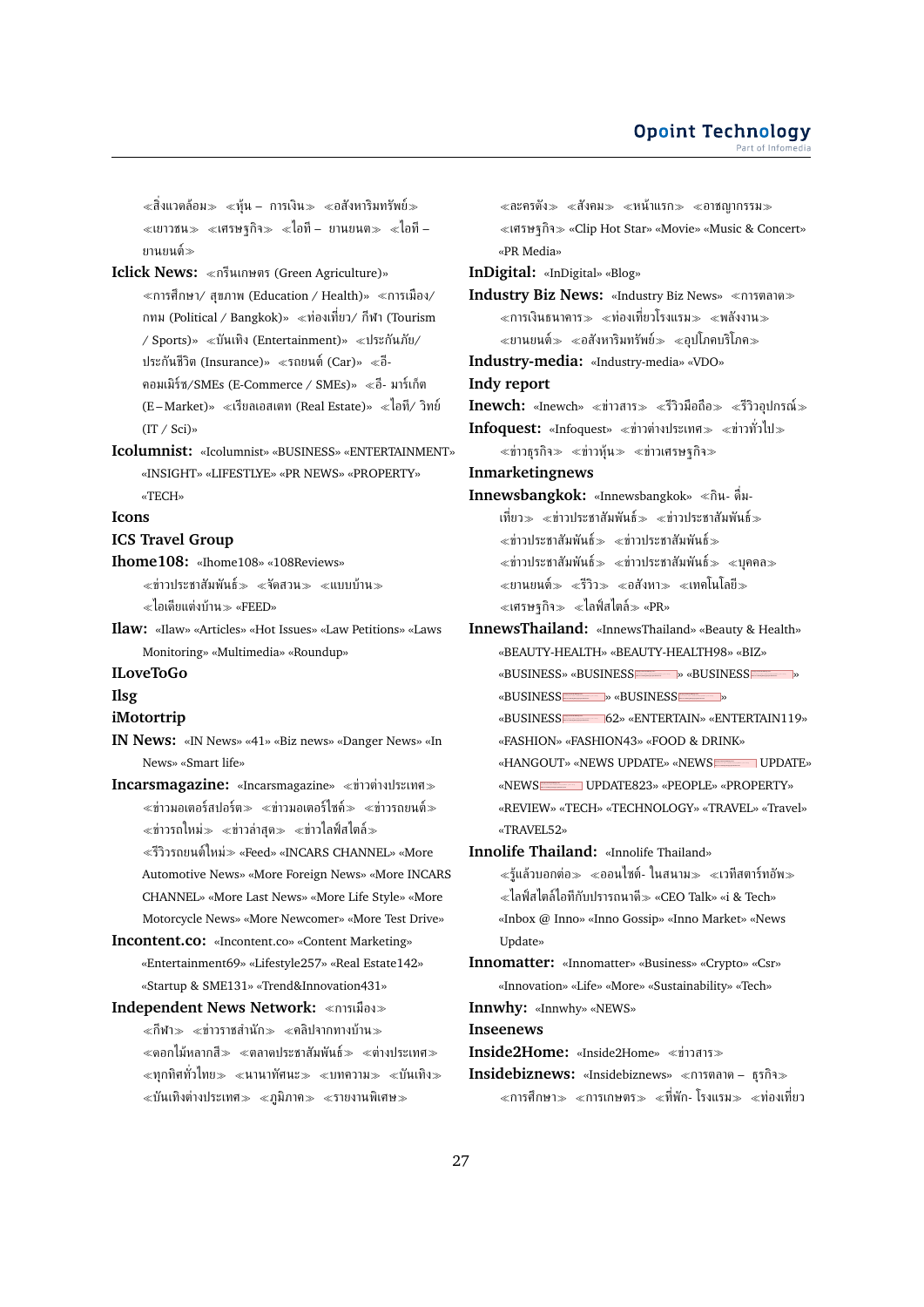– กีฬา≫ ≪นวัตกรรม≫ ≪บันเทิง≫ ≪ยานยนต์≫ ≪ร้านอาหาร≫ ≪สุขภาพ<del>. - </del>- ความงาม≫ ≪โอที -เทคโนโลยี่ «CSR»

- **InsiderThailand:** «InsiderThailand» «Business» «English News» «Food & Drink» «Hotels & Resorts» «Insurance» «Lifestyle» «Motor» «News Update» «People» «Property» «Street Food»
- **Insight Daily:** «ท่องเที่ยว» «Gadgets» «Knowledge» «Lifestyle-Travel» «News» «News Smartphone» «PR News»
- **inspirepattaya:** «inspirepattaya» «Active» «Food & Drink» «See & Do» «What's On Pattaya» «Where To Stay»
- **Insurancethai**
- **Insurtech Finance:** «Financeinsurtech» «Auto» «CSR» «Finance» «Insurance» «Invesment» «Marketting» «SME» «Society» «Startup» «Stock» «Tech»
- **International Legal Counsellors Thailand:** «News»
- **Inventor:** «Inventor» «ข่าว» «คุณทำเองได้ (div)»
- **Invest Asian:** «Analysis» «Business News» «Home»
- **Investing.com Thailand:** «Investing.com Thailand»  $\ll$ การ์ตูน $\gg$   $\ll$ ข่าวดัชนีเศรษฐกิจ $\gg$   $\ll$ ข่าวตลาดหุ้น $\gg$  $\ll$ ข่าวฟอเร็กซ์และสกุลเงิน $\gg$   $\ll$ ข่าวล่าสุด $\gg$   $\ll$ ข่าวสาร $\gg$  $\ll$ ข่าวสินค้าโภคภัณฑ์ $\gg$   $\ll$ ข่าวเด่น เพิ่มเติม $\gg$   $\ll$ ข่าวเศรษฐกิจ $\gg$  $\ll$ ตลาดหุ้น $\gg \ll$ บทวิเคราะห์ $\gg \ll$ บทวิเคราะห์ยอดนิยม $\gg$  $\ll$ พันธบัตร $\gg$   $\ll$ ฟอเร็กซ์ $\gg$   $\ll$ ภาพรวมการตลาด $\gg$  $\ll$ สกุลเงินดิจิตอล $\gg \ll$ สินค้าโภคภัณฑ์ $\gg$
- **investingchoices:** «investingchoices» บทความที่น่าสนใจเกี่ยวกับการออมเงิน  $\ll$ รวมข่าวห้นล่าสด $\gg$  «Home»
- **Investor Guide Today – หน้าหลัก:** หน้าหลัก
- **Inw Gadget:** «Inw Gadget» «Brand» «Gimbal» «Product» «Reviews» «Sport Watch» «Tips & Tricks»
- **Inzpy:** «Inzpy» «Anime» «Beauty» «Celebrity Style» «Decor» «Entertainment» «Fashion» «Food» «Foreign Trips» «Games» «Hair» «Health» «Hotel» «Make Up» «Mix & Match» «Movement» «Movies» «Nails» «Passion» «Promotion» «Series» «Shopping» «Skin» «Songs» «Street Style» «Thailand Trips» «Tips & Trick» «Trends» «Watch & Jewelry»
- **IP Komodo Dragon Ip Trading**
- **Iphone Droid:** «Iphone Droid» «Android» «Android App» «Android Tips» «App & Game» «Apple»  $\ll$ ข่าวประชาสัมพันธ์ $\gg\ll$ ทั้งหมด $\gg$  «How To» «IOS App» «IOS Tips» «Line» «Smart Review» «Wearable» «Windows» **Iphone Mod X:** «Iphone Mod X» «Android» «ข่าวไอที»
- «Gadget» «IOS» «Review» «Smartphone»
- **Iphonemod:** «Iphonemod» «Apple TV» «Apple Watch» «Application» «How To» «iOS» «iPad» «Mac» «Review»
- **IReview.in..th:** «Article» «Free zone» «Home» «How to» «Lifestyle» «Preview» «Review» «Update»
- **Ispeedegazine**
- **Isra News Agency:** หน้าแรก
- **Issue247.com:** «Around247» «Beauty» «Fashion» «Food & Travel» «Health» «Home» «Life» «People» «Products» «Relationship»
- **Isuzuclub:** «Isuzuclub» «Accessories Review ือปกรณ์ตกแต่ง≫ «Activity กิจกรรมคลับ≫  $\ll$ กภหมายเกี่ยวกับรถ $\gg \ll$ ข่าวทั่วไป $\gg \ll$ ข่าวสารรถยนต์ $\gg$  $\ll$ ข้อมูลรถ ISUZU»  $\ll$ คลิปรถ $\gg\ll$ ทิปเทคนิคเกี่ยวกับรถ $\gg$  $\ll$ ปัญหารถอีซูซุ ISUZU»  $\ll$ รถ ISUZU แต่ง $\gg \ll$ ราคารถ  $\texttt{ISUZU}$ » «ร้านเพื่อน  $\texttt{ISUZUCLUB}$ » «เรื่องรถน่าร้ $\gg$  $\ll$ โบรชัวร์รถ ISUZU» «Car Audio เครื่องเสียงรถยนต์ $\gg$ «Car Knowledge ความรู้เรื่องรถ≫ «Car Reviews รีวิวรถ≫ «Feature เรื่องน่าสนใจ≫ «News ข่าว≫
- **It Feel Quote:** «It Feel Quote» «News»
- **IT News 24 Hrs:** «IT News 24 Hrs» ข่าวไอที  $\ll$ บทความน่ารู้ $\gg\ll$ สินค้าไอทีมาใหม่ $\gg\ll$ เรื่องเด่น ประเด็นร้อน โปรแกรม
- **It-updates**
- **iT24Hrs:** «iT24Hrs» «Android» «Apple» «asus»  $\ll$ ข่าวประชาสัมพันธ์ $\gg$   $\ll$ ข่าวไอที $\gg$   $\ll$ บทความแนะนำ $\gg$  $\ll$ บทความแนะนำ mobile»  $\ll$ บทความไอที 24 ชั่วโมง $\gg$  $\ll$ รายการย้อนหลัง $\gg \ll$ รายการไอที 24 ชั่วโมง on radio» รีวิว เบ็ดเตล็ด «blackberry» «Facebook» «Google» «htc» «huawei» «iPhone» «it24event» «lenovo» «LG» «linux» «live» «Microsoft» «motorola» «Nokia» «opensource» «pop culture» «samsung» «social trend» «sony» «tech aec» «thaisoftware» «Twitter»
- **It2days:** «It2days» «Rss»
- **Itcoolgang:** «Itcoolgang» «ประชาสัมพันธ์» «รีวิว»  $\ll$ เปิดตัว $\gg$   $\ll$ เรื่องเด่นไอที $\gg$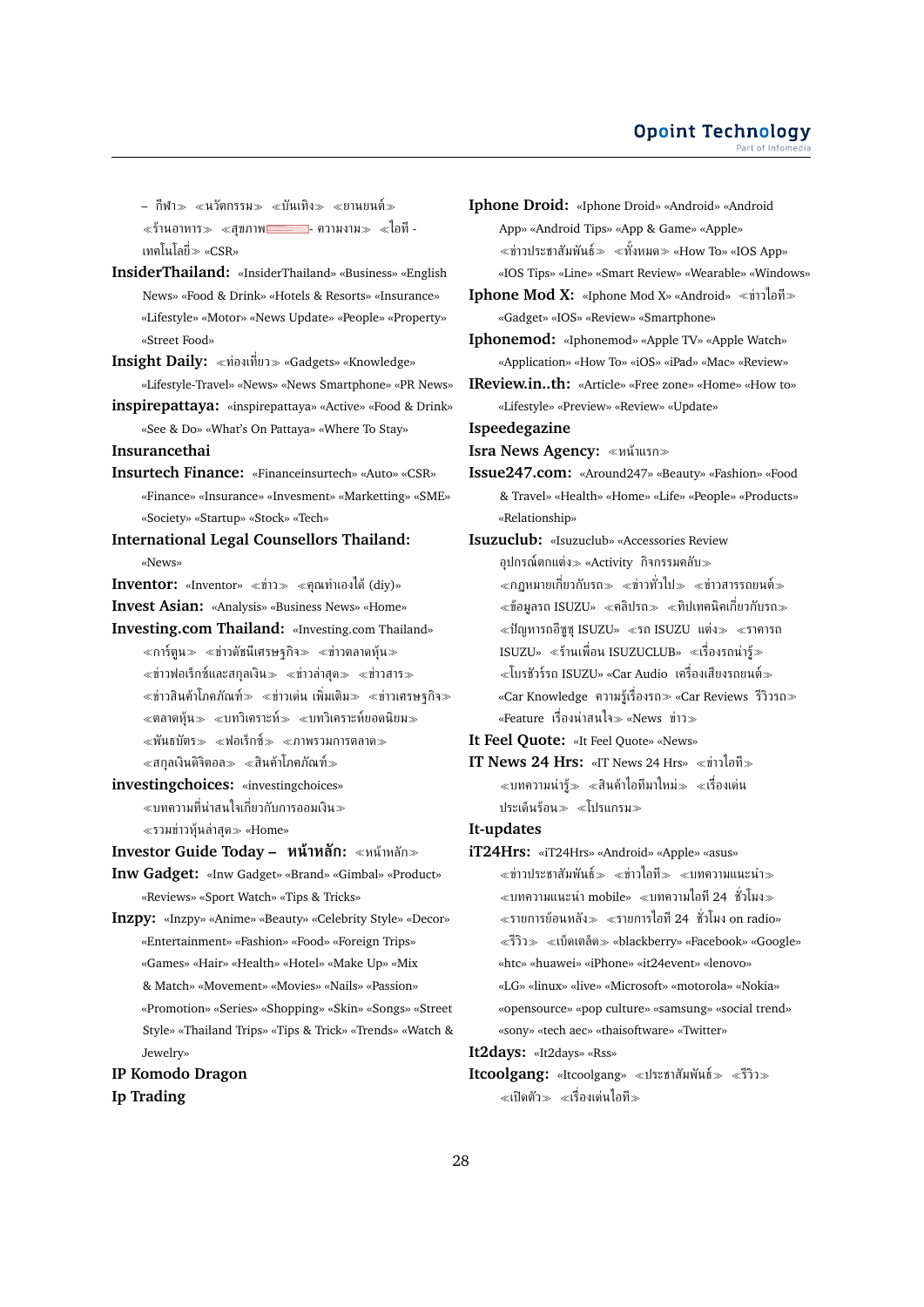- **Itday:** «Itday» «Apllication» ข่าวไอที «Camera» «E-Sport» «Future Tech» «Gadget» «Game» «Laptop» «Mobile Tech» «Reviews» «Social Network» «TIPS»
- **Itigic:** «Itigic» «Android» «Editor's Pick» «Gaming» «Hardware» «How to» «iOS» «iPad» «iPhone» «Mac» «Mobile Apps» «PC» «Smartphone» «Software» «Tips n Tricks»

**Itmoomoo**

**Itnews4u.com:** «Itnews4u.com» ≪ข่าวไอที≫  $\ll$ ความรู้ไอทีทั่วไป $\gg \ll$ รีวิวเกมส์ $\gg \ll$ รีวิวโปรแกรม $\gg$ แก้ปัญหาคอม& ไวรัส

**Ityourstyle:** «Ityourstyle» ข่าวไอที

- **iUrban:** «iUrban» «Decoration» «Design» «Diy» «Environment» «Inspiration» «Living» «PR» «Review» «Travel»
- **IV Global:** «Home»
- **J-hero:** «J-hero» «Anime» «Blog» «Games» «Gundam» «Home» «Kamen Rider» «Lifestyle» «Movie» «Other Hero» «Power Rangers» «Series» «Super Sentai» «Toy» «Ultraman» «Youtube Channel»
- Jailike: «ข่าวทั่วไป» «ดวงชะตา» «ท่องเที่ยว» «บันเทิง» เลขเด็ด
- **Janghetchumphon:** «Janghetchumphon» ข่าวเด่น **Jangkhao**
- **jarm:** «jarm» «ข่าววันนี้» «คดีเด็ด» «บันเทิง» «ผ้หญิง» โซเชียล
- **Jarmnews:** «Jarmnews» โซเชียล **Jd**

- **Jeab.com:** «Jeab.com» «Diy» «Fit & firm» «Fit & Firm: Life» «Fit & Firm: Love» «Home & living» «Infographic» «Life» «Life: Cooking» «Life: Shop Travel» «Life: Tech Life» «Life: Trendy Life» «Love» «Pr» «Review» «Review: Make up» «Review: Other» «Review: Review Hair» «Review: Review Nail» «Review: Skincare» «Review: Tools» «Shoe & bag» «Shoe: Brands» «Shoe: Types» «Style & beauty» «Style-Beauty: Beauty» «Style-Beauty: DIY Accessories» «Style-Beauty: Hair» «Style-Beauty: Nail» «Style-Beauty: Style»
- **Jeban.com:** «Jeban.com» «Activities» «Activities: Activity Reviews» «Activities: Beauty Society» «Beauty News» «Beauty Offer» «Feature content» «Feature Content:

Beauty» «Feature Content: Exclusive» «Feature Content: Fashion» «Feature Content: Lifestyle» «Feature Content: Other» «Featured Content» «Pr & news» «PR & News» «PR Special» «Reviews» «Vdo» «Video» «Webboard: All» «Webboard: ขี้เห่อ» «Webboard: นอกเรื่อง» «Webboard: How to» «Webboard: Review» «Webboard: Teen»

- $Jelly:$  «Jelly» «ทรงผม» «ท่องเที่ยว» «บิวตี้» «รีวิว»  $\ll$ สขภาพ≫ ≪อาหาร≫ ≪แต่งหน้า≫ ≪แฟชั่น≫  $\ll$ ไลฟ์สไตล์ $\gg$
- **Johjaionline:** «Johjaionline» «JOHJAI IN THE PAST» «ON LOOKER» «OPINION» «REVIEW» «SOCIAL»

**Joinalifethailand.com:** «Joinalifethailand.com» «News» «Reviews» «Special Scoops»

- **Jukjum:** «Jukjum» «การศึกษา≫ «กีฬา≫  $\ll$ ข่าวสารบ้านเมือง $\gg \ll$ คลิปเด็ด $\gg \ll$ คลิปเด็ด YOUTUBE»  $\ll$ ซบซิบดารา $\gg$   $\ll$ ดดวง $\gg$   $\ll$ ดหนัง $\gg$   $\ll$ ท่องเที่ยว $\gg$  $\ll$ ผู้ชาย $\gg$   $\ll$ ผู้หญิง $\gg$   $\ll$ ฟังเพลง $\gg$   $\ll$ ยานยนต์ $\gg$  $\ll$ รถยนต์ใหม่ $\gg \ll$ วาไรตี้ $\gg \ll$ สัตว์เลี้ยง $\gg \ll$ อาหาร/ เคล็ดลับ $\gg$  «เกมส์ $\gg$  «เลขเด็ด $\gg$  «เศรษฐกิจ $\gg$  $\alpha \ll 1$ ลฟ์สไตล์ $\gg \alpha \ll 1$ อที/ มือถือ $\gg \alpha$ HOT NEW!» «MOVIE UPDATE» «Rss» «Website»
- **K Home Smiles Club:** «เรื่องน่ารั» «Home» **Ka Thailand**

#### **kaazip**

- **kaidee:** «www.kaidee.com»
- **Kaijeaw:** «Kaijeaw» «ท่องเที่ยว» «ผู้ชาย/» «ผู้หญิง» วาไรตี้ สุขภาพ
- **Kantaphone**
- Kaohoon: «Kaohoon» «ข่าวทั่วไป» «เศรษฐกิจ-ตลาดหุ้นต่างประเทศ «Breaking News» «Breaking-news»

**Kaokrai:** «Kaokrai» «ข่าวกีฬา» «ข่าวนครเชียงราย»  $\ll$ ข่าวประชาสัมพันธ์ $\gg$   $\ll$ คลิปTV»  $\ll$ วิ่ง- ปั่น ที่ไหนดี $\gg$  $\ll$ เศรษฐกิจ- ไอที $\gg$ 

### **Kaomaadoo09**

**Kaosanonline**

#### **Kaoupdate.com**

**Kapook.com:** «Kapook.com» «การดูแลสุขภาพ≫

การศึกษา การเงิน การ์ดแต่งงาน

- $\ll$ ข่าวการศึกษา $\gg$   $\ll$ ข่าวบันเทิง $\gg$   $\ll$ ข่าวบันเทิง $\gg$
- $\ll$ ข่าวฟุตบอล $\gg \ll$ ข่าววันนี้ ศุกร์03»  $\ll$ ข่าวสุขภาพ $\gg$

 $\ll$ งานแต่งดารา $\gg$   $\ll$ ชุดแต่งงาน $\gg$   $\ll$ ทำอาหาร $\gg$   $\ll$ ท่องเที่ยว $\gg$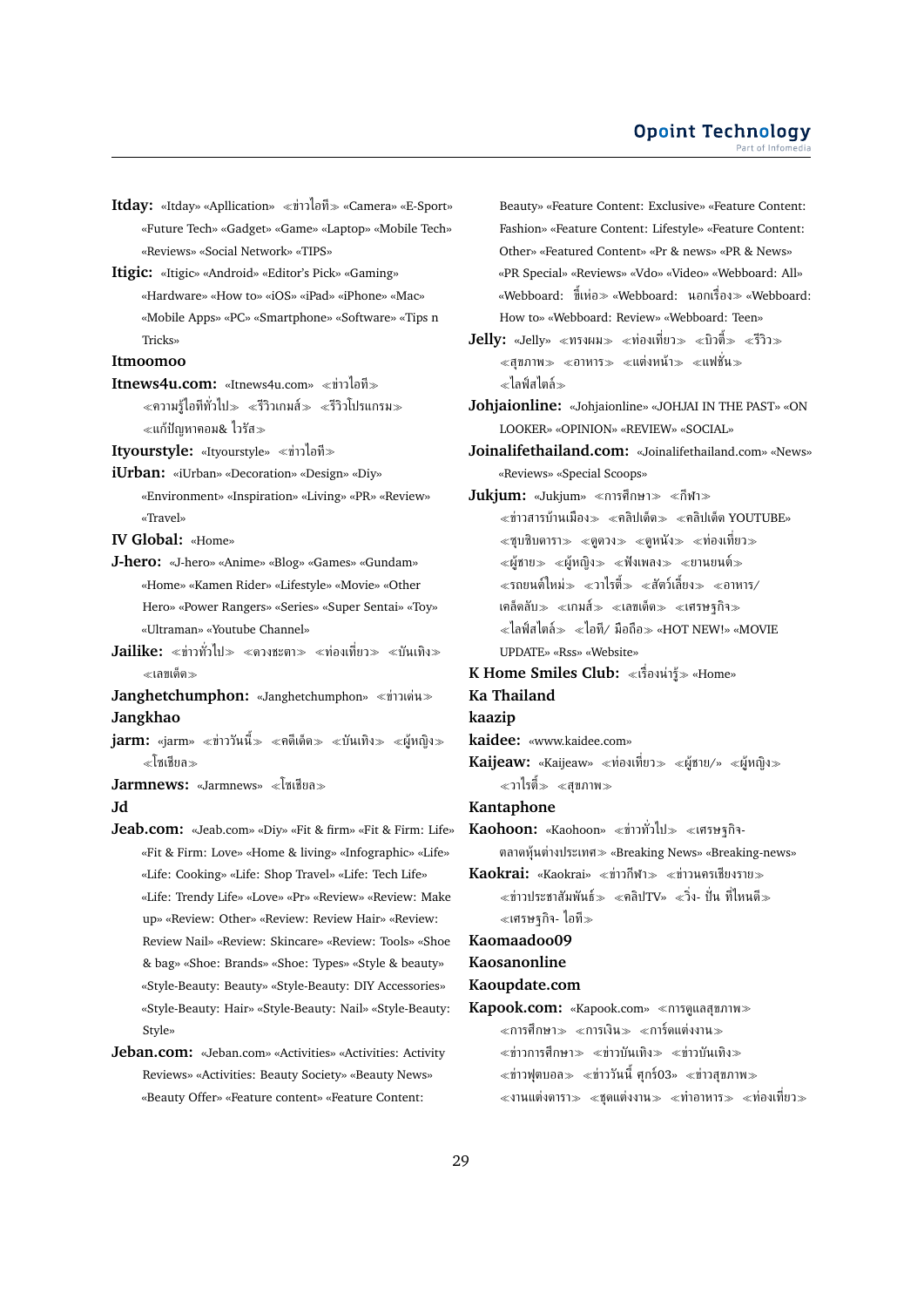$\ll$ บัตรเครดิต $\gg\ll$ บ้าน $\gg\ll$ ผู้ชาย $\gg\ll$ ผู้หญิง $\gg\ll$ ฟุตบอล $\gg$  $\ll$ ภาษี $\gg$   $\ll$ รถใหม่ $\gg$   $\ll$ รถใหม่ $\gg$   $\ll$ ราคาทอง $\gg$   $\ll$ ลกดารา $\gg$  $\ll$ วางแผนแต่งงาน $\gg \ll$ วิธีลดน้ำหนัก $\gg \ll$ วิธีเก็บเงิน $\gg$  $\ll$ สมุนไพรไทย $\gg\ll$ สัตว์เลี้ยง $\gg\ll$ สินเชื่อ $\gg\ll$ สุขภาพ $\gg$  $\ll$ สุขภาพจิต $\gg$   $\ll$ สุขภาพผู้ชาย $\gg$   $\ll$ สุขภาพผู้หญิง $\gg$  $\ll$ สขภาพอินเทรนด์ $\gg \ll$ ออกกำลังกาย $\gg \ll$ อาหารเด็ก $\gg$  $\ll$ อาหารเพื่อสุขภาพ $\gg\ll$ เกร็ดความรั $\gg\ll$ เด็ก $\gg$  $\ll$ เทคโนโลยี $\gg\ll$ เรื่องน่ารัคณแม่ $\gg\ll$ แต่งกาย $\gg\ll$ แต่งงาน $\gg$  $\ll$ แบบบ้าน $\gg$   $\ll$ แบบห้องนอน $\gg$   $\ll$ แบบห้องน้ำ $\gg$ โรคและการป้องกัน «COVID-19» «Hilight» «Hot girls» «Men: Sex & Relationship» «Travel: ท่องเที่ยวต่างประเทศ «Travel: ท่องเที่ยวไทย≫ «Travel: เทศกาลและประเพณี≫ «Travel: เที่ยวกรุงเทพ «Travel: เที่ยวทะเล «Travel: เที่ยวภูเขา≫ «Travel: Tips ท่องเที่ยว≫ «Women: ความรัก≫ «Women: ทรงผม≫ «Women: ผิวสวย≫ «Women: ศัลยกรรม≫ «Women: แต่งหน้า≫ «Women: แฟชั่น≫

**Kaset Patiwat – หน้าหลัก:** หน้าหลัก **Kasethaidotcom.blogspot.com**

- **kasettumkin:** «kasettumkin» «คอลัมนิสต์» «ดร. นิพนธ์ เอี่ยมสุภาษิต $\gg$   $\ll$ ดลมนัส กาเจ $\gg$   $\ll$ ธุรกิจเกษตร $\gg$  $\ll$ นายสวีสอง $\gg$   $\ll$ ประมง $\gg$   $\ll$ ปศุสัตว์ $\gg$   $\ll$ ทึช $\gg$   $\ll$ รศ. ดร. พีรเดช ทองอำไพ≫ ≪รศ. สมพร อิศวิลานนท์≫  $\ll$ ราคายางพารา $\gg\ll$ วัตกรรม/ เทคโนโลยี $\gg\ll$ สถานีข่าววันนี้ $\gg$  $\alpha \ll$ สีสันโลกเกษตร $\gg \alpha \ll 1$ นึ่งฤทัย แพรสีทอง $\gg \alpha \ll 1$ ชีพ-เอสเอ็มอี $\gg$  «อทัย สอนหลักทรัพย์ $\gg$  «เคล็ด( ไม่ลับ) กับบังดล $\gg$  «แวดวงเกษตร $\gg$  «ใคร ทำอะไร ที่ไหน $\gg$  «ไม้ดี มีสรรพคณ≫
- **Kasetvoice:** «Kasetvoice» จัดการเกษตร นโยบายเกษตร
- **Kehakaset:** «Kehakaset» «News & activities»
- **Kengnews:** «Kengnews» ข่าวเด่น
- **Khajochi's Blog:** «Khajochi's Blog» «blog» «case study» «covid-19» «english» «fun» «icreator» «khajochi» «life» «review» «school» «work»
- Khao-Online: «Khao-Online» «ข่าวประชาสัมพันธ์ » เศรษฐกิจ
- **Khao24h:** «Khao24h» «การศึกษา» «การเมือง»  $\ll$ กีฬา $\gg$   $\ll$ ท่าว $\gg$   $\ll$ ดดวง $\gg$   $\ll$ ท่างประเทศ $\gg$   $\ll$ ท่องเที่ยว-อาหาร $\gg$  «บันเทิง $\gg$  «ลอตเตอรี่ $\gg$  «สังคม $\gg$  «สุขภาพ $\gg$  $\ll$ อาชญากรรม $\gg\ll$ เกม $\gg\ll$ เทคโนโลยี $\gg\ll$ เศรษฐกิจ $\gg$  $\ll$ ไลฟ์สไตล์ $\gg \ll$ ไวรัล $\gg$

### **Khaoja**

- **Khaopenkhao:** «Khaopenkhao» «ข่าว กต. ตร» «ข่าว กต. ตร นนทบรี $\gg$  «ข่าว กต. ตร. กทม.» «ข่าวตำรวจ $\gg$  $\ll$ ข่าวทหาร $\gg$   $\ll$ ข่าวทั่วไทย $\gg$   $\ll$ ข่าวบ่องเที่ยว $\gg$   $\ll$ ข่าวธุรกิจ $\gg$  $\ll$ ข่าวบันเทิง – วาไรตี้ $\gg\ll$ ข่าวประชาสัมพันธ์ $\gg\ll$ ข่าวสังคม $\gg$  $\ll$ ข่าวอาชญากรรม $\gg$   $\ll$ ข่าวอาสาสมัคร $\gg$
- **Khaoratchakarn:** «Khaoratchakarn» «กทม.»  $\ll$ การศึกษาและเทคโนโลยี $\gg \ll$ การเมือง $\gg$  $\ll$ ข่าวท้องถิ่น $\gg \ll$ ท่องเที่ยว $\gg \ll$ บันเทิง $\gg \ll$ ภูมิภาค $\gg$  $\ll$ ศาสนาและวัฒนธรรม $\gg$   $\ll$ สังคม $\gg$   $\ll$ สขภาพและความงาม $\gg$ อาหารและเครื่องดื่ม เศรษฐกิจ แฟชั่นน ดวง  $\ll$ ไลฟ์สไตล์ $\gg \ll$ ไอที $\gg$
- **Khaorot:** «Khaorot» «ข่าวรถยนต์» «คู่มือ- ถามตรงตอบไว»  $\ll$ รถแต่ง $\gg$   $\ll$ ราคารถยนต์ – ตารางผ่อน $\gg$   $\ll$ รีวิวรถยนต์ $\gg$ โปรโมชั่น
- **Khaosod:** «1» «2» ≪การเมือง≫ ≪การเมือง≫  $\ll$ กีฬาต่างประเทศ $\gg$   $\ll$ ข่าวข้น คนเข้ม $\gg$   $\ll$ ข่าวด่วน $\gg$  $\ll$ ข่าวทะลุคน $\gg$   $\ll$ ข่าวสุดทีวีไกด์ $\gg$   $\ll$ ข่าวสุดรอบโลก $\gg$  $\ll$ ข่าวหน้าใน  $\gg$   $\ll$ ข่าวโควิด-19»  $\ll$ ข่าวในพระราชสำนัก $\gg$  $\ll$ คลิปฮอต $\gg \ll$ ความรู้ทั่วไป $\gg \ll$ คอลัมน์ฉบับรายวัน $\gg$  $\ll$ คอลัมน์พระเครื่อง $\gg \ll$ ดวง $\gg \ll$ ดวง $\gg \ll$ ทั้งหมด $\gg$  $\ll$ ทั้งหมด $\gg \ll$ ทั้งหมด $\gg \ll$ ทั้งหมัด $\gg \gg$  $\ll$ ทุกทิศทั่วไทย $\gg\ll$ ทุกทิศทั่วไทย $\gg\ll$ ท่องเที่ยว $\gg\ll$ บิวตี้ $\gg$  $\ll$ รีวิวผลิตภัณฑ์ $\gg$   $\ll$ ลงทุนเรื่องง่าย $\gg$   $\ll$ วงล้อเศรษฐกิจ $\gg$  $\langle \times$ วิทยาการ $\rangle \times \langle \times$ สดจากสนามข่าว $\rangle \times \langle \times \times \times \times \rangle$  $<$ หวย $>$   $<$ หวย $>$   $<$ อาชญากรรม $>$   $<$ อิ่มอร่อย $>$  $\ll$ อ่านต่อทั้งหมด $\gg \ll$ อ่านต่อทั้งหมด $\gg \ll$ อ่านต่อทั้งหมด $\gg$  $\ll$ อ่านต่อทั้งหมด $\gg \ll$ อ่านต่อทั้งหมด $\gg \ll$ อ่านต่อทั้งหมด $\gg$  $\ll$ เกมส์ – อีสปอร์ต $\gg \ll$ เคล็ดลับการเงิน $\gg \ll$ เด่นออนไลน์ $\gg$  $\ll$ ไทยซอคเกอร์ $\gg \ll$ ไลฟ์สไตล์การเงิน $\gg$  «BBC Burmese» «BBC Thai» «Blunt-opinion» «Covid-2» «Covid-3» «Covid-4» «Covid-5» «Lifestyle» «ONE CHAMPIONSHIP» «Politics-2» «Politics-3» «Politics-4» «Politics-5»
- **Khaosod English:** «Khaosod English» «All» «Asean» «BKK» «Business» «Calamity» «Courts» «Crime» «Crime, Courts, Calamity» «Dot.Net» «Environment» «Health» «International» «Life@Bangkok» «Politics» «Transportation»

**Khaosodsod:** «Khaosodsod» «News»

**KHONGDEE:** «KHONGDEE» «Beauty» «Electronics» «Family» «food&Drink» «Health&Fitness» «IT&Gadgets»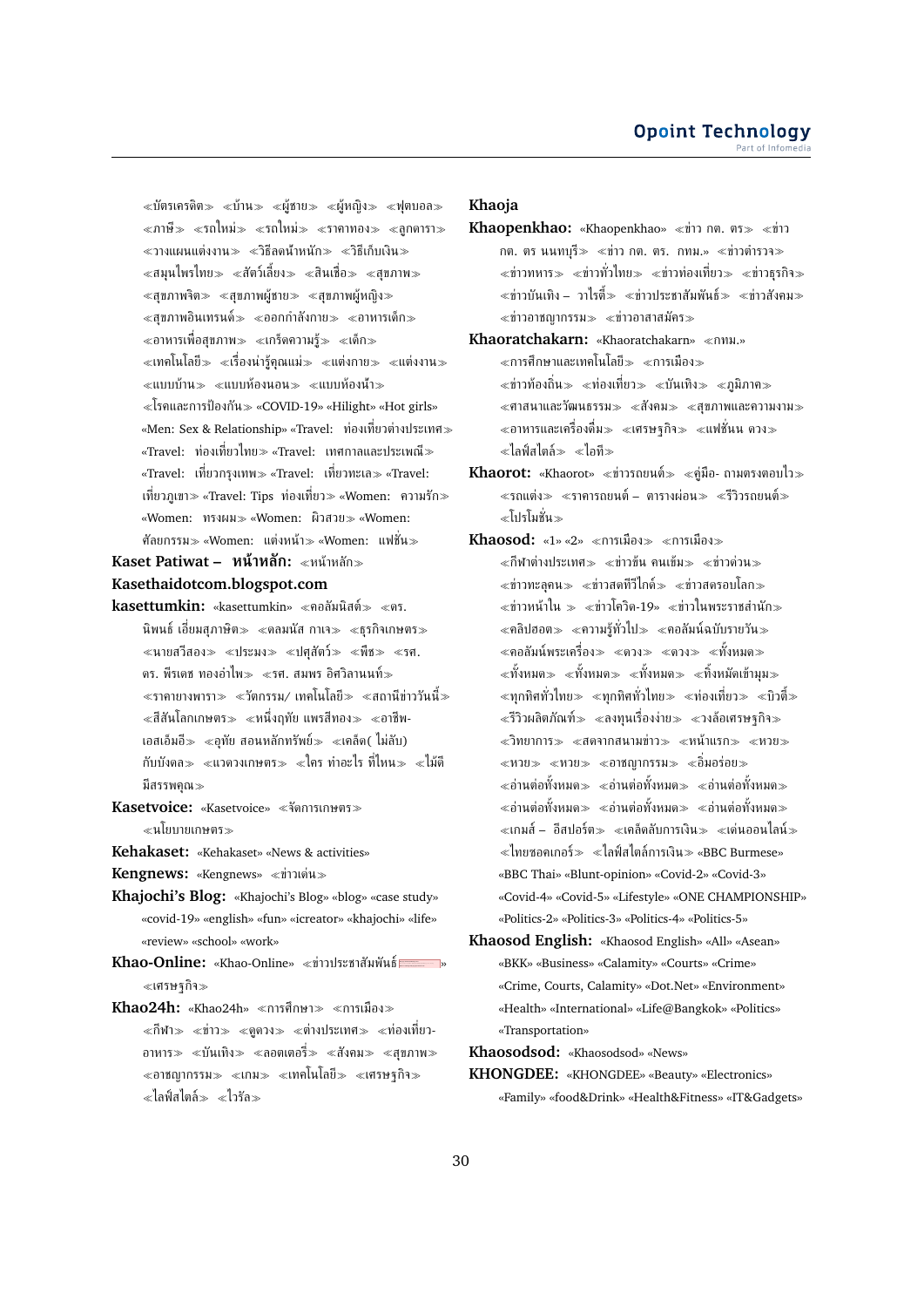«Lifestyle» «Pets» «Travel» **Khonkaenlive:** «Khonkaenlive» «การเมือง» «กีฬา»  $\ll$ ข่าวขอนแก่น $\gg$   $\ll$ ข่าวเด่นวันนี้ $\gg$   $\ll$ ต่างประเทศ $\gg$  $\ll$ บันเทิง $\gg$   $\ll$ เศรษฐกิจ $\gg$ **Khonkaensusu:** «Khonkaensusu» «EDITOR TALK» **kidjapak Kin Bin Non:** «Kin Bin Non» «News» **Kin Lake Stars (TH) Kinkamtui Kinyupen Kkm KKnews:** «KKnews» «Commercial» «Insurance» **Kknews:** «Kknews» «ข่าวกีฬา» «ข่าวขอนแก่น»  $\ll$ ข่าวทั่วไป $\gg$   $\ll$ คลิปวีดีโอ $\gg$   $\ll$ มุมสัพเพเหระ $\gg$ แนะนำที่เที่ยว **KNJT ข่าวข้อสอบออนไลน์:** «KNJT ข่าวข้อสอบออนไลน์  $\ll$ ค่มือเตรียมสอบ $\gg \ll$ งานที่กำลังเปิดสอบ $\gg \ll$ งานราชการ $\gg$  $\ll$ งานเอกชน $\gg\ll$ ธุรกิจ $\text{SP}_{^{_\mathcal{W}}}$   $\ll$ บทความน่ารู้ $\gg\ll$ รวมธุรกิจ $\gg$ ศูนย์รวมธุรกิจ **Kokuu-good komkhaotuathai:** «komkhaotuathai»  $\ll$ ภาคกลาง $\gg$   $\ll$ ภาคตะวันตก $\gg$   $\ll$ ภาคตะวันออก $\gg$  $\ll$ ภาคตะวันออกเฉียงเหนือ $\gg\ll$ ภาคเหนือ $\gg\ll$ ภาคใต้ $\gg$ **Konthong:** «Konthong» «ตั้งครรภ์» «รีวิว» «หลังคลอด»  $\ll$ แม่มือใหม่ $\gg \ll$ ไลฟ์สไตล์ $\gg$ **Koratdaily Online:** «Koratdaily Online» หมวดข่าว **korkasaesatthakit.wordpress:** «korkasaesatthakit.wordpress» การเงิน  $\ll$ ข่าวประชาสัมพันธ์ $\gg\ll$ ประกัน $\gg\ll$ สังคมเศรษฐกิจ $\gg$  $\ll$ อสังหาริมทรัพย์ $\gg$  «Blog» «Rss» **Kpop Youzab Krajaikao Krapalm:** «Krapalm» «Pr news» **Krapalm.tumblr.com Kt Zmico:** «Kt Zmico» «Press Release» **Ktc L Officiel Thailand:** «1000 Modèls» «Accessories» «Beauty» «Exclusive» «Fashion» «Fashion Trends» «Hair» «Home» «Life» «Makeup» «Mode» «People» «Skincare» «Spa» «Style File» «Wellness»

**L'Officiel Hommes Thailand:** «L'Officiel Hommes

Thailand» «Art & Design» «Business & Money» «Fashion & Style» «Health» «Lifestyle» «Motoring & Gadgets» «Watches»

**Lab Animals:** «Lab Animals» «Blog»

**Ladiesfeel:** «Home» «News»

**Lady Drive Thailand:** «Lady Drive Thailand» «Advertorial» «รถยนต์ต่างประเทศ» «รถยนต์ในประเทศ» «Beauty Update» «Biz News» «Car Review» «CSR News» «EDT» «Features» «Global News» «Interview» «Ladies Report» «Ladies Review» «New Cars» «News» «Tip&Trick» «Variety» «Variety News»

**Ladyissue:** «Ladyissue» รีวิวเครื่องสำอาง (Cosmetic Review)» «Beauty» «Fashion» «Health» «Lifestyle» «PR»

- **Lampung Media Online:** «Lampung Media Online» «ADVETORIAL» «EKONOMI» «ENTERTAINMENT» «GELIAT BANDAR LAMPUNG» «GELIAT DAERAH» «GELIAT LAMBAR» «GELIAT LAMPURA» «GELIAT LAMSEL» «GELIAT LAMTENG» «GELIAT LAMTIM» «GELIAT MESUJI» «GELIAT METRO» «GELIAT PESAWARAN» «GELIAT PESISIR BARAT» «GELIAT PRINGSEWU» «GELIAT TAGGAMUS» «GELIAT TUBA BAR» «GELIAT TULANG BAWANG» «GELIAT WAY KANAN» «HUKUM» «KESEHATAN» «LAMPUNG SAI» «NASIONAL» «PARIWISATA» «PENDIDIKAN» «PERISTIWA» «POLITIK» «SASTRA» «SPORT»
- **Las Vegas News Thai:** «Las Vegas News Thai» «AAPI» «Business» «Entertainment» «Environment» «Fashion» «Food» «Health» «Las Vegas» «Muay Thai» «Technology» «Thai Community LA» «Thai Community LV» «Thai News» «Thailand News» «Travel» «World News»
- **Lavieenroad:** «Lavieenroad» «Art & Culture» «Bon Appetit» «Escape» «Good Night» «Travel Tips» «Well-Designed»

**Lazada.co..th:** «Lazada.co..th» «Laptops» «Mobiles» «Tablets» «Traditional Laptops»

**LCDTVTHAILAND:** «ข่าวสาร» «ซาวด์บาร์» «ซีดี / บลูเรย์เพลเยอร์ $\gg$  «ตัดสินรางวัล $\gg$  «ทีวี $\gg$  «ภาพยนตร์ $\gg$  $\ll$ มอนิเตอร์ $\gg \ll$ มอนิเตอร์ $\gg \ll$ มือถือ / แท็บเล็ต $\gg \ll$ รีวิว $\gg$ ี้ ≪ลำโพง / โฮมเธียเตอร์ ≫ ≪วิดีโอ ≫ ≪หน้าแรก ≫ ≪อีเวนท์ ≫  $\ll$ อื่น ๆ $\gg\ll$ โปรเจคเตอร์ $\gg\ll$ โปรเจคเตอร์ $\gg\ll$ โปรโมชั่น $\gg$ «Home» «Home» «LG» «LG» «News» «Rss»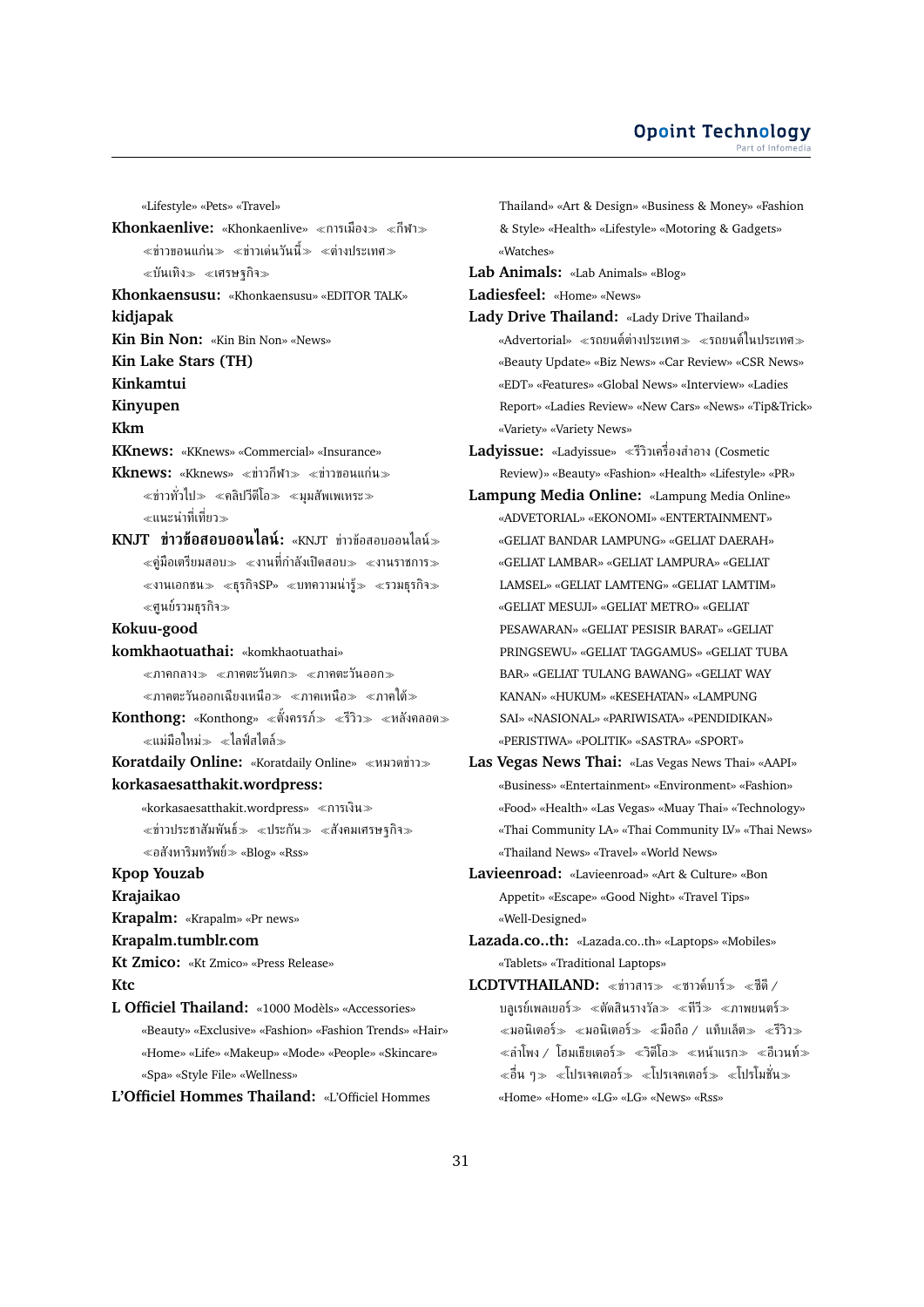### **Ldaworld**

- **Leader Today :** «Leader Today»
- **Leaflet789:** «Leaflet789» ≪การศึกษา- สาธารณสข≫  $\ll$ ข่าวไอที $\gg$   $\ll$ ท่องเที่ยว $\gg$   $\ll$ บันเทิง $\gg$   $\ll$ ยานยนต์ $\gg$  $\ll$ อสังหาทรัพย์ $\gg\;$ < $\ll$ ไลฟ์สไตล์ $\gg$
- **Lemonade Magazine:** «Authors» «Events» «Featured» «Home» «Interviews» «Podcast» «Reviews»
- **Lemonfeed:** «Lemonfeed» «Entertain» «Entertain251» «Events» «Events171» «Feature» «Hot Clip104» «Lifestyle» «Lifestyle37» «Sports» «Sports43» «World» «World268»
- **Lensnews21:** «Lensnews21» «Automobile» «Buisness» «Entertainment» «Hangout» «Technology»
- **Letscheckinmag:** «Letscheckinmag» «Let's eat» «Let's sleep» «Scoop»
- **liekr:** «liekr» «ข่าวเด่น» «ดูดวง/ ความเชื่อ»  $\ll$ บันเทิง $\gg\ll$ บ้าน/ เกษตร $\gg\ll$ สัตว์โลก $\gg\ll$ สขภาพ/ ความสวยความงาม≫ ≪อาหาร≫ ≪อื่นๆ≫
- **Lifebiznews:** «Lifebiznews» «Finance» «Food & Travel» «G-Policy» «Hot Issue» «Monitor» «Recentpost»

**Lifebrarymag:** «Lifebrarymag» «All around»

- **Lifediary:** «Lifediary» «Eat & Drink» «Events» «Fashion & Beauty» «Feature» «Health» «Money Tips» «Promotions» «Real Estate» «Travel»
- **Lifestyle Asia: BK:** «Lifestyle Asia: BK» «Architecture» «Art & Design» «Beauty & Grooming» «Culture» «Destinations» «Dining» «Drinks» «Entertainment» «Events» «Fashion» «Food & Drink» «Gear» «Grooming» «Hotels & Resorts» «Jewellery» «Living» «Makeup» «Motoring» «People» «Property & Interiors» «Reviews» «Skincare» «Style» «Tech» «Travel» «Watches» «Wellness»
- **Lifestyle in Thailand:** «Lifestyle in Thailand» «Airlines» «Another» «Auto Sales» «Beauty» «Boat/Yacht» «Calendar» «Car Rental» «Decorations» «Directory» «Fitness Centers» «Health & Beauty Reviews» «Hot Deal» «Hot Deal» «Hotels & Resort» «House» «Miss Grand (Mom) Phuket» «News» «Others» «Phuket» «Promote» «Properties» «Property Brokers» «Property Developers» «Residence» «Restaurant Reviews» «Reviews» «Shopping Centers» «Show & Entertainment» «Social Seen» «Top 5 Lifestyle» «Travel Reviews» «Villa» «Who is Who Reviews»

### **Lifestyle+Travel:** «Lifestyle+Travel» «News & Updates»

### **Lifestyle224:** «Lifestyle224» «MOTOR NEWS» **Lifetimemags**

- **Line Today:** «Line Today» «Autoinfo» «กีฬา≫ «กีฬา≫  $\ll$ ดูดวง $\gg$   $\ll$ ดูดวง $\gg$   $\ll$ ทั่วไป $\gg$   $\ll$ ทั่วไป $\gg$  $\ll$ ธุรกิจ $\gg$   $\ll$ บันเทิง $\gg$   $\ll$ บันเทิง $\gg$   $\ll$ ลอตเตอรี $\gg$  $\ll$ ลอตเตอรี่ $\gg \ll$ อีจัน $\gg \ll$ เฉพาะคณ $\gg \ll$ เรื่องเด็ด $\gg \ll$ แฟชั่น บิวตี้ $\gg\;$  «แฟชั่น บิวตี้ $\gg\;$  «ไลฟ์สไตล์ $\gg\;$  «ไลฟ์สไตล์ $\gg$  $\ll$ ไอที ธรกิจ $\gg \ll$ ไอที เทค $\gg$  «Business Today» «LINE» «LINE» «LINE SHOPPING» «Nation Tv» «Post Today» «publisher» «Publisher » «Publisher 2» «Publisher V2» «stock2morrow» «The Bangkok Insight» «TOP» «TOP» «True4U»
- **Lips Magazine:** «BEAUTY» «FASHION» «Home» «INTERVIEW» «LIFESTYLE» «LIPS GARÇON» «MAGAZINE»

### **Living ASEAN**

- **Living Sneak Peek:** «Living Sneak Peek»  $\ll$ การ์ตูนคอนโด $\gg$   $\ll$ ข่าวสารน่ารู้ $\gg$   $\ll$ ทำเลคอนโด $\gg$  $\ll$ ทำเลบ้าน $\gg\ll$ พรีวิวคอนโดใหม่ $\gg\ll$ พรีวิวบ้านใหม่ $\gg$  $\ll$ รีวิวคอนโด $\gg$   $\ll$ รีวิวบ้าน $\gg$   $\ll$ อ่านง่ายได้สาระ $\gg$ ี้ «โปรโมชั่นบ้าน » «ไปกิน » «ไปนอน » «ไปเที่ยว » ไลฟ์สไตล์อัพเดท
- **Livingdd.com:** «Livingdd.com» คอนโดฯ ใหม่ เยี่ยมบ้านดีดี
- **Livinginsider:** «Livinginsider» « Sitemap 2» «Living Article» «Living Design» «Sitemap»
- Livingpop: «Livingpop» «การเดินทาง» «ข้าวของเครื่องใช้»  $\ll$ บอกเล่าเก้าสิบ $\gg \ll$ บ้านช่องห้องหับ $\gg \ll$ พักผ่อนหย่อนใจ $\gg$  $\ll$ พาชมโครงการ $\gg \ll$ สวนหลังบ้าน $\gg \ll$ สาระอสังหา $\gg$

 $\ll$ สาระเรื่องบ้าน $\gg \ll$ อย่เหย้าเฝ้าเรือน $\gg \ll$ เจาะลึก Location»

- **Localnews2010:** «Localnews2010» ข่าวกิจกรรม  $\ll$ ข่าวประกาศ $\gg$   $\ll$ ข่าวประชาสัมพันธ์ $\gg$   $\ll$ ข่าวสังคม $\gg$  $\ll$ ข่าวเด่น $\gg \ll$ ข่าวเทศบาลนครเชียงราย $\gg$  «Local Travel»
- **Lofficiel Thailand:** «Lofficiel Thailand» «Art» «Beauty» «Culture» «Escape» «Fashion» «Fashion Week» «Food» «Girls» «Happenings» «Jewellery» «Men» «Pop culture» «Trips» «Watches» «Wellness» «Women»

**LOFTGAME:** «LOFTGAME» «Articles» «News»

**Logisticafe:** «Logisticafe»

 $\ll$ การศึกษาต่อและทำงานสายโลจิสติกส์ $\gg$   $\ll$ ข่าวโลจิสติกส์ $\gg$  $\ll$ ความรู้พื้นฐานโลจิสติกส์ $\gg$   $\ll$ ค่ายโลจิสติกส์ $\gg$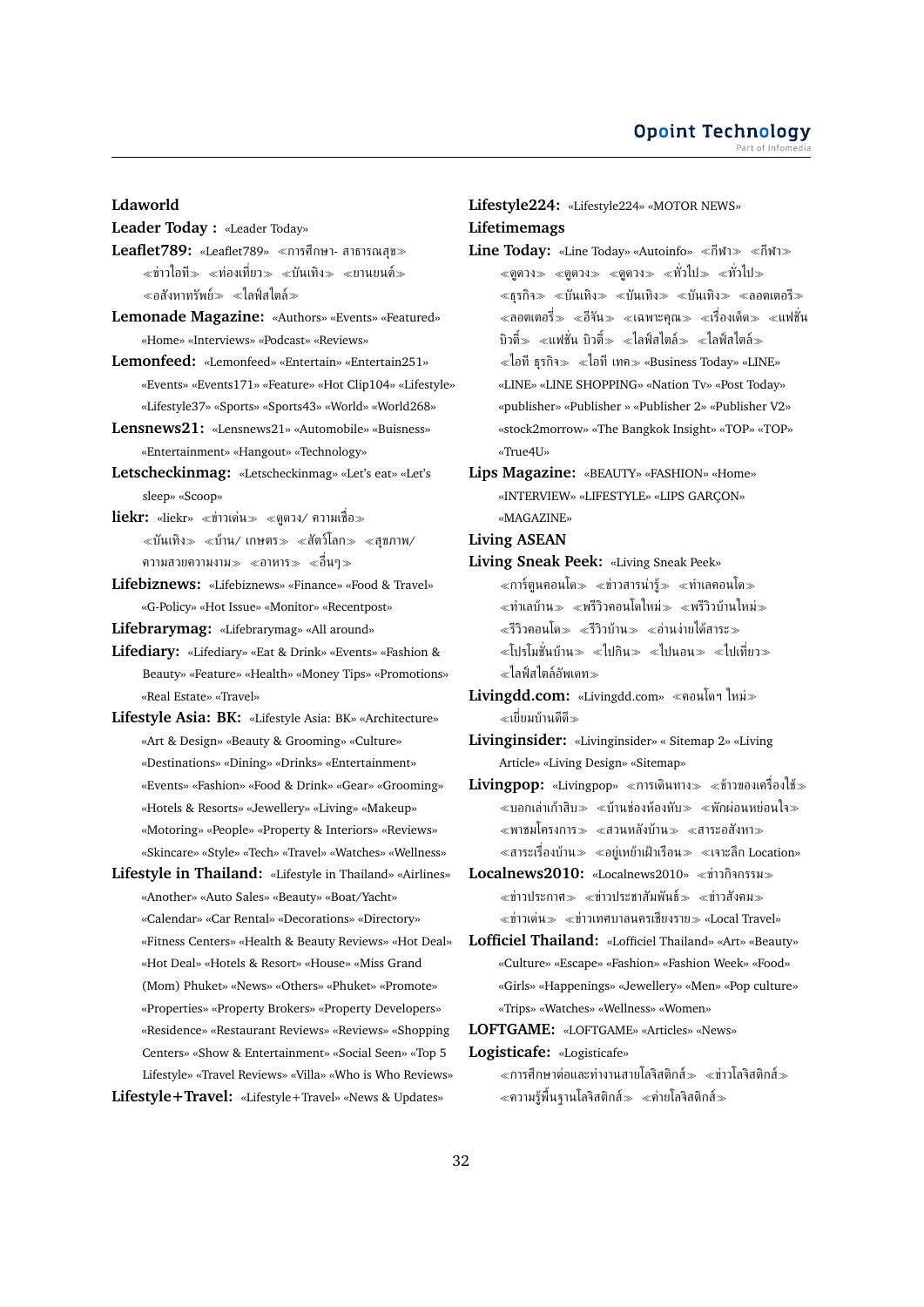$\ll$ คำศัพท์โลจิสติกส์ $\gg$ 

**Logistics Networks:** «Home» «News»

**Logistics-manager:** «Logistics-manager» «Articles» «Contract Logistics» «Freight Forwarding» «Industry Associations» «Land Transportation» «Logistics Services» «Material Handling» «Ocean Carriers» «Ports and Terminals» «Supply Chain Consulting» «Technology»

### **LogisticsDigest**

**Logisticstime**

- **Longtungirl:** «Longtungirl» «Business» «Economy» «Entertainment» «Health & Beauty» «Inspiration» «Lifestyle» «Technology»
- **Longtunman:** «Longtunman» บริษัทต่างประเทศ  $\ll$ บริษัทไทย $\gg$   $\ll$ บุคคลที่น่าสนใจ $\gg$   $\ll$ ประวัติศาสตร์ $\gg$  $\ll$ เทคโนโลยี $\gg\ll$ เศรษฐกิจ $\gg\ll$ แนวคิดการลงทุน $\gg$
- **lormhuntuathai:** «lormhuntuathai» «Car Review» «Cars Accessories» «Lormhuntuathai» «Motorcycle» «New Cars» «New Innovation» «News» «SPORT NEW»
- **lovedinings:** «lovedinings» «Afternoon Tea» «Buffet & Sunday Brunch» «Festive & Fabulous» «Hotel» «International» «News & Promotions» «Rooftop Bar»
- **Luxuo Thailand:** «Luxuo Thailand» «Accessories» «Arts & Design» «Beauty» «Business» «Culture» «Dining» «Fashion» «Jets» «Jewellery» «Life» «Motoring» «Properties» «Tech» «Travel» «Wellness» «Wheels» «World of Watches» «Yachts»
- **Luxury and Boutique Hotels:** «Luxury and Boutique Hotels» «Travel Guides»
- **Luxurynews360:** «Luxurynews360» «Business» «ENGLISH» «Food-Drink» «Health-Beauty» «Lifestyle» «Motor» «UPDATE»
- **LWQP Watch Blog:** «Home» **M Thai**

**M2F:** «M2F» «LIFESTYLE» «NEWS» «SPORT»

**M3cshk9a7cue**

- **Macthai.com:** «Macthai.com» «App» «Apple Watch» «Education» «iMac» «Interview» «iOS» «iPad» «iPhone» «iPod» «Macbook» «Model of The Month» «News » «Review» «Rumor» «Thai» «Tips & Trick»
- **Madamaew:** «Madamaew» «ข่าวเที่ยว- กิน»  $\ll$ คุยกับคนดัง $\gg\ll$ ชวนกิน $\gg\ll$ ชวนคุยกับคนดัง $\gg$

 $\ll$ ชวนจิบชา $\gg$   $\ll$ ชวนทำดี $\gg$   $\ll$ ชวน $\approx$ ชวนม $\gg$ ≪ชวนสปา≫ *≪*ชวนอร่อยริมทาง≫ *≪*ชวนเที่ยว≫ **Maeban:** «Maeban» ข่าวสารและกิจกรรม  $\ll$ บทความแนะนำ $\gg$   $\ll$ สาระน่ารู้ $\gg$ **Maerakluke:** «Maerakluke» «5 วิธี กระตุ้นสมองของลูก

- ให้ถูกต้องและเหมาะสมตามวัย พ่อแม่ทำได้ง่าย ๆ≫ «6 วิธีสร้าง ลูกฉลาด พัฒนาการดี แม่มีส่วนสำคัญ สร้างได้ตั้งแต่ในท้อง «7 ปัญหาการตั้งครรภ์ที่อาจส่ผลให้เด็กเป็นออทิสติก $\gg$  «คณแม่จ๋า ท้องร้องไม่ได้แปลว่าหิวอย่างเดียวนะ ไม่ต้องกินเข้าไปบ่อย ๆ ก็ได้ค่ะ ตั้งครรภ์อายุมากกว่า 30 ปี ต้องกังวลไหม? นักจิตวิทยามีคำตอบค่ะ ตั้งครรภ์อายุมากกว่า 30 ปี ต้องกังวลไหม? นักจิตวิทยามีคำตอบค่ะ ตั้งครรภ์อายุมากกว่า 30 ปี ต้องกังวลไหม? นักจิตวิทยามีคำตอบค่ะ ทำไมคุณถึงไม่ควรแคะหูให้ลูกด้วย คอตตอนบัด ทำไมคุณถึงไม่ควรแคะหูให้ลูกด้วย คอตตอนบัด ปัญหาเต้านมอักเสบ เรื่องที่แม่ให้นมลูก ปวดอก ปวดใจ≫ ≪ลกพูดช้า ลูกเราเป็นเด็กพูดช้าหรือไม่? ให้สังเกตสัญญาณเตือนเหล่านี้ ลูกเบื่ออาหาร กินได้น้อย ้ปัญหาหนักใจที่คุณแม่มักกังวล≫ ≪ลูกเลือดดำเดาไหล ทำอย่างไร? เลือดกำเดาไหลแบบไหนที่ต้องไปหาหมอ ลูกเลือดดำเดาไหล ทำอย่างไร? เลือดกำเดาไหลแบบไหนที่ต้องไปหาหมอ
- **Maganetthailand:** «Maganetthailand» «Automotive» «Entertainment» «Food & health» «Government» «It» «Marketing» «Real estate» «Series» «Sport» «Travel»
- **Magcarzine:** «Magcarzine» «ความรู้คู่รถ» «มอเตอร์ไซค์»  $\ll$ รถใหม่ต่างประเทศ $\gg\ll$ รถใหม่ในประเทศ $\gg\ll$ ราคารถ-ตารางผ่อน $\gg$  «อัพเดทล่าสุด $\gg$  «PR News»

**Maggang**

- **Mahachon:** «Mahachon» «การเมือง» «ข่าวทั่วไทย»  $\ll$ คลิป $\gg$   $\ll$ ต่างประเทศ $\gg$   $\ll$ ปันเทิง $\gg$   $\ll$ หน้าแรก $\gg$ เศรษฐกิจ
- **Mahidol University**

**Mainstand**

- **Mallika Inter Food:** «Mallika Inter Food»
- **Manager 360°:** «Manager 360°» «Life» «New & Trend» «Pr News»
- **Manager Online: «» «• กองทนรวม» «• การเมือง» «•** กีฬา≫ «• คอลัมนิสต์≫ «• จีน≫ «• ชุมชน- คุณภาพชีวิต≫ «• ต่างประเทศ≫ «• ท่องเที่ยว≫ «• บันเทิง≫ «• ผู้จัดกวน≫ «• ภาคใต้ «• ภูมิภาค «• ละครออนไลน์ «• วิทยาศาสตร์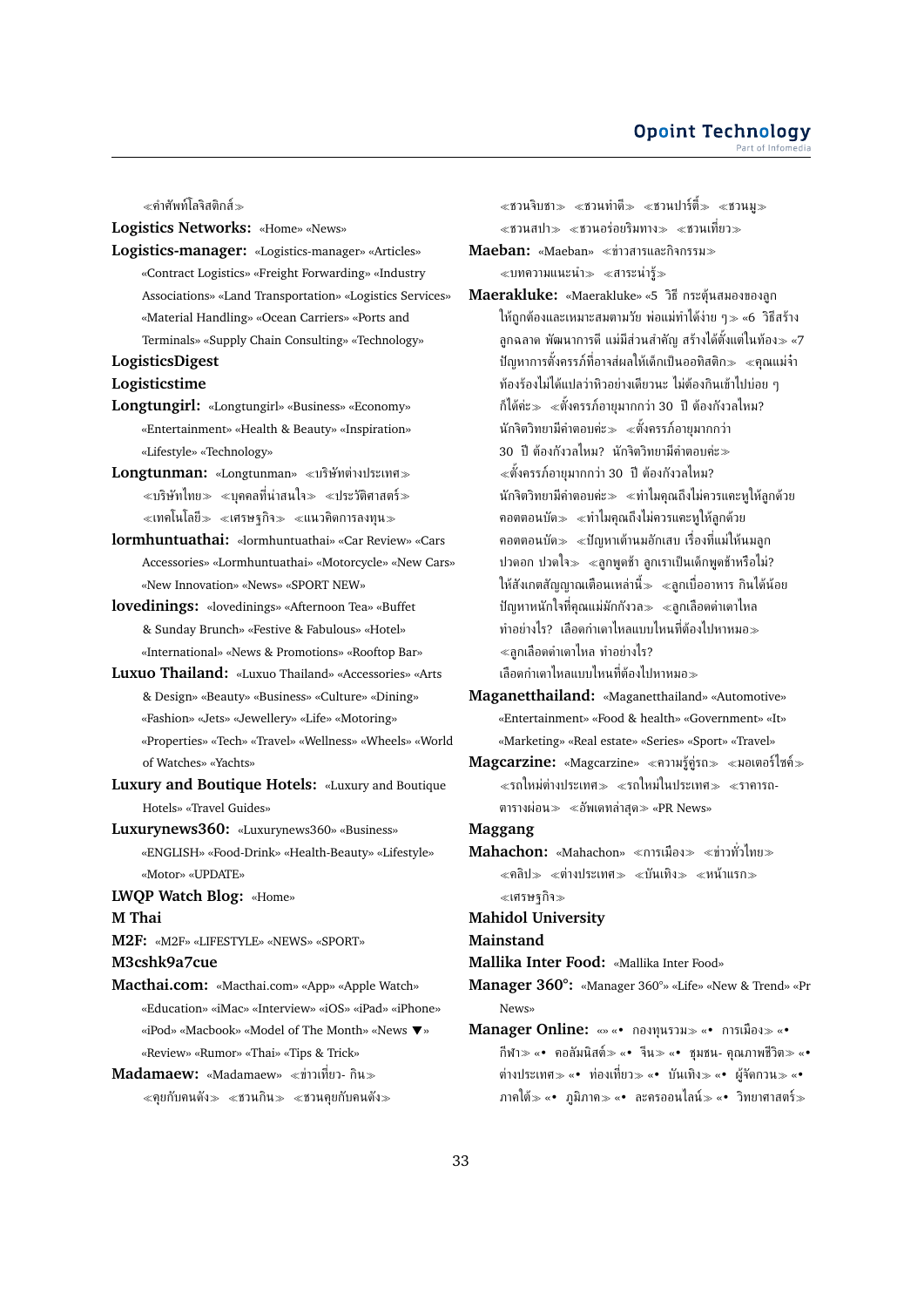«• หนังสือพิมพ์รายวัน «• หุ้น «• อาชญากรรม «• อินโดจีน $\gg$  «• เกม $\gg$  «• เศรษฐกิจ- ธุรกิจ $\gg$  «• โต๊ะญี่ปุ่น $\gg$ «• CbizReview» «• Celeb Online» «• Cyber BIZ» «• Dhamma and Life» «• GoodHealth» «• Green Innovation & CSR» «• Infographic» «• Live» «• Management & HR» «• Manager Daily» «• Motoring» «• News1» «• Online Section» «• SMEs» «• Special Scoop»  $\ll$ ข่าวการเมือง $\gg$   $\ll$ ข่าวปลอม $\gg$   $\ll$ ข่าวอาชญากรรม $\gg$  $\ll$ ภาคตะวันออกเฉียงเหนือ $\gg\ll$ สุขภาพ $\gg\ll$ เศรษฐกิจ $\gg$ «business» «Business» «China» «Crime» «Entertainment» «Home» «Onlinesection» «Politics» «Stockmarket» «Uptodate»

- Mangozero: «Mangozero» «การแสดงสด» «การ์ตูน»  $\ll$ ของกิน $\gg \ll$ ชีรีส์ $\gg \ll$ ท่องเที่ยว $\gg \ll$ บันเทิง $\gg$  $\ll$ ภาพยนตร์ $\gg$   $\ll$ สมาร์ทโฟน $\gg$   $\ll$ เกม $\gg$   $\ll$ เกาหลี $\gg$  $\ll$ เพลง $\gg \ll$ โซเชียล $\gg \ll$ ไลฟ์สไตล์ $\gg \ll$ ไอที $\gg \ll$ Blogger» «Facebook» «LINE» «Twitter» «vdo»
- **Manufacturing Review:** «Manufacturing Review» «Articles» «Business News» «Magazine» «Manufacturing News»
- **Market Plus:** «Automotive» «Banking» «Buzz talk» «Consumer Product» «Home» «Interview» «IT» «Media & Entertainment» «Real Estate» «Restaurant» «Retail» «Startup» «The survey» «Think Earth» «Travel» «World»
- **Marketeer:** ดูดวง «Brand & Company» «Fooooooood» «Health» «Highlight» «Home» «Marketeer Jobs» «Marketeer Today» «Product Story» «The Academy» «The Battle» «The City» «The Columnist» «The Daily» «The Exclusive» «The Inspire»
- **Marketing Oops!:** «Marketing Oops!» «Creative Studios» «Exclusive» «Insight» «Lifestyle» «Media & Advertising» «Mobile» «News» «Online Campaigns»
- **MarketThink:** «Marketthink» «Business» «Economy» «Environment» «Lifestyle» «Marketing» «PR News» «Technology»
- **Marshomme:** «fashion»
- **Marsmag:** «Marsmag» «Enjoy» «Hybrid» «People» «Spice Girl»
- **Masii:** «การออมเงิน» «ท่าว» «บัตรสมาชิกโรงแรม»  $\ll$ บัตรเครดิต $\gg \ll$ บ้านแลกเงิน $\gg \ll$ ประกันการเดินทาง $\gg$  $\ll$ ประกันภัยภาคธุรกิจ $\gg$   $\ll$ ประกันภัยรถยนต์ $\gg$

 $\ll$ ประกันภัยโดรน $\gg$   $\ll$ ประกันรถมอเตอร์ไซค์ $\gg$  $\ll$ ประกันวินาศภัย $\gg \ll$ ประกันสุขภาพ $\gg \ll$ พ. ร. บ.» ≪รถแลกเงิน≫ ≪รีไฟแนนช์บ้าน≫ ≪วาไรตี้≫  $\ll$ สินเชื่อส่วนบุคคล≫  $\ll$ โปรโมชั่น≫ «Blog»

- **MassAutoCar :** «MassAutoCar» «Car News» «CSR» «EV» «Motorcycle News» «NEWS»
- Matemnews: «Matemnews» «ข่าวประชาสัมพันธ์» «คยกับ ราช รามัญ $\gg$  «ฉลามเขียว $\gg$  «ต่างประเทศ $\gg$  «บันเทิง $\gg$  $\ll$ ประเด็นร้อนโซเชียล $\gg$   $\ll$ มาเต็มกัญชา $\gg$   $\ll$ ไลฟ์สไตล์ $\gg$
- **Matichon Weekly: «Matichon Weekly» «กวีกระวาด»**  $\ll$ การ์ตูน $\gg$   $\ll$ ของดีมีอยู่ $\gg$   $\ll$ คมคำ $\gg$   $\ll$ คอลัมน์ประจำ $\gg$  $\ll$ นิตยสาร $\gg$   $\ll$ บทวิเคราะห์ $\gg$   $\ll$ ประวัติศาสตร์- วัฒนธรรม $\gg$  $\ll$ ศาสนา- ปรัชญา $\gg \ll$ ศิลปะ- บันเทิง $\gg \ll$ สกู๊ปออนไลน์ $\gg$ อินเทรนด์
- Matichonacademy: «Matichonacademy» «ดูตารางเรียน»  $\ll$ ทัวร์สนุกไปกับเรา $\gg$  «Bakery Class) ครัวเบเกอรื่ $\gg$  «Business ธรกิจ $\gg$  «Clip คลิปชวนด $\gg$  «Content พาเพลิน $\gg$  «Cooking Class ลงมือทำจริง «Course น่าสนใจ «Craftwork งานฝืมือ «Culture ศิลปวัฒนธรรม «Demo Class ครัวสาธิต «Entertainment บันเทิง «Event อีเวนต์ «Food Story อาหาร «Health สุขภาพดีๆ «Human of Office ชีวิตมนุษย์เงินเดือน $\gg$  «Journal ข่าวสาร $\gg$  «Lifestyle ไลฟ์สไตล์ «Money เงินทองต้องรู้ «Promotion โปรโมชั่น «Recipes สูตรอาหาร» «Review พาชิมพาส่อง» «Talk with Matichon Academy บทสัมภาษณ์ «Technology» «Tips & Tricks สารพันเกร็ดน่ารู้ «Training งานช่าง «Travel ท่องเที่ยว

**MBA Magazine:** «Home»

- **Mcinenews:** «Mcinenews» ข่าวประชาสัมพันธ์  $\ll$ ข่าวหนังต่างประเทศ $\gg$   $\ll$ ข่าวหนังเอเชีย $\gg$   $\ll$ ข่าวเพลงใหม่ $\gg$  $\ll$ ประมวลภาพคอนเสิร์ต $\gg \ll$ ละครดี GMM25»  $\ll$ เอ็มซีน ทเดย์≫ «โปรแกรมหน้า≫
- **MCOT: «MCOT» «• การเปิดเผยราคากลาง≫ «•** 
	- ข่าวประกวดราคา» «• ประกวดราคา บมจ. อสมท» «• ประกาศร่างประกวดราคา «• ประชาสัมพันธ์ «• รายงานผลการจัดการเรื่องร้องเรียนเกี่ยวกับการจัดซื้อจัดจ้าง บริษัท อสมท จำกัด «• รายชื่อผู้ชนะการเสนอราคา «• ร่วมงานกับเรา $\gg$  «• แผนการจัดซื้อจัดจ้าง $\gg$   $\ll$ กิจกรรม $\gg$  $\ll$ ประชาสัมพันธ์ $\gg\ll$ ภูมิภาค $\gg\ll$ ร่วมงานกับเรา $\gg$  «FM99 Active Radio»
- **ME Magazine:** «BEAUTY SHOP NOW» «Home»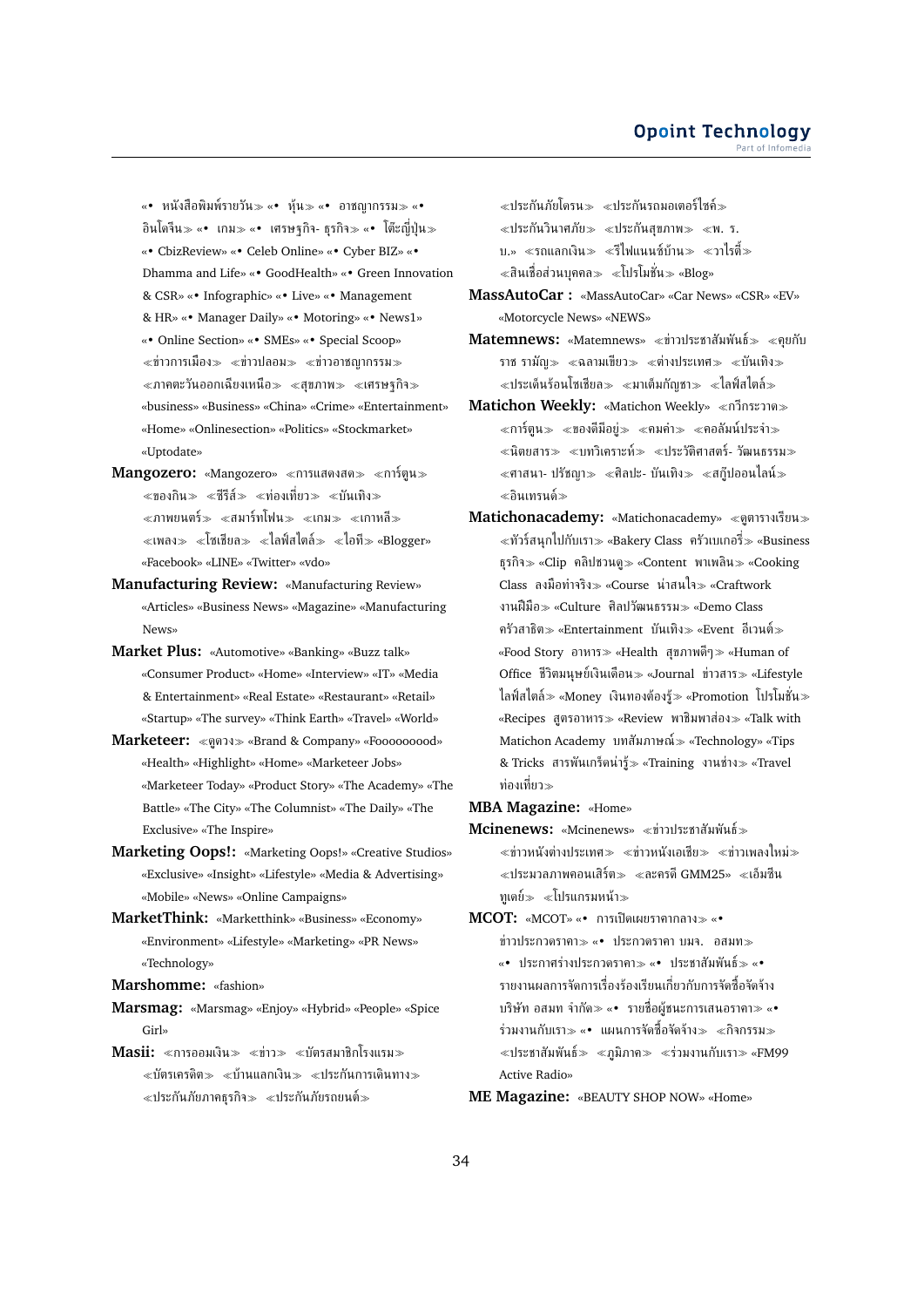«MARKETING MARKETING IDEAS» «News & Event»

**Medhubnews:** «Medhubnews» «HERBAL» «INNOVATION» «MEDICAL NEWS» «TOURISM HEALTH WELLNESS»

**Medias-center**

**Meemodel:** «frugalnetworker.com»

**Meetthinks**

**Megatechthailand:** «Megatechthailand» «A New Star» «Congratulations» «Cutting Tools Tips» «Executive's Talk» «Home» «Industry 4.0» «Logistics & Suppy Chain» «Manufacturing Trends» «Measurement» «MEGA Star» «Metal Cut» «Metal Form – FAB» «Plant Tour» «Post Show» «Product & Technology» «Red Hot» «Saving & Conservation Energy» «Talk of the Town» «Upcoming Events»

#### **Megatix**

- **Mehome:** «Mehome» «ของมันต้องมี» «ข่าวสาร» ่ ≪ทำเองได้≫ ≪มีเรื่องมาเล่า≫ ≪แต่งบ้านกันดีกว่า≫
- **Mellow Issue:** «Mellow Issue» «News» «People» «Style» «Vacay» «What's going on»
- **Mellow Pop:** «Lifestyle» «Movies & Series» «Music» «News»
- **Men Addiction:** «Car» «Healthy&Grooming» «Home» «Sex&Women» «Sport&Travel» «Variety»
- **Mendetails:** «Favorites» «Gadgets» «Home» «Life» «MDs' Must Read» «Money» «Style» «Video» «Women»
- **Mercedesmagazine:** «Mercedesmagazine» «Dine & travel» «Drive» «Lifestyle» «News & update» «Tech & design»
- **Metalbridges:** «Metalbridges» «GAME» «Game» «Game» «Game» «Hot Issue» «MOVIE» «Movie» «Movie» «Movie» «TOY» «Toy» «Toy» «Toy»
- **Metro Sulteng:** «Metro Sulteng» «Ekonomi» «Hukum & Kriminal» «Kesehatan» «Pemerintahan» «Pendidikan» «Politik» «Sosial Budaya» «Sosok & Selebriti»
- **METROSOCIETY:** «METROSOCIETY» «About brand» «Arts & Entertainment» «City Guide» «Collection» «Collection» «Collection» «DIESEL x FEDEZ» «Editorial» «Essential» «Exclusive» «Fashion» «Fashion Update» «Food&Travel» «For Her» «Grooming» «H&M • LGBTQI» «H&M STRANGER THINGS» «How to» «Icon» «Inspiration» «Leisure» «Must Have» «News&Event»

«News-event» «Runway» «Shopping» «Style» «Style Snap» «Talk» «Top 10» «Toys» «Video»

- **Mfocus news: «Mfocus news» «การศึกษา » «ตลาด »**  $\ll$ ทั่วไป $\gg$   $\ll$ ท่องเที่ยว / กีฬา $\gg$   $\ll$ นวัตกรรม / เทคโนโลยี $\gg$  $\ll$ ศิลปและวัฒนธรรม $\gg \ll$ สังคม / บันเทิง $\gg \ll$ สุขภาพ $\gg$  $\ll$ อสังหาริมทรัพย์ $\gg$  «CSR»
- **Mileday365:** «Mileday365» «Activities» «Bistro» «Business» «Cafe» «Cafe & Bistro» «City of Living» «Fashion & Beauty» «Life Health» «LifeStyle» «Movie & Series» «Music & Arts Culture» «Social» «Tech & Gadget» «Tiew Thai» «Travel»
- **MillionaireMag:** «MillionaireMag» «CUISINE» «LEISURE» «NEWS UPDATE» «RESIDENCE» «TIPS & HOWTO»
- **Minimore:** «Minimore» «# ความรัก≫ «# บันทึก≫ «# บันทึกการเดินทาง $\gg$  «# บันทึกประสบการณ์ $\gg$  «# รีวิว $\gg$  «# รีวิวหนังสือ≫ «# เรื่องสั้น≫ «# ไดอารี่≫ «# ไดอารี่ชีวิต≫ «#diary» «#fiction» «#life» «#love» «#music» «#review»
- **Ministry of Finance Thailand:** «Thailand Home» «Thailand – Press Release»
- **Missiontothemoon:** «Missiontothemoon» «5 MINUTES» «BOOK REVIEW» «BUSINESS» «EARTH» «INSPIRATION» «MARKETING» «MISSION TO THE MOON» «PODCAST» «TECH»
- **Missside:** «Missside» «2» «รถยนต์» «How-to» «News» «Promotion» «Technology» «Test Drive» «Travel»
- **Mistercheckman:** «Mistercheckman» คอมพิวเตอร์  $\ll$ คอมพิวเตอร์ทิป $\gg \ll$ มือถือ $\gg \ll$ แท็บเล็ต $\gg \ll$ ไลฟ์สไตล์ $\gg$
- **Mitihoon.com:** «Mitihoon.com» «กองทุน-ประกัน/» «คอลัมนิสต์» «บทวิเคราะห์» «มิติร้อน»  $\ll$ ม้าเฉียวฟันเฟค $\gg \ll$ รู้ทันการลงทุนกับ-kgi»  $\ll$ เจ๊เรย์ขอบอก $\gg$  $\ll$ เด็กแนว $\gg \ll$ ไม้เด็ดrhb-block-trade» «CSR» «krungsri-talk» «pr- จ๊ะจ๋า
- **Mitikhao:** «Mitikhao» «มิติข่าวการตลาด» «มิติข่าวการเงิน-ประกันภัย $\gg$   $\ll$ มิติข่าวการเมือง $\gg$   $\ll$ มิติข่าวทั่วไป $\gg$  $\alpha \ll 3$ ติข่าวสังคม- สุขภาพ $\gg \alpha \ll 3$ ติข่าวสิ่งแวดล้อม- การเกษตร $\gg 3$  $\ll$ มิติข่าวเทคโนโลยี- วิทยาการ $\gg \ll$ มิติข่าวเศรษฐกิจ $\gg$

### **Miu.isit**

- **Mixmagazine:** «Mixmagazine» «Auto» «Entertainment» «Fashion» «Lifestyle»
- **Mixmaya:** «Mixmaya» «Ask Them» «Auto» «Entertainment» «Game» «Games & Technology» «Knowledge» «Lifestyle»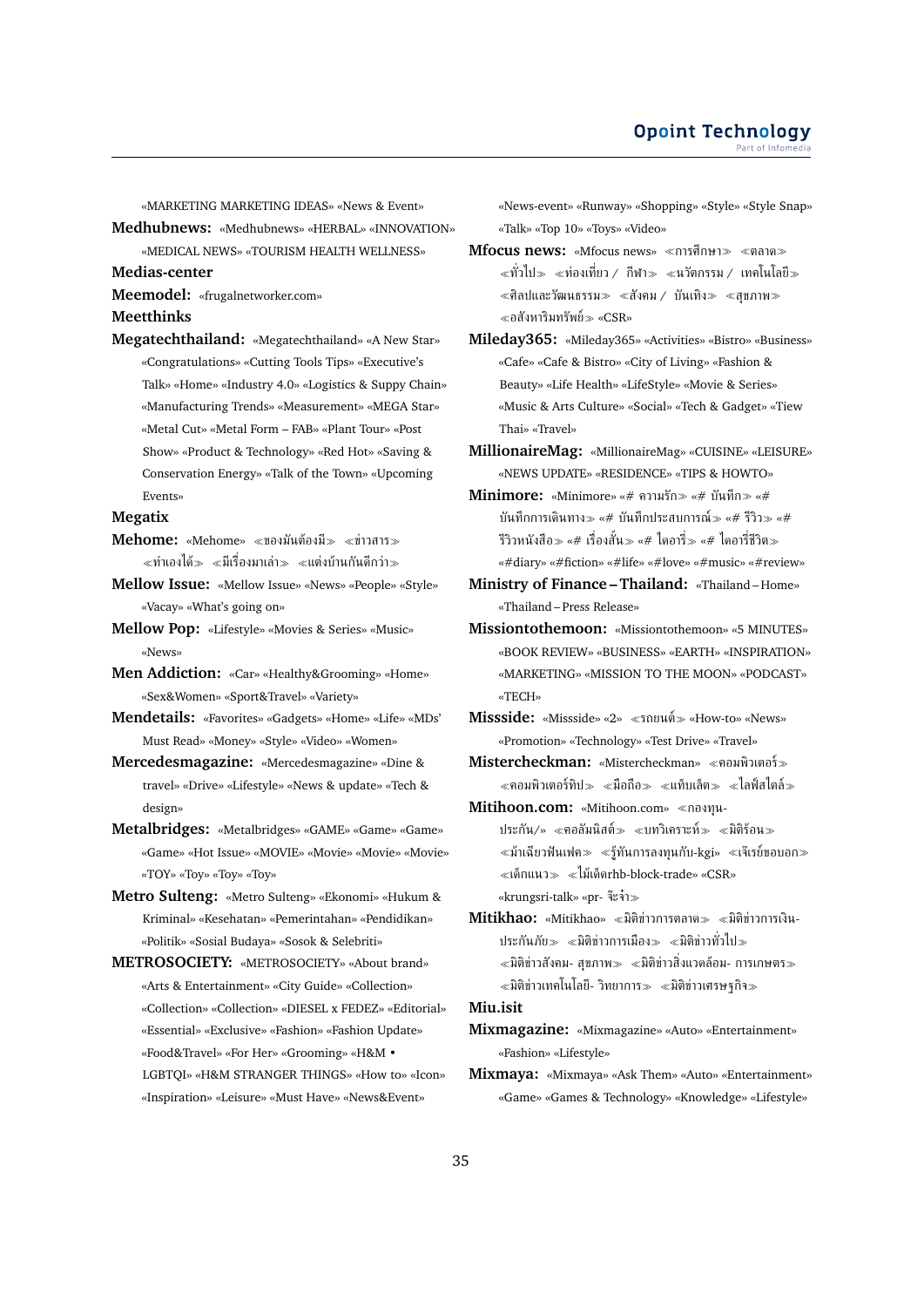«News» «PR»

**Mixstreets:** «Mixstreets» «Food» «Lifestyle» «Mix» «Streets» **Mlmnewsonline:** «Mlmnewsonline» «Article» «Business» «Csr» «Energy & Innovation» «Insurance» «Lifestyle» «Network marketing» «Photo Movement» «Special Interview»

- **Mmthailand:** «Mmthailand» «Automation» «Energy & Green» «Events» «Hilight» «Machine & Devices» «Podcast» «Productivity» «Technology» «Video»
- **MO-eMAG:** «MO-eMAG» «MOtion News» «MOtor Sport» «MOtor Test»
- **MobileDista:** «MobileDista» «2» «3» «4» «Apps News» «Blogging» «Brands» «Cameras» «Development» «Entertainment» «Gaming» «Infographic» «Interview» «PR News» «Tech News» «Tech Reviews» «Telecom News» «User PR News»
- **Mobilelooper.com:** «Mobilelooper.com» «ข่าวสาร (Message)» «ทีวี (TV)» «รีวิว (Review)» «เกมส์ (Game)» แอพพลิเคชัน (Applications)»
- **MobileOcta:** «Home» «2» «บทความ» «รีวิว»  $\ll$ อัพเดตข่าวล่าสุด $\gg \ll$ แก็ดเจ็ท $\gg$  «News 3» «News 4» «News 5» «News 6» «RSS»

#### **Mocyc**

- **Modify: Technology News:** «Modify: Technology  $\text{News}$ » «ข่าว (it)» «ความร้รอบตัว (knowledges)» «มือถือ แท็บเล็ต (mobile)»  $\ll$ รถยนต์ (auto)»  $\ll$ แอพพลิเคชั่น $\gg$ โปรแกรม (programs)»
- **Modsuradet:** «Modsuradet» «Articles» ทีมชาติไทย  $\ll$ ประชาสัมพันธ์ $\gg \ll$ ไทยลีก 1»  $\ll$ ไทยลีก 2»  $\ll$ ไทยลีก 3» «Interview» «News» «Top 10 Football Thai»
- **Mokkalana:** «Mokkalana» « พระเกจิอาจารย์ «M Breaking  $\mathsf{News}$ » « $\triangle$  วัตถุมงคล $\mathscr{D}$  « $\mathbb{O}$  สาระธรรม $\mathscr{D}$  « $\mathscr{\mathcal{A}}$  สาระ- $\mathsf{u}$ ่ารู้ $\mathscr{D}$ «❖ ศาสนา ศิลปะ วัฒนธรรม≫ «พระอรหันต์≫ «พุทธกาล≫
- **Money & Banking Online:** «BANKING» «CAPITAL MARKETS» «ECONOMIC» «Home» «INSURANCE» «INTERVIEW» «IPO» «MUTUAL FUND» «NEWS UPDATE» «PR NEWS» «PR NEWS» «RESERCH» «TECHNOLOGY & FINTECH» «THE GURU» «WEALTH BEING» «WHO IS WHO»
- **Money Life News:** «Money Life News» «Banking» «Biz & Marketing» «Fintech» «Government» «Insurance»

«Leasing» «Listed Company» «Product & Promotion» «Real Estate» «Securities» «SMEs & Start Up» «Stock Market» «Telecom & IT» «Transport & Energy»

- **Money Life Online:** «Money Life Online» «Banking» «Biz & Marketing» «Fintech» «Government» «Insurance» «Real Estate» «SMEs & Start Up» «Telecom & IT» «Transport & Energy»
- **Moneyclub.asia:** «Moneyclub.asia» «กองทุนรวม»  $\ll$ การลงทุนต่างประเทศ $\gg\ll$ การลงทุนทางเลือก $\gg$  $\ll$ ข่าวกองทนรวม $\gg$   $\ll$ ข่าวบริษัทจดทะเบียน $\gg$  $\ll$ ข่าวบริษัทจดทะเบียน19»  $\ll$ ข่าวอัพเดต $\gg$  $\ll$ ความรู้การลงทุนในกองทุนรวม≫ ≪ตลาดหุ้น≫  $\ll$ ตลาดหุ้น เศรษฐกิจโลก $\gg \ll$ ตลาดหุ้น เศรษฐกิจไทย $\gg$  $\ll$ บทวิเคราะห์เศรษฐกิจ $\gg\ll$ บริหารการเงินส่วนบุคคล $\gg$  $\ll$ ประกันชีวิต ประกันภัย $\gg\ll$ ฟินเทค $\gg\ll$ รายการรู้ทันหุ้น $\gg$  $\ll$ รีวิวกองทนรวม $\gg\ll$ วางแผนภาษี $\gg\ll$ วิเคราะห์ห้น $\gg$  $\ll$ สินทรัพย์ดิจิทัล $\gg \ll$ สินเชื่อ $\gg \ll$ ห้นไอพีโอ $\gg$  $\ll$ อ่านเพิ่มเติม $\gg\ll$ เทคนิคลงทุนหุ้น $\gg\ll$ โปรดักต์การเงิน $\gg$ «China Insight» «Contributor» «Corporate Relation» «MoneyClub Channel» «News22» «Uncategorized» **Moneyduck :** «Moneyduck»
- **MoneyHub:** «MoneyHub» «ดทั้งหมด» «บทความ»  $\ll$ บัตรกดเงินสด $\gg \ll$ บัตรเครดิต $\gg \ll$ ประกันภัย $\gg$ สินเชื่อส่วนบุคคล
- **MONO29:** «MONO29» «กีฬา» «ข่าว» «ข่าวทั่วไป»  $\ll$ ดทีวีสด $\gg$   $\ll$ สถานการณ์โควิด $\gg$
- **Monstermom**
- **Moohundesign:** «Moohundesign» «ข่าว» «วาไรตี้» «Entertain» «IT-Techno» «Sports»
- **More-lively.com:** «More-lively.com» «Good idea» «More&More» «Outing» «PR News» «pr-news» «Trendy»
- **Motherhood Thailand:** «Motherhood Thailand» « Story» «3 ไตรมาส≫ ≪การตั้งครรภ์ & การคลอด≫  $\ll$ ชีวิตครอบครัว $\gg$   $\ll$ มุมคุณแม่ $\gg$   $\ll$ สุขภาพ & การแพทย์ $\gg$   $\ll$ สุขภาพกาย & ใจ $\gg$   $\ll$ เทคนิคเลี้ยงลูก $\gg$  $\ll$ โรคและสุขภาพพลานามัย $\gg$  «Covid-19»
- **Motor Expo 2021:** «Motor Expo 2021» «Motorcycle news» «News»

**Motor Forward:** «Motor Forward» «Motor news»

**Motor World Thailand:** «Motor World Thailand» «Hot News» «Motorcycle News» «PR News»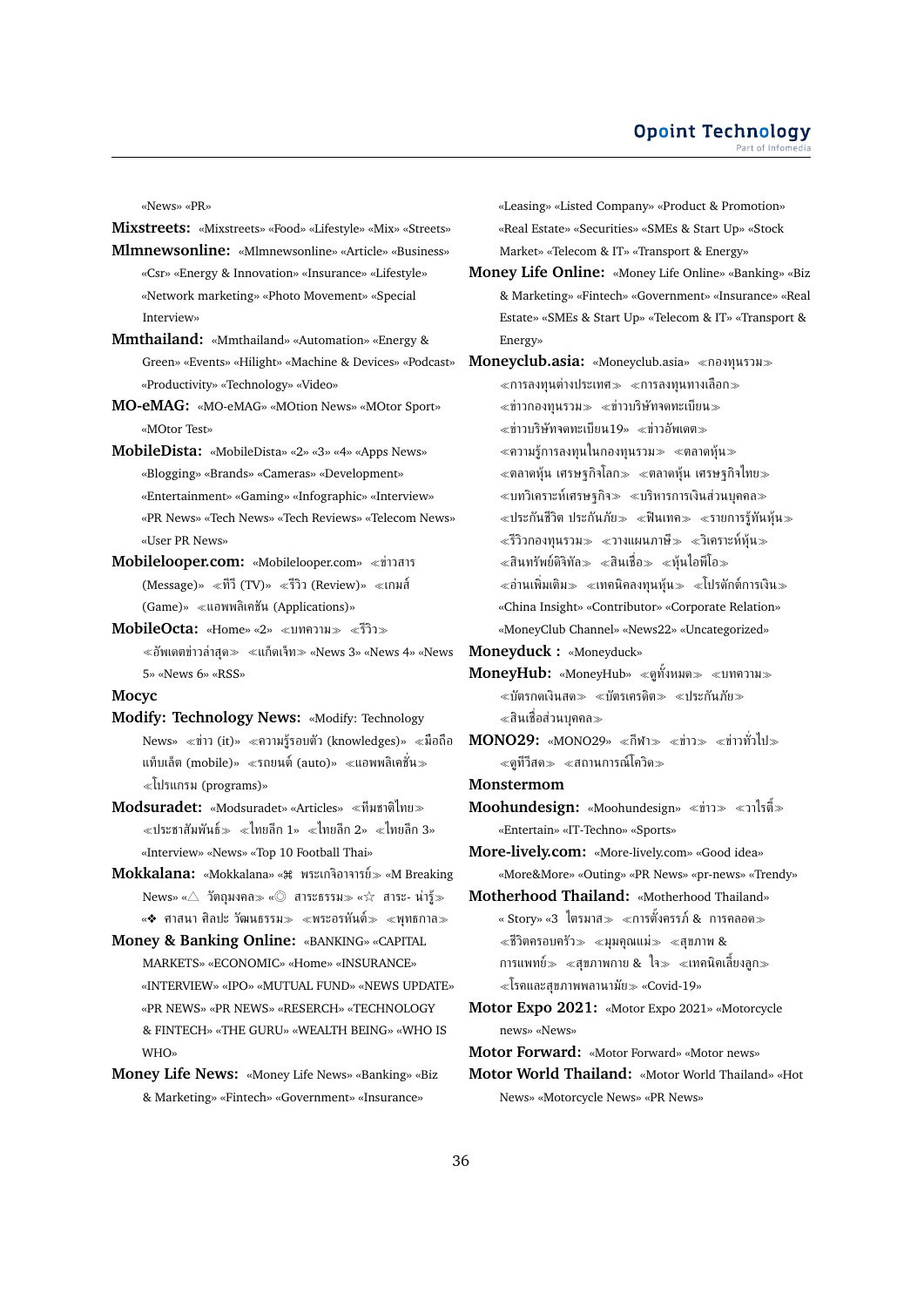- **Motorcycle Magazine:** «Motorcycle Magazine» «2T NEVER DIE» รถมอเตอร์ไซค์ในอดีต «BIKER STORY» «Biker Story» «CLASSIC BIKE» «NEWS» «SCOOTERISM»
- **MotoRival:** «MotoRival» «Bike News» «Interviews» «Motorsport» «Reviews» «Tips Trick» «Vdo» **Motorlism:** «Motorlism» «Accessory» «Activities» «Auto
- News» «ความร์เรื่องรถ» «บิ๊กไบค์» «มอเตอร์ไซค์»  $\ll$ รถคลาสสิค $\gg$   $\ll$ รถต้นแบบ $\gg$   $\ll$ รถปรับแต่ง $\gg$   $\ll$ รถยนต์ $\gg$  $\ll$ รถใหม่ $\gg \ll$ ไปก็โมชั่น $\gg$  «Cars»
- **Motormillionaire:** «Motormillionaire» «Lifestyle» «New car» «News» «Test Drive»
- **Motoroops:** «2» «3» «Check in» «Motor Tip» «Pr-news-2» «Pretty»
- **Motorrelax:** «Motorrelax» «Accessories» «Car» «Club» «Electric» «Motorcycle» «Travel» «Varity»

#### **Motorsolution**

#### **Motorspeed**

**Motortoday:** «Car» «Motorcycle»

- **Motortrivia:** «Motortrivia» «4 wheel drive» «All updatelatest» «Biz newsth: business» «Event / auto show» «Global news» «Grand opening» «Green culture» «Motorsport» «Mt report» «New comer» «New comer th» «Productsproducts / gadgets» «Promotion» «Safety zone» «Suv / crossover» «Tech / innovation» «Test drive» «Thailand motorsport»
- **Motowish:** «Motowish» «Cool Tech» «Garage Tips» «General Tips» «Motorsport» «New Bikes» «News Talk» «Reviews»
- **Mottoraka:** «Mottoraka» รีวิวรถ

**Mover:** «Mover» «News» «Style» «Tutorial»

**Mreport:** «Mreport» «ข่าว» «ข่าวและนโยบายรัฐ»  $\ll$ ความเคลื่อนไหวอุตสาหกรรม $\gg\ll$ ธรกิจและการจัดการ $\gg$  $\ll$ บทความพิเศษ $\gg\ll$ สถิติและการจัดอันดับ $\gg$  $\ll$ สินค้า $\gg$   $\ll$ อีเวนท์ $\gg$   $\ll$ เทคโนโลยี $\gg$   $\ll$ เศรษฐกิจ $\gg$ 

**Msn (TH)**

**MTMstudioclub:** «MTMstudioclub» «Article» «Computer» «Computer» «Computer» «Desktop» «Gadget» «Gadget» «Hardware» «Mobile» «News» «Notebook» «Review» «Smartphone» «Smartphone» «Smartphone»

**Muanchononlinenews:** «Muanchononlinenews»

 $\ll$ กิจกรรมเพื่อสังคม $\gg \ll$ กีฬา $\gg \ll$ ร้องเรียน $\gg \ll$ สังคม $\gg$  $\ll$ หน่วยงานภาครัฐ $\gg$   $\ll$ อาชญากรรม $\gg$   $\ll$ เกษตร $\gg$ ในประเทศ

### **Multimillionairethailand**

- Mumeaw: «Mumeaw» «การศึกษา» «ท่องเที่ยว»  $\ll$ ธรกิจ $\gg$   $\ll$ นิยาย $\gg$   $\ll$ บันเทิง $\gg$   $\ll$ บัวน $\gg$   $\ll$ ประเทศไทย $\gg$  $\ll$ ภาพพื้นหลัง $\gg\ll$ วันเกิด $\gg\ll$ สขภาพ $\gg\ll$ อนิเมะ $\gg$  $\ll$ ออกแบบ $\gg\ll$ อาหาร $\gg\ll$ อเมริกาเหนือ $\gg\ll$ เกมส์ $\gg$  $\ll$ เที่ยวเกาหลี $\gg\ll$ เที่ยวญี่ปุ่น $\gg\ll$ เที่ยวมัลดีฟส์ $\gg$  $\ll$ เที่ยวยโรป $\gg \ll$ เที่ยวโตเกียว $\gg \ll$ เที่ยวโอซาก้า $\gg$  $\ll$ เรื่องน่ารู้ $\gg\ll$ เรื่องราวทั่วโลก $\gg\ll$ เอเชีย $\gg\ll$ แต่งงาน $\gg$  $\ll$ แฟชั่น $\gg\ll$ แม่และเด็ก $\gg\ll$ แอฟริกา $\gg\ll$ โอเชียเนีย $\gg$ ไอเดีย
- **Mumkhao:** «Mumkhao -» «ข่าว» «ข่าวการเมือง»  $\ll$ ข่าวกีฬา $\gg$   $\ll$ ข่าวต่างประเทศ $\gg$   $\ll$ ข่าวบันเทิง $\gg$  $\ll$ ข่าวภูมิภาค $\gg$   $\ll$ ข่าวยานยนต์ $\gg$   $\ll$ ข่าวอาชญากรรม $\gg$  $\ll$ ข่าวเศรษฐกิจ $\gg$   $\ll$ ข่าวโซเชียล $\gg$   $\ll$ ข่าวในพระราชสำนัก $\gg$  $\ll$ ข่าวไอที≫ ≪ดดวง≫ ≪ท่องเที่ยว≫ ≪นิยาย≫ ≪บทความ≫  $\ll$ บ้านและสวน $\gg$   $\ll$ ผู้หญิง $\gg$   $\ll$ ศรัทธา $\gg$   $\ll$ สัตว์เลี้ยง $\gg$  $\ll$ สาระน่ารู้ $\gg$   $\ll$ สุขภาพ $\gg$   $\ll$ อาหารการกิน $\gg$   $\ll$ เกษตรน่ารู้ $\gg$  $\ll$ เนื้อหาทั้งหมด $\gg \ll$ เรื่องเล่า $\gg \ll$ เสี่ยงดวง $\gg \ll$ ไลฟ์สไตล์ $\gg$ **Munyaimak:** หน้าแรก

# **Museum Thailand**

- **Music & Art:** «Music & Art» «Arts & Culture» «Cover Story» «Hip Place» «Interview» «Lifestyle & Fashion» «Music» «News & Calender» «Novel Design» «On Board» «Photography» «Travel»
- **MX Phone:** «App Review» «Article» «Games Review» «Home» «Hot Update!» «NEWS of the Week» «PR & News» «Review»

#### **My Community**

### **Mybest**

- **MZ Thailand:** «MZ Thailand» «Global» «Global» «New Product» «News» «Pretty» «Promotion» «Racing» «Technique» «Technology» «Test Drive» «Thailand» «Thailand»
- **Naewna:** «กทม.» «การศึกษา» «การเงิน- การคลัง»  $\ll$ การเมือง $\gg \ll$ กีฬา $\gg \ll$ ข่าวเด่น $\gg \ll$ คมนาคม $\gg$  $\ll$ คุณภาพชีวิต $\gg$   $\ll$ ตลาด $\gg$   $\ll$ ต่างประเทศ $\gg$   $\ll$ บันเทิง $\gg$  $\ll$ บันเทิงต่างประเทศ $\gg\ll$ บันเทิงในประเทศ $\gg$  $\ll$ ผู้หญิง $\gg$   $\ll$ พลังงาน $\gg$   $\ll$ พาณิชย์- อุตสาหกรรม $\gg$

แนวโน้มและนวัตกรรม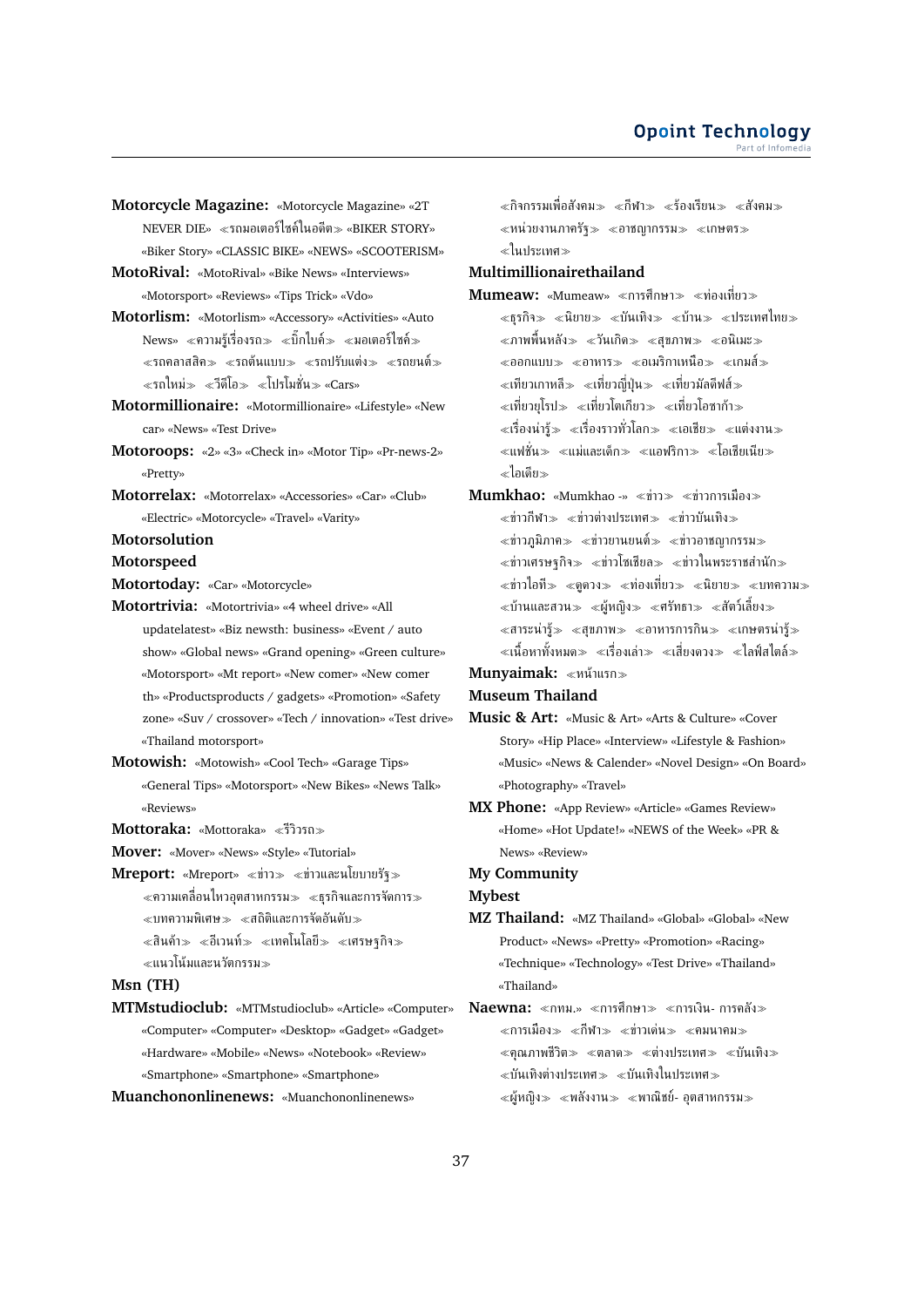$\ll$ ฟตบอลต่างประเทศ $\gg\ll$ ฟตบอลในประเทศ $\gg\ll$ ยานยนต์ $\gg$  $\ll$ สื่อสาร- ไอที $\gg$   $\ll$ หน้าแรก $\gg$   $\ll$ อสังหา $\gg$   $\ll$ อาชญากรรม $\gg$  $\ll$ เกษตร $\gg \ll$ เศรษฐกิจ $\gg \ll$ แกะกล่อง $\gg \ll$ ในประเทศ $\gg$ ในพระราชสำนัก «likesara» «Politics»

### **Najanews**

- **Nakhononline:** «Nakhononline» «กระแสโซเชียล»  $\ll$ ข่าวต่างประเทศ $\gg \ll$ ข่าวทั่วประเทศ $\gg \ll$ ข่าวภาคใต้ $\gg$  $\ll$ ข่าวเมืองคอน $\gg\ll$ มีดี สาระดี $\gg\ll$ สถานที่ท่องเที่ยว $\gg$  $\ll$ อาหาร สุขภาพ $\gg \ll$ เมืองนคร $\gg$  «Lifestyle» «News»
- **Nangdee:** «Nangdee» «newsinter» «newsmovie» «newsthai» «newsvariety» «preview»

**Nanjaewjing:** «Nanjaewjing» «News»

- **Nation TV:** «Nation TV» ≪ข่าว≫ ≪คลิปเด็ด≫ ≪ดวง≫ หวย เนชั่นทีวี ไลฟ์สไตล์
- **National News Bureau of Thailand:** «National News Bureau of Thailand» «2» «2» «2» «3» «3» «3» «:: ดูทั้งหมด ::» «:: ดูทั้งหมด ::» «:: ดูทั้งหมด ::» ข่าว การเมือง / มั่นคง $\gg$  «ข่าว กีฬา $\gg$  «ข่าว ต่างประเทศ $\gg$  «ข่าว บริการ≫ ≪ข่าว ประชาสัมพันธ์≫ ≪ข่าว พยากรณ์อากาศ≫  $\ll$ ข่าว ภูมิภาค $\gg \ll$ ข่าว รายงานพิเศษ/ บทความ $\gg \ll$ ข่าว วิทยาศาสตร์ $\gg$   $\ll$ ข่าว ศิลปะ / วัฒนธรรม $\gg$   $\ll$ ข่าว สังคม $\gg$  $\ll$ ข่าว เกษตร / สิ่งแวดล้อม $\gg$   $\ll$ ข่าว เศรษฐกิจ / ท่องเที่ยว $\gg$  $\ll$ ข่าวการเมือง / มั่นคง $\gg$   $\ll$ ข่าวกีฬา $\gg$   $\ll$ ข่าวต่างประเทศ $\gg$  $\ll$ ข่าวบริการ $\gg$   $\ll$ ข่าวประกวดราคา $\gg$   $\ll$ ข่าวประชาสัมพันธ์ $\gg$  $\ll$ ข่าวพยากรณ์อากาศ $\gg$   $\ll$ ข่าวภูมิภาค $\gg$   $\ll$ ข่าวรายงานพิเศษ/ บทความ $\gg$   $\ll$ ข่าววิทยาศาสตร์ $\gg$   $\ll$ ข่าวศิลปะ / วัฒนธรรม $\gg$  $\ll$ ข่าวสังคม $\gg$   $\ll$ ข่าวเกษตร / สิ่งแวดล้อม $\gg$   $\ll$ ข่าวเศรษฐกิจ / ท่องเที่ยว $\gg$  «ข่าวในพระราชสำนัก $\gg$  «Hotnews» «Hotnews1» «Hotnews10» «Hotnews2» «Hotnews3» «Hotnews4» «Hotnews5» «Hotnews6» «Hotnews7» «Hotnews8» «Hotnews9» «News24» «NewsAround Thailand» «NewsAround the World» «NewsArts & Culture» «NewsEconomy» «NewsPolitics» «NewsScience & Environment» «NewsSocial» «NewsTravel & Events» «Royal News»
- **NBTC:** «NBTC» «ข่าว» «ข่าวประชาสัมพันธ์»

**NECTEC:** «NECTEC» «ข่าวสาร» «Social Highlight»

**Neversurrender**

**New Mini Society**

**New sky post168:** «New sky post168» «การเงิน การลงทุน $\gg$  «ความงาม $\gg$  «ท่องเที่ยวและกีฬา $\gg$  «ธุรกิจ การตลาด $\gg$  «นักเขียน และ วรรณกรรม $\gg$  «บันเทิง $\gg$ ์ ≪พลังงาน สิ่งแวดล้อม≫ ≪ยานยนต์ ≫ ≪ราชการ สมาคม มลนิธิ $\gg$  «สังคม $\gg$  «สื่อสาร ไอที $\gg$  «สขภาพ $\gg$  $\ll$ อาหารและเครื่องดื่ม $\gg$   $\ll$ เกษตร $\gg$   $\ll$ แก็ดเจ็ต $\gg$  «Exhibition and Trade» «Investment & Cooperation»

**News ข่าวต้องอ่าน:** «News ข่าวต้องอ่าน «Fashion» «Gadget» «Insurance» «Logistics» «Motor» «Pic of Cute»

«Property» «Social & Charity» «Sport» «Tourism» «Truth» **News Data Today:** «ECON»

- **News Directory 3 :** «News Directory 3» «Business» «Entertainment» «Health» «News» «World»
- **News Freelancer:** «News Freelancer» «การศึกษา»  $\ll$ การเมือง $\gg$   $\ll$ สังคม $\gg$   $\ll$ อาชญากรรม $\gg$   $\ll$ เกษตร $\gg$

**News Plus**

**News Zociety**

**News.trueid:** «News.trueid» ข่าวการเมือง

 $\ll$ ข่าวต่างประเทศ $\gg$   $\ll$ ข่าวทั่วไทย $\gg$   $\ll$ ข่าวยานยนต์ $\gg$  $\ll$ ข่าววิทยาศาสตร์และเทคโนโลยี $\gg\ll$ ข่าวเศรษฐกิจ $\gg$ ข่าวโควิด-19»

### **News1live**

- **Newsconnext:** «Newsconnext» อ่านข่าวทั้งหมด  $\ll$ อ่านข่าวทั้งหมด $\gg \ll$ อ่านข่าวทั้งหมด $\gg \ll$ อ่านข่าวทั้งหมด $\gg$  $\ll$ อ่านข่าวทั้งหมด $\gg \ll$ อ่านข่าวทั้งหมด $\gg \ll$ อ่านข่าวทั้งหมด $\gg$  $\ll$ อ่านข่าวทั้งหมด $\gg \ll$ อ่านข่าวทั้งหมด $\gg \ll$ อ่านข่าวทั้งหมด $\gg$  $\ll$ อ่านข่าวทั้งหมด $\gg \ll$ อ่านข่าวทั้งหมด $\gg \ll$ อ่านข่าวทั้งหมด $\gg$  $\ll$ อ่านข่าวทั้งหมด $\gg \ll$ อ่านข่าวทั้งหมด $\gg \ll$ อ่านข่าวทั้งหมด $\gg$  $\ll$ อ่านข่าวทั้งหมด $\gg \ll$ อ่านข่าวทั้งหมด $\gg \ll$ อ่านข่าวทั้งหมด $\gg$ อ่านข่าวทั้งหมด «News»
- **Newsfounded:** «Newsfounded» «2» «3» «4» «Business» «Business» «Bussiness» «Entertainment» «Entertainment» «Health» «Health» «Science» «Science» «Singapore» «Southafrica» «Sport» «Sport» «Technology» «Technology» «US» «World» «World» «World»
- **Newsnnn Online: «Newsnnn Online» «การศึกษา-**วิทยาศาสตร์- เทคโนโลยี $\gg$   $\ll$ การเมือง- การปกครอง $\gg$   $\ll$ ข่าว $\gg$  $\ll$ ท่องเที่ยว- กีฬา $\gg \ll$ ธรกิจ- การตลาด- โรงแรม- อัญมณี-อสังหาฯ $\gg$  «บันเทิง- แฟชั่น $\gg$  «ประชาสัมพันธ์- โปรโมชั่น $\gg$  $\ll$ ราชการ- กรม- กระทรวง- สมาคม $\gg \ll$ สื่อสาร- ไอที $\gg$  $\ll$ อตสาหกรรม- พลังงาน $\gg$   $\ll$ เกษตร $\gg$   $\ll$ ในประเทศ $\gg$
- **Newsth:** «Newsth» ติดตาม ' โควิด-19'» ต่างประเทศ **Newtv:** «Newtv» ≪การเมือง – เศรษฐกิจ≫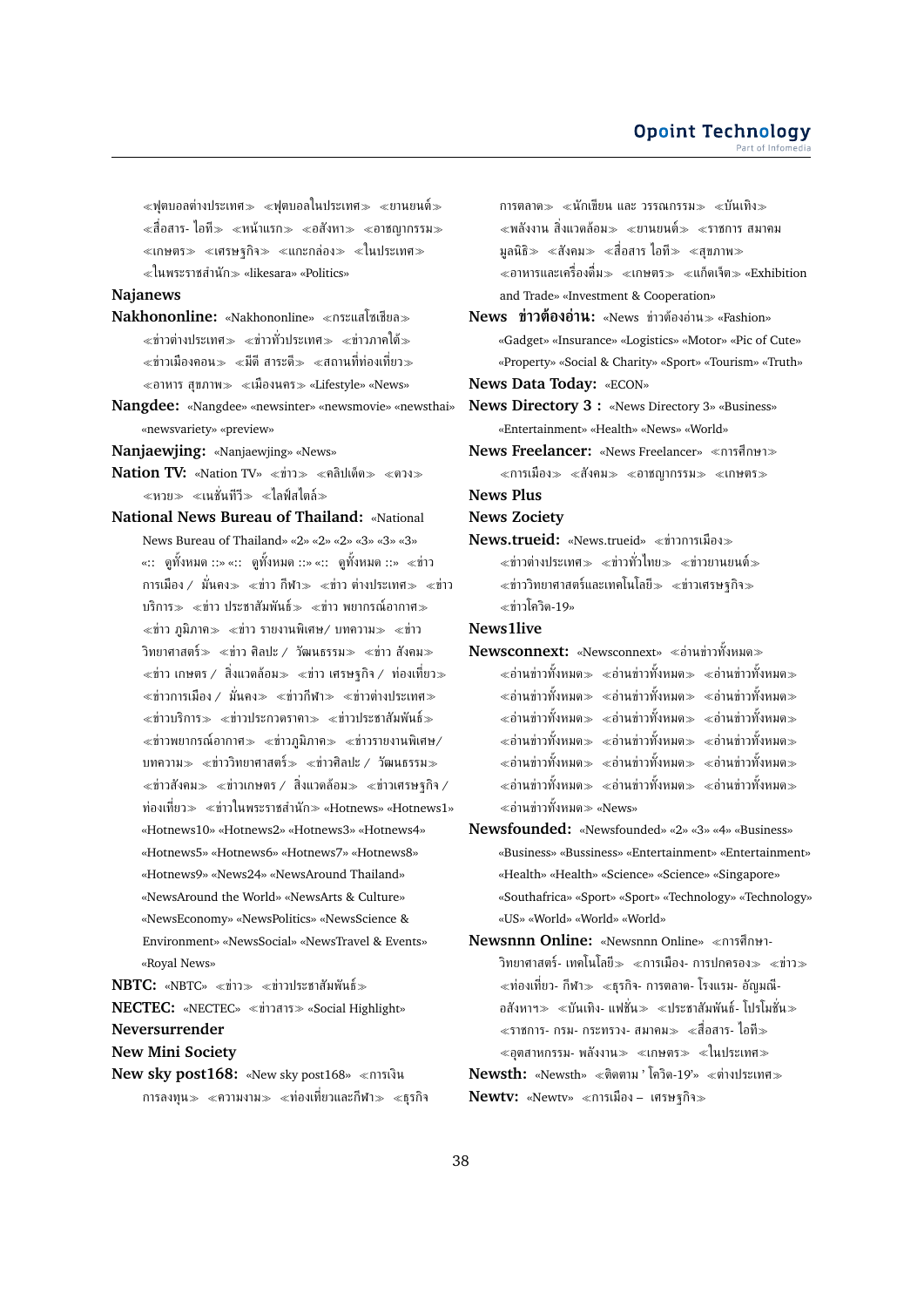$\ll$ กีฬา $\gg$   $\ll$ ข่าวทั่วไป $\gg$   $\ll$ ต่างประเทศ $\gg$  $\ll$ ท่องเที่ยว $\gg~\ll$ บันเทิงต่างประเทศ $\gg~\ll$ บันเทิงไทย $\gg$  $\ll$ พระราชพิธีบรมราชาภิเษก $\gg \ll$ ภูมิภาค $\gg \ll$ วันนี้มีอะไร $\gg$  $\ll$ สังคม – ธุรกิจ $\gg$   $\ll$ สุขภาพ $\gg$   $\ll$ อาชญากรรม $\gg$  $\ll$ เทคโนโลยี $\gg\ll$ เลือกตั้ง 62»  $\ll$ ไลฟ์สไตล์ $\gg$  «News\_all»

**Newweb.mnre:** «Newweb.mnre» «News»

## **Newyorktourism**

- **nexttopbrand:** «nexttopbrand» «Audio Visual» «Automotive» «Economic» «Electronics» «Entertainment» «Food» «Health & Beauty» «Home Appliance» «Interview» «IT & Deep Tech» «Lifestyle» «Marketing» «Mobile & Gadget» «Motorbike» «PR News» «Real Estate» «Review» «Telecom» «Travel»
- **Ngthai:** «Ngthai» «Animals» «Cultures» «Environment» «History» «News & Activity» «Science» «Travel»
- **Ninebooking:** «Food» «Home» «Hotel»
- **Ninefar:** «Home» «News»
- **Ninethaiphone:** «Acer» «Ais» «Alcatel» «Apple» «Asus» มือถือ «Blackberry» «Cherry mobile» «Dtac» «Home» «Htc» «Huawei» «I-mobile» «Jfone» «Lenovo» «Lg» «Meizu» «Microsoft» «Motorola» «Nokia» «Nubia» «Oneplus» «Oppo» «Samsung» «Sony» «True» «Vivo» «Wiko» «Xiaomi» «Zte»
- **Nknewstv:** «Home» «Insurance» «Nk-tv»

#### **nongferndaddy**

**Notebook Focus**

**Notebookspec:** «Notebookspec» «Accessories» «Game Review» «Gaming Gear» «Gaming Gear» «How To» «Mobile Gaming» «News» «PC Game» «Pc News» «Review» «Software» «Special Story» «Tips & Trick» «Xbox»

#### **Nstda**

#### **Numerothailand**

**Nutchillday:** «Nutchillday» «Appreview» «Gadget» «Health» «Life» «PR NEWS» «Sports» «Travel»

- **Nylon Thailand:** «Nylon Thailand» «Beauty» «Break time» «Fashion» «Nylon tv» «Radar»
- **Occ:** «Occ» «NEWS & ACTIVITES»

### **Ocu-hale**

**Ody News:** «Ody News» «ข่าวสังคม» «ข่าวหน้า 1»  $\ll$ ซุบซิบบันเทิง $\gg$   $\ll$ หน้าแรก $\gg$  «Gallery»

- **OFF ROAD MAGAZINE:** «OFF ROAD MAGAZINE» «DRESS UP» «LIFE STYLE» «NEWS» «SCOOP» «TEST DRIVE» «TRIP» «VDO»
- **ohlalastory:** «ohlalastory» «Beauty» «Fashion» «Lifestyle» «Social»
- **Ohlalive:** «Beauty» «Home» «Lifestyle»
- **Ok Nation:** «Ok Nation» «การเมือง» «กีฬา»  $\ll$ ค่มือเขียนบล็อก $\gg \ll$ ต่างประเทศ $\gg \ll$ ท่องเที่ยว $\gg$  $\ll$ นักข่าวอาสา $\gg$   $\ll$ บันเทิง $\gg$   $\ll$ บ้าน- สวน $\gg$   $\ll$ วรรณกรรม $\gg$  $\ll$ ศิลปะ $\gg$   $\ll$ สังคม $\gg$   $\ll$ อาหาร $\gg$   $\ll$ ไศ $\approx$   $\ll$ ไดอารี่ $\gg$ ไอที «DIY»
- **Ok Thailandnews:** «Ok Thailandnews» «Business» «Food & Drink» «Lifestyle» «People» «Property» «Tech» «Travel» «Update»
- **OK!:** «OK!» «Asia» «Beauty» «FAME» «FASHION» «Fashion News» «Hollywood» «Makeup Trend» «OK! Update» «Skincare & Innovation»
- **omNom.com**
- **One In Thailand World:** «Accommodations» «Attractions» «News» «Restaurants» «SPY»

**One2car.com: «ท่าวและรีวิว»** 

#### **One31**

- **Onedeedee:** «Onedeedee» «Art & Craft» «Beauty» «Books» «Café & Dessert» «Check in» «E-Biz» «Eat out» «Education» «Entertain» «Entertain News» «Event» «In Style» «IT & Technology» «Journey» «Lifestyle» «Lifestyle News» «Movie & Series» «Music» «New Product» «News» «People» «PR News» «Promotion» «Property» «Show Time» «Social» «Sport» «Trendy» «Wellness» «What's on»
- **Onep:** «ข่าวตัดจากหนังสือพิมพ์» «ข่าวสารและกิจกรรม» หน้าหลัก

**Onesiam:** «Onesiam» «Feast» «Fun» «Glow» «Living» «Privilege» «Style»

**ONG News: «ONG News» «การเมือง» «กีฬา»**  $\ll$ ข่าวพระราชสำนัก $\gg$   $\ll$ ต่างประเทศ $\gg$   $\ll$ บันเทิง $\gg$   $\ll$ สังคม $\gg$  $\ll$ หวย $\gg$   $\ll$ อาชญากรรม $\gg$   $\ll$ เศรษฐกิจ $\gg$   $\ll$ ไลฟ์สไตล์ $\gg$ «ONB News ทั่วไทย≫ «ONB News เพื่อสังคม≫

- **Online Station:** «Online Station» เกมมือถือ
- **Onlinenewstime:** «Onlinenewstime» «Apps Update» «Business News» «Digi News» «Environment» «Event» «Health» «News Update» «Opinions» «PR News» «Society»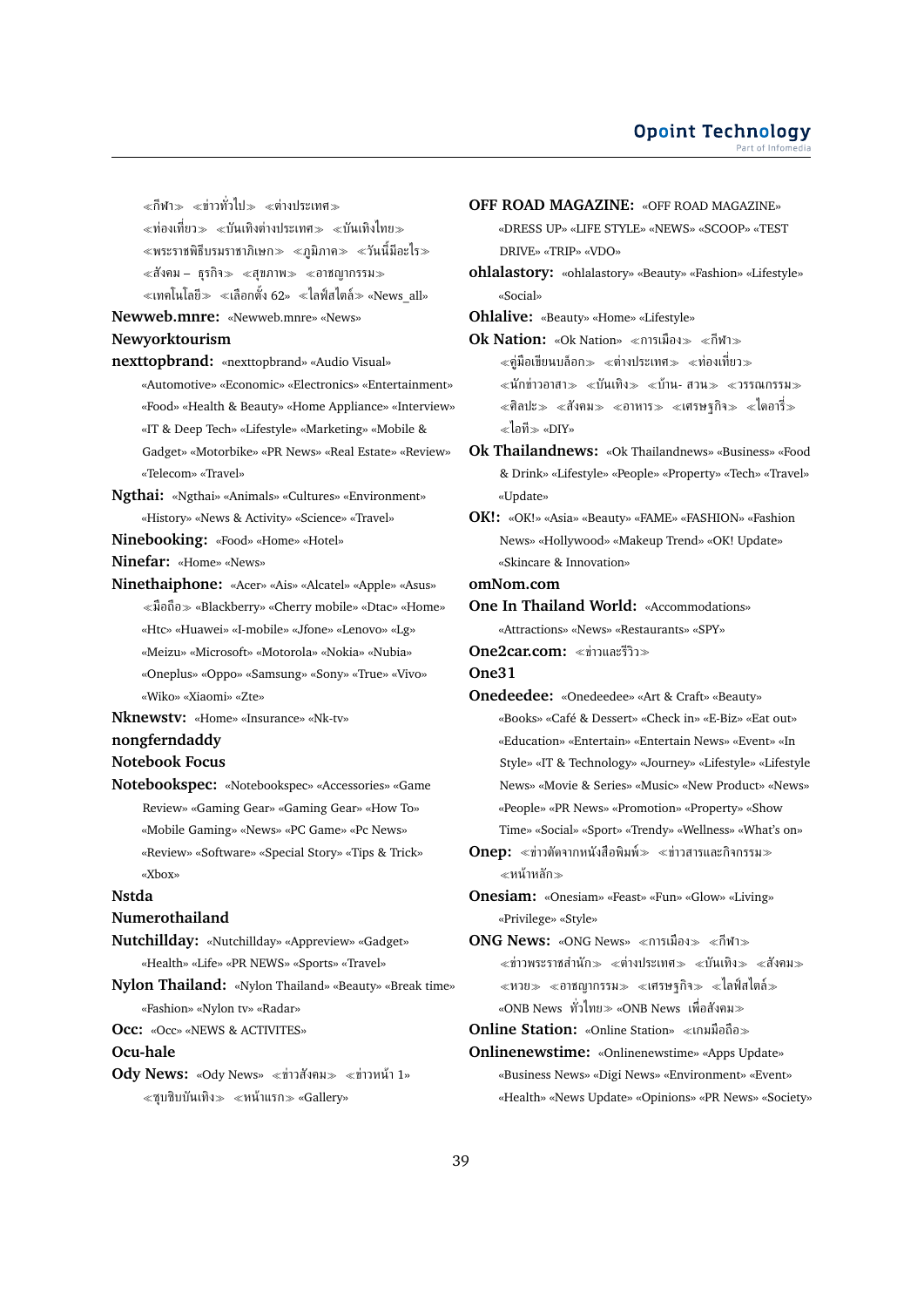- «World» **Onnbaby's Blog:** «Onnbaby's Blog» «Beauty bible ♥» «Dining ♥» «Lifestyle ♥» «Review ♥» «Tutorial ♥» **OpenRice:** «บทความ» «ร้านอาหารเปิดใหม่» «สูตรอาหาร» «Editors Pick» **OpenSource2day:** «OpenSource2day» «ข่าว» **Opoloppoppy OPTIMISE:** «OPTIMISE» «ISSUE» **orbojoonline Otpc:** «Otpc» «ข่าวการศึกษา» «ข่าวการเงิน»  $\ll$ ข่าวกีฬา $\gg \ll$ ข่าวต่างประเทศ $\gg \ll$ ข่าวนายกรัฐมนตรี $\gg$  $\ll$ ข่าวบันเทิง $\gg\ll$ ข่าวบันเทิงต่างประเทศ $\gg\ll$ ข่าวบันเทิงไทย $\gg$  $\ll$ ข่าวประชาสัมพันธ์ $\gg\ll$ ข่าวประชุมรัฐสภา $\gg$  $\ll$ ข่าวพรีเมียร์ลีกล่าสุดวันนี้ $\gg$   $\ll$ ข่าวฟุตบอลต่างประเทศวันนี้ $\gg$  $\ll$ ข่าวฟุตบอลไทย $\gg$   $\ll$ ข่าวมวยไทย $\gg$   $\ll$ ข่าวยานยนต์ $\gg$  $\ll$ ข่าวยุโรป $\gg$   $\ll$ ข่าวรัฐบาล $\gg$   $\ll$ ข่าวราคาทอง $\gg$  $\ll$ ข่าวราคาน้ำมัน $\gg \ll$ ข่าววาไรตี้ $\gg \ll$ ข่าววาไรตี้ทั่วไป $\gg$  $\ll$ ข่าวสังคม $\gg$   $\ll$ ข่าวสังคมทั่วไทย $\gg$   $\ll$ ข่าวสุขภาพ $\gg$  $\ll$ ข่าวหวย $\gg$   $\ll$ ข่าวหุ้น $\gg$   $\ll$ ข่าวอาชญากรรม $\gg$   $\ll$ ข่าวอาเซียน $\gg$  $\ll$ ข่าวอเมริกาเหนือ $\gg \ll$ ข่าวอเมริกาใต้ $\gg \ll$ ข่าวเกมส์ $\gg$  $\ll$ ข่าวเศรษฐกิจ $\gg$   $\ll$ ข่าวเอเชีย $\gg$   $\ll$ ข่าวแอฟริกา $\gg$  $\ll$ ข่าวโควิด-19»  $\ll$ ข่าวในพระราชสำนัก $\gg \ll$ ข่าวไอที $\gg$  $\ll$ บทความข่าวกีฬา $\gg$   $\ll$ บทความข่าวต่างประเทศ $\gg$ บทความข่าวสังคม **Outaboxes:** «Outaboxes» «Article» «Hot News» «Marketing» «Money» «New Project» «Property» «Property News» «Review» «Social» «To Eat» «To Know» «To Stay» «To Travel» «Travel» **Overclock Zone:** «Article» «Home» «News» **Padthai Paidonnnn:** «EAT» «GO» «PROMOTION» «STAY» «TIPS» **Painaidii:** «Painaidii» «บทความ» «พิคโพส»  $\alpha\ll$ อัพเดท เรื่องกิน!»  $\ll$ อัพเดท เรื่องเที่ยว!»  $\ll$ อีเว้นท์ $\gg$  $\ll$ ฮอตฮิตติดกระแส $\gg\ll$ เที่ยวรอบโลก $\gg\ll$ เที่ยวเมืองไทย $\gg$  $\alpha \ll$ เล่านอกเรื่อง $\gg \alpha \ll 1$ กด์แนะนำ ที่กิน $\gg \alpha \ll 1$ กด์แนะนำ ที่พัก $\gg 1$ ์ ≼ไกด์แนะนำ ที่เที่ยว≫ ≼ไปไหนดี≫
- **paksabuy:** «paksabuy» «กิน... อร่อย» «พัก... สบาย»  $\ll$ รีวิว กรงเทพฯ อยุธยา เขาใหญ่ $\gg\ll$ รีวิว พัทยา ระยอง $\gg$  $\ll$ รีวิว ภูเก็ต เขาหลัก กระบี่ ทะเลอันดามัน $\gg\ll$ รีวิว หัวหิน ชะอำ ปราณบุรี $\gg$   $\ll$ รีวิว เกาะสมุย $\gg$   $\ll$ รีวิว เชียงใหม่ เชียงราย $\gg\;$   $\!imes$ รีวิวติดดาว $\gg\;$   $\!imes$ รีวิวอื่นๆ $\gg\;$   $\!imes$ สุดยอดรีวิว $\gg$

 $\alpha \ll \epsilon$ สุโก้ยยย... เน้ $\gg \alpha \ll \epsilon$ เที่ยว...  $\sin \alpha \ll \epsilon$ เที่ยว... สนุก $\gg \epsilon$ 

**Pantip:** «Home»

**Papaichill.wordpress:** «Papaichill.wordpress» พาชม( บ้าน)» «พาชิม» «พาช้อป» «พารู้จัก» «พาอัปเดต» พาเที่ยว

**PAPAYA News**

**Papayatop.com:** «Papayatop.com» «Case & Accessories» «News Update» «News Updates» «Real Estate & Lifestyle» «Real Estate & Lifestyle Blog» «Review & Articles» «Reviews & Articles»

**Papermints**

- **parentsone:** «parentsone» «ชีวิตครอบครัว» «วิดิโอ»  $\ll$ สุขภาพ $\gg \ll$ เด็กวัยเข้าโรงเรียน $\gg \ll$ เด็กวัยแรกเกิด $\gg$  $\ll$ เด็กอาย 2-5 ขวบ $\gg\ll$ เตรียมตัวเป็นแม่ $\gg\ll$ โรงเรียน $\gg$
- **Pata:** «Pata» «News» «Pata Crisis Resource Center»
- **Pattaya Blatt :** «Pattaya Blatt» «Pattaya» «Thailand»
- **Pattaya Mail:** «Home» «Pattaya News» «Thailand News» «World News»
- **Pattaya One:** «Blog» «Breaking News» «Editorial» «Game Reviews» «Games News» «Games Trailers» «Games World» «Home» «International» «International News» «Latest News» «Legal Advice» «Movie News» «Movie Trailers» «Music Box» «National» «National News» «News Asia» «Nightlife» «Pattaya News» «Pattaya News» «Restaurants» «Sponsored Articles» «Sport» «Sport World» «Travel» «Twitch sues streamers who flooded the Artifact category...» «Visa Information» «Weird World»
- **Pattaya Today:** «Pattaya Today» «Contact Important Pattaya Locations» «International News» «National News» «News» «Pattaya News» «Travel» «TV & Movies» «Visa Information»
- **Pdamobiz:** «Pdamobiz» «App» «Camera» «Device» «News» «Technics»

**Pendulum :** «Pendulum » «Stories»

**Penta Watch**

- **Pet Hip Sters:** «Pet Hip Sters» «Pet Fashion» «Pet Lover» «Pet Notes» «Pet Space» «Play Time»
- **Pheupuangchon:** «Pheupuangchon» «การศึกษา»  $\ll$ การเมือง $\gg \ll$ กิจกรรมเพื่อสังคม $\gg \ll$ กิจกรรมเพื่อสังคม $\gg$  $\ll$ กีฬา $\gg$   $\ll$ กีฬา $\gg$   $\ll$ ข่าวทั่วไทย $\gg$   $\ll$ ข่าวประชาสัมพันธ์ $\gg$  $\ll$ ข่าวประชาสัมพันธ์ $\gg$   $\ll$ คลิปข่าว $\gg$   $\ll$ คลิปข่าว $\gg$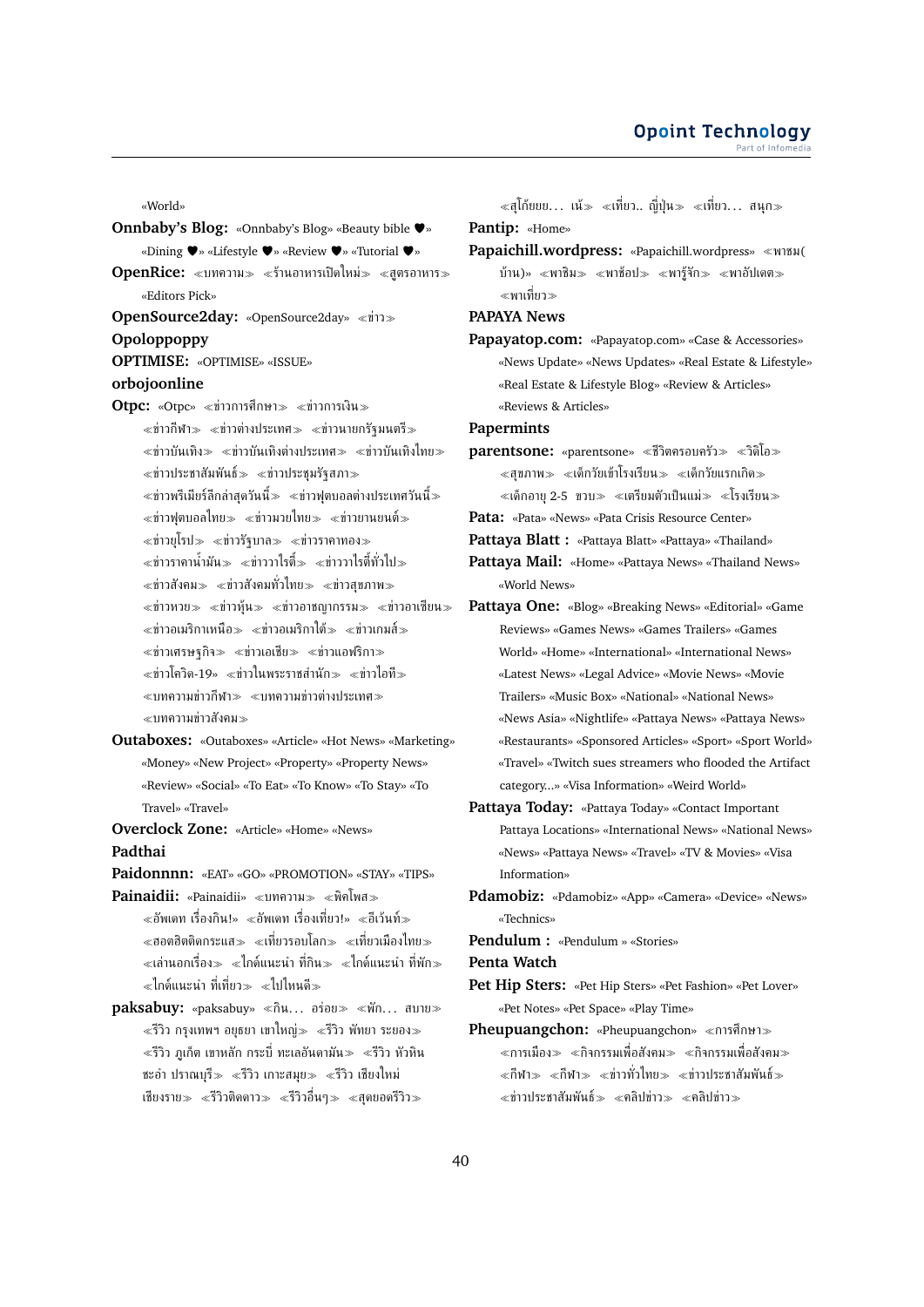$\ll$ ท่องเที่ยว $\gg$   $\ll$ ท่องเที่ยว $\gg$   $\ll$ ประเพณีและวัฒนธรรม $\gg$ ≪ประเพณีและวัฒนธรรม≫ ≪สังคม≫ ≪สังคม≫  $\ll$ สาธารณสุข $\gg$   $\ll$ หน่วยงานภาครัฐ $\gg$   $\ll$ อาชญากรรม $\gg$  $\ll$ อาชญากรรม $\gg \ll$ อุบัติเหตุ $\gg \ll$ เตือนภัย $\gg \ll$ เศรษฐกิจ $\gg$  $\ll$ เศรษฐกิจ $\gg \ll$ ในประเทศ $\gg \ll$ ในประเทศ $\gg$ 

**Phillip Securities Thailand:** «ข่าว» «Home» **Philosophyking:** «Philosophyking» «News» **phitsanulokhotnews Phonenewszone**

# **PhotoNextoR**

- 
- **Photoschoolthailand:** «Photoschoolthailand» «ACADEMY» «Basic Photography» «DJI OSMO Action Academy» «Drones Photography» «Landscape Photography» «PHOTOGRAPHY» «Photography Ideas» «Review» «VIDEOGRAPHY»
- **Phuket Daily News:** «Phuket Daily News»  $\ll$ การศึกษาและเทคโนโลยี $\gg\ll$ ข่าว อาชญากรรม $\gg$  $\ll$ ข่าวกลางคืน $\gg$   $\ll$ ข่าวการเมือง $\gg$   $\ll$ ข่าว $\frac{1}{2}$ ทับ $\gg$   $\ll$ ข่าวจราจร และ อุบัติเหตุ $\gg$   $\ll$ ข่าวต่างประเทศทั่วโลก $\gg$   $\ll$ ข่าวธุรกิจ $\gg$  $\ll$ ข่าวประเทศไทย $\gg \ll$ ข่าวสังคม $\gg \ll$ ข่าวสำคัญ $\gg$  $\ll$ พาดหัวข่าววันนี้ $\gg\;$   $\ll$ โควิด-19»
- **Phuket E-Magazine:** «Phuket E-Magazine» «กิจกรรม»  $\ll$ ดาวน์โหลด $\gg \ll$ ท่องเที่ยว $\gg \ll$ รูปภาพ $\gg \ll$ วัฒนธรรม $\gg$  $\ll$ อาหาร $\gg \ll$ เหตุการณ์ $\gg \ll$ โปรโมชั่น $\gg$
- **Phuket Hot News:** «Phuket Hot News» «เที่ยว ชิม ช๊อป≫ «Hot Business» «Hot Gossip» «Hot Health and Beauty» «Hot List» «PR News»

**Phuket Hotels & Travel Guide**

**Phuket News:** «Phuket News» «Asia» «Business» «China» «Daily Poetry» «Entertainment» «India» «International» «Japan» «Laos» «Lifestyle» «Macau» «Malaysia» «Phuket» «Politics» «Singapore» «South Korea» «Sport» «Taiwan» «Thailand»

### **Phuket Times**

- **Phuket.Net:** «Phuket.Net» «About Phuket» «Accommodation» «Beaches & Places» «Cinema» «Cosmetic Surgery» «Education» «Employment» «Golf» «Health & Fitness» «Living» «Living Guide» «Nightlife» «Organisations» «Restaurants» «Things To Do» «Tours» «Travel Tips» «Visas» «Visit» «What's On»
- **Phuketify:** «Phuketify»

**Phuketindex.com:** «Phuketindex.com» «Eat & Drink» «Events» «Hotels & Resorts» «News» «Phuket Business News» «Phuket Food & Drink» «Phuket Promotion News» «Travel & Living» «Travel & Living: Leisure» «Travel & Living: Lifestyle» «Travel & Living: Living» «Travel & Living: People» «TV» «Tv: Event» «Tv: Lifestyle» «Tv: Review & Preview»

**Phuketjournal:** «Phuketjournal» «ข่าว ทั่วไทย» «ข่าว ภูเก็ต≫ ≪พาเที่ยว≫

**Phuketwan:** «Entertainment» «Home» «Property» «Tourism»

**Pim Thai:** «Home»

- **Pimthai:** «Pimthai» «กทม.» «การเมือง» «บทความ»  $\ll$ บันเทิง- กีฬา $\gg$   $\ll$ ภูมิภาค $\gg$   $\ll$ รายงาน $\gg$   $\ll$ ศาสนา $\gg$  $\ll$ สังคม- คุณภาพชีวิต $\gg$   $\ll$ อาชญากรรม $\gg$   $\ll$ เกษตร-สิ่งแวดล้อม $\gg$  «เศรษฐกิจ $\gg$
- **Pineapplenewsagency:** «Pineapplenewsagency» «Columnist» «Culture» «Economic» «Kasemsant Weerakun» «Lifestyle» «News» «news photo» «On This Day» «Politics» «Social» «Special Report» «Technology» «Travel» «Why?» «X-File»

**Pingbook:** «China» «Home» «Japan» «Korea» «Thai»

- **Plas-pack:** «Plas-pack» «Articles» «Magazine» «News Events»
- **Plawharn:** «Plawharn» «กล้อง» «ความงาม»  $\ll$ ท่องเที่ยว $\gg\ll$ นก $\gg\ll$ บ้านน่าอยู่ $\gg\ll$ ปลาสวยงาม $\gg$  $\ll$ ร้านอาหาร≫ ≪สุนัข≫ ≪หนังใหม่≫ ≪อาหาร≫ ≪เกม≫ เมนูอาหาร แมว «FEED» «Lifestyle» «notebook» «pets» «smartphone» «Technology» «Travel and Foods»
- **Play4thai:** «Play4thai» «All» «All» «All» «All» «All» «All» ข่าว PlayStation» ข่าว PlayStation» ข่าว PlayStation» ข่าว PlayStation» ข่าว PlayStation» ข่าว PlayStation» ข่าว PlayStation» ข่าว PlayStation» ข่าว PlayStation» ข่าว PlayStation» ข่าว PlayStation» ข่าวสาร PlayStation» «ข่าวเกม» «บทความน่ารู้» «บทความน่ารู้/ เทคนิค $\gg$  «บทความน่ารู้/ เทคนิค $\gg$  «รีวิว $\gg$  «รีวิว $\gg$  $\ll$ วาไรตี้วงการเกม $\gg \ll$ วิธีใช้งาน PS4»  $\ll$ วิธีใช้งาน PS5»  $\ll$ เกม $\gg$   $\ll$ เครื่องเกม/ ของสะสม $\gg$  «Review»

#### **PlayUlti**

**Plewseengern:** «Plewseengern» «Agriculture» «Art-Performance-Music-Banque» «Automotive»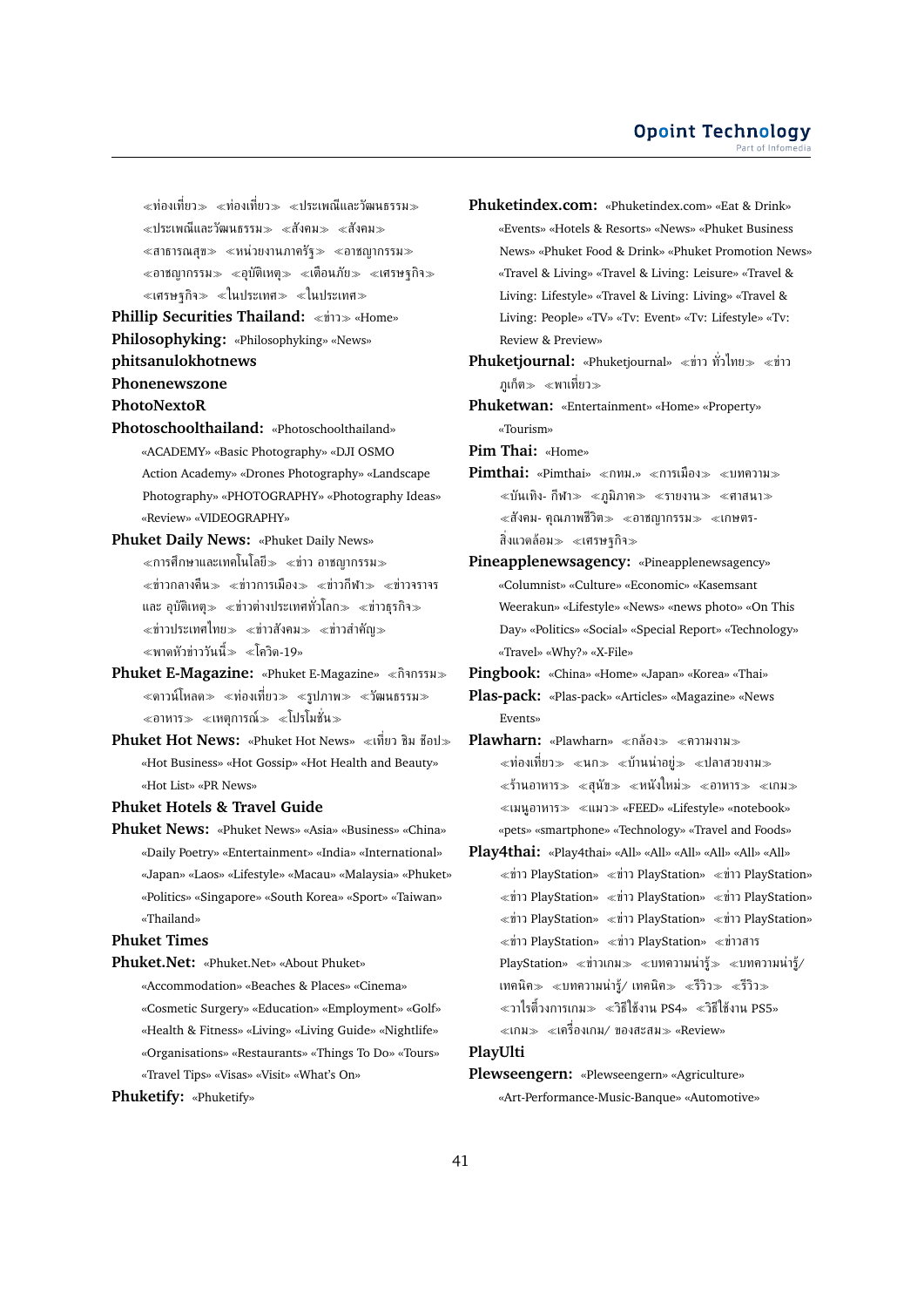«Education – Public Health – Things» «Flame Silver» «Health» «Politics-economy» «Public relations» «Public Relations / Announcements» «Public relations / Good books» «Public relations / Social /» «Public Relations / Travel – Food /» «Public relations / Women – Fashion» «Take part»

### **Plus**

**Plus Around:** «Plus Around» ≪รวมมาแล้ว !» ≪อ่านเพลิน  $\gamma_\gg\ \ll$ เพื่อนรักสัตว์ป่วง $_\gg\ \ll$ เสริมสวยเสริมหล่อ $_\gg$ 

### **Pnylink**

**Police News Varieties:** «Police News Varieties»  $\ll$ ข่าวเด่นรอบวัน $\gg$   $\ll$ ข่าวเด่นรอบวัน1785»  $\ll$ คุณพระคุ้มครอง ของขลังคุ้มภัย $\gg$  «คุณพระคุ้มครอง ของขลังคุ้มภัย101»  $\ll$ จิจ๊ะตำรวจ $\gg$   $\ll$ ท่องปทุมวัน $\gg$   $\ll$ ท่องปทุมวัน371»  $\ll$ บทความทั่วไป149»  $\ll$ บันเทิงจากหนัง126»  $\ll$ อาชญา ( ลง) กลอน119»  $\ll$ เขี้ยวเล็บมือปราบ $\gg$  «Can i show216» «Conner Relaxed» «Conner Relaxed123» «Enjoy the Hit153» «Stories About Me»

**Politic.perdpong:** «Politic.perdpong» «Politic»

**Pooyingnaka:** «Beauty» «Clip» «Fashion» «Home» «Life and Love» «LifeSyle» «PR News» «Prnews» «Review»

**Popcornfor2.com:** «กีฬา» «ข่าวยอดนิยม» «ข่าวล่าสด»  $\ll$ ข่าวเด่น $\gg$   $\ll$ จีน $\gg$   $\ll$ ญี่ปุ่น $\gg$   $\ll$ บันเทิงไทย $\gg$   $\ll$ ผู้ชาย $\gg$  $\ll$ ผู้หญิง $\gg$   $\ll$ ภาพยนตร์ $\gg$   $\ll$ มือถือ $\gg$   $\ll$ ฮอลีวู๊ด $\gg$   $\ll$ เกาหลี $\gg$  $\ll$ ไอที » «Home»

### **popmusic.hatenablog**

**Posh Magazine Thailand:** «Posh Magazine Thailand» «BeautyBeauty» «FashionFashion» «Lifestyle & CultureLifestyle & Culture»

### **Positioning Magazine**

**Post Today:** «AEC» «Asia in Focus» «กอล์ฟ» «การตลาด»  $\ll$ การศึกษา $\gg$   $\ll$ การเงิน $\gg$   $\ll$ การเมือง $\gg$ ่ ≪กินเที่ยว≫ ≪กีฬา≫ ≪ข่าว กทม.» ≪ข่าวทั่วไป≫  $\ll$ ข่าวธุรกิจ- ตลาด $\gg$   $\ll$ ข่าวบ้าน- คอนโด $\gg$   $\ll$ ข่าวรอบโลก $\gg$  $\ll$ ข่าวหุ้น- ทองคำ $\gg$   $\ll$ คมคิด $\gg$   $\ll$ ช่อมบ้าน $\gg$   $\ll$ ดิจิตอลไลฟ์ $\gg$  $\ll$ ดดวง $\gg$   $\ll$ ดหนัง- ฟังเพลง $\gg$   $\ll$ ตรวจผลสลาก $\gg$  $\ll$ ต่างประเทศ $\gg\ll$ ทดลองขับ $\gg\ll$ ธรรมะ- จิตใจ $\gg$  $\ll$ ธรกิจเอสเอ็มอี $\gg\ll$ บริหารการเงิน $\gg\ll$ บันเทิง $\gg$  $\ll$ บันเทิงต่างประเทศ $\gg\ll$ บันเทิงเอเชียน $\gg\ll$ บันเทิงไทย $\gg$  $\ll$ บ้าน- คอนโด $\gg\ll$ ประกันภัย $\gg\ll$ ประชาสัมพันธ์ $\gg$  $\ll$ ประเด็นเด็ด $\gg$   $\ll$ พระราชสำนัก $\gg$   $\ll$ ฟุตบอล $\gg$   $\ll$ ภาคกลาง $\gg$ 

 $\ll$ ภาคตะวันออก $\gg$   $\ll$ ภาคอีสาน $\gg$   $\ll$ ภาคเหนือ $\gg$  $\ll$ ภาคใต้ $\gg\ll$ ยานยนต์ $\gg\ll$ รอบโลก $\gg\ll$ รอบโลกกีฬา $\gg$ รายงานพิเศษ รีวิวโครงการ ร้านอาหาร  $\ll$ สกู๊ป $\gg$   $\ll$ สกู๊ป กทม.»  $\ll$ สกู๊ปภูมิภาค $\gg$   $\ll$ สังคม $\gg$  $\ll$ สังคมทั่วไป $\gg\ll$ สัมภาษณ์คนดัง $\gg\ll$ สัมภาษณ์พิเศษ $\gg$  $\ll$ สาธารณสข $\gg \ll$ สิ่งแวดล้อม $\gg \ll$ อื่นๆ $\gg$  $\ll$ อ่านข่าวด่วนทั้งหมด $\gg\ll$ อ่านข่าวฮอตย้อนหลังทั้งหมด $\gg$  $\ll$ ฮวงจุ้ย $\gg\ll$ เข้าสู่เว็บไซต์ $\gg\ll$ เทนนิส $\gg\ll$ เที่ยวทั่วโลก $\gg$  $\ll$ เที่ยวทั่วไทย $\gg\ll$ เปิดโลกยานยนต์ $\gg\ll$ เยี่ยมบ้านคนดัง $\gg$  $\ll$ เรื่องดีที่อยากเล่า $\gg\ll$ เรื่องย่อละคร $\gg\ll$ เศรษฐกิจ $\gg$  $\ll$ เศรษฐกิจ- หุ้น $\gg\ll$ เศรษฐกิจภาครัฐ $\gg\ll$ แนะนำการลงทุน $\gg$  $\ll$ โปรโมชัน $\gg\ll$ ไนท์ไลฟ์ $\gg\ll$ ไลฟ์ $\gg\ll$ ไลฟ์สไตล์ $\gg\ll$ ไอที $\gg$  $\ll$ ไอเดียแต่งบ้าน $\gg$  «Breakingnews»

**Postjung:** «Postjung» «เว็บบอร์ด (Webboard)» «Hot Topic» **Postupnews TH**

#### **Power Time Today**

**PPTV Thailand HD36: «PPTV Thailand HD36» «กีฬา»**  $\ll$ กีฬา $\gg$   $\ll$ ข่าว $\gg$   $\ll$ ข่าวกีฬา $\gg$   $\ll$ ข่าวบันเทิง $\gg$  $\ll$ ช็อตเด็ดกีฬา $\gg$   $\ll$ ประชาสัมพันธ์ $\gg$   $\ll$ ประเด็นร้อน $\gg$  $\ll$ รายการข่าว $\gg \ll$ รายการวาไรตี้ $\gg \ll$ ละคร / ซีรีส์ $\gg$  $\alpha \ll \alpha$ ะครไทย $\gg \alpha$ ไลฟ์สไตล์ $\gg \alpha$ Live score» «Video news»

**Pr Matter:** «Home»

**PR News Thailand:** «PR News Thailand»  $\ll$ ข่าวประชาสัมพันธ์ $\gg$   $\ll$ ประกาศซื้อ- ขาย $\gg$   $\ll$ รีวิว $\gg$  $\ll$ อีเว้นท์≫ ≪โควิด-19» ≪โปรโมชั่น≫

# **pr-junction.blogspot**

- **PR.News Thailand**
- **Prachachat Thurakij:** «(Test Car) ประชาชาติ  $\ll$ การตลาด(marketing)»  $\ll$ การศึกษา(Education)»  $\ll$ การเมือง(Politics)»  $\ll$ กีฬา(Sport)»  $\ll$ คลิปเด็ด Click it!» คุยอสังหาฯ กับประชาชาติ(property talk)»  $\ll$ ซีเอสอาร์- เอชอาร์(Csr Hr)»  $\ll$ ดวง(Horoscope)»  $\ll$ ดีไซน์(Design)»  $\ll$ ดีไลฟ์ $\gg$   $\ll$ ตะกร้าลงทุน(wealth basket)» ท่องเที่ยว(Tourism)» บันเทิง(Entertainment)»  $\ll$ พร็อพเพอร์ตี้(property)»  $\ll$ ภูมิภาค(local economy)»  $\ll$ มอเตอร์ริ่ง(motoring)»  $\ll$ วัฒนธรรม(Culture)» วิทยาศาสตร์- เทคโนโลยี(Science Technology)»  $\ll$ สีสันต่างแดน(foreign soft news)»  $\ll$ ท้น-การเงิน(finance)» อาหาร(food)» อาเซียน-เออีซี(aseanaec)» เกาะกระแสโลก(World News)»  $\ll$ เจาะโครงการเด็ดบ้าน- คอนโด(property review)»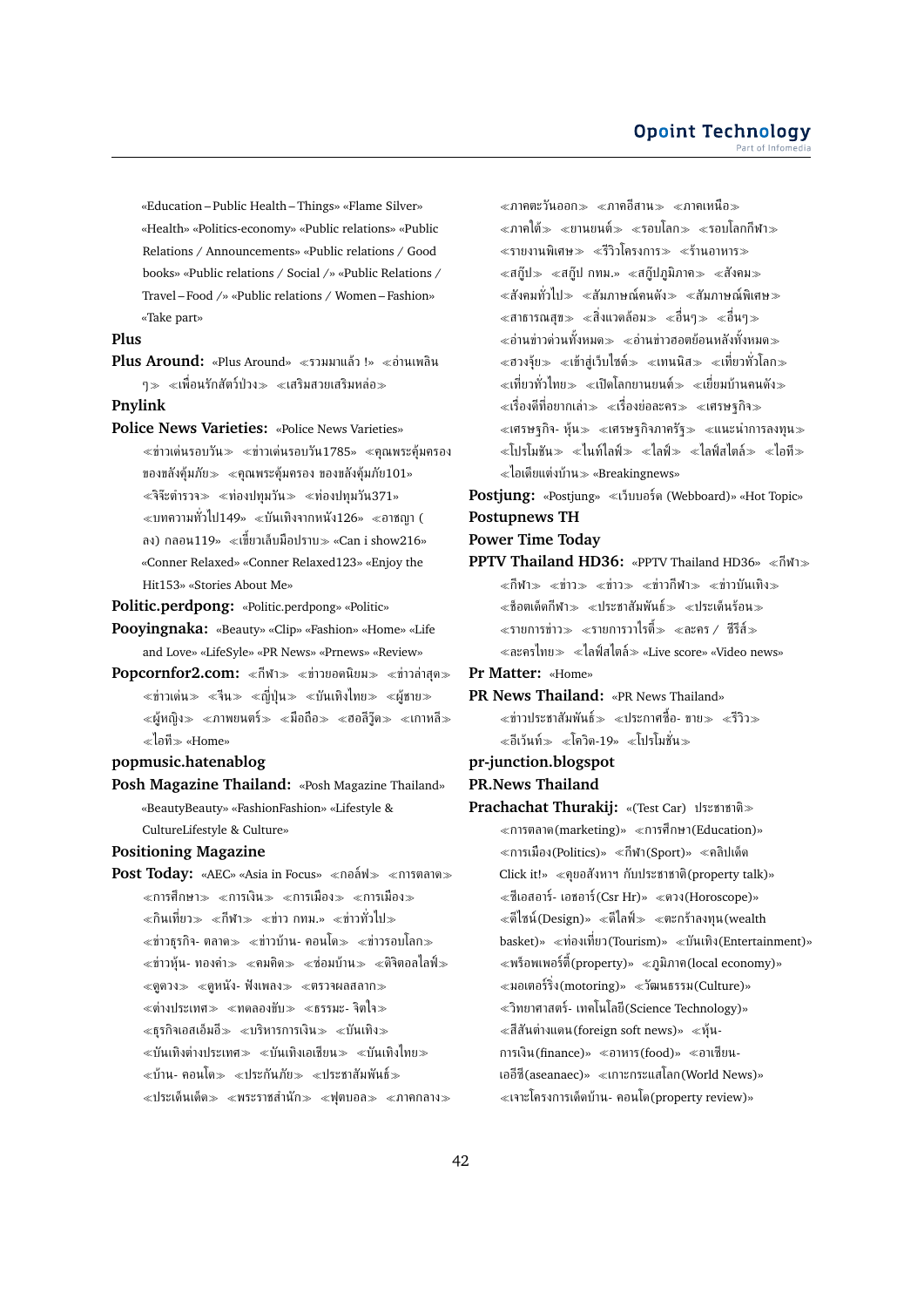$\ll$ เวทีรถใหม่(Showroom)»  $\ll$ แกลเลอรี่(Gallery)»  $\ll$ โซเชียลมีเดีย Viral»  $\ll$ ในประเทศ(economy)» ในประเทศ(General)» ไลฟ์สไตล์(Lifestyle)» ไอซีที(Ict)» «Blogger Square» «Home» «Prachachat» «Scoop(Spinoff Featured)» «Spinoff»

- **Praew wedding:** «Praew wedding» «ACCESSORIES» «Beauty & Wellness» «BRIDE» «BRIDESMAID» «Celeb Love» «ENGAGEMENT RINGS» «GROOM & GROOMSMEN» «Library» «Real Weddings» «Relationships» «Thai Wedding» «The Experts» «Venues & Destinations» «Wedding Facts» «Wedding Ideas & Inspiration»
- **Praew.com:** «Praew.com» «Apin\_praewnista» «Beauty» «Celeb Blog» «Celebrity Beauty» «Celebrity Fashion» «Fashion» «Gadget» «Lifestyle» «Luxury» «News» «Padcha\_praewnista» «People» «Pound\_praewnista» «Praewnista» «Royal Update» «Travel & Foods»
- **Praphansarn:** «Praphansarn» ความเรียงออนไลน์  $\ll$ คยนอกรอบ $\gg$   $\ll$ ทำเนียบนักประพันธ์ $\gg$  $\ll$ นิยายข้ามทศวรรษ $\gg \ll$ ร้านนั่งชิลล์ $\gg \ll$ วิจารณ์หนังสือ $\gg$ เล่มโปรดคนเด่น
- **Prbangkok:** «Prbangkok» «ข่าวประชาสัมพันธ์ PR News»
- **Press Release in Thailand:** «Press Release in Thailand»  $\ll$ ข่าวบันเทิง $\gg$   $\ll$ ข่าวพีอาร์ $\gg$   $\ll$ ข่าวอสังหาริมทรัพย์ $\gg$  $\ll$ ข่าวไอที $\gg$   $\ll$ ท่องเที่ยว $\gg$   $\ll$ ยานยนต์ $\gg$   $\ll$ สื่อสาร $\gg$
- **Prestige Thailand:** «Prestige Thailand» «Beauty & Wellness» «People & Events» «Pursuits» «Style» «Travel» «Wine & Dine»
- **Priew Online:** «Priew Online» «ABOUT US» «Advertising Rate» «Auto» «ทั้งหมด » «ทั้งหมด » «ทั้งหมด » ทั้งหมด «Beauty» «BEHIND THE SCENES» «Book-Movie – Music» «EXPLORE» «Fashion» «Food» «Health» «Horoscope» «Interview» «IT-Gadget» «Our Story» «PEOPLE» «PR NEWS» «PR NEWS» «Recommend» «Retreat» «Runway» «Scent» «Sex» «SOCIAL NEWS» «Travel» «Watch» «WELLNESS» «What's Hot»

#### **Principal**

#### **printcalendartemplates.com:**

«printcalendartemplates.com» เทคโนโลยี «casino» «viewbet»

**Printingnewsth: «Printingnewsth» «คอการตลาด»** 

 $\ll$ คอบันเทิง $\gg$   $\ll$ คอรถ $\gg$   $\ll$ คอหุ้น $\gg$   $\ll$ คอฮิต $\gg$  $\ll$ คอเรื่องย่อ $\gg$   $\ll$ คอไลฟ์สไตล์ $\gg$ 

**Priviatravel**

- **ProductNation.co:** «ProductNation.co» ของกิน  $\ll$ ของใช้ในบ้าน $\gg\ll$ เทคโนโลยี $\gg\ll$ แฟชั่น $\gg$
- **Promotion2U:** «Clearance Sale» «Department Store» «Food&Drink» «Home» «Hot Promotion» «Travel»

**Promotions**

```
Prop&travel
```
- **Prop2morrow:** «Prop2morrow» «ข่าว» «บทความ» รีวิว
- **Propbusinessnews:** «Propbusinessnews» «Business» «CSR» «News English» «PR News» «Property»
- **PropDNA:** «PropDNA» «Article» «Investment» «Living-in-style» «News» «News-en» «Promotion» «Property-interview» «Property-review»
- 
- **Property Report:** «News & Views»
- **Propertychannel:** «Propertychannel» «Finance» «Government» «Hot news» «Material & Funiture» «New Launch» «News» «PR News» «Transport»
- **Propertytoday.in..th:** «Propertytoday.in..th» «AP»  $\ll$ การตลาด $\gg$   $\ll$ การเงิน- การลงทน $\gg$   $\ll$ ข่าวอสังหาฯ $\gg$  $\ll$ คอนโด $\gg$   $\ll$ คอนโดพร้อมอยู่ $\gg$   $\ll$ บทความยอดนิยม $\gg$  $\ll$ บทวิเคราะห์ $\gg\ll$ บ้าน $\gg\ll$ ศัพท์การลงทุน $\gg$ หุ้นและกองทุน «Chewathai» «Featured» «Ilife Hack» «Living Space» «Origin Property» «PR»
- **Propholic:** «Propholic» «2» «3» «4» «5» «BrandingETC» «PropAd» «PropChannel» «PropGlobe» «PropNow» «PropStat» «PropTalk» «PropVerdict»

**Proxumer**

**PRSociety:** «PRSociety» «Activity» «Concert» «Economy» «Education» «Food» «Gossip» «Health & beauty» «Industry» «Lifestyle» «Magazine» «Movie-guide» «Performing arts» «Product» «Radio» «Realty» «Stage show» «Technology» «Thai country music» «Thai music» «Travel» «Tv-guide» «Vehicle»

**Prthailand:** «Prthailand» «Beauty» «Fashion» «Foods» «Healthy» «Home & Living» «Lifestyle» «Travel&Hotel»

**PStip:** «PStip» «ข่าว» «ท่องเที่ยว» «บันเทิง ดารา»  $\ll$ ผู้หญิง $\gg\ll$ สมุนไพร ผัก ผลไม้ $\gg\ll$ สัตว์เลี้ยง สัตว์อื่นๆ $\gg$  $\ll$ สุขภาพ $\gg \ll$ อาหาร $\gg \ll$ เรื่องทั่วไป $\gg \ll$ เรื่องรอบตัว $\gg$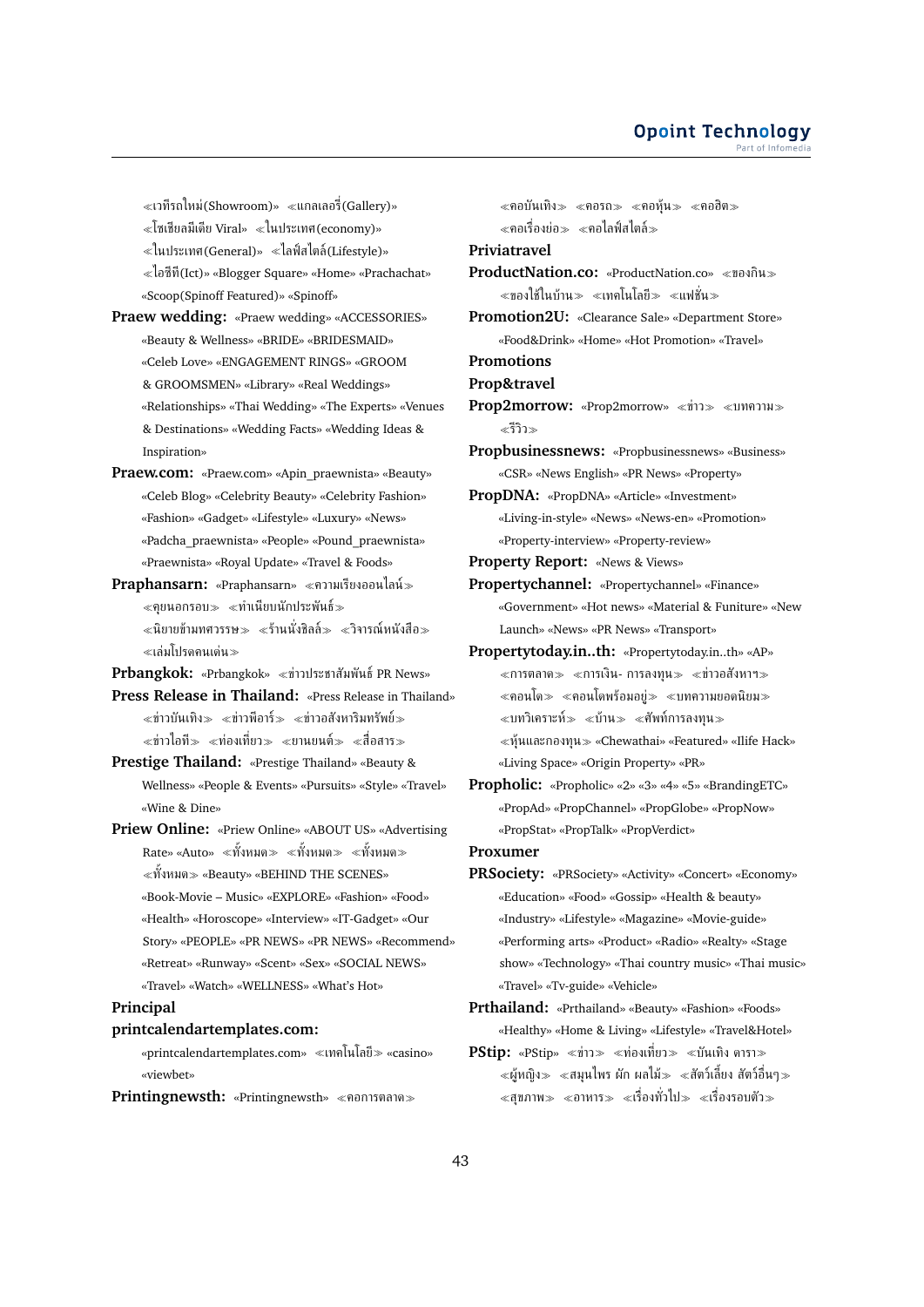**Puff:** «beauty» «BEAUTY & HEALTH» «CULTURE & MORE» «DIGITAL & TECHNOLOGY» «FASHION & STYLE» «GLOBAL TRENDS» «LATEST NEWS» «LIVING & LIFESTYLE» «Living & Travel» «Love & Family» «More» «NEWS IN BRIEF» «SOCIAL & FAMILY»

#### **Punch Media**

- **Punpro:** «Punpro» ≪การเงิน≫ ≪กีฬา≫ ≪ความงาม≫  $\ll$ ท่องเที่ยว≫ ≪บทความ≫ ≪บันเทิง≫ ≪บ้าน/ คอนโด≫  $\ll$ ยานยนต์ $\gg$   $\ll$ อาหาร $\gg$   $\ll$ ชื่นๆ $\gg$   $\ll$ แฟชั่น $\gg$
- **Pupesosweet**
- Pussy888888: «Pussy888888» «Uncategorized»
- **QP Magazine Thai Edition:** «QP Magazine Thai Edition» «EVENTS» «FEATURES» «GASTRONOMY» «GLITZ AND GLAMOUR» «IN FOCUS» «INSIDE THE MANUFACTURE» «INTERVIEWS» «INTERVIEWS» «LOUNGE» «MEANTIME» «NEWS» «NEWS THAILAND» «TALKING WATCHES» «TIMEPIECES» «UPDATES» «WANDERLUST»
- **question:** «question» «เวบบอร์ดพูดคุยหุ้นรายตัว»
- **Quick PC Online**
- **R sim100**
- **R-haan**
- **Racharoad:** «Racharoad» «LIFE STYLE» «MOTOR SPORT» «MOTORCYCLES» «NEWCARS» «NEWS» «SCOOP»
- **Racing Web:** «Racing Web» สื่อ/ วิดีโอ
- **Radradio Becteroradio:** «Radradio Becteroradio» «NEWS»

**Rainmaker:** «Rainmaker» «FEED» «Interview บทสัมภาษณ์≫ «News ข่าวสาร≫ «Tips เทคนิคน่ารู้≫ «Video สื่อวีดีโอ

**Raisaara:** «Raisaara» «ข่าวกีฬา» «ข่าวคนคอหวย»  $\ll$ ข่าวชมรมพระเครื่อง $\gg$   $\ll$ ข่าวต่างประเทศ $\gg$   $\ll$ ข่าวทั่วไป $\gg$  $\ll$ ข่าวบันเทิง $\gg$   $\ll$ ข่าวสัตว์โลกน่ารัก $\gg$   $\ll$ ข่าวอาหาร $\gg$  $\ll$ ข่าวเศรษฐกิจ ทำมาหากิน $\gg$   $\ll$ ข่าวโควิด-19»  $\ll$ ข่าวไลฟ์สไตร์และวาไรตี้ $\gg\ll$ ข่าวไอที ข่าวเทคโนโลยี $\gg$ ตรวจหวย

- **Rajavithi:** «Rajavithi» «News» «RJ»
- **Rajavithihospitalfoundation**
- **Ramindhra-Uhu:** «Ramindhra-Uhu» «ข่าวมอเตอร์ไซค์»  $\ll$ ข่าวรถยนต์ $\gg$   $\ll$ คนในกรอบ $\gg$   $\ll$ คนในสังคม $\gg$   $\ll$ จุ๊กจิ๊ก $\gg$  $\ll$ ซูบารุ สตอรี่ $\gg\ll$ มิตรภาพผ่านเว็บไซต์ $\gg\ll$ รามอินทรา จอ จ่อ

จ้อ $\gg$   $\ll$ รามอินทรา จึกจิ๊ก $\gg$   $\ll$ รามอินทรา ยกนิ้วให้ $\gg$   $\ll$ เกียร์ 6» โซ่หลุด «Test Drive»

### **Randallsimonssausages**

#### **Ratchatanews**

Rayonghip: «Rayonghip» «ข่าวระยอง» «หากิน» หาเที่ยว หาเรื่อง «UPDATE»

#### **Readme**

**Readthecloud:** «Readthecloud» «Activities» «Interview» «Living» «Social» «Travel»

**Readvpn:** «Readvpn» «Aquatic Corner» «Cardiology» «Dermatology» «Drug Corner» «Equine Corner» «Exotic Corner» «Imaging Diagnosis» «Internal Medicine» «Nutrition» «Other» «Parasitology» «Surgery» «Urology» «Vet Business» «Vpeople»

- **Realist Blog**
- **realtimecarmagazine:** «realtimecarmagazine» «BIKE GALLERY» «CAR GALLERY» «INTERNATIONAL» «NEWS» «News» «PR. TRACK DAY» «PRODUCTS» «SCOOP»

**Rehabmed**

- **Remonews:** «Remonews» «กีฬา» «ข่าวทั่วโลก» «ธุรกิจ»  $\ll$ บันเทิง $\gg\ll$ ประเทศไทย $\gg\ll$ วิทยาศาสตร์ $\gg\ll$ สุขภาพ $\gg$ เทคโนโลยี «Business» «Entertainment» «Gospodarka» «Health» «Malaysia» «Science» «Sport» «Technology» «Thailand» «Us» «World»
- **Remote Lands:** «Remote Lands» «Amazing Landscapes» «Architecture» «Archives» «Art» «Bangladesh» «Beaches» «Bhutan» «Brunei» «Cambodia» «Celebrations» «China» «Column 1» «Column 2» «Column 3» «Column 3» «Column 4» «Column 4» «Destinations» «Festivals» «Glamping» «Guys' Getaways» «Heritage» «Hiking» «Hong Kong» «Hotels» «India» «Indonesia» «Japan» «Kazakhstan» «Kyrgyzstan» «Laos» «LGBT» «Luxury Cruises» «Luxury Trains» «Macao» «Malaysia» «Maldives» «Mongolia» «Music» «Myanmar» «Nepal» «Oman» «Papua New Guinea» «Philippines» «Picks» «Private Helicopters» «Private Jets» «Private Yachts» «Siberia» «Singapore» «Skiing» «South Korea» «Spirituality» «Sports» «Sri Lanka» «Taiwan» «Tajikistan» «Thailand» «Tibet» «Travelogues» «TRAVELOGUES» «Tribal» «Turkmenistan» «UNESCO» «United Arab Emirates» «Uzbekistan» «Videos» «Vietnam» «Wellness»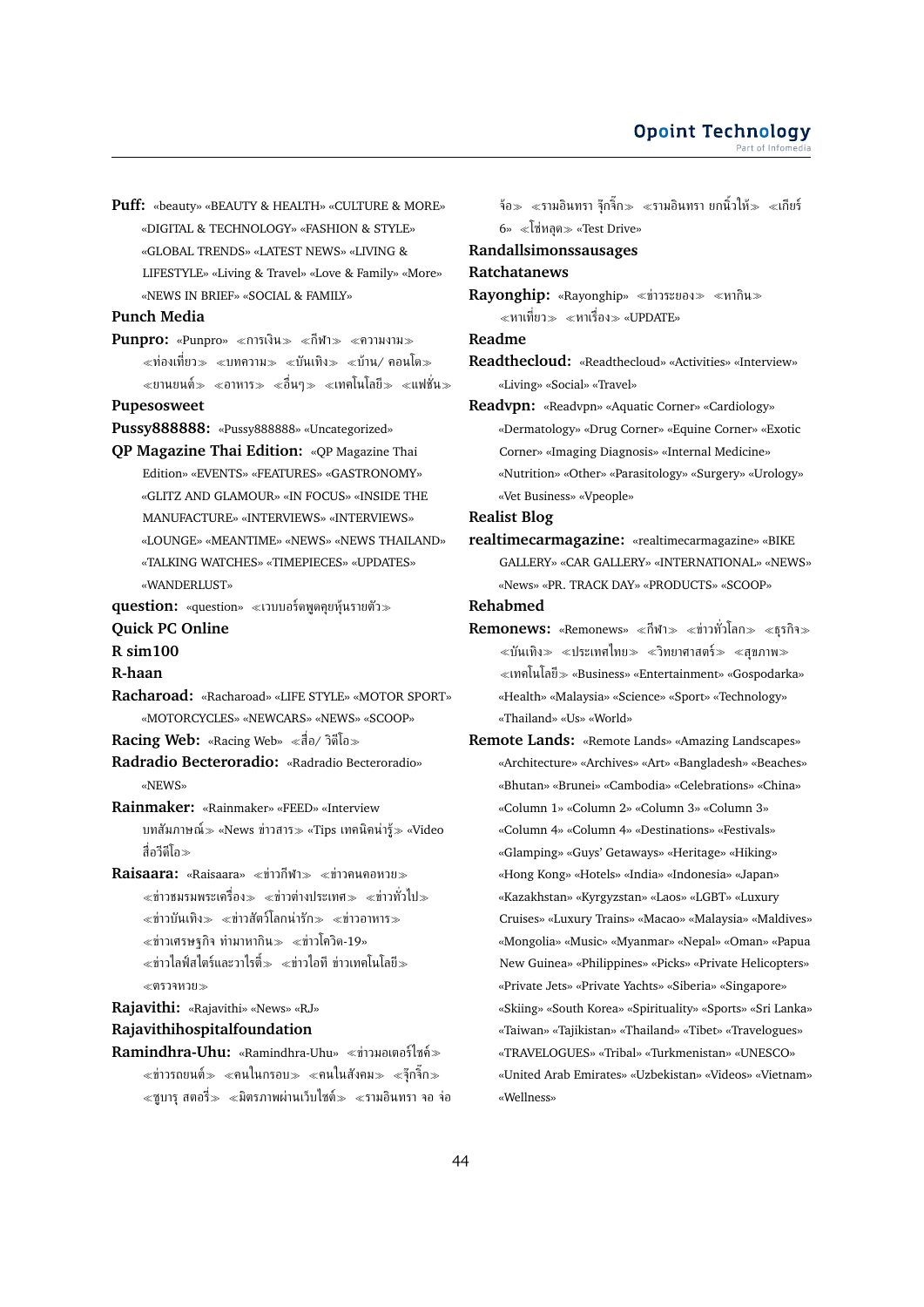**Renderthailand: «Renderthailand» «ข่าวสาร»** 

 $\ll$ ดทั้งหมด $\gg$  ≪บทความ $\gg$  ≪ภาพจากโครงการ $\gg$ ภาพจำลองโดยทีมงาน ภาพจำลองโดยทีมงาน  $\ll$ ภาพจำลองโดยทีมงาน $\gg\ll$ ภาพจำลองโดยทีมงาน $\gg$  $\ll$ ภาพจำลองโดยทีมงาน $\gg \ll$ ภาพจำลองโดยทีมงาน $\gg$  $\ll$ ภาพจำลองโดยทีมงาน $\gg \ll$ ภาพจำลองโดยทีมงาน $\gg$  $\ll$ ภาพจำลองโดยทีมงาน $\gg \ll$ ภาพจำลองโดยทีมงาน $\gg$  $\ll$ ภาพจำลองโดยทีมงาน $\gg\ll$ ภาพจำลองโดยทีมงาน $\gg$  $\ll$ ภาพจำลองโดยทีมงาน $\gg \ll$ ภาพจำลองโดยทีมงาน $\gg$ 

 $\ll$ ภาพจำลองโดยทีมงาน $\gg \ll$ ภาพโดยทีมงาน $\gg$ 

#### **Reporternews5**

**RestMeTalk:** «RestMeTalk» «Biz&marketing» «News» «Rest me talk» «Rest me tech» «Rest me tips» «Rest me trend»

**Review.co..th:** «Review.co..th» «การอยู่อาศัย»

- $\ll$ การเงิน $\gg$   $\ll$ ของใช้ในบ้าน $\gg$   $\ll$ ความบันเทิง $\gg$   $\ll$ ธุรกิจ $\gg$  $\ll$ บ้านและคอนโด $\gg\ll$ ยานยนต์ $\gg\ll$ สตดิโอ $\gg\ll$ สมาร์ท ดีไวซ์ $\gg$  «สขภาพและความงาม $\gg$  «หนังและเพลง $\gg$  $\ll$ หฟังและเครื่องเสียง $\gg$   $\ll$ อาหารการกิน $\gg$   $\ll$ เกม $\gg$  $\ll$ เทคโนโลยี $\gg\ll$ แต่งบ้าน $\gg\ll$ แฟชั่น $\gg\ll$ แอปพลิเคชัน $\gg$ โรงแรมและที่พัก
- **Reviewaraidee.com:** «Reviewaraidee.com» «APP+» «Concert» «Condo» «Cover» «Covid-19» «EVENT» «Idol» «My Meal» «Promotion» «Promotion» «SocialUpdate» «Thai Series» «Tips & Tricks» «Tips Tricks» «Y series»
- **Reviewchiangmai:** «Reviewchiangmai» «ข่าว» «ทริป»  $\ll$ ที่กิน $\gg \ll$ ที่เที่ยว $\gg \ll$ ร้านค้าและบริการ $\gg$  «Clips» «Event»
- **reviewiurbanthai.blogspot**
- **Reviewyourliving:** «Reviewyourliving» ข่าวโปรโมชั่น  $\ll$ ค้นหารีวิวจากทำเล $\gg \ll$ รีวิวคอนโด $\gg \ll$ รีวิวทาวน์โฮม $\gg$ รีวิวบ้าน «Infographic» «Life+Style»
- **Rhino Digital Lifestyle**
- **Riahsoftware:** «Riahsoftware» «คอมพิวเตอร์» «มือถือ»  $\ll$ เทคโนโลยี $\gg \ll$ ไอที $\gg$
- Ricco: «Ricco» «All» «All» «กองทุน» «กองทุนแบบต่างๆ»  $\ll$ ข่าวตลาดทน $\gg$   $\ll$ ข่าวล่าสุด $\gg$   $\ll$ ตราสารอนุพันธ์ $\gg$  $\ll$ บริหารความมั่งคั่ง≫ ≪บริหารเงิน≫ ≪ประกัน≫  $\ll$ ฟินเทค $\gg \ll$ ลงทุนปัจจัยพื้นฐาน $\gg \ll$ ลงทุนสินทรัพย์ดิจิทัล $\gg$  $\ll$ วางแผนภาษี $\gg\ll$ วิเคราะห์กองทน $\gg\ll$ สินเชื่อ $\gg\ll$ ห้น $\gg$  $\ll$ อสังหาริมทรัพย์ $\gg\ll$ เจาะลึกห้น $\gg\ll$ เทคโนโลยีบล็อกเชน $\gg$  $\ll$ เทรดหุ้นด้วยกราฟ $\gg\ll$ เศรษฐกิจมหภาค $\gg\ll$ เศรษฐกิจโลก $\gg$  $\ll$ เศรษฐกิจไทย $\gg \ll$ โปรดักต์รีวิว $\gg \ll$ ใช้เงินให้เป็น $\gg$

#### **Ride Explorer**

**RideBuster:** «RideBuster» «Accessories Review»  $\ll$ กระแสข่าวยานยนต์ $\gg$   $\ll$ ข่าวต่างประเทศ $\gg$  $\ll$ ข่าวประชาสัมพันธ์ $\gg$   $\ll$ ข่าวในประเทศ $\gg$   $\ll$ คู่มือซื้อรถ $\gg$  $\ll$ คู่มือดูแลรถ $\gg\ll$ บทความน่าสนใจ $\gg\ll$ บทสัมภาษณ์ $\gg$  $\ll$ รถใหม่ $\gg$   $\ll$ รถใหม่ต่างประเทศ $\gg$   $\ll$ วาไรตี้ยานยนต์ $\gg$  $\ll$ ส่องท่องโลก $\gg$   $\ll$ ส่องรถใหม่ $\gg$   $\ll$ เคล็ดลับยานยนต์ $\gg$  $\ll$ โซนมอเตอร์ไซค์ $\gg \ll$ โซนรถแต่ง $\gg$  «Bust Hint» «Bust in fight» «Bust just Drive» «Bust Scoop» «Feature Review» «Full Review» «Motor Show Update» «Review»

- RoadSafety Newstizen: «บ้านเรา» «สาระพันข่าว» หน้าหลัก
- **Robb Report Thailand:** «Robb Report Thailand» «Art» «Best of the Best» «Others» «Property» «Savour» «Style» «Travel» «Vehicles» «Watches & Jewellery»

#### **Rodi-vo-francii**

**Rodweekly:** «Rodweekly» «ดข่าวทั้งหมด»

**roojai:** «roojai» ≪ดูแลรถ≫ ≪ทั้งหมด≫

 $\ll$ ทิปส์ประกันภัยรถยนต์ $\gg\;$   $\ll$ ออโต้ อัพเดท $\gg$  $\ll$ เคล็ดลับซื้อขายรถ $\gg \ll$ ใช้รถใช้ถนน $\gg \ll$ ไลฟ์สไตล์ $\gg$ 

- **Roorod:** «Roorod» «New Car» «News»
- **Royal Bangkok Sports Club |:** «Royal Bangkok Sports Club |» «Announcement» «News & Events»
- **Royal Thai Government**

**Royalcliff**

#### **rsungha**

**Rubber Intelligence Unit:** «Rubber Intelligence Unit» ข่าวสารล่าสุดแวดวงอุตสาหกรรมยางพารา

**Rubber Journal Asia**

 $\overline{\text{RYT9}}:$  «RYT9» «Anpi» «การเมือง» «การเมือง» «กีฬา»  $\ll$ กีฬา $\gg$   $\ll$ ข่าวราชการ $\gg$   $\ll$ ข่าวล่าสุด $\gg$   $\ll$ ต่างประเทศ $\gg$  $\ll$ ต่างประเทศ $\gg \ll$ ทั่วไป $\gg \ll$ ทั่วไป $\gg \ll$ ท่องเที่ยว $\gg$  $\ll$ ท่องเที่ยว $\gg\ll$ บันเทิง $\gg\ll$ บันเทิง $\gg\ll$ ปฏิทินข่าว $\gg$  $\ll$ ผลสำรวจ $\gg$   $\ll$ ยานยนต์ $\gg$   $\ll$ ยานยนต์ $\gg$   $\ll$ หุ้น- การเงิน $\gg$  $\ll$ หุ้น- การเงิน $\gg$   $\ll$ อสังหา $\gg$   $\ll$ เทคโนโลยี $\gg$  $\ll$ เทคโนโลยี $\gg\ll$ เศรษฐกิจ $\gg\ll$ เศรษฐกิจ $\gg$  «PRESS RELEASE LOCAL News »

**Sabaithailandmagazine:** «Sabaithailandmagazine»

**Saadood:** «Saadood» «auto car» «Business» «Entertainment» «Finance» «Food» «Health» «History» «IT» «Lifestyle» «Trevel»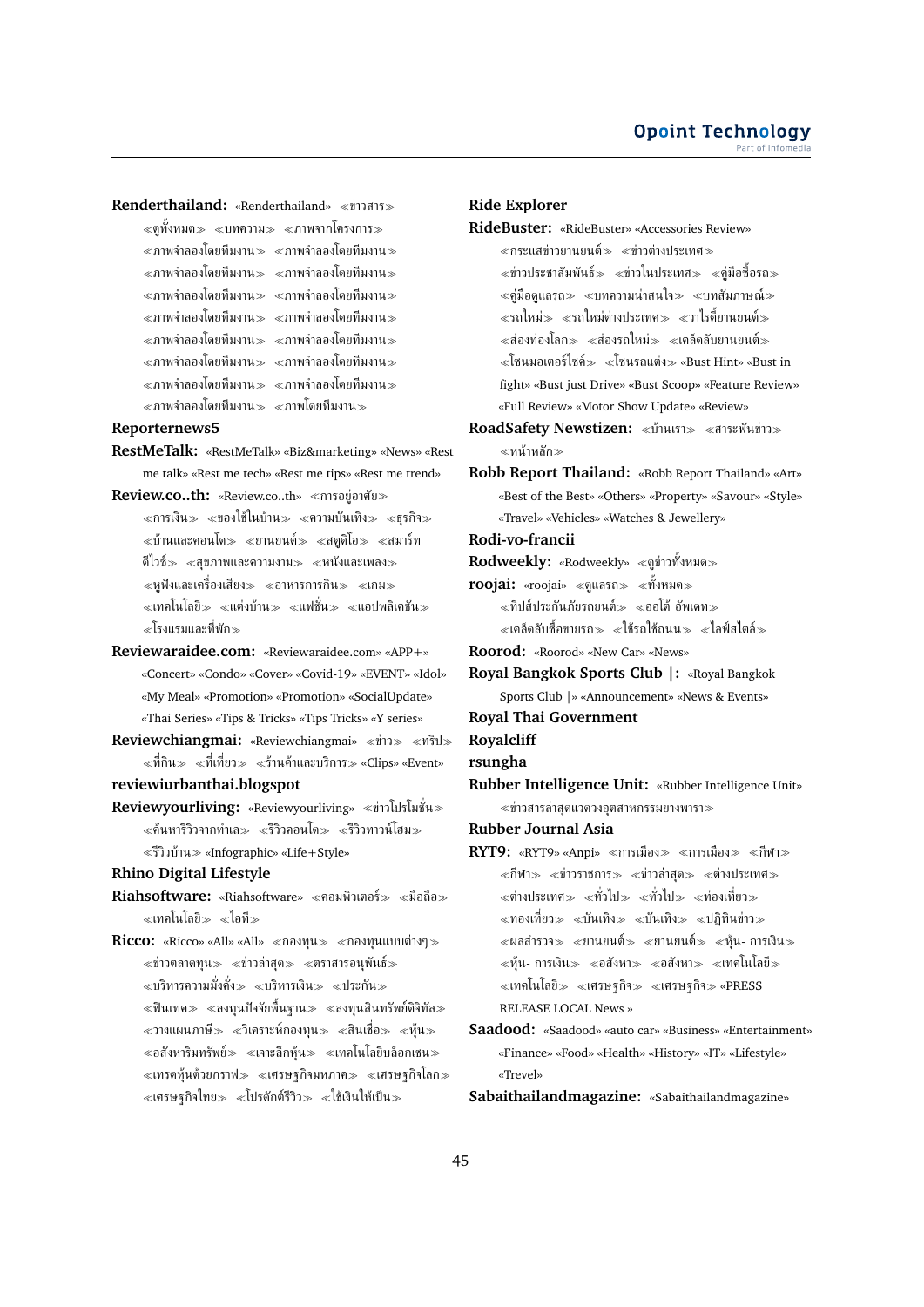«Features»

### **Sakhon Online**

**Salika:** «Salika» «CULTURE» «ECONOMIC» «EDUCATION» «EEC FOCUS» «INNOVATION» «NEWS DIGEST» «PEOPLE» «SOCIOPOLITIC»

Samsung Party: «Samsung Party» «ข่าวมือถือชัมซ<sub>ึ่</sub>ง» **Samyan Mitrtown:** «Samyan Mitrtown»

 $\ll$ ชวนมิตรร้ทันโควิด-19»  $\ll$ ชาวมิตรรีวิว $\gg$   $\ll$ มิตรดดวง $\gg$  $\ll$ เรื่องเล่าชาวมิตร $\gg$  «EVENT & HAPPENINGS» «IN-STORE PROMOTIONS» «MITR Learning» «MITR Trip Planner»

## **Sanamkhao**

- **Sanook.com:** «การเงิน» «กิจกรรมรอบรั้ว» «กีฬา»  $\ll$ กีฬา $\gg$   $\ll$ ข่าว $\gg$   $\ll$ ข่าวบันเทิง $\gg$   $\ll$ ข่าวบันเทิง $\gg$  $\ll$ ข่าวบันเทิง $\gg$   $\ll$ ความรู้รอบตัว $\gg$   $\ll$ ทิปส์นักเขียน $\gg$  $\ll$ ทุนการศึกษา $\gg$   $\ll$ บ้าน $\gg$   $\ll$ ประถม $\gg$  $\ll$ ปริญญาโท- เอก≫ ≪ผ้ชาย≫ ≪ผ้ชาย≫ ≪ผ้หญิง≫  $\ll$ ผ้หญิง $\gg$   $\ll$ ภาวะโลกร้อน $\gg$   $\ll$ มหาวิทยาลัย $\gg$  $\ll$ มัธยมต้น $\gg$   $\ll$ มัธยมปลาย $\gg$   $\ll$ รถยนต์ $\gg$  $\ll$ วัยรุ่น $\gg$   $\ll$ สุขภาพ $\gg$   $\ll$ สุขภาพ $\gg$   $\ll$ หนัง / ละคร $\gg$  $\ll$ หลักสูตรพิเศษ $\gg \ll$ อาชีวะ $\gg \ll$ เกมส์ $\gg \ll$ เขียนกลอน $\gg$  $\ll$ เขียนนิยาย $\gg\ll$ เขียนเรื่องสั้น $\gg\ll$ เที่ยว / กิน $\gg\ll$ เที่ยว  $\ell$  กิน $\gg$  «เนื้อหาทั้งหมด $\gg$  «เรียนต่อต่างประเทศ $\gg$  $\ll$ เรียนต่อในประเทศ $\gg\ll$ แนะนำเอเจนซี่เรียนต่อ $\gg\ll$ ไอที $\gg$ ไอที/ เกมส์ «BearTai Recommend» «Beartai recommend» «Campus» «Education» «Game» «Game» «Hitech» «Interview» «Men» «Music» «Review» «Review» «S! แนะนำ «Scoop» «Scoop» «Showroom» «Sport» «Tech Update» «Tech update» «Teen in Love» «Teen in Trend» «Teen Stars» «Teen Zone» «Travel» «U-Life» «U-Write» «Wallpaper» «Women»
- **SARAKADEE LITE:** «SARAKADEE LITE» «Arts & Culture» «Better Living» «Brand Story» «Faces» «Lite» «Pic Talks» **Sawasdee Magazine**
- **ScandAsia.com:** «ScandAsia.com» «Business news» «Community news» «Features» «General news» «International relations»

**SCB Securities Co**

**SciMath:** «SciMath» บทความ

**Sdperspectives:** «Sdperspectives» «ACTIVITIES» «CIRCULAR ECONOMY» «CSR» «NEXT GEN» «PARTNERSHIPS»

### **Se-Update**

**Sec**

- **Secret IT:** «Secret IT» «Car» «Computer» «EDU Zone Innovation» «Finance&Banking&Insurance» «Food&Drink» «Gadget» «Government» «HealthCare» «Innovation Talk by Secretit» «IT Hot Issue» «IT News» «Marketing» «Mobile» «More» «More» «More» «More» «More» «Notebook» «PR News & Other News» «Review» «Special Tech Inside» «Tablet»
- **Security Systems:** «Security Systems» «Article» «Article Security» «Cover Story» «News & Activities» «Product Review» «Sale and Promotion»

# **Seminar DD**

- **Sena Development Pcl**
- **Sentangsedtee:** «Sentangsedtee» «2» «ของดีอินเตอร์»  $\ll$ ข่าววันนี้ $\gg$   $\ll$ ช่องทางสร้างอาชีพ $\gg$   $\ll$ บิ๊กไอเดีย $\gg$  $\ll$ อาชีพคนดัง $\gg \ll$ อาหารสร้างอาชีพ $\gg \ll$ เกษตรอินเทรนด์ $\gg$  $\ll$ เอ็กซ์คลูซีฟ $\gg$  «Rss»
- **Sequel Online:** «Sequel Online» «การเงิน (finance)»  $\ll$ ธรกิจ (Business)»  $\ll$ ประกันภัย (insurance)»  $\ll$ รถยนต์ (Car)» «อสังหา» «เศรษฐกิจ (economy)» «ไลฟสไตล์ (Lifestyle)»  $\ll$ ไอที (IT)»

**Shakehoon**

- **Share2trade:** «social»
- **Shell Thailand :** «Shell Thailand»
- $SHIPPOP:$  «SHIPPOP» «บทความ/ ให้ความรู้ $\gg$  «ประกาศ $\gg$ รับ- ส่งพัสดุถึงบ้าน ( Door to door )» «PR News» «Uncategorized»

**Shop At 24:** «Blog»

**Shopee Thailand:** «Shopee Thailand» ความงาม  $\ll$ ท่องเที่ยว- ตั๋ว $\gg$   $\ll$ บ้านและสวน $\gg$   $\ll$ รถ- อุปกรณ์ตกแต่ง $\gg$  $\ll$ รีวิวสินค้า $\gg$   $\ll$ สัตว์เลี้ยง $\gg$   $\ll$ สุขภาพ $\gg$   $\ll$ อาหาร-เครื่องดื่ม $\gg$   $\ll$ อิเล็กทรอนิกส์ $\gg$   $\ll$ แฟชั่น- $\ll$ แฟชั่น-ความงาม แม่และเด็ก «DIY» «Lifestyle» «Partnership» «Seller Highlights» «Shopee Update» «Shopping Tips» «Success Seller» «Tech/Gadgets» «Travel»

### **Showmocyc**

**Showroom-onair:** «CARAGE CARAGE» «D.I.Y» «Event» «Motorcycle Motorcycle» «NEWS»

Seasiabiz: «Seasiabiz» «ธุรกิจ» «ห่วงโซ่บล็อก» «เงิน» เชิงพาณิชย์ เศรษฐกิจ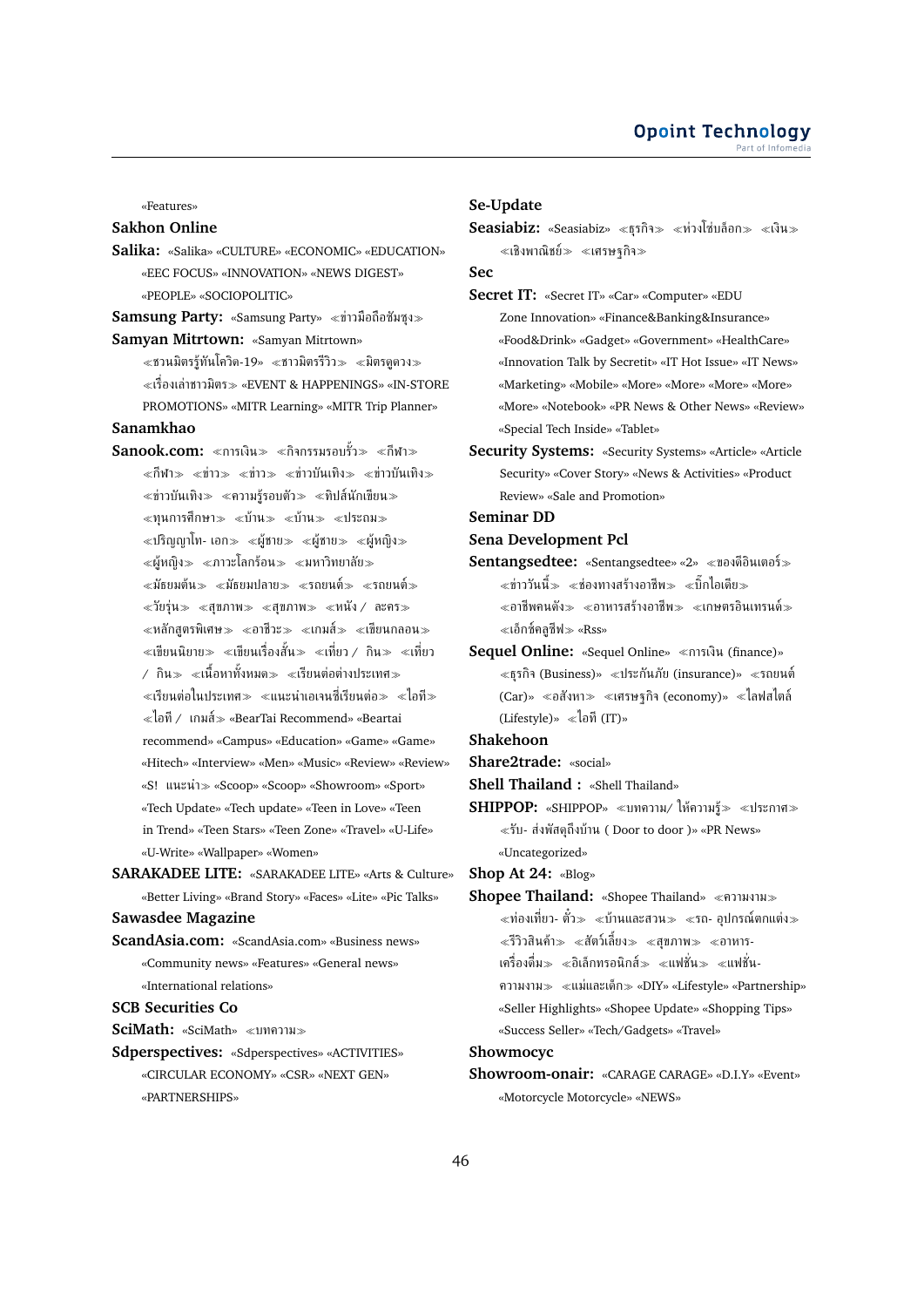- **Siam Advisor:** «Siam Advisor» กระดานข่าวท่องเที่ยวไทย (travel)» กระดานข่าวไอที เทคโนโลยี วิทยาศาสตร์ (it)» «ข่าวโปรโมชั่น แคมเปญ» «ลงประกาศขายของฟรี! (market)» «Job News ข่าวประกาศรับสมัครงาน (jobs)» «PR News ข่าวประชาสัมพันธ์(prnews)»
- Siam Digest: «Siam Digest» «Biz» «ENGLISHEEEEEE» » «Food & Cafe» «IT» «Other» «People» «Vacation» «Wellness»
- **Siam Inter Multimedia:** «Siam Inter Multimedia» «Avc official news» ≪ข่าวบริษัท ≫ ≪ข่าวประชาสัมพันธ์ ≫ ข่าวสำหรับผู้ลงทุน
- **Siam Land Bank:** «Siam Land Bank» «Allnews»
- **Siam Outlook:** «Siam Outlook» ภาพข่าวประชาสัมพันธ์ «English News» «\_ การศึกษา≫ «\_ การเงิน การลงทุน≫ « กีฬา $\gg$  « $\;$  ท่องเที่ยว $\gg$  « $\;$  ธุรกิจ $\gg$  « $\;$  นิทรรศการ งานมหกรรม $\gg$ «\_ บันเทิง≫ «\_ พลังงาน สิ่งแวดล้อม≫ «\_ ยนตรกรรม≫ «\_ ราชการ องค์การมหาชน≫ «\_ วิทยาศาสตร์ เทคโนโลยี นวัตกรรม $\gg$  « $\,$ สังคม ศิลปะ วัฒนธรรม $\gg$  « $\,$  สุขภาพ ความงาม «\_ อสังหาริมทรัพย์ «\_ อาหาร เครื่องดื่ม «\_ เทคโนโลยีดิจิทัล $\gg$  «\_ แฟชั่น $\gg$
- Siam Phone: «Siam Phone» «กล้องถ่ายรูป» «ดูทั้งหมด»  $\ll$ ดทั้งหมด $\gg$   $\ll$ ดทั้งหมด $\gg$   $\ll$ ดทั้งหมด $\gg$   $\ll$ นวัตกรรม $\gg$  $\ll$ มือถือ $\gg$   $\ll$ สมาร์ทโฟน $\gg$   $\ll$ อุปกรณ์สวมใส่ $\gg$   $\ll$ เกม/ แอพฯ $\gg$  ≪แก็ดเจ็ท $\gg$  ≪แท็บเล็ต $\gg$  ≪โน๊ตบุ๊ค/ พีซี $\gg$
- **Siam Rath:** «กทม.» «การศึกษา» «การเมือง»  $\ll$ การเมืองท้องถิ่น $\gg \ll$ กีฬา $\gg \ll$ ข่าวทั่วไทย $\gg$  $\ll$ ต่างประเทศ $\gg$   $\ll$ ท่องเที่ยว $\gg$   $\ll$ บันเทิง $\gg$   $\ll$ ประกันภัย $\gg$  $\ll$ พระเครื่อง $\gg\ll$ ภูมิภาค $\gg\ll$ ยานยนต์ $\gg\ll$ ราชสำนัก $\gg$  $\ll$ วัฒนธรรม $\gg$   $\ll$ วัยใส- นิวเจน $\gg$   $\ll$ วาไรตี๋ $\gg$   $\ll$ ศาสนา-ความเชื่อ $\gg$  «สตรี $\gg$  «สหกรณ์ $\gg$  «หน้าหนึ่ง $\gg$  «อวกาศ $\gg$  $\ll$ อสังหาริมทรัพย์ $\gg \ll$ อาชญากรรม $\gg \ll$ เกษตร $\gg$  $\ll$ เทคโนโลยี $\gg\ll$ เศรษฐกิจ $\gg$  «Home: บ้าน $\gg$
- **Siam University TH:** ข่าว/ ประกาศสำนักทะเบียนฯ  $\ll$ ข่าวกิจกรรม $\gg \ll$ ข่าวความร่วมมือ $\gg \ll$ ข่าวพิธีการ $\gg$  $\ll$ ข่าวพิเศษ $\gg$   $\ll$ ประชุมสัมมนา $\gg$  «Home»
- **Siam Zone:** «Siam Zone» «ข่าวภาพยนตร์» «ข่าวเพลง» ภาพยนตร์ อัลบั้มเด่น เกมส์ เกมส์กีฬา  $\ll$ เกมส์ทำอาหาร $\gg$  ≪เกมส์ปริศนา $\gg$  ≪เกมส์ผจญภัย $\gg$ เกมส์ยิง เกมส์แต่งตัว เกมส์แต่งบ้าน เกมส์แอ็กชั่น เพลง
- **Siam2nite:** «Bangkok» «Bangkok: Magazine» «Chiang

Mai» «Koh Phangan» «Koh Samui» «Magazine: Fashion» «Magazine: Food» «Magazine: Lifestyle» «Magazine: Music» «Magazine: Nightlife» «Pattaya» «Phuket» **Siam2Variety SIAMBEST:** «SIAMBEST» «Siambest8» **Siamblockchain:** «Siamblockchain» «กระเป๋าเก็บเหรียณ» ราคา OmiseGO» ราคา Ripple» ราคา ZCoin»  $\ll$ ราคาเหรียญอื่นๆ $\gg\ll$ รีวิวผลิตภัณฑ์ $\gg\ll$ เครื่องขด $\gg$  $\ll$ เว็บขุดแบบ Cloud Mining»  $\ll$ เว็บซื้อขาย $\gg\ll$ เหรียญ ICO» Siamevent.com: «ข่าวกีฬา» «ข่าวซบซิบ»  $\ll$ ข่าวประชาสัมพันธ์ $\gg\ll$ ข่าวยานยนต์ $\gg\ll$ ข่าวเศรษฐกิจ/ สังคม $\gg$  «ข่าวแฟชั่น $\gg$  «ทีวีไกด์ $\gg$  «ผู้หญิง ผู้หญิง $\gg$  $\ll$ หน้าแรก $\gg$   $\ll$ แคมปัส นิวส์ $\gg$   $\ll$ แมกกาซีน $\gg$  $\ll$ ไทยแลนด์บันเทิง $\gg \ll$ ไลฟ์สไตล์ $\gg$  «It News» «Property News» **Siamfocustime:** «Siamfocustime» การศึกษา  $\ll$ กิจกรรมเพื่อสังคม $\gg \ll$ กีฬา $\gg \ll$ ข่าวทั่วไทย $\gg \ll$ คลิป $\gg$  $\ll$ ชาวบ้าน $\gg\ll$ ธุรกิจ $\gg\ll$ บันเทิง $\gg\ll$ ร้องเรียน $\gg$ 

**Siamhotlinenews: «Siamhotlinenews» «กทม»**  $\ll$ กระบวนการยุติธรรม $\gg \ll$ การศึกษา เทคโนโลยี $\gg \ll$ การเงิน การธนาคาร $\gg$  «การเมือง $\gg$  «กีฬา $\gg$  «ขายตรง $\gg$  $\ll$ คลิป $\gg$   $\ll$ คอลัมน์ $\gg$   $\ll$ ช้อป- ชิม- ชิล $\gg$   $\ll$ ตลาด-ซีเอสอาร์ $\gg$  «ท่องเที่ยว $\gg$  «บันเทิง $\gg$  «ประกัน $\gg$  $\ll$ ประชาสัมพันธ์≫ ≪พลังงาน≫ ≪ภูมิภาค≫ ≪ยานยนต์≫  $\ll$ วิดีโอ- คลิปข่าว $\gg \ll$ วิเคราะห์ บทความ ต่างประเทศ $\gg$  $\ll$ ศาสนา- วัฒนธรรม $\gg$   $\ll$ สังคม $\gg$   $\ll$ สขภาพ- ความงาม $\gg$  $\ll$ ห้น- กองทนรวม $\gg \ll$ อสังหาริมทรัพย์ $\gg \ll$ อาชญากรรม $\gg$  $\ll$ อาหาร $\gg\ll$ เกษตรยุคใหม่- ภูมิภาค $\gg\ll$ เศรษฐกิจ $\gg$  $\ll$ แฟชั่นโซไซตี้- ดูดวง $\gg \ll$ ไลฟ์สไตล์ $\gg \ll$ ไอที $\gg$  «PR News – ข่าวประชาสัมพันธ์

 $\ll$ สาธารณสุข $\gg$   $\ll$ หน่วยงานภาครัฐ $\gg$   $\ll$ อุบัติเหตุ $\gg$  $\ll$ เกษตร $\gg \ll$ เตือนภัย $\gg \ll$ โฟกัสข่าวเด่น $\gg$ 

- **Siammaya: «Siammaya» «กอสซิบ > «ข่าวฮอต >** บันเทิง วาไรตี้
- **siamnews:** «siamnews» «ข่าว» «ข่าวการเมือง»  $\ll$ ข่าวกีฬา $\gg$   $\ll$ ข่าวต่างประเทศ $\gg$   $\ll$ ข่าวบันเทิง $\gg$  $\ll$ ข่าวภูมิภาค $\gg$   $\ll$ ข่าวยานยนต์ $\gg$   $\ll$ ข่าวสังคม – โซเชียล≫ ≪ข่าวอาชญากรรม≫ ≪ข่าวเศรษฐกิจ≫  $\ll$ ข่าวในพระราชสำนัก $\gg$   $\ll$ ข่าวไอที $\gg$   $\ll$ ดดวง $\gg$   $\ll$ ท่องเที่ยว $\gg$ ่ ≪นิยาย – เรื่องสั้น≫ ≪บทความ≫ ≪บ้านและสวน≫  $\ll$ ศรัทธา – ความเชื่อ $\gg\ll$ สัตว์เลี้ยง $\gg\ll$ สุขภาพ $\gg$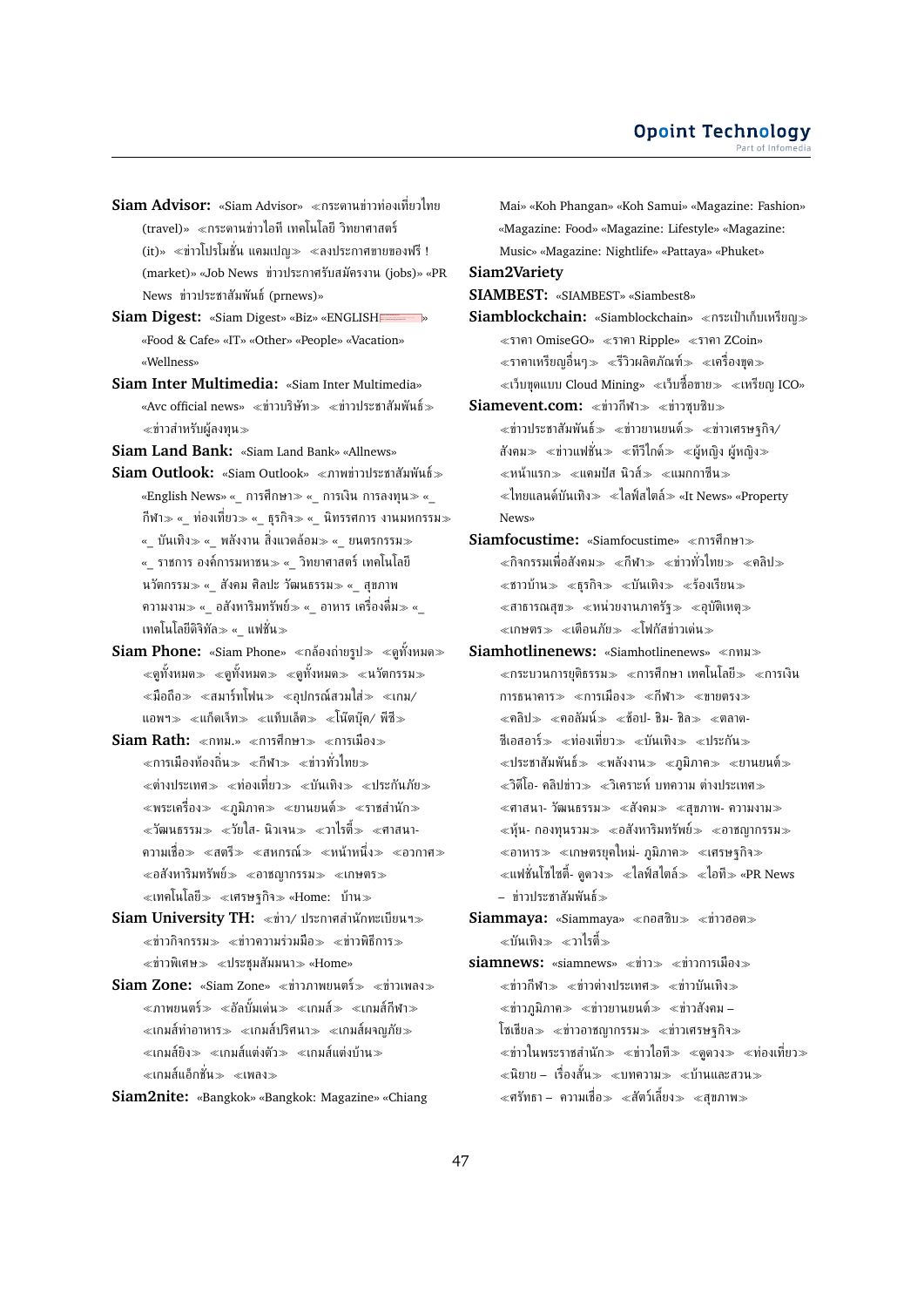$\ll$ อาหารการกิน $\gg\ll$ เกษตรน่ารู้ $\gg\ll$ เนื้อหาทั้งหมด $\gg$ ้≪เรื่องเล่า – ตำนาน≫ ≪เสี่ยงดวง – หวย≫ ≪แม่และเด็ก≫ ไลฟ์สไตล์

**Siamparagon:** «Siamparagon» «CARD» «NEWS» «PROMOTION»

**Siampod:** «Siampod» «News» «Reviews» «Tips & Tricks»

- Siamrath: «Siamrath» «กีฬา» «ข่าว» «ความบันเทิง»  $\ll$ บ้าน $\gg$   $\ll$ รถยนต์ $\gg$   $\ll$ สุขภาพ $\gg$   $\ll$ เทคโนโลยี $\gg$   $\ll$ เที่ยว-กิน $\gg$  «เศรษฐกิจ $\gg$  «ไลฟ์สไตล์ $\gg$
- **Siamrathnews.com:** «Siamrathnews.com» «Beauty» «Entertainment» «News»

### **siamsocialmedia**

- **SIAMSPORT:** «Auto» «กอล์ฟ» «กัลโซ่ เซเรีย อา $\gg$  «กัลโช่ เซเรีย อา $\gg$  «ข่าวกีฬารอบโลก $\gg$  $\ll$ คอลัมนิสต์ $\gg$   $\ll$ คาราบาวคัพ $\gg$   $\ll$ กัรยาน $\gg$   $\ll$ ทีมชาติ $\gg$  $\ll$ บาสเกตบอล $\gg\ll$ บนเดสลีกา $\gg\ll$ ฟตบอล ทีมชาติไทย $\gg$  $\ll$ ฟตบอลต่างประเทศ $\gg \ll$ ฟตบอลไทย $\gg \ll$ ยฟ่า ยโรปาลีก $\gg$  $\ll$ ยฟ่า แชมเปี้ยนส์ลีก $\gg$   $\ll$ ลาลีกา $\gg$   $\ll$ ลีกคัพ $\gg$   $\ll$ ลีกอื่น ๆ ≫ ≪ลีกอื่น ๆ ในประเทศ ≫ ≪ลีกเอิง ≫ ≪ลีกเอิง ≫  $\ll$ วอลเลย์บอล $\gg\ll$ สนุกเกอร์ $\gg\ll$ เดเอฟเบ โพคาล $\gg$  $\ll$ เทนนิส $\gg\ll$ เฟรนช์คัพ $\gg\ll$ เฟรนช์ลีกคัพ $\gg\ll$ เอฟเอคัพ $\gg$ เอฟเอคัพ เอเอฟซี คัพ เอเอฟซี แชมเปี้ยนส์ ลีก≫ «แชมเปี้ยนชิพ≫ «แบดมินตัน≫ «โกปา เดล เรย์ $\gg$  «โคปป้า อิตาเลีย $\gg$  «ไทยลีก (1)» «ไทยลีก (2)» ไทยลีก (3)» ไทยลีก (4)» «F1» «football: afc-cup» «football: bundesliga» «football: calcio» «football: champions-league» «football: laliga» «football: premierleague» «HEADLINE NEWS» «Home» «King Power's Cup 2018» «Laliga» «Motor Sport»
- **Siamstyle:** «Siamstyle» «กีฬา» «กีฬาอื่นๆ»  $\ll$ ความบันเทิง $\gg \ll$ จัดสวน $\gg \ll$ ดูดวง $\gg \ll$ ทบทวน $\gg$  $\ll$ ที่พัก $\gg$   $\ll$ บ้าน $\gg$   $\ll$ ผู้ชาย $\gg$   $\ll$ พระเครื่อง $\gg$  $\ll$ ฟุตบอลต่างประเทศ $\gg$   $\ll$ ฟุตบอลไทย $\gg$   $\ll$ มวย $\gg$  $\ll$ มอเตอร์ไซค์ $\gg$   $\ll$ รถยนต์ $\gg$   $\ll$ รถหรู $\gg$   $\ll$ รีวิว $\gg$  $\ll$ รู้ทันโรค $\gg$   $\ll$ ถ็องยา $\gg$   $\ll$ ลอตเตอรี่ $\gg$   $\ll$ วัฒนธรรม $\gg$  $\ll$ วัยร่น $\gg$   $\ll$ สัตว์เลี้ยง $\gg$   $\ll$ สขภาพใจ-สมอง $\gg$  «หนัง- ละคร $\gg$  «อาหาร – ร้านอาหาร $\gg$  $\ll$ อุปกรณ์ $\gg$   $\ll$ เกมส์ $\gg$   $\ll$ เคล็ดลับ $\approx$   $\ll$ เคล็ดลับยานยนต์ $\gg$ เคล็ดลับเรื่องบ้าน เทคโนโลยี เทคโนโลยีใหม่  $\ll$ เที่ยว- กิน $\gg \ll$ เที่ยวต่างประเทศ $\gg \ll$ เที่ยวทั่วไทย $\gg$  $\ll$ เพลง $\gg\ll$ แต่งบ้าน $\gg\ll$ แฟชั่น $\gg\ll$ แฟชั่นผู้ชาย $\gg$

 $\ll$ แฟชั่นสตรี $\gg\ll$ แม่และเด็ก $\gg\ll$ ไลฟ์สไตล์ $\gg$  «Gadget»

**Siamturakij:** «การค้า- อุตสาหกรรม- พลังงาน» «การตลาด»  $\ll$ การตลาด- ซีเอสอาร์ $\gg \ll$ การศึกษา $\gg \ll$ การศึกษา- กทม $\gg$  $\ll$ การเงิน- ธนาคาร $\gg$   $\ll$ การเมือง $\gg$   $\ll$ กีฬา $\gg$   $\ll$ ขายตรง $\gg$  $\ll$ ข่าวปก $\gg$   $\ll$ คมนาคม- ลอจิสติกส์ $\gg$   $\ll$ ช๊อป- ชิม- ชิล $\gg$ ่ ≪ท่องเที่ยว≫ ≪ท่องเที่ยว≫ ≪บันเทิง≫ ≪บันเทิง≫  $\ll$ ประกัน $\gg\ll$ ประชาสัมพันธ์ $\gg\ll$ พระเครื่อง- ฮวงจุ้ย- ดดวง $\gg$  $\ll$ พลังงาน- คมนาคม- โลจิสติกส์ $\gg \ll$ ยานยนต์ $\gg \ll$ ยานยนต์ $\gg$  $\ll$ รายงาน- สัมภาษณ์พิเศษ $\gg\ll$ วิเคราะห์- บทความ $\gg$  $\ll$ วิเคราะห์- บทความ- ต่างประเทศ $\gg\ll$ สังคมธุรกิจโซไซตี้ $\gg$  $\ll$ สุขภาพ- ความงาม $\gg \ll$ หน้าแรก $\gg \ll$ หุ้น- กองทุนรวม $\gg$  $\ll$ อสังหาริมทรัพย์ $\gg\ll$ อสังหาริมทรัพย์ $\gg\ll$ อุตสาหกรรม-เออีซี- เอสเอมอี $\gg$  «เกษตรยุคใหม่- ภูมิภาค $\gg$  «แฟชั่นโซไซตี้-ดดวง $\gg$  «ไลฟ์สไตล์ $\gg$  «ไอที $\gg$  «lอที $\gg$  «PR NEWS -ข่าวประชาสัมพันธ์

#### **Silpakorn University**

**Simplee Organic:** «» «Beauty» «Do it yourself» «Lifestyle» «Review»

**Singsianyerpao**

**Sista Café:** «Sista Café» «การ์ตูน» «ความงาม»  $\ll$ ความรัก $\gg$   $\ll$ คาเฟ่ $\gg$   $\ll$ ดูดวง/ ทายใจ $\gg$   $\ll$ ท่องเที่ยว $\gg$  $\ll$ สขภาพ $\gg$   $\ll$ อาหาร $\gg$   $\ll$ แฟชั่น $\gg$   $\ll$ ไลฟ์สไตล์ $\gg$ 

**SlimmingThai:** «SlimmingThai» «Diet & exercise» «Entertainment» «Fashion & beauty» «Health» «Lifestyle» «Movie & drama» «News & event»

- **Smart Life App:** «Smart Life App» «Event & Activities» «News & Update» «Promotions» «Smart Energy» «Smart Gadget» «Smart Health» «Smart Home» «Smart Money» «Smart Services» «Smart Vehicle» «Smart-Life Products»
- **Smartbizthailand:** «Smartbizthailand» «Business» «Cars» «Eat & Travel» «Hot Pick» «Money & Bank» «News Release» «Smart Vision» «Tech & Gadget» «Variety»
- **Smartchoice:** «Smartchoice» «News» «Promotion» «Review»

#### **smartliving**

**Smartsmetv:** « Cheechongruay» «ข่าวสาร»

 $\ll$ ชี้ช่องทำกิน $\gg$   $\ll$ ทำเล $\gg$   $\ll$ นวัตวิถี $\gg$   $\ll$ บริการ $\gg$   $\ll$ สินค้า $\gg$  $\ll$ หลักสูตรสอนรวย $\gg$   $\ll$ อาหาร $\gg$   $\ll$ อื่นๆ $\gg$   $\ll$ อปกรณ์ทำกิน $\gg$  $\ll$ เครื่องดื่ม≫ «แฟชั่น≫ «แฟรนไชส์≫ «ไลฟ์สไตล์≫ «data» «entrepreneur» «GURU» «Home» «Horo» «How to» «Idea» «interview» «LifeStyle» «Money» «News» «news» «pr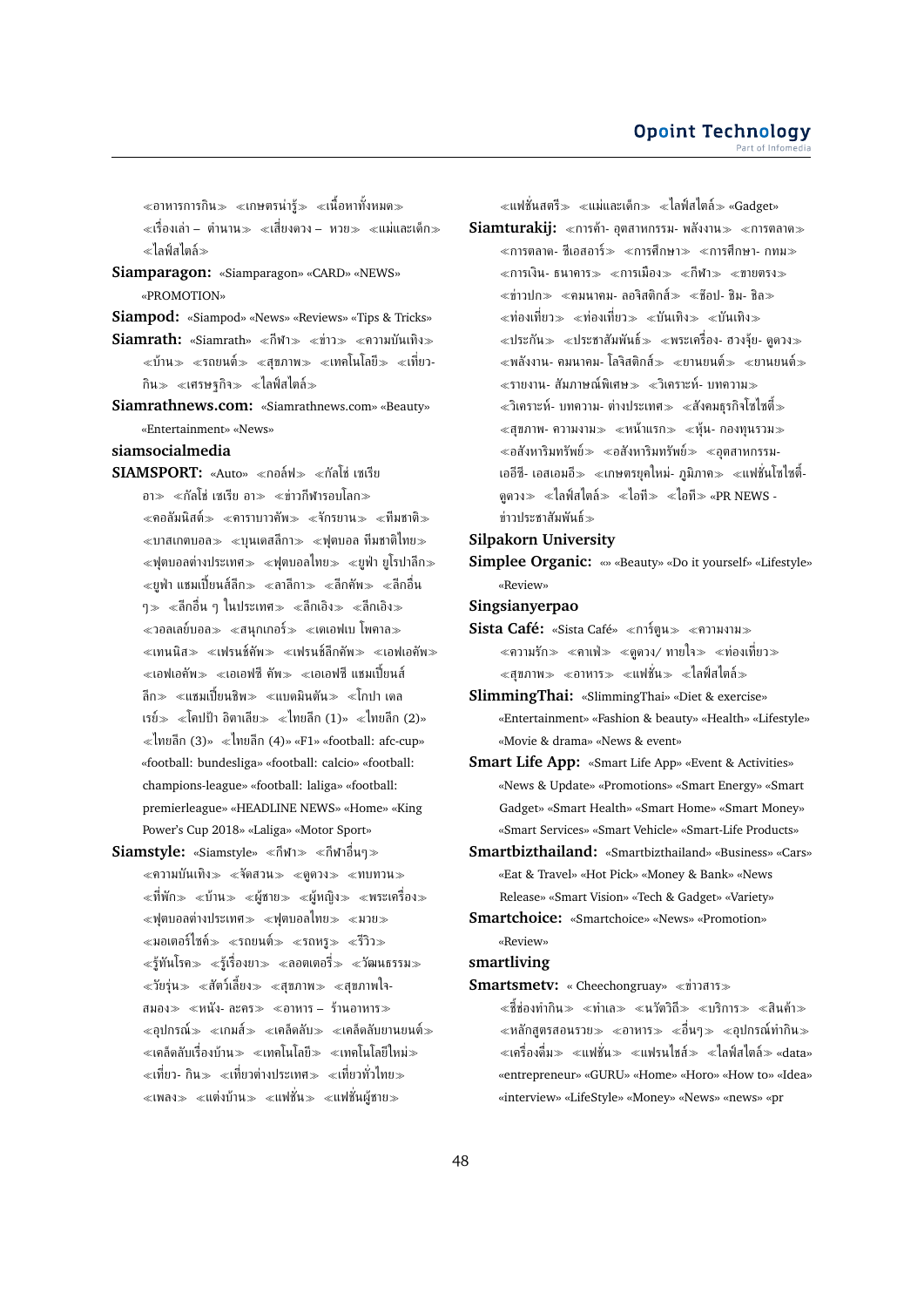news» «sme» «sme news» «startup» «tech»

- **Smebiznews:** «Smebiznews» «Branding & Story Telling» «CEO Talk» «CSR / SDG» «Exclusive» «Food & Travel» «Interview» «Marketing» «News» «Opinion» «Organic Living» «PR news» «Seminar & Event» «SME & Startup» «SME Knowledge» «SMEs Champion» «SMEs Go Inter» «Trip & Taste» «VDO»
- **SMELeader:** «SMELeader» «กลยทธ์ธรกิจ»  $\ll$ การบริหารเงิน $\gg \ll$ การพัฒนาตนเอง $\gg \ll$ การส่งออก $\gg$  $\ll$ ข่าวธุรกิจ $\gg$   $\ll$ ทำเลขายของ $\gg$   $\ll$ ธุรกิจ SMEs»  $\ll$ ธุรกิจอีคอมเมิร์ซ $\gg\ll$ ธุรกิจแฟรนไชส์ $\gg\ll$ พาร์ทไทม์ $\gg$  $\ll$ อาชีพทำเงิน $\gg \ll$ อินไซด์ธุรกิจ $\gg \ll$ เครื่องมือธุรกิจ $\gg$  $\ll$ เครื่องมือธุรกิจทั้งหมด $\gg \ll$ เริ่มกิจการคนเดียว $\gg$  $\ll$ เริ่มต้นทำธุรกิจ $\gg \ll$ ไอเดียธุรกิจ $\gg$
- **Smethailandclub:** «Creative & Design» «Entrepreneur» «Finance» «Home» «HR & Management» «Marketing» «Movement» «StartUP» «Technology»
- **Smilefm101:** «Smilefm101» ข่าวทั่วไป สุขภาพและความงาม

#### **Smmagonline**

- **Smmsport:** «Smmsport» วอลเลย์บอลคอลัมน์ «Men & women»
- **Snackstech.com: «Snackstech.com» «ข่าว คอมพิวเตอร์/** โน๊ตบุ๊ค $\gg$   $\ll$ ข่าว ประชาสัมพันธ์ $\gg$   $\ll$ ข่าว สมาร์ทโฟน/ แท็บเล็ต $\gg$  «ข่าว แก็ดเจ็ต $\gg$  «ข่าว แอปพลิเคชัน/ เกม $\gg$  $\ll$ ข่าว ไอทีทั่วไป≫ ≪บทความ≫ ≪รีวิว≫ ≪รีวิว สมาร์ทโฟน≫  $\ll$ รีวิว แก็ดเจ็ต $\gg \ll$ รีวิว แท็บเล็ต $\gg \ll$ รีวิว โน๊ตบุ๊ค $\gg$  $\alpha \ll$ สมาร์ทโฟน $\gg \alpha \ll$ แท็บเล็ต $\gg \alpha \ll 1$ นึตบุ๊ค $\gg \alpha \ll 1$ อที ทั่วไป $\gg$

### **SnapWidget**

**Sneakthestreet:** «Sneakthestreet» «LIFESTYLE & FASHION» «Music» «Sneakers»

**Snkr Today:** «ข่าวรองเท้า» «ข่าวเสื้อผ้า เครื่องแต่งกาย อุปกรณ์กีฬา $\gg$   $\ll$ รีวิว รองเท้า และอุปกรณ์อื่นๆ $\gg$  $\ll$ รีวิวรองเท้า $\gg$   $\ll$ หน้าแรก $\gg$   $\ll$ อีเวนท์ $\gg$ 

### **So Traveler TH**

**Soceleb:** «Soceleb» «» «» «» «» «» «» «» «» «» «» «» «»

### **Soclaimon**

**Soi Milk:** «Soi Milk» «Heart the City» «Restaurant & Bar» «Travel» «Trending» «Upgrade»

### **Sondhitalk**

**Songsue:** «Songsue» «กะเทยนิวส์» «NEWS» «PEOPLE»

«REVIEW»

### **Sootinclaimon**

### **Sortgaming**

**South4street:** «South4street» «Entertainment» «Event» «Event» «Life Style» «Sneaker» «Sneaker» «Tech»

#### **Southeast Asia Tobacco Control Alliance:**

«Home» «International Update» «Latest Publication» «Press Release» «Regional Update»

**Space Krenovation Park**

**Special Thailand: «Special Thailand» «ข่าวสาร»**  $\ll$ ดารา $\gg$   $\ll$ อาชีพ $\gg$   $\ll$ คาษตร $\gg$  «FEATURED»

**SpecPhone:** «Home» «Android-news» «Android-platform» «Android-platform» «Editor-pick» «Promotion»

#### **Speedmag**

**Speedx Online:** «Speedx Online» «ข่าวสารยานยนต์»

### **Spicy Sharon**

**SpicyBKK:** «SpicyBKK» «See All Posts» **Spin9.me**

- **Splendor biz:** «Splendor biz» «การตลาด» «การเกษตร»  $\ll$ การเงิน $\gg$   $\ll$ ความงาม $\gg$   $\ll$ ค้าส่ง- ค้าปลีก $\gg$   $\ll$ ท่องเที่ยว $\gg$  $\ll$ ประกัน $\gg$   $\ll$ พลังงาน $\gg$   $\ll$ รถยนต์ $\gg$   $\ll$ สรรหาเรื่องดื่ม-กิน $\gg$  «สขภาพ $\gg$  «อสังหาริมทรัพย์ $\gg$  «อาเซียน $\gg$  $\ll$ อุตสาหกรรม $\gg \ll$ เทคโนโลยี $\gg \ll$ เศรษฐกิจ $\gg \ll$ แฟรนไชส์ $\gg$  $\hat{\mathbb{R}}$ โลจิสติกส์ $\hat{\mathbb{R}} \times \hat{\mathbb{R}}$ อที $\hat{\mathbb{R}}$  «Focus Interview» «Focus Variety» «Podcast» «SME»
- **SpringNews:** «Spring News (Thailand)»
	- $\ll$ กรุงเทพมหานคร $\gg \ll$ การเมือง $\gg \ll$ กินอยู่เป็น $\gg$  $\ll$ กีฬาจิปาถะ $\gg \ll$ ข่าว $\gg \ll$ ข่าวจริงเช็กแล้ว $\gg$  $\ll$ ข่าวภาคกลาง $\gg$   $\ll$ ข่าวภาคตะวันตก $\gg$   $\ll$ ข่าวภาคตะวันออก $\gg$  $\ll$ ข่าวภาคตะวันออกเฉียงเหนือ $\gg\ll$ ข่าวภาคเหนือ $\gg$
	- $\ll$ ข่าวภาคใต้ $\gg \ll$ คนดีต้องแชร์ $\gg \ll$ คนในข่าว $\gg$
	- คลุกวงในการเมืองไทย คอลัมน์ คำคมดารา
	- $\ll$ ฉาย บุนนาค $\gg \ll$ ต่างประเทศ $\gg \ll$ ถกข่าวเล่าหนัง $\gg$
	- $\ll$ ทั่วไทย $\gg$   $\ll$ นวัตกรรม $\gg$   $\ll$ บันเทิงอัพเดต $\gg$
	- $\ll$ ปักหมดการเมืองไทย $\gg \ll$ มีอะไรในกอไผ่ $\gg$
	- $\ll$ ม่านการเมือง $\gg \ll$ ละคร $\gg \ll$ สก๊ปบันเทิง $\gg \ll$ สีสันโซเชียล $\gg$
	- $\ll$ อสังหาริมทรัพย์ $\gg \ll$ อาชญากรรม $\gg \ll$ อ่านข่าวทั้งหมด $\gg$
	- $\ll$ เศรษฐกิจ $\gg \ll$ โซเชียล $\gg$  «Breaking News» «Edutainment» «Gossip Korea» «Innovation» «Lifestyle» «Varieties»

# **SrirachaPost:** «SrirachaPost» ข่าวสังคม

#### **Stamford International University:** «News»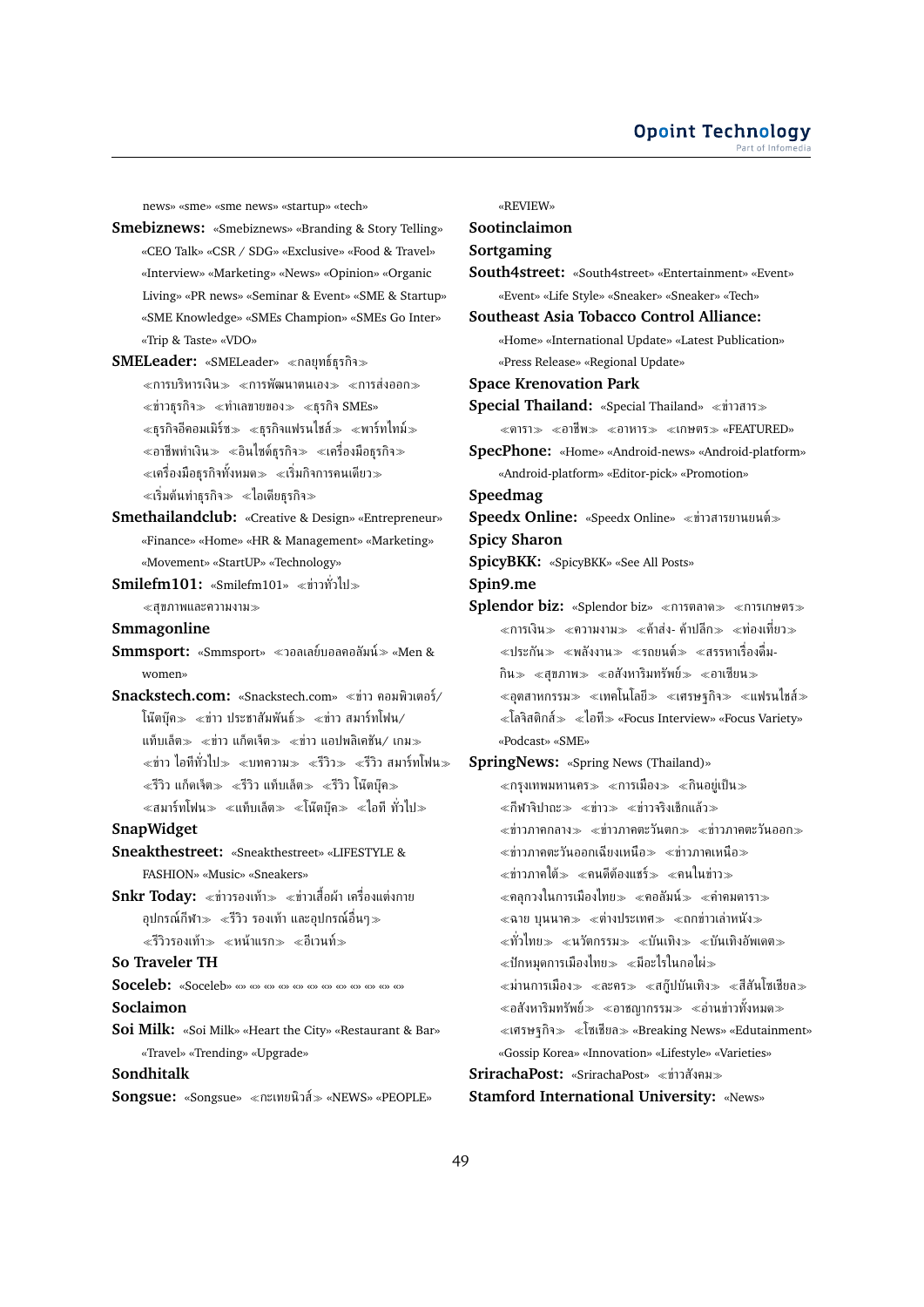**StarEnews: «StarEnews» «การตลาด > «ข่าวบันเทิง >>**  $\ll$ ข่าวบันเทิง Hollywood»  $\ll$ ข่าวบันเทิงจีน $\gg$  $\ll$ ข่าวบันเทิงญี่ปุ่น $\gg\ll$ ข่าวบันเทิงเกาหลี $\gg$  $\ll$ ข่าวบันเทิงเอเชีย $\gg \ll$ ข่าวบันเทิงเอเชียอื่นๆ $\gg \ll$ ทีวี $\gg$  $\ll$ ท่องเที่ยว – คาเฟ่ $\gg\ll$ ภาพยนตร์ $\gg\ll$ ร้านอาหาร $\gg$ ี่ «หนังสือ» «เที่ยวทั่วโลก» «เที่ยวไทย» «เพลง» «Cafe ร้านกาแฟน่านั่ง «Fashion – Lifestyle – Gadget»

- **Starupdate:** «Asian Update» «Gallery Update» «Home» «Journey Update» «Movie Update» «Music / Concert Update» «PR Update» «Radio Update» «Special Update» «Star Update» «TV / Drama Update»
- **StepGeek:** «StepGeek» «ข่าว» «บทความ» «พรีวิว» รีวิว

**Stock Action – หน้าหลัก:** หน้าหลัก

- **Stock2morrow:** «Article» «หน้าแรก» «News»
- **Stockfocusnew:** «Stockfocusnew» «Article» «News»
- **Stockradars:** «Stockradars» «มือใหม่หัดเล่นหัน 8» «New Releases 9»
- **Stockwave**
- **Stopdrink.com**
- **Studio7 Thailand:** «Droppoint» «Event & Activities» «Home» «iCare (Services)» «iPad» «Mac» «Stores» **Suay Phuket:** «Suay Phuket» «Blogs» «Deals» «Design»
- «How To Guides» «Markets» «News» «Profiles» «Properties»
- Sudsapda: «คลิป» «ความงาม» «ดารา» «หนุ่มหล่อ»  $\ll$ แฟชั่น $\gg \ll$ ไลฟ์สไตล์ $\gg$  «Home» «Top Lists»

**Sugarzone**

- **Superbikemag**
- **Superstarnews Thailand**

**Supertommo**

**SupplyNet News:** «blog.ttn.co..th» **sure2car**

- **TabletD.com:** «TabletD.com» «ข่าวสาร» «วีดีโอ»  $\ll$ อปกรณ์เสริม≫ ≪เกมส์ $\gg$  ≪แอพ≫
- **Tabloidhub:** «Culture» «Economy» «Entertainment» «News» «Opinion» «Politics» «Sports» «World»
- **Tairomdham:** «Tairomdham -» «108 โทรโข่ง  $\ll$ กฏหลักของเว็บใต้ร่มธรรม $\gg \ll$ กระทู้เมื่อเร็วๆ นี้ $\gg$ ≪จิตภาวนา- ปัญญาบารมี≫ ≪ดนตรีภาวนา ธรรมคีตา นานาชาติ≫ ≪ดอกบัวบาน ใน ต่างแดน≫ ≪ดูหนัง ดูเรา

ดโลก $\gg$   $\ll$ ธรรมมาตา มารดาแห่งโลก $\gg$   $\ll$ ธรรมะอินเทรนด์ – ธรรมะติดปีก≫ ≪ธรรมะเสวนา≫ ≪ธรรมะแนวลึกลับ วิทยาศาสตร์ทางจิต อิทธิปาฏิหารย์ $\gg <$ บทความ $\gg$  $\ll$ บทเพลงเยียวยา คีตาบำบัด $\gg\ll$ บิดามารดาบุพการี $\gg$  $\ll$ ปัญหาชีวิต ความทุกข์ ความรัก $\gg$   $\ll$ พระอริยบุคคล $\gg$  $\ll$ พุทธทำนาย ภัยพิบัติ การรับมือ $\gg \ll$ พุทโธโลยี – เวทีสะท้อนธรรม $\gg$  «มหัศจรรย์แห่งธรรมะ $\gg$  $\ll$ รับสายลมเย็นหน้าระเบียง $\gg \ll$ ศาสตร์สขภาพแห่งการบำบัด $\gg$  $\ll$ ศีลเจพรต $\gg \ll$ สุนทรียสนทนา – ไดอะล็อก $\gg$  $\ll$ หนอนหนังสือ $\gg$   $\ll$ หยาดฝนแห่งธรรม $\gg$ ห้องแนะนำการใช้เว็บบอร์ดใต้ร่มธรรม  $\ll$ เสียงของสมาชิกและทีมงาน $\gg\ll$ โครตเกรียนล้างโลก – ลงชักโครกซะ !» ไหว้พระหน้าคอม **Tajathailand Talad Vikrao INTV: «Talad Vikrao INTV» «ขายตรง»**  $\ll$ ข่าวบันเทิง $\gg$   $\ll$ ประกัน $\gg$  «Clip on TV» **TaladBandee:** «Taladbandee» คอนโดมิเนียม บ้านเดี่ยว/ บ้านแฝด/ ทาวเฮาส์/ ทาวน์โฮม «Bank News» «Newsrelease» **Taladrodd Talk Trendy:** «Talk Trendy» «App» «Article» «Gadgets» «News» «PR News» «Review» «Smarthome» «Smartphone» «Tablet» **TalkaTrip Journey Tamshee Tantai24 Taphoamini Tarajantzen Blog:** «Tarajantzen Blog» «Blog» «Huawei» «IPhone» «SamSung» **Tarmjai:** «Tarmjai» ≪ข่าว PR» ≪รีวิว≫ ≪ไลฟ์สไตล์≫ ไอที **Tasc3 Taste So Talk TAT Newsroom:** «TAT Newsroom -» «All press releases» «All press releases» «Awards» «Awards for thailand» «Executive speeches» «Latest press releases» «Press

releases 2019» «Tat short documentary: the seasons» «Thailand tourism strategy» «Thailand tourism updates»

releases» «Situation Updates» «Tat pr news» «Tat press

- «Thailand travel features» «Thailand travel news»
- «Thailand travel news» «Thailand visitor info» «Travel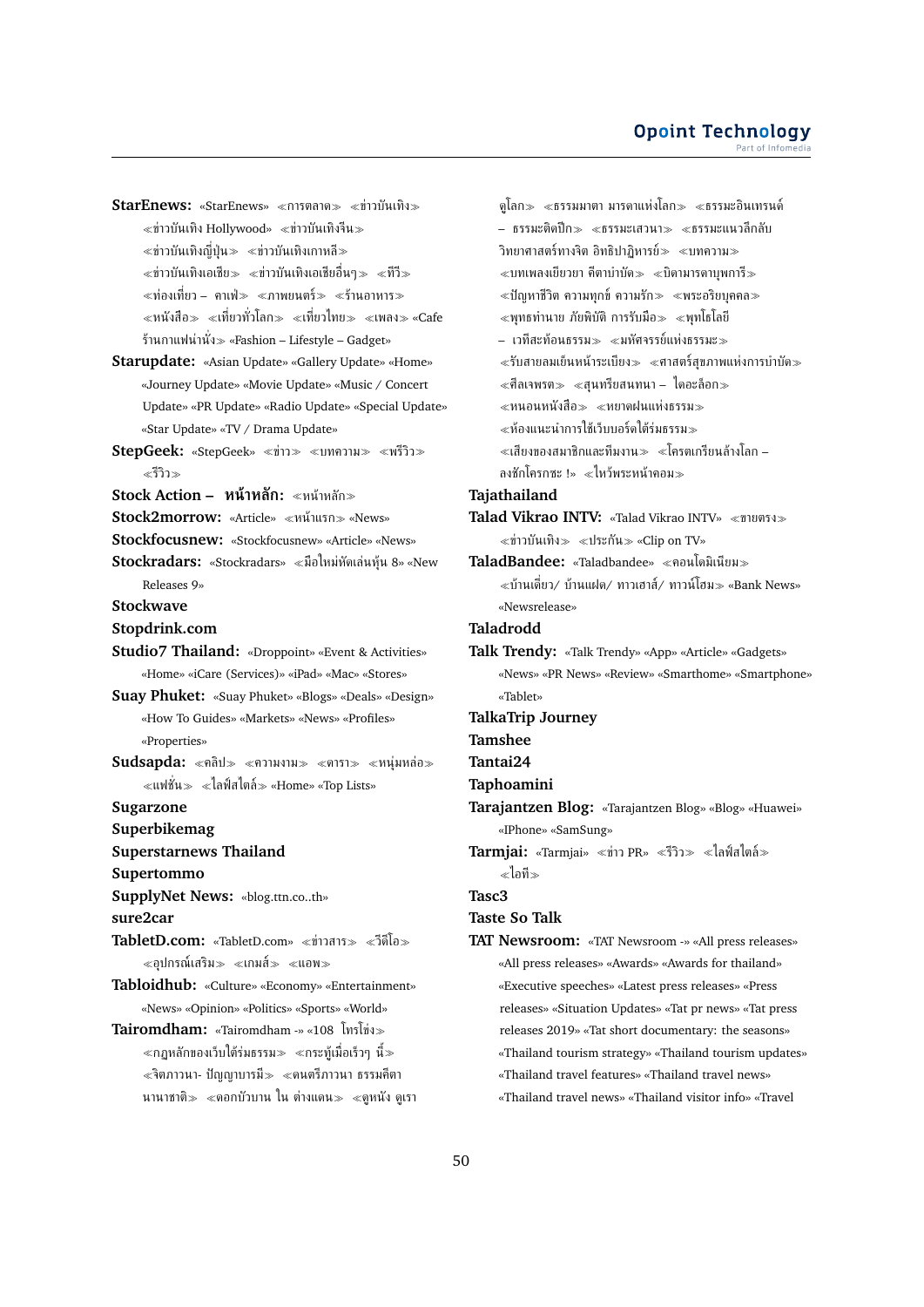articles» «Travel videos» «Visitor info»

**TatThai:** «TatThai» «ACN Newswire» «การบันเทิง»  $\ll$ ข่าวด่วน $\gg$   $\ll$ ข่าวที่ครอบคลุม $\gg$   $\ll$ ข้อมูล $\gg$   $\ll$ สังคม $\gg$  «JCN Newswire» «Top Story»

- **TCC-Technology:** «Knowledge» «News Clippings» «Press Releases & Activities» «Success Stories»
- **TCJAPress:** «TCJAPress» «ข่าวเด่น» «ต่างประเทศ»

**Tcnewsstation:** «Tcnewsstation» «ข่าวทั่วไป≫

 $\ll$ ข่าวท่องเที่ยว $\gg \ll$ ข่าวประชาสัมพันธ์ $\gg \ll$ ข่าวอาชญากรรม $\gg$ ข่าวอุบัติเหตุ

**tdaily:** «tdaily» «Business» «Health» «News»

### **tdedsnam**

- **Tech Hang Out:** «Tech Hang Out» «Camera News» «Camera Review» «Comparison» «Computer news» «Computer news33» «Computer Review» «Computer Review22» «Gadget News» «Gadget News98» «Gadget Review» «Gadget Review51» «Games» «Gaming Gear Review» «Gaming News» «Gaming34» «i Knowledge» «Movies» «News» «News407» «Promotion» «Promotion27» «Smartphone News» «Smartphone News1294» «Smartphone Preview» «Smartphone Review» «Smartphone Review142» «Tablet Review»
- **Tech Off Side:** «Tech Off Side» «Advertorial» ภาพหลุด Xiaomi Mi 6X Hatsune Miku Special  $_{\rm Edition}$  คาด! เตรียมเปิดตัวเร็วๆนี้ $_{\rm \gg}$   $_{\rm \ll}$ รายการย้อนหลัง $_{\rm \gg}$  $\ll$ รายการล้ำหน้าโชว์ย้อนหลัง $\gg\ll$ วีดีโอรอบโลก $\gg$ «Games» «Life Style» «PR News» «Review» «Security» «Smartphone» «Social News» «Tech News» «Uncategorized»
- **Tech2Thai:** «Il Sole 24 Ore» «Consumer tech» «Enterprise tech» «General News» «Mobile tech» «Telecom»

**Techamobiz:** «Techamobiz» «PR News»

- **Techfeedthai:** «Techfeedthai» «AMD» «ANDROID» «APPLE» «DROIDSANS» «GAMES» «IPHONE» «MICROSOFT» «NEWS» «NVIDIA» «Press\_Release » «SAMSUNG» «thectalkthai»
- **Techhaus Thailand:** «Gadgets» «Home» «How To» «Lifestyle» «News» «News PR» «Reviews-Previews»
- **Techhub:** «Techhub» «How To» «Lifestyle» «PR news» «Update»

**TechKnowNews:** «TechKnowNews» «Crypto» «Games»

«Global» «IT»

**Techmayday:** «Techmayday» «Features» «How to» «News» «Review»

**Techmehome**

- **Techmoblog:** «All» «Article» «Home» «Review: Smartphone» «Review: Tablet»
- **Techmoveon:** «Techmoveon» «Article» ดูข่าวสารทั้งหมด
- **Technologychaoban: «3» «การตลาด» «ภูมิปัญญาไทย»**  $\ll$ วิถีชาวบ้าน≫ ≪เด่นวันนี้≫ ≪เทคโนฯ ประมง≫ ≪เทคโนฯ ปศุสัตว์≫ «เทคโนฯ เกษตร≫ «เยาวชนเกษตร≫  $\ll$ ไม้ดอกไม้ประดับ $\gg$  «Uncategorized»

**Techonmag:** «Techonmag» «Featured» «News»

- **Techsauce:** «Techsauce» «News» «Reports» «See More» «Startup Guide» «Tech & Biz» «Videos»
- **TechTalkThai:** «TechTalkThai» «Advanced Threat Protection» «Application Delivery Controller» «Applications» «Audit and Compliance» «Backup and DR» «Big Data and Data Science» «Cloud & Systems» «Cloud Security» «Cloud Services» «Converged Infrastructure» «Data Center» «Data Security and Privacy» «Database» «Database Security» «Email Security» «Endpoint Security» «Enterprise Collaboration» «Enterprise Mobile Devices» «Featured Posts» «Globenewswire» «Internet of Things» «IT Knowledge» «Log Management and SIEM» «Mobile Enterprise» «Mobile Management» «Mobile Security» «Network Management» «Network Monitoring & Analyzer» «Network Security» «Networking» «Operating System» «Physical Security» «Security» «Server» «Server & Storage» «Storage» «Storage Networking» «Switch and Router» «Today» «Virtualization & Container» «Vulnerability and Risk Management» «Web Security» «Wireless Networking» «Wireless Security»
- **Techthaitoday:** «Techthaitoday» «HOW TO» «IT NEWS» «REVIEWS» «SEO»
- **TechXcite.com:** «Apps» «Home» «Mobile» «News» «Reviews»
- **Tededmuaythai:** «Tededmuaythai» «กำปั้นโลก»  $\ll$ หน้าหลัก $\gg$   $\ll$ เรตมวย $\gg$   $\ll$ ไฮไลท์มวยไทย $\gg$
- **Teenee:** «Teenee» «กีฬา » «ข่าว » «ดูดวง »  $\ll$ บันเทิงดารา $\gg\ll$ โซเชียลนิว $\gg\ll$ ไม่หมู $\gg$
- **Telecomlover:** «Telecomlover» «Experiences» «Featured»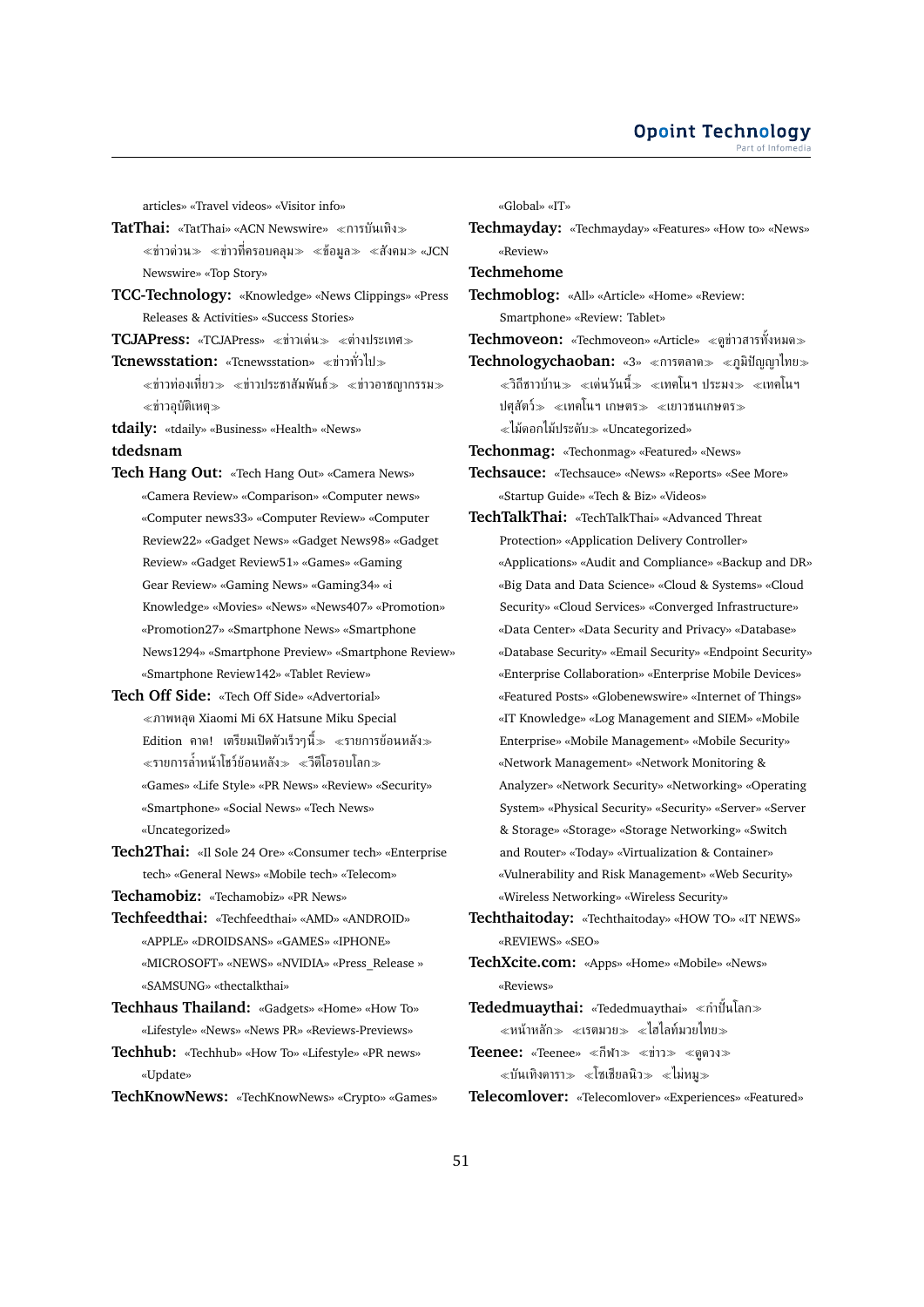«Hardware» «News» **Tencent Terminal 21 Teroasia Tewfree Tgo TH DSD Thai Armed Force Thai Auto Press:** «Thai Auto Press» «Autofinance»  $\ll$ ข่าวต่างประเทศ $\gg \ll$ ข่าวในประเทศ $\gg \ll$ ค่มือซื้อรถ $\gg$  $\ll$ จักรยานยนต์ $\gg$   $\ll$ มาร์เก็ตวอทช์ $\gg$   $\ll$ รถบรรทุก $\gg$  $\ll$ รถพาณิชย์ $\gg$   $\ll$ รถยนต์ $\gg$   $\ll$ รถใหม่ต่างแดน $\gg$  $\ll$ รถใหม่ไทยแลนด์ $\gg \ll$ รถไฟฟ้า $\gg \ll$ ห้องสมุด $\gg$  «Behind the Wheel» «Car Guru» «Let's Drive» «Meet The CEO» «Moto Review» «MotoNEWS» «Motorsport» «Parts and Accessories» «report» «Sponsored Content» «The People» **Thai Bangkok Newsit Thai Business News Thai Car Lover Thai Customs:** หน้าแรก **Thai Daily Mirror – หน้าหลัก:** หน้าหลัก **Thai Ecommerce:** «Thai Ecommerce» «Articles E-Commerce» «News» **Thai Examiner:** «Thai Examiner» «Crime» «Culture» «Economy» «Living» «Media» «Personal» «Politics» «Thai World» «Thailand» **Thai Health:** «ข่าวสร้างสุข» «ข่าวสุขภาพ» «คู่มือภาคี»  $\ll$ ทันกระแสสุขภาพ $\gg\ll$ บทความสุขภาพ $\gg\ll$ ภาคีบอกข่าว $\gg$  $\ll$ รอบร้เรื่องโครงการ $\gg\ll$ ระเบียบคำสั่ง $\gg\ll$ สร้างสขกับ สสส.» «สสส. ในเวทีโลก» «สาระสุขภาพ»  $\ll$ สำนักข่าวสร้างสุข $\gg \ll$ สื่อสร้างสุข $\gg \ll$ เกร็ดความรู้สุขภาพ $\gg$ เคล็ดลับคนดังสุขภาพดี เพื่อนสร้างสุขภาวะ ≪เรื่องเล่าภาคี≫ ≪แนะนำภาคี≫ «Home» **Thai Health Promotion Foundation Thai Home Online:** «Article» «หน้าแรก» «Finance» «Property» «Review» **Thai Lover Cars:** «Thai Lover Cars» ลงประกาศฟรี **Thai Luxury Society:** «Home» **Thai MLM News:**  $\ll$ **ข่าวการตลาด**  $\gg$  $\ll$ **ข่าวการตลาด**  $\gg$ หนังสือพิมพ์ออนไลน์ «RSS» **Thai Mobile Center:** «Thai Mobile Center» «Mobile

Article» «Mobile News» «Mobile tips» Thai News: «ข่าวการศึกษา» «ข่าวการเมือง»  $\ll$ ข่าวกีฬา $\gg$   $\ll$ ข่าวจังหวัดน่าน $\gg$   $\ll$ ข่าวจังหวัดพะเยา $\gg$  $\ll$ ข่าวจังหวัดพิษณุโลก $\gg$   $\ll$ ข่าวจังหวัดลำปาง $\gg$  $\ll$ ข่าวจังหวัดลำพูน $\gg$   $\ll$ ข่าวจังหวัดสุโขทัย $\gg$  $\ll$ ข่าวจังหวัดอุตรดิตถ์ $\gg$   $\ll$ ข่าวจังหวัดเชียงราย $\gg$  $\ll$ ข่าวจังหวัดแพร่ $\gg$   $\ll$ ข่าวจังหวัดแม่ฮ่องสอน $\gg$   $\ll$ ข่าวตำรวจ $\gg$  $\ll$ ข่าวท่องเที่ยว $\gg$   $\ll$ ข่าวบันเทิง $\gg$   $\ll$ ข่าวพาดหัว- หน้าหนึ่ง $\gg$  $\ll$ ข่าวศิลปวัฒนธรรม $\gg$   $\ll$ ข่าวสตรี $\gg$   $\ll$ ข่าวสังคม $\gg$ ่ ≪ข่าวสิ่งแวดล้อม – พลังงาน≫ ≪ข่าวสุขภาพ- อนามัย≫  $\ll$ ข่าวหน้า 1 – อาชญากรรม $\gg$   $\ll$ ข่าวเกษตรกรรม $\gg$  $\ll$ ข่าวเศรษฐกิจ $\gg$   $\ll$ ข่าวแรงงาน- วิชาชีพ $\gg$   $\ll$ คอลัมนิสต์ $\gg$  $\ll$ คอลัมภ์ ฅนของประชาชน $\gg$   $\ll$ คอลัมภ์ สัพเพเหระ $\gg$  $\ll$ คอลัมภ์ เป่งลึ้ง คิด- เขียน $\gg \ll$ คอลัมภ์ท้องถิ่นของเรา $\gg$  $\ll$ ชุมทางนักสู้ $\gg$   $\ll$ ซ๊ะป๊ะ $\ldots$  เรื่องเก่า $\gg$   $\ll$ บทความ IT»  $\ll$ บทความเคาะสนิม $\gg \ll$ บทบรรณาธิการ $\gg \ll$ บนกรีนกอล์ฟ $\gg$  $\ll$ บรรณศีล $\gg$   $\ll$ ประมวลภาพฉลองชัย 43 ปีไทยนิวส์ $\gg$  $\ll$ สก๊ปข่าวพิเศษ $\gg \ll$ สังคมหน้า 4»  $\ll$ สารคดีพื้นบ้าน $\gg$  $\ll$ เคาะสนิม≫ ≪เสาร์พิเศษ≫ ≪แวดวง คนท้องถิ่น≫ ไม่มีหมวดหมู่ **Thai News:** «Thai News» «Feed» **Thai PBS:** «Home» «News» **Thai PBS World Thai Plastic Industries Association:**  $\ll$ ข่าวสารวงการพลาสติก $\gg$ Thai Pr: «Thai Pr» «Auto en» «การศึกษา≫ «การเงิน/ หลักทรัพย์ กีฬา ดูข่าวประชาสัมพันธ์ทั้งหมด  $\ll$ ทั่วไป $\gg$   $\ll$ ท่องเที่ยว $\gg$   $\ll$ ธุรกิจ $\gg$   $\ll$ นิทรรศการ $\gg$  $\ll$ บันเทิง $\gg$   $\ll$ พลังงาน $\gg$   $\ll$ ยานยนต์ $\gg$   $\ll$ สขภาพ $\gg$  $\ll$ อสังหาฯ $\gg$   $\ll$ อุตสาหกรรม $\gg$   $\ll$ โลจิสติกส์ $\gg$   $\ll$ ไลฟ์สไตล์ $\gg$ ไอที «General\_en» «IT» «Rss» **Thai Public Media Thai Roads:** «Thai Roads» «Completed Project» «Do» «News» «Project» «Research» **Thai smes:** «Thai smes» ≪รับจัดอบรมสัมมนา≫ «Business news» «Cover story» «E Market place» «E Training Hub» «Entertainment/Tourism» «General news» «Inno Tech» «Smes Hub» **Thai.rti.org..tw**

**Thaiasianews:** «Thaiasianews» ข่าวการเมือง  $\ll$ ข่าวบันเทิง $\gg$   $\ll$ ข่าวประจำวัน $\gg$   $\ll$ ข่าวอาชญากรรม $\gg$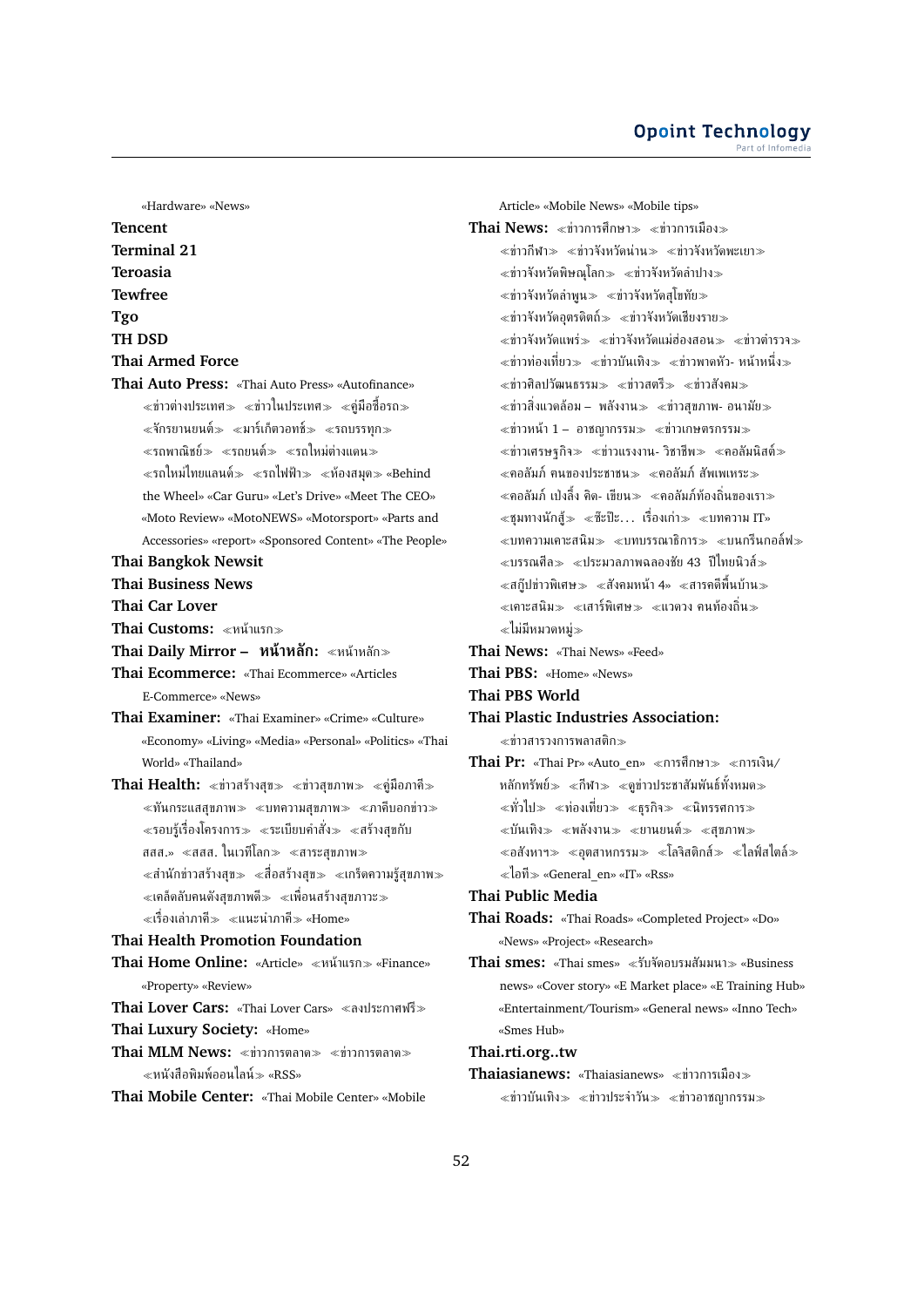$\ll$ ข่าวเศรษฐกิจ $\gg$   $\ll$ ข่าวไอที $\gg$   $\ll$ โลก $\gg$ 

- **Thaiautolive:** «Thaiautolive» «MOTOR CYCLE» «MOTOR SPORTS» «NEW ARRIVAL» «NEWS UPDATE» «TEST DRIVE»
- **Thaiautonews:** «Thaiautonews» «AUTO NEWS» «Auto news» «Auto sales» «Featured» «Gallery» «Motorsport» «New products» «Test drive»
- **thaibccnews:** «thaibccnews» «กลยทธ์/ บริหาร»  $<$ การเมือง $> <$ ตลาด& ประชาสัมพันธ์ $> <$ ระดมสมอง $>$  $\ll$ สังคม& ไลฟ์สไตล์ $\gg$   $\ll$ เศรษฐกิจ $\gg$   $\ll$ โลกโซเชียล $\gg$
- **Thaibeautyblogger:** «Thaibeautyblogger» «BEAUTY» «CLINIC» «HEALTH» «NEWS UPDATE» «PEOPLE» «SURGERY»

**Thaibevthaitalent**

- **Thaibizvision:** «Thaibizvision» ≪ท่องเที่ยว- กีฬา≫ ่ «ประชาสัมพันธ์» «ยานยนต์» «สขภาพ- ความงาม»  $\ll$ สุขภาพ- ความงาม $\gg \ll$ ไอที $\gg$  «CSR» «Special Scoops»
- **Thaicabincrew:** «Thaicabincrew» «activity»  $\ll$ บทสัมภาษณ์ลูกเรือ $\gg \ll$ ประกาศรับสมัครลูกเรือล่าสุด $\gg \ll$ ปี  $2016$ » «ปี 2017» «ปี 2018» «ปี 2019» «ปี 2020» «ปี 2021» «ลูกเรือท่องเที่ยว» «สัมภาษณ์พนักงานภาคพื้น»  $\ll$ อะไรเอ่ย ไม่เข้าพวก $\gg\ll$ เรื่องเล่าชาวลูกเรือ $\gg$  «book and music in my heart» «CREW JOB» «crew job» «crew job» «crew job» «CREW STORY» «crew story» «CREW VIDEO» «essential» «GROUND STAFF» «OUR PARTNERS»
- **Thaicarnews:** «Thaicarnews» ข่าวมอเตอร์ไซต์  $\ll$ ข่าวรถยนต์ $\gg$   $\ll$ คลิปวิดีโอ $\gg$   $\ll$ รีวิวมอเตอร์ไซต์ $\gg$ รีวิวรถยนต์ เคล็ดลับยานยนต์
- **Thaich4:** «Thaich4» «การเมือง» «กีฬา» «บันเทิง»  $\ll$ สังคม $\gg\ll$ เทคโนโลยี $\gg\ll$ เศรษฐกิจ $\gg$
- **Thaichamber**

### **Thaicinema**

Thaidriving: «Thaidriving» «ข่าวรถยนต์» «บทความ» รถแต่ง

### **Thaienergy-transportnews:**

- «Thaienergy-transportnews» «ข่าวเด่น» «คมนาคม»  $\ll$ ท่องเที่ยวเชิงอนุรักษ์ $\gg\ll$ บทความสกู๊ปพิเศษ $\gg\ll$ ภาพข่าว $\gg$  $\ll$ สก็ปพิเศษ $\gg$  «CSR»
- **Thaifastmoney:** «Thaifastmoney» บทความ หมวดหมู่ประกาศ

### **Thaifintech**

### **Thaifintech**

- **Thaifrx:** «Thaifrx» «ข่าวและบทวิเคราะห์» «ความรู้  $\text{Forex}\text{--}\ll$ ความรัฟอร์เร็กซ์ทั่วไป $\text{--}\ll$ ทั้งหมด $\text{--}\ll$  $\ll$ ทั้งหมด $\gg$   $\ll$ บทความForex»  $\ll$ บทวิเคราะห์ ทองคำ บทวิเคราะห์ ทองคำ ประจำวันที่ 2 มิถุนายน 2563» ปัจจัยที่ส่งผลกระทบกับค่าเงินและทองคำ  $\ll$ ผลิตภัณฑ์มวลรวมในประเทศ ทั่วโลก ปี 62 ประเทศไทยอย่อันดับที่ 22» «วิเคราะห์ค่เงิน AUDCAD»  $\ll$ วิเคราะห์คู่เงิน AUDCHF»  $\ll$ วิเคราะห์คู่เงิน AUDJPY»  $\ll$ วิเคราะห์คู่เงิน AUDNZD»  $\ll$ วิเคราะห์คู่เงิน AUDUSD»  $\ll$ วิเคราะห์คู่เงิน CADCHF»  $\ll$ วิเคราะห์คู่เงิน CADJPY»  $\ll$ วิเคราะห์คู่เงิน CHFJPY»  $\ll$ วิเคราะห์คู่เงิน EURAUD»  $\ll$ วิเคราะห์คู่เงิน EURCAD»  $\ll$ วิเคราะห์คู่เงิน EURCHF»  $\ll$ วิเคราะห์คู่เงิน EURGBP»  $\ll$ วิเคราะห์คู่เงิน EURJPY»  $\ll$ วิเคราะห์คู่เงิน EURNZD»  $\ll$ วิเคราะห์คู่เงิน EURUSD»  $\ll$ วิเคราะห์ค่เงิน EURUSD ประจำวันที่ 2 มิถนายน 2563»  $\ll$ วิเคราะห์คู่เงิน GBPAUD»  $\ll$ วิเคราะห์คู่เงิน GBPCAD»  $\ll$ วิเคราะห์คู่เงิน GBPCHF»  $\ll$ วิเคราะห์คู่เงิน GBPJPY»  $\ll$ วิเคราะห์คู่เงิน GBPNZD»  $\ll$ วิเคราะห์คู่เงิน GBPUSD» วิเคราะห์คู่เงิน GBPUSD ประจำวันที่ 2 มิถุนายน 2563» วิเคราะห์คู่เงิน NZDCAD» วิเคราะห์คู่เงิน  $NZDCHF$ »  $\ll$ วิเคราะห์ค่เงิน  $NZDJPY$ »  $\ll$ วิเคราะห์ค่เงิน NZDUSD» วิเคราะห์คู่เงิน USDCAD» วิเคราะห์คู่เงิน USDCHF» วิเคราะห์คู่เงิน USDJPY ประจำวันที่ 2 มิถุนายน  $2563$ »  $\ll$ วีดีโอForex»  $\ll$ สมัครเทรดฟอร์เร็กซ์ $\gg \ll$ ท้น สกุลเงินต่าง ๆ ทั่วโลก รวมทั้ง ทองคำ ร่วง เกิดอะไรขึ้น ?» «Fed ประกาศสงครามกับ Covid 19» «GBP/USD ร่วงต่ำกว่า 1.1500 ร่วงต่ำสุดนับตั้งแต่ปี 1985» «Good  $Friday$  วันนี้ตลาดหุ้นส่วนใหญ่ปิด $\gg$  «Good Friday วันนี้ตลาดหุ้นส่วนใหญ่ปิด «QE» «Rss»
- ThaiHitz: «ThaiHitz» «การทำอาหาร» «ข่าวประจำวัน»  $\ll$ ดดวง $\gg$   $\ll$ บันเทิง $\gg$   $\ll$ รวมแบบบ้าน $\gg$   $\ll$ สุขภาพ $\gg$
- **Thaihometown.com:** ข่าวประชาสัมพันธ์ «Home» **ThaiHotelJob:** «News»
- Thaihothit: «Thaihothit» «ข่าวดังโซเชียล» «ข่าวทั่วไป»  $\ll$ ข่าวบันเทิง $\gg$   $\ll$ ข่าวสุขภาพ $\gg$   $\ll$ ท่องเที่ยว $\gg$   $\ll$ อาหาร $\gg$ ไลฟ์สไตล์
- **ThaiHotPro:** «ThaiHotPro» ตกแต่งบ้าน- คอนโด ี้ ≪บทความ≫ ≪อาหารและเครื่องดื่ม≫ «แฟชั่น ≫ «โรงแรม-ท่องเทียว
- **ThaiJobsGov :** «ThaiJobsGov » ข่าวการศึกษา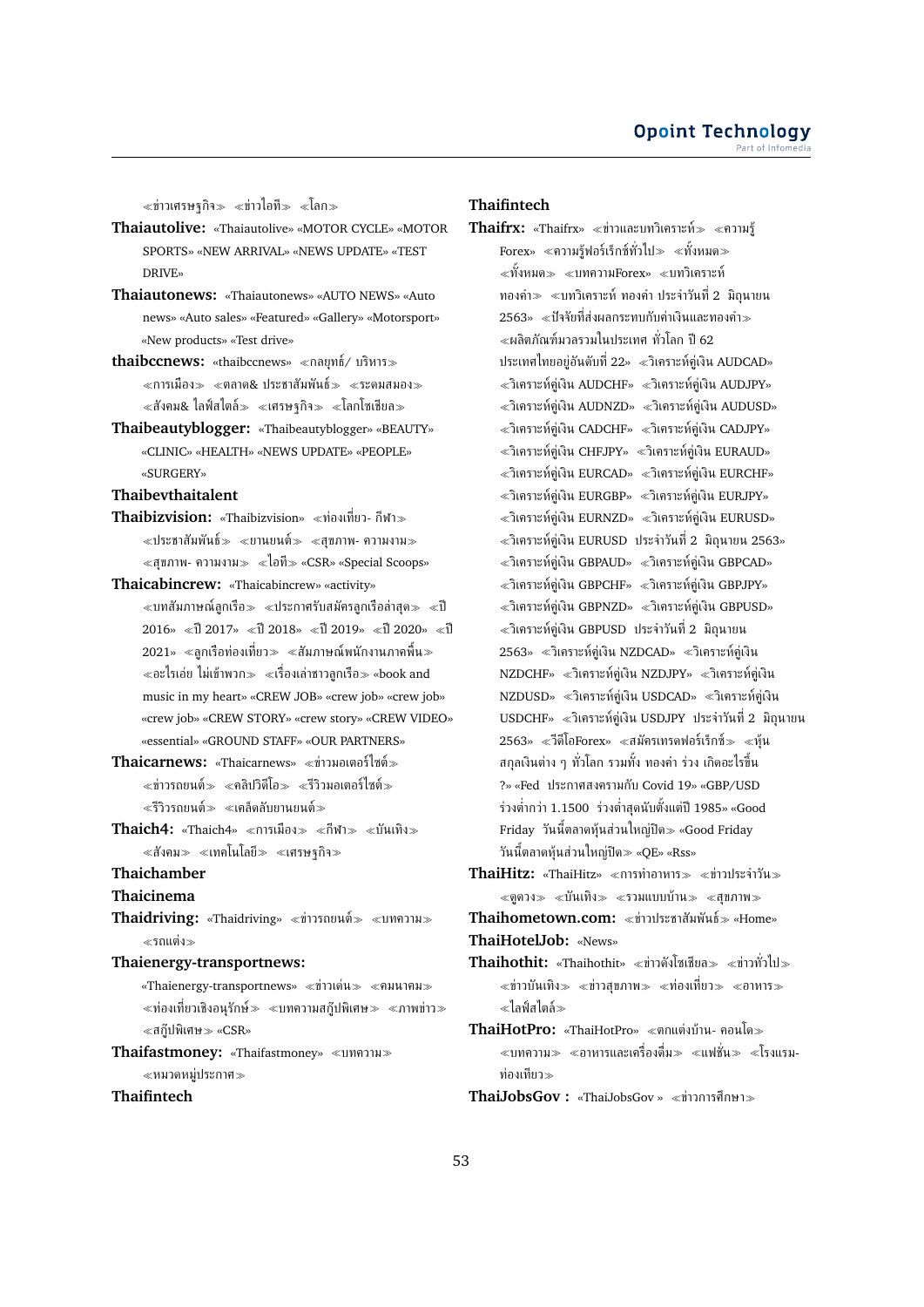$\ll$ ข่าวราชการ $\gg$   $\ll$ ครูผู้ช่วย $\gg$   $\ll$ งานยอดนิยม $\gg$  $\ll$ งานราชการ $\gg$   $\ll$ งานราชการ $\gg$   $\ll$ งานราชการภูมิภาค $\gg$  $\ll$ ดทั้งหมด $\gg \ll$ ดทั้งหมด $\gg \ll$ ดทั้งหมด $\gg$ ≪ตำรวจ≫ ≪ทหาร≫ ≪ทั่วไป≫ ≪พนักงานราชการ – ลูกจ้าง พนักงานราชการ- ลูกจ้างชั่วคราว รัฐวิสาหกิจ สอบ กพ.»

**Thaila Newspaper:** «Thai LA Newspaper»

- Thailaemthong: «Thailaemthong» «กระบี่» «การเมือง»  $\ll$ คนใต้ต่างแดน $\gg \ll$ ทั่วไป $\gg \ll$ กำไป $\gg \ll$ ภาพข่าวสังคม $\gg$  $\ll$ เศรษฐกิจ $\gg \ll$ ไลฟ์สไตล์- บันเทิง $\gg$
- **Thailand:** «Thailand» «泰华新闻»

#### **Thailand Automotive Institute**

**Thailand Business News:** «Asean» «Banking» «Business» «Cambodia» «China» «Corporate» «Economics» «Europe» «Health» «Home» «Hongkong» «India» «Indonesia» «Investment» «Japan» «Law» «Malaysia» «Markets» «Middle East» «Myanmar» «Politics» «Press Release» «Real Estate» «Singapore» «Tech» «Tourism» «Trade» «US» «Vietnam»

#### **Thailand Connect**

- **Thailand Construction and Engineering News:** «Thailand Construction and Engineering News» «Blog» «News» «Product News»
- **Thailand Eats:** «Thailand Eats» « $\psi$ 17» «Hotel & Resort > «Restaurant» «Spa» «Street Food» «Travel»
- **Thailand Inside New:** «Thailand Inside New»  $\ll$ การศึกษา/ เยาวชน $\gg \ll$ กีฬา $\gg \ll$ ข่าวทหาร/ ตำรวจ $\gg$  $\ll$ ข่าวทั่วไทย $\gg$   $\ll$ ท่องเที่ยว $\gg$   $\ll$ ธุรกิจ/ ตลาด $\gg$   $\ll$ บันเทิง $\gg$ ยานยนต์ ไอที «CSR»
- **Thailand Insurance:** «Thailand Insurance» ทั้งหมด «Event» «Financial&wealth» «Garage» «Insurance knowledge» «Interviews» «Marketing» «News update» «Regulator» «Special story» «Tech&stratup»
- **Thailand Live News:** «Business» «Entertainment» «Experience Thailand» «International» «National» «Sports» «Trending»
- **Thailand Media Press Release:** การศึกษา  $\ll$ ธนาคาร| การเงิน| หลักทรัพย์ $\gg\ll$ ธฺรกิจ| ตลาด| โฆษณา| อุตสาหกรรม $\gg$  «ผลิตภัณฑ์ใหม่+» «ยานยนต์ $\gg$  «สังคม บันเทิง กอสซิป $\gg$  «สุขภาพ| การแพทย์| ความงาม $\gg$

 $\ll$ อสังหาริมทรัพย์ $\gg\ll$ อาหารท่องเที่ยวพักผ่อนโรงแรม $\gg$  $\ll$ อื่นๆ $\gg\ll$ ไอที| สื่อสาร| เทคโนโลยี $\gg$  «Home» «Promotion»

- **Thailand Mirror:** «Thailand Mirror -» «Athletic» «Government & politics» «Industry» «Legal & judicial» «Medical & health» «Press releases»
- **Thailand Mobile Expo:** «Press Release»
- **Thailand News:** «Thailand News» «Asia» «Bangkok» «Chiang Mai» «Isan» «News» «North» «Pattaya» «Phuket» «Technology»
- **Thailand News Line:** «Thailand News Line» «Affairs» «Asean» «Fashion» «General» «Government Policy» «Health Care» «Legal» «Medical/Health Care» «Press Releases» «RedHill Biopharma Ltd» «Study» «Technology»
- **Thailand News Online:** «Thailand News Online» «ACN Newswire»  $\ll$ การเงิน $\gg$   $\ll$ ข่าว $\gg$  $\ll$ วิทยาศาสตร์และเทคโนโลยี $\gg\ll$ เทคโนโลยี $\gg$  «JCN Newswire» «Top Story»
- **Thailand Plus Online:** «Thailand Plus Online» «Lifestyle» «News»
- **Thailand Post:** «Thailand Post» ≪ดูข่าวทั้งหมด≫

**Thailand Posts English**

- **Thailand Press Release:** «Thailand Press Release» «Auto» «Automotive»  $\ll$ ทั่วไป $\gg$   $\ll$ บันเทิง $\gg$   $\ll$ บ้าน/ คอนโด≫ «พลังงาน≫ «ยานยนต์» «สินค้า» «สื่อสาร»  $\ll$ สุขภาพ $\gg \ll$ ทุ้น $\gg \ll$ ไลฟ์สไตล์ $\gg \ll$ ไอที $\gg$  «Business» «Entertainment» «General» «Heathcare» «IT» «Lifestyle» «NRG» «Press Releases» «Press Releases» «Properties» «Stcoks» «Telecom»
- **Thailand Press Release News:** «Thailand Press Release News» «Automotive» «Automotives»  $\ll$ อินเด็กซ์ ลิฟวิ่งมอลล์ $\gg$  «Business» «Business» «Energy» «Entertainment» «Entertainment» «Finance & Stocks» «General» «Heathcare» «IT» «Latest» «Life» «Lifestyle» «Lifestyle» «Press News» «Press News Fin» «PRESS RELEASES» «Properties» «Stcoks» «Technology» «Telecom» «Travel & Leisure»

### **Thailand Reporter**

**Thailand Supercars:** «Thailand Supercars» «Aston Martin» «Audi» «Bentley» «BMW» «Bugatti» «Chevrolet» «Ferrari» «Hennessey» «Infiniti» «Jaguar» «Koenigsegg»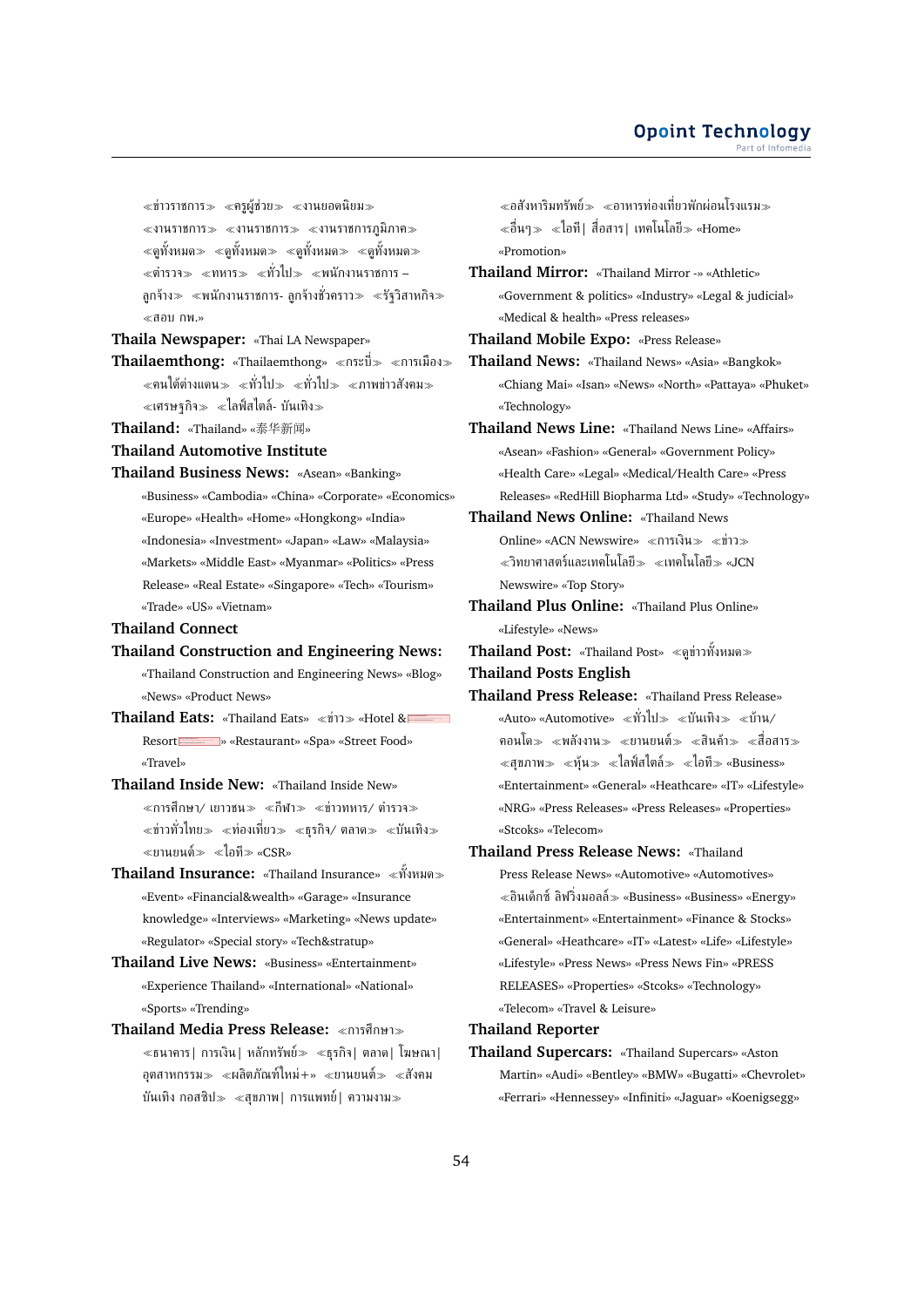«Lamborghini» «Lexus» «Lotus» «Maserati» «Mazda» «McLaren» «Mercedes» «Nissan» «Pagani» «Porsche»

- **Thailand Times:** «Thailand Times» «กีฬา»  $\ll$ ท่องเที่ยว $\gg\ll$ ประชาสัมพันธ์ $\gg\ll$ เทคโนโลยีและนวัตกรรม $\gg$  $\ll$ เศรษฐกิจและสังคม $\gg$   $\ll$ แวดวงสุขภาพ $\gg$   $\ll$ ไลฟ์สไตล์ $\gg$
- **Thailand-property:** «Thailand-property» «Blog for professionals» «Events» «Lifestyle» «Magazine»
- **Thailandcompanydirectory:**
	- «Thailandcompanydirectory» ข่าวสาร/ งานบริษัท  $\ll$ ผลิตภัณฑ์พลาสติก $\gg$   $\ll$ ผลิตภาชนะด้วยพลาสติก $\gg$ ผลิตอะไหล่ยานยนต์ อุตสาหกรรมขั้นมูลฐาน  $\ll$ โรงงาน $\gg \ll$ โรงงานผลิตเคมีภัณฑ์ $\gg$
- **Thailande-fr Le site info Thaïlande :** «Le site info Thaïlande» «Le site info Thaïlande – Actu» «Le site info Thaïlande – Économie» «Le site info Thaïlande – Bangkok» «Le site info Thaïlande – Culture» «Le site info Thaïlande – Environnement» «Le site info Thaïlande – Expatriation» «Le site info Thaïlande – Immobilier» «Le site info Thaïlande – Politique» «Le site info Thaïlande – Santé» «Le site info Thaïlande – Société» «Le site info Thaïlande – Tourisme» «Le site info Thaïlande – Visas»
- **Thailandesportclub:** «Thailandesportclub» «eSports» «Guide» «News» «Review» «Scoop» «Team» «Tech» «Tournament»
- **ThailandExhibition.com:** ภาพบรรยากาศงาน «Home» «News» «PR-News»

**Thailandindustry.com:** «Thailandindustry.com» «Articles» «News» «Products»

- **Thailandmedical:** «Thailandmedical» «Aesthetics» «Anti-aging» «Arthritis» «Cancer» «Cardiology» «Diabetes» «Gastroenterology» «HIV / AIDs» «Hospital News» «Medical Devices» «Meds» «News» «STDs» «Supplements»
- **Thailandmovement:** «Thailandmovement» «Auto» «Beauty» «Biz» «CSR» «DINING» «Energy» «ENGLISH» «ENGLISH NEWS» «Entertain» «Fashion» «Financial» «Government» «Health» «Insurance Maximus » «MONITOR» «News Update» «Party & Event» «PEOPLE» «Property» «REVIEW» «Tech» «TRAVEL»

**Thailands Tidende**

**Thailandstory:** «PR News»

### **Thailandtourist**

**Thailandtv News:** «Thailandtv News» «Business» «Entertainment» «Lifestyle» «News» «Sports» «Tech» «Travel»

**Thaileague:** «Thaileague»

**Thaimotor:** «Thaimotor» «Motor GP» «Riders» «Road Racing» «World Superbike»

**Thaimoveinstitute:** «Thaimoveinstitute» «ARTICLES» «NEWS» «VDO»

**Thaimungnews: «Thaimungnews» «การค้า»**  $\ll$ การเกษตร $\gg\ll$ การเงิน $\gg\ll$ ธนาคาร $\gg\ll$ ธุรกิจ $\gg\ll$ อีอีซี $\gg$  $\ll$ อุตสาหกรรม $\gg$   $\ll$ เศรษฐกิจ $\gg$ 

**Thaimuslim:** «Thaimuslim» «ข่าวดัง» «ข่าวโลกมุสลิม»  $\ll$ ข่าวไทยมุสลิม $\gg$   $\ll$ คลิป $\gg$   $\ll$ ประชาสัมพันธ์ $\gg$ 

- **Thainews-online.com:** «Thainews-online.com» «CSR&PR» «News Update» «Special Report» «Trader» «Transform»
- **Thainewsonline:** «Thainewsonline» «กีฬา≫ «ข่าว≫  $\ll$ ท่องเที่ยว $\gg$   $\ll$ ธรกิจ $\gg$   $\ll$ ไลฟ์สไตล์ $\gg$
- **ThaiNGO**
- **Thaiobserver**
- ThaiPost.net: «กรองสถานการณ์» «การศึกษา สาธารณสข»  $\ll$ การเมือง $\gg \ll$ กีฬา $\gg \ll$ คอลัมนิสต์ $\gg \ll$ คุณภาพชีวิต $\gg$  $\ll$ ต่างประเทศ $\gg \ll$ ท่องเที่ยว $\gg \ll$ บันเทิง $\gg \ll$ ประชาสัมพันธ์ $\gg$  $\ll$ ประวัติศาสตร์ $\gg$   $\ll$ ยานยนต์ $\gg$   $\ll$ ศิลปวัฒนธรรม $\gg$  $\alpha \ll$ สิ่งแวดล้อม $\gg \alpha \ll 1$ ขภาวะสร้างได้ $\gg \alpha \ll 1$ นังสือพิมพ์ $\gg$  $\ll$ หน้าหลัก $\gg$   $\ll$ อาชญากรรม $\gg$   $\ll$ อาหาร $\gg$   $\ll$ เปลวสีเงิน $\gg$  $\ll$ เศรษฐกิจ $\gg$  «X-CITE»
- **Thaipronews:** «Thaipronews» «Business» «Industry» «New Product» «Tourism»

## **Thaipropertymentor**

### **ThaiPublica**

- **Thaiquote:** «Thaiquote» ≪ข่าวเด่น > ≪ทั่วไป >  $\ll$ สัมภาษณ์พิเศษ $\gg\ll$ เศรษฐกิจ $\gg$  «CSR/CSV»
- **Thairats:** ข่าวจาก Social» ข่าวเด่น ประเด็นร้อน  $\ll$ คลิปดังระดับโลก $\gg \ll$ ค้ยประเด็นดารา $\gg \ll$ ประเด็นบันเทิง $\gg$  $\ll$ ประเด็นหลอนขนหัวลุก $\gg$   $\ll$ พรีเมียร์ลีก อังกฤษ $\gg$  $\ll$ รูปเด่นประจำวัน $\gg\ll$ ส่องเกมฟุตบอล $\gg\ll$ ส่องไอจีคนดัง $\gg$  $\ll$ หน้าแรก $\gg\ll$ เกร็ดความรู้ $\gg\ll$ เด็ดกีฬาดัง $\gg\ll$ เสี่ยงโชค หวย ล็อตเตอรี่
- **Thairesidents:** «Thairesidents» «AROUND TOWN»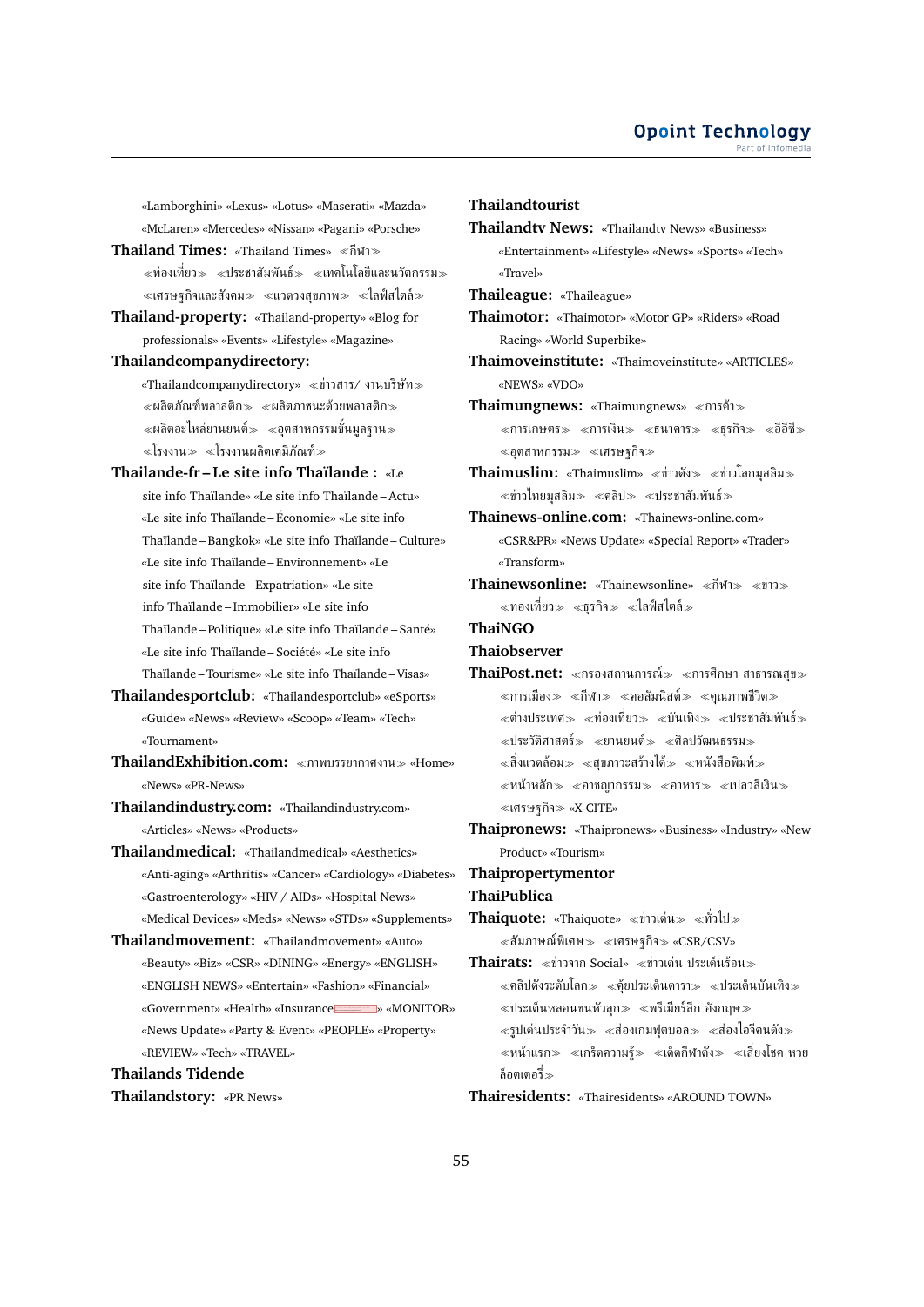«HEALTH» «LIFESTYLE» «LOCAL» «MONEY» «PROPERTY» «TIPS» «WORLD»

- **Thaisaeree:** «Thaisaeree» «การศึกษา ศาสนา วัฒนธรรม»  $\ll$ ข่าวกีฬา $\gg$   $\ll$ ข่าวด่วนไทยเสรี $\gg$   $\ll$ ข่าวทั่วไทย $\gg$  $\ll$ ข่าวธุรกิจ $\gg$   $\ll$ ข่าวสังคม $\gg$   $\ll$ ข่าวอาชญากรรม $\gg$   $\ll$ ดูดวง $\gg$  $\ll$ ท่องเที่ยว $\gg\ll$ รายงานพิเศษ $\gg\ll$ สาธารณสข- เกษตร $\gg$  $\ll$ ไทยเสรีนิวส์ทีวี $\gg$  «Lifestyle» «NEWS»
- **Thaismiletopic:** «Thaismiletopic» กรมอุตุฯ  $\ll$ ข่าวการเมือง $\gg \ll$ ข่าวกีฬา $\gg \ll$ ข่าวต่างประเทศ $\gg$  $\ll$ ข่าวบันเทิง $\gg$   $\ll$ ข่าวภูมิภาค $\gg$   $\ll$ ข่าวสังคม- โซเชียล $\gg$  $\ll$ ข่าวอุบัติเหตุ อาชญากรรม $\gg \ll$ ข่าวในพระราชสำนัก $\gg$  $\ll$ ข่าวไอที $\gg$   $\ll$ ท่องเที่ยว $\gg$   $\ll$ นิยาย – เรื่องสั้น $\gg$   $\ll$ ศรัทธา – ความเชื่อ≫ ≪สัตว์เลี้ยง≫ ≪สาระน่ารู้≫ ≪สฺขภาพ≫  $\ll$ อาหาร- การกิน $\gg\ll$ เกษตรน่ารู้ $\gg\ll$ เรื่องเล่า – ตำนาน $\gg$ «Uncategorized»
- **Thaismilevariety:** «Thaismilevariety -» ข่าวกรมอุตุฯ  $\ll$ ข่าวการเมือง $\gg \ll$ ข่าวต่างประเทศ $\gg \ll$ ข่าวบันเทิง $\gg$  $\ll$ ข่าวสังคม- โซเชียล $\gg \ll$ ข่าวอุบัติเหตุ- อาชญากรรม $\gg$ ข่าวในพระราชสำนัก

### **Thaita Bloid**

**Thaitech24 :** «Thaitech24» «Brands» «Network Security» «SD-WAN» «Solutions»

**Thaitimenews:** «Thaitimenews» ≪การค้า- การลงทุน≫  $<$ การศึกษา- ศาสนา- วัฒนธรรม $> <$ การเงิน- การธนาคาร $>$ กีฬา ขายตรง ตลาดทุน ต่างประเทศ  $\ll$ ท่องเที่ยว $\gg$   $\ll$ บันเทิง $\gg$   $\ll$ ประกัน $\gg$   $\ll$ ภูมิภาค+ กทม $\gg$  $\ll$ ยานยนต์ $\gg\ll$ วิเคราะห์- บทความ- รายงาน $\gg\ll$ สุขภาพ $\gg$  $\ll$ อสังหาริมทรัพย์ $\gg \ll$ อาชญากรรม $\gg \ll$ อาหาร- เครื่องดื่ม $\gg$  $\alpha \ll$ อุตสาหกรรม- พลังงาน $\gg \alpha \ll$ เอสเอ็มอี $\gg \alpha \ll 1$ อที- สื่อสาร-คมนาคม

**ThaiWare:** «ThaiWare» ข่าวไอที

**Thaiware**

**Thaiware.co..th:** «Thaiware.co..th» ข่าวบริษัท

**Thaiza:** «Thaiza» «ข่าวการเมือง» «ข่าวคุณภาพชีวิต»  $\ll$ ข่าวด่วน $\gg$   $\ll$ ข่าวต่างประเทศ $\gg$   $\ll$ ข่าวประชาสัมพันธ์ $\gg$  $\ll$ ข่าวพระราชสำนัก $\gg\ll$ ข่าวภูมิภาค $\gg\ll$ ข่าวสังคมออนไลน์ $\gg$  $\ll$ ข่าวอาชญากรรม $\gg \ll$ ข่าวเศรษฐกิจ $\gg$ 

**Thammasat University:** หน้าหลัก

### **Thanauto**

**Thansettakij:** การเงิน – ตลาดทุน «General-news» «Home»

**Tharadhol:** «Tharadhol» «A Day In The Life» «Advertorial» «AI & Robot» «ประวัติ เกาหลีใต้ $\gg$  «ประวัติ Bill Gates»  $\ll$ ประวัติ Bitcoin»  $\ll$ ประวัติ Elon Musk»  $\ll$ ประวัติ Google»  $\ll$ ประวัติ iPod»  $\ll$ ประวัติ Jack Ma»  $\ll$ ประวัติ Jeff Bezos»  $\ll$ ประวัติ Jho Low»  $\ll$ ประวัติ mark zuckerberg»  $\ll$ ประวัติ MBS» ประวัติNetscape» ประวัติSteve Jobs» ประวัติ Tim Cook» ประวัติTwitter» «Billion Dollar Loser» «Blockchain» «Blog Series» «Business» «Cars» «Case Study» «COVID-19» «Cryptocurrency» «Cyberwar» «Deep Learning» «Digital Music War» «Entertainment» «Entrepreneurship» «Failed Startup» «Games» «Geek Book» «Geek China» «Healthcare» «Investment» «JT 8704» «Life of Pine» «Lifestyle» «Machine Learning» «Marketing» «Metaverse» «News» «Paypal Mafia» «Paypal Wars» «Podcast» «Search War» «Smartphone War» «Tokyo in the Rain»

### **Thatphanom**

### **The All Apps**

**The BigChilli:** «Features» «News» «Promotions» «Restaurant Reviews»

### **The Blogker**

- **The Business Plus:** «The Business Plus» «AUTO» «BUSINESS ANALYTIC» «BUSINESS DATA INTELLIGENCE» «EXPLORER» «GOVERNANCE» «HAPPENING» «happening» «KOL (Key Opinion Leader)» «LEADERSHIP» «LIFESTYLE» «MANAGEMENT & STRATEGIES» «PEOPLE MANAGEMENT» «Product Innovation» «SELECTION DINING» «SEMINAR» «THE CHIEFTAIN» «THE LEGEND» «THE OPPOSITE» «THE TALENT» «Top Company» «TOP Series» «Top1000» «TREND» «VISION» «WELLNESS»
- **The Economic Reporters Association:**  $\ll$ ข่าวประชาสัมพันธ์ $\gg$   $\ll$ ข่าวสารสมาคม $\gg$   $\ll$ พบปะพันธมิตร $\gg$  $\ll$ ภาพข่าวกิจกรรม $\gg$  «Home» «View All»
- **The Fifth Skill:** «The Fifth Skill» «Business Magazine» «BUSINESS NEWS» «CAREER» «Coronavirus Update» «Crypto Business News» «ECONOMY» «FINANCE» «International Trade» «Iraq Banking & Finance News» «Iraq Business News» «Iraq Oil & Gas News» «Iraq Tenders» «World Business News»

**The Good News:** «The Good News» «Good News» «Pr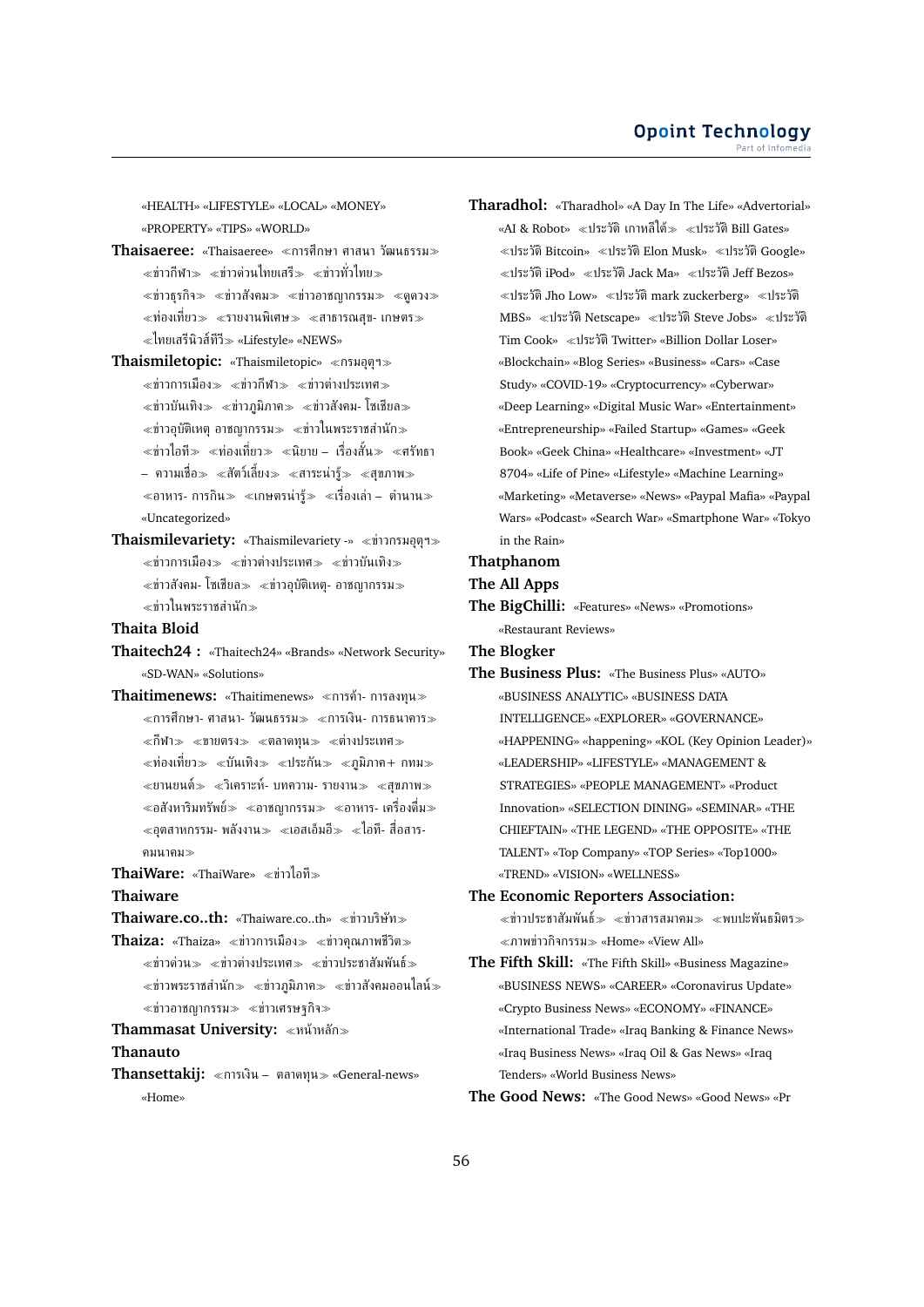News» «Scoop Report» «Smart Business Smes Start Up» «What's New»

**The Great Gastro (ENG):** «RSS»

**The Great Gastro TH**

- **The Guide Phuket Magazine:** «The Guide Phuket Magazine» «Feature» «Getting to know» «News» «Property» «Relax» «Stay» «The Guide Phuket» «The Guide Social» «Upcoming Events»
- **The Haptic:** «The Haptic» «ข่าว» «บทความ»
- **The Hotel Journal**
- **The Key news:** «การเมือง» «ดินสอโดม» «ทั่วไป»  $\ll$ นวัตกรรม $\gg \ll$ พลังงาน $\gg \ll$ ราษฏร์ดำเนิน $\gg \ll$ ล้วง- ลับ-ลึก $\gg$   $\ll$ สื่อสาร $\gg$   $\ll$ เศรษฐศาสตร์ข้างทาง $\gg$   $\ll$ ไขกุญแจ/ ไขแหลก» «ไขความงาม» «ใขลานบ้าน» «CSR» «EC Focus by Virgo» «Marketing Key» «Military Key» «Promotion» «The Key Person»
- **The Macho:** «Accessories» «Apps» «Book» «Business» «Camera» «Clothes» «Entertainment +» «Fashion +» «Fitness & health» «Fitness & Health» «Fitness & health» «Food» «Food» «Gadgets» «Games» «Girls» «Grooming» «Hairstyles» «Hardware» «Home» «Home» «Lifestyle» «Lifestyle +» «Mobile Phone» «Movie» «Music» «News +» «Night Life» «Night Life» «PR News» «Sneaker» «Sneaker» «Sports» «Tech +» «Toys» «Travel» «Travel» «Variety» «Watches» «Watches»
- **The Momentum:** «The Momentum» «Art and Design» «Bar & Restaurant» «Book» «Citizen 2.0» «Culture» «Economics» «Environment» «Fashion» «Film» «Global Affairs» «Health» «Innovation» «Internal Affairs» «Life» «Lifestyle» «Music» «People» «Report» «Stage» «Travel» «Video» «Word Odyssey»
- **The Nation:** «Art-culture» «Asia News Network» «Business» «Food» «Home» «News» «OPINION» «Opinion» «Travel»

The Nation Online: «การศึกษา» «การเมือง»  $\ll$ การ์ตูนรุทธ์ $\gg$   $\ll$ การ์ตูนอรุณ วัชระสวัสดิ์ $\gg$  $\ll$ กีฬา $\gg$   $\ll$ กีฬาต่างประเทศ $\gg$   $\ll$ กีฬาในประเทศ $\gg$  $\ll$ ข่าวประชาสัมพันธ์ $\gg$   $\ll$ ข่าวหนังสือ $\gg$  $\ll$ ข่าวในพระราชสำนัก $\gg \ll$ ข่าวในพระราชสำนัก $\gg$ คลิป ความเคลื่อนไหว ความเคลื่อนไหว  $\ll$ คอฟฟี่เบรก $\gg \ll$ คอฟฟี่เบรก : ใกล้แระ $\gg \ll$ ชีวิตคุณภาพ $\gg$  $\ll$ ชีวิตคุณภาพ $\gg$   $\ll$ ช่องทางสร้างอาชีพ $\gg$   $\ll$ ดวง- โหราศาสตร์ $\gg$   $\ll$ ด่วน โควิด 19»  $\ll$ ตลาดห้น $\gg$   $\ll$ ตารางเหรียญ $\gg$  $\ll$ ต่างประเทศ $\gg\ll$ ทัวร์ลง ' หงา' จี้เลิกร้องเพลง จิตร ภูมิศักดิ์ มึนอุดมการณ์เดือนตุลา $\gg$  «นิวส์รูมวิเคราะห์ $\gg$  $\ll$ บทความ $\gg\ll$ บทความ $\gg\ll$ บทความไวรัส $\gg\ll$ บทวิเคราะห์ $\gg$  $\ll$ บริหารการเงิน $\gg \ll$ บัตรเครดิต $\gg \ll$ บันเทิง $\gg \ll$ บันเทิง $\gg$ ่ «บันเทิงเทศ» «บันเทิงไทย» «ประกัน» «ประกาศ-คำสั่ง $\gg$  «ประชาชื่น $\gg$  «ปริทรรศน์โลก $\gg$  «ปริทรรศน์โลก $\gg$  $\ll$ ฟตบอลต่างประเทศ $\gg\ll$ ฟตบอลในประเทศ $\gg$  $\ll$ ภาวะหุ้นรายวัน $\gg \ll$ ภูมิภาค $\gg \ll$ ภูมิภาค $\gg \ll$ มติชนทีวี $\gg$  $\ll$ รถยนต์ $\gg$   $\ll$ รายงาน- วิเคราะห์ $\gg$   $\ll$ รายงานเศรษฐกิจ $\gg$  $\ll$ วงวรรณกรรม $\gg \ll$ วางแผนการเงิน – ลงทุน $\gg$  $\ll$ วิจารณ์- แนะนำ $\gg \ll$ วิจารณ์บันเทิง $\gg \ll$ วิทยาการ-ไอที $\gg$   $\ll$ วิเคราะห์ $\gg$   $\ll$ ศาสนา- วัฒนธรรม $\gg$   $\ll$ ศาสนา-วัฒนธรรม $\gg$  «ศิลปะและวัฒนธรรม $\gg$  «สกู๊ป $\gg$  «สตาร์เด่น $\gg$  $\ll$ สถานการณ์โลก $\gg\ll$ สังคม- สตรี $\gg\ll$ สัมภาษณ์พิเศษ $\gg$  $\ll$ สัมภาษณ์พิเศษ $\gg \ll$ สินเชื่อ $\gg \ll$ สขภาพ- ความงาม $\gg$  $\ll$ ห้น- การเงิน $\gg$   $\ll$ อาชญากรรรม- กระบวนการยุติธรรม $\gg$  $\ll$ อาหาร- ท่องเที่ยว $\gg \ll$ อินฟราฟัน :  $\;$ ลยไฮสปีด' อีอีซี' เฟส $2\%$ อ่านทั้งหมด อ่านทั้งหมด »» เกาะกระแสโซเชียล  $\ll$ เกาะกระแสโซเชียล $\gg \ll$ เกาะติด Covid-19»  $\ll$ เงินฝาก $\gg$ ่ ≪เจ๊าะแจ๊ะ≫ ≪เช็กคิวแข่ง≫ ≪เด็ก- เยาวชน≫  $\ll$ เด่นวันนี้ $\gg\ll$ เรียงคน/ ภาพข่าวสังคม $\gg\ll$ เลือกตั้ง 62»  $\ll$ เศรษฐกิจ $\gg\ll$ เสด็จสู่แดนสรวง $\gg\ll$ เอเชี่ยนเกมส์ $\gg$  $\ll$ เอเชี่ยนเกมส์นิวส์ $\gg\ll$ แกลเลอรี่ $\gg\ll$ แปลกต่างแดน $\gg$ ่ «แฟชั่น≫ «แวดวงหนังสือ≫ «แวดวงหนังสือ≫ «โควิด-ไทย $\gg$  «โตเกียวเกมส์ $\gg$  «โพล – สำรวจความเห็น $\gg$  $\ll$ ในประเทศ $\gg \ll$ ไลฟ์สไตล์ $\gg$  «Economy-2» «Economy-3» «Economy-4» «Economy-5» «G Page» «International» «News monitor» «Politics-2» «Politics-3» «Politics-4» «Politics-5» «Rss» «Sport Scoops»

- **THE NICE BRAND:** «THE NICE BRAND» «Brand DD» «Education» «Go Green» «HR/L&D» «Inspiration» «Marketing Mix» «PR News/Promotion» «Relaxation» «SD-Strategy»
- **The Opener:** «The Opener» «Art & Culture» «Economics» «Politics» «Well-Being»
- **The Optimized:** «The Optimized» «BIZ & BRAND» «BIZ BITE» «CSR» «CULTURE» «ENTERTAINMENT» «EVENT» «FINANCE» «FOOD & TRAVEL» «HEALTH» «INTERVIEW» «LIFESTYLE» «PODCAST» «PROMOTION» «REVIEW» «SELF DEVELOPMENT» «SPORT» «TECH & INNO»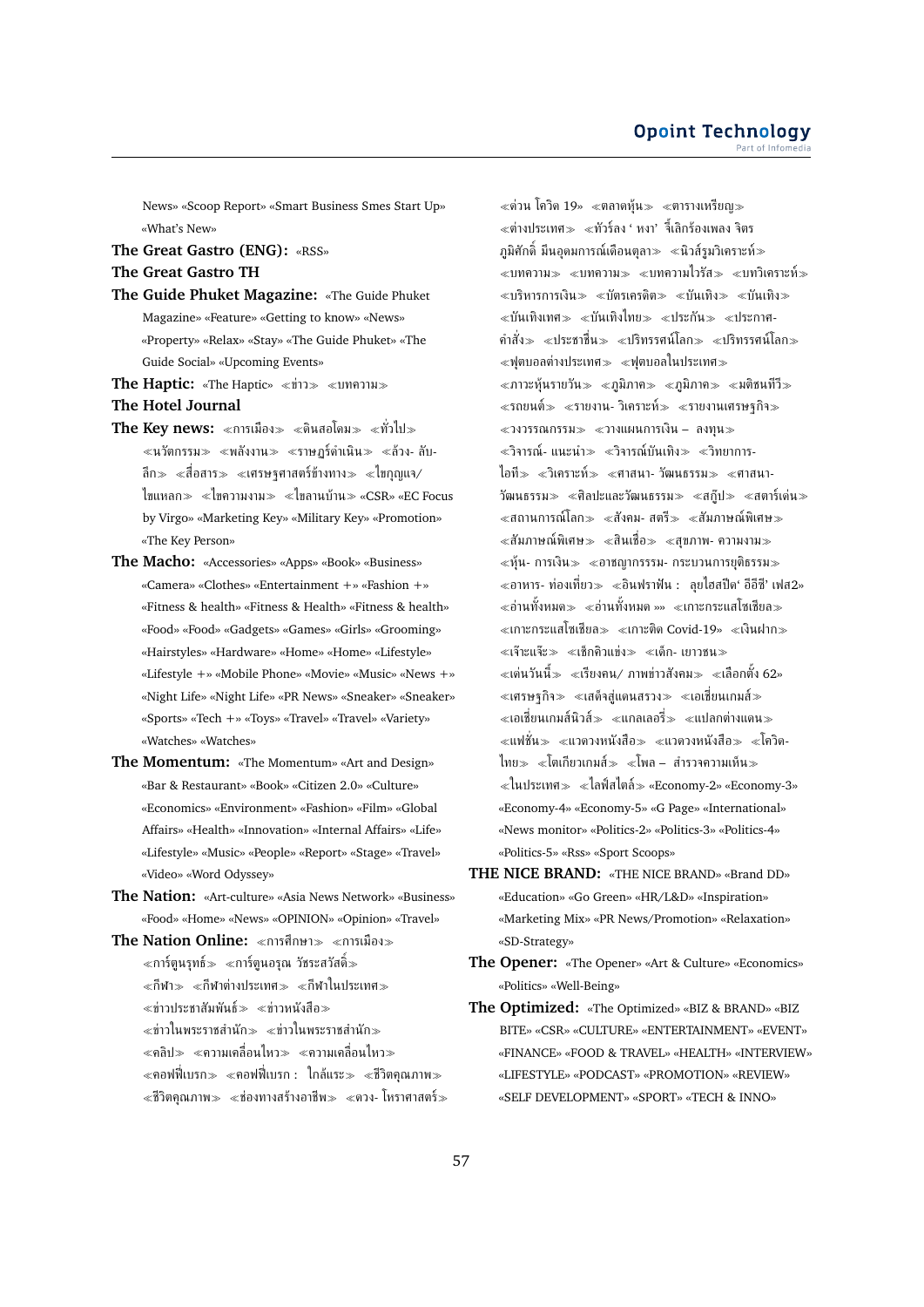«WORLD» «YOUTUBE»

- **The Pattaya News:** «The Pattaya News» «Ban Chang» «Bangkok» «Banglamung» «Business» «Business and Financial News» «Celebrities» «Central Thailand» «Chiang Mai» «Chiang Rai» «China News» «Chonburi» «Covid-19» «Crime» «Crime News» «Digital World» «East Thailand» «European News» «Exclusives» «Featured Pattaya News» «Koh Samui» «Korat» «Lifestyle» «Local» «Middle Eastern News» «Movies and Television» «Music» «National» «Nightlife» «Nongprue» «Northeast Thailand» «Northwest Thailand» «Phuket» «Politics» «Pong» «Rayong» «Regional News» «Restaurants and Dining» «Royal» «Sa Kaeo» «Sattahip» «Si Racha» «South Thailand» «Southeast Asia News» «Sports» «Style and Fashion» «Thailand National News» «Traffic» «Trat» «Udon Thani» «United States News» «Weather» «World»
- **The Pattaya News:** «The Pattaya News» «ข่าว อาชญากรรม $\gg$   $\ll$ ข่าวการจราจร $\gg$   $\ll$ ข่าวการเมือง $\gg$  $\ll$ ข่าวกีฬา $\gg$   $\ll$ ข่าวธุรกิจ $\gg$   $\ll$ ข่าวสังคม $\gg$   $\ll$ ข่าวสำคัญ $\gg$
- **The Peak Foto:** «The Peak Foto» «กล้อง Camera» «ข่าว News» ทิปส์Tips» ประกวด Contest» รีวิว Review» อีเวนท์Event» โปรโมชั่น Promotion» «Canon» «DJI» «Fujifilm» «GoPro» «Hasselblad» «Leica» «Manfrotto» «Nikon» «Olympus» «Panasonic Lumix» «SIGMA» «Sony» «Tamron»
- **The Power Network:** «The Power Network»  $\ll$ ข่าว CSR กิจกรรมเพื่อสังคม $\gg \ll$ ข่าว  $\text{CSR }\widehat{\mathsf{R}}$ กิจกรรมเพื่อสังคม $\gg\,\,\ll$ ข่าวการตลาด $\gg$  $\ll$ ข่าวการเงิน $\gg$   $\ll$ ข่าวการเงินและการลงทน $\gg$  $\ll$ ข่าวการเงินและการลงทุน $\gg$   $\ll$ ข่าวจาก สคบ.»  $\ll$ ข่าวจาก อย.»  $\ll$ ข่าวธนาคาร $\gg$   $\ll$ ข่าวธนาคารและสถาบันการเงิน $\gg$  $\ll$ ข่าวธนาคารและสถาบันการเงิน $\gg$   $\ll$ ข่าวธุรกิจขายตรง $\gg$  $\ll$ ข่าวประกันภัย $\gg$   $\ll$ ข่าวพิเศษ $\gg$   $\ll$ ข่าวสารการตลาด $\gg$  $\ll$ ข่าวสารการตลาด $\gg$   $\ll$ ข่าวสารธุรกิจขายตรง เครือข่าย $\gg$  $\ll$ ข่าวสารธุรกิจขายตรง เครือข่าย $\gg$   $\ll$ ข่าวสารธุรกิจประกันภัย $\gg$  $\ll$ ข่าวสารธุรกิจประกันภัย $\gg \ll$ ข่าวสารอัพเดทล่าสุด $\gg$  $\ll$ ข่าวสารอัพเดทล่าสุด $\gg\ll$ สัมภาษณ์พิเศษ $\gg$  «CSR» «CSR» «Event» «Event News» «EVENTS» «Exclusive Interview» «Hall Of Fame» «Hot News» «Hot People» «HOT PEOPLE» «The Leader»

### **The Recorder**

- **The Reporter:** «Home» «AgriTech» «AI&Robot»
	- «Application» «AV» «Banking» «Beverage» «Blockchain» «Camera» «Car» «Car Reviews» «CAR Reviews» «CarTech» «Computer» «Concept» «Construction» «Consumer» «Datacenter» «DE» «E-Commerce» «Education» «Energy» «Enterprise» «Enterprise Security» «Entertainment» «EV» «Fashion» «Financial» «Fintech» «Food» «Future» «Gadget» «GADGET Reviews» «Gaming» «GOV News» «Hardware» «Healthy» «Home Appliance» «Home Security» «Home Solutions» «Hotel» «Info News» «Insurance» «Investment» «IoT» «Logistic» «Medical» «Mobile» «More» «NBTC» «NetTech» «Network» «Operator» «Payment» «Printer» «Promotions» «Realty» «Reviews» «RSS» «Security» «Shoes» «Showcase» «Social Media» «Solution» «Speaker» «Startup» «Storage» «Telecom» «TH-Report» «The Column» «Tip&Trick» «Trend» «Wearable» «WEB Reviews»
- **The Reporters:** «The Reporters» «AROUND THAILAND» «ART & CULTURE» «ASEAN» «BUSINESS» «CRIME» «DEEPSOUTH» «ENTERTAINMENT» «ENVIRONMENT» «EVENT» «FEATURE» «HEALTH» «HUMANITY» «KNOWLEDGE» «LIFESTYLE» «PEACE» «PEOPLE» «POLITICS» «SOCIAL RESPONSIBILITY» «TECH» «TRAVEL» «WORLD»
- The Siamese: «Business» «Social» « Agriculture» «\_Airline» «\_Arts & Culture» «\_Beauty» «\_Digital» «\_Entertainment» «\_Environment» «\_Finance» «\_IT & Communication» «\_Motor» «\_Property» «\_Sport» « Technology & Innovation» « Tourism»
- **The Standard:** «Art & Design» «Beauty» «Beauty & Grooming» «BizKlass» «Book» «Business» «Business» «Business» «Business» «China» «Culture» «Eat & Drink» «Eat & Drink» «Economic» «Entertainment» «Entertainment» «Environment» «Event» «Fashion» «Fashion» «Film» «Guest» «K-POP» «K-POP» «LGBTQ» «Life» «Lifestyle» «Living» «Market» «Music» «News» «News» «Opinion» «Opinion» «Original» «People» «Place» «PODCAST» «Politics» «POP» «Restaurant & Bar» «Science» «Sex & Relationships» «Sex & Relationships» «Special Story» «Sport» «Talk» «Taste» «Tech» «Thailand» «The Standard Daily» «Travel» «Travel»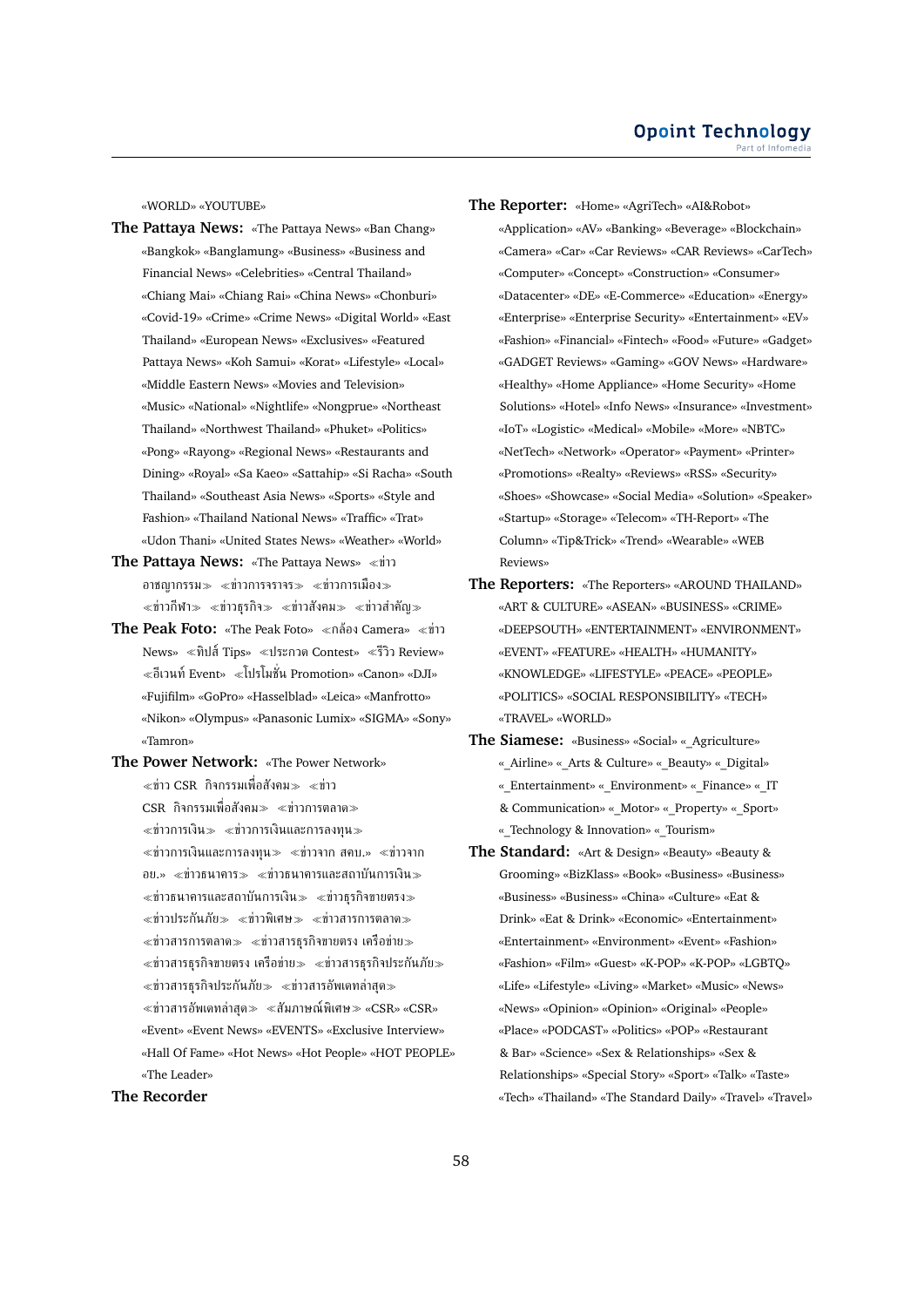«TV & Entertainment» «TV & Radio» «Video» «Video : Fashion» «Video : News» «WEALTH» «Wealth Business 2» «Wealth Management» «Wellness» «Wild» «World»

**The Stock Exchange of Thailand:** «News Release»

- **The Thaiger:** «The Thaiger» «การเงิน» «ข่าว»  $\ll$ ข่าวกีฬา $\gg$   $\ll$ ตรวจหวย $\gg$   $\ll$ บันเทิง $\gg$   $\ll$ เทคโนโลยี $\gg$ «Browse Cuisines» «Browse Locations» «Business» «Classifieds» «Food» «Food Scene» «Hot News» «Lifestyle» «National» «News» «Other News» «Phuket» «Property» «TH» «Thai Life» «Top Tens» «Travel» «Well-Being»
- **The Thailanders:** «The Thailanders» «Architecture» «Beauty» «Fashion» «Food & Drinks» «Lifestyle» «Lifestyle» «Tech & Gadgets» «World News»
- **The Wave Online:** «The Wave Online» «Music & Movie» «Preview» «Tech Talks» «Test Report» «Tips & Trick» «Wave's News»

#### **theallabout**

- **TheAsianparent Thailand:** «TheAsianparent Thailand»  $\ll$ การคลอด $\gg$   $\ll$ การวางแผนการเงิน $\gg$   $\ll$ การศึกษา $\gg$  $\ll$ การสูญเสียบุตร $\gg \ll$ การเลี้ยงลูก $\gg \ll$ การให้นมลูก $\gg$  $\ll$ ก่อนตั้งครรภ์ $\gg \ll$ ความรักและความสัมพันธ์ $\gg$  $\ll$ ชีวิตครอบครัว $\gg$   $\ll$ ช่วงวัยของเด็ก $\gg$   $\ll$ ตั้งชื่อลก $\gg$  $\ll$ ประกันชีวิต $\gg \ll$ พัฒนาการลูก $\gg \ll$ มุมคุณพ่อ $\gg$  $\ll$ ระยะการตั้งครรภ์ $\gg\ll$ สุขภาพ $\gg\ll$ สุขภาพและโภชนาการ $\gg$  $\ll$ อยากท้อง $\gg$   $\ll$ เตรียมตัวเป็นผู้ปกครอง $\gg$   $\ll$ โภชนาการ $\gg$
- **Thebangkokinsight:** «Thebangkokinsight» «Auto» «Beauty» «Branding» «Business» «Buzz News» «CEO INSIGHT» «CSR» «Digital Economy» «economics» «Environmental Sustainability» «Finance» «Food» «General» «Hotel» «Lifestyle» «Marketing Trends» «Media» «Opinions» «Politics» «Politics-General» «POLITICS-GENERAL» «PR News» «Properties» «Startup» «The Bangkok Insight» «Travel» «Wellness» «World News»

### **Thedailybangkok**

### **Thedaynewsreport.blogspot.com**

- **Theeleader:** «Theeleader» «AI» «Blockchain» «Cyber Security» «Digital Transformation» «Interview» «IoT» «News» «Seminar» «Smart City»
- **Theevcar:** «Theevcar» «EV ARTICLE» «Ev bus» «Ev news» «EV POLICY» «Ev power» «Ev space»
- **Thejournalistclub:** «Thejournalistclub» «กีฬา»

 $\ll$ ข่าวการเมือง $\gg \ll$ ข่าวต่างประเทศ $\gg \ll$ ข่าวทั่วไป $\gg$  $\ll$ ข่าวประชาสัมพันธ์ $\gg$   $\ll$ ข่าววาไรตี้ $\gg$   $\ll$ ข่าวเทคโนโลยี $\gg$  $\ll$ ข่าวเศรษฐกิจ $\gg$   $\ll$ ข่าวในพระราชสำนัก $\gg$   $\ll$ คลิปจากข่าว $\gg$  $\ll$ คุยอย่างที่เป็น $\gg\ll$ ช้อป สมาร์ท $\gg\ll$ ตรงประเด็น $\gg$  $\ll$ บันเทิง $\gg\ll$ วิเคราะห์เจาะลึก $\gg\ll$ สุขภาพ $\gg\ll$ อาชญากรรม $\gg$  $\ll$ เรื่องต้องร้ $\gg$  «My Business My way»

- **Thematter:** «Thematter» «Brief» «Byte» «Mouth» «Pulse» «Rave»
- **Thepassport.travel:** «Thepassport.travel» «africa» «antarctica» «art culture» «asia» «australia oceania» «bangkok vicinities» «bar» «cafe» «caribbean islands» «central» «central america» «culture» «eastern» «europe» «exhibition» «gadget» «hostel» «hotel resort» «lifestyle» «must have» «new product» «north america» «northeastern» «northern» «people» «promotion» «report» «restaurant» «south america» «southeast asia» «southern» «stay» «thailand» «tips» «travel update» «western» «world»

### **Thesilomer**

- **Thesis bkk:** «Thesis bkk» «Lifestyle & Trend» «PR News» «What's New?»
- **Thestatestimes:** «Thestatestimes» พีค of the week»  $\ll$ เขี่ยบอล $\gg \ll$ เที่ยงตรง $\gg$  «Bizmax» «Bizmax the topic» «Central» «Click on Clear» «Columnist» «Competition» «Contributor» «Crimes» «Econbiz» «EconBiz News» «Education Columnist» «Education News» «Energy» «Exclusive» «Family» «Game Changer» «Idol» «Impact» «Insight» «Inspire» «International» «Isan» «Issue» «Kit plearn» «Lock lens guru» «News» «News Feed» «News gen times» «News and will be a series and when the More Minutes Contrast» «NewsFeed» «Northern» «People's» «Podcast» «Politics» «Politics News» «Politics Tips» «PoliticsQuiZ» «Region» «Southern» «Story Telling» «Tea Times» «The shops times» «The shops times» «The shops times» «The states times story» «The study times» «The study times story» «The topic» «The Word» «Today Special» «Top School» «Top University» «Trend» «Tutor» «Weekend News» «Weekly» «World»
- **Thestorythailand:** «Thestorythailand» «Business» «Highlight» «Highlight-en» «Interview» «Life» «Startup» «Technology»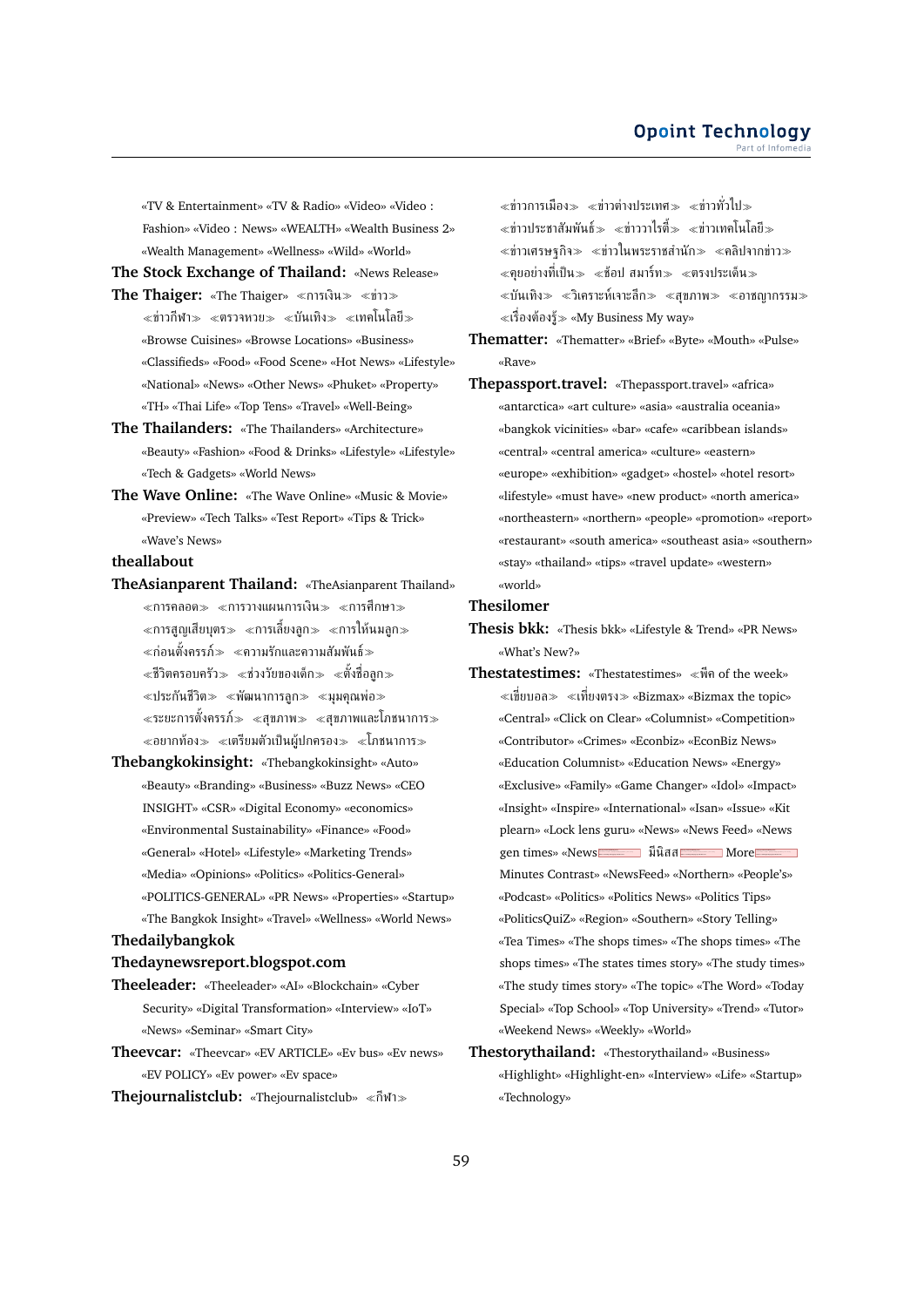- **Thethaipress:** «Thethaipress» «การศึกษา»  $\ll$ ที่พึ่งประชาชน $\gg \ll$ ท่องเที่ยว $\gg \ll$ บทความ $\gg$  $\ll$ ประชาสัมพันธ์ $\gg$   $\ll$ วาไรตี้ $\gg$   $\ll$ เกษตร $\gg$   $\ll$ เศรษฐกิจ $\gg$ เอสเอ็มอี
- **Thethaiprinter:** «Thethaiprinter» «Articles» «Interview» «Life Style» «News» «Technology»
- ThinkOfLiving: «คอนโดมิเนียม» «ตากอากาศ»  $\ll$ ทาวน์โฮม $\gg$  ≪บ้าน $\gg$  ≪รีวิวเจาะลึก $\gg$  ≪หน้าหลัก $\gg$ «News»
- **Thinsiam:** «Thinsiam» «การศึกษา- วิทย์- เทคโนฯ»  $\ll$ ต่างประเทศ $\gg \ll$ ธุรกิจ- ไอที $\gg \ll$ ประชาสัมพันธ์ $\gg$  $\ll$ สุขภาพ $\gg\ll$ เที่ยวละไม $\gg\ll$ เศรษฐกิจ- การเงิน $\gg$  «THAI SMEs»
- **This Is Game Thailand:** «This Is Game Thailand»  $\ll$ กิจกรรมเกม $\gg \ll$ ข่าวเกม $\gg \ll$ ข้อมูลเกม $\gg \ll$ งานเกม $\gg$  $\ll$ ทั่วไป $\gg$   $\ll$ พรีวิว $\gg$   $\ll$ รีวิว $\gg$   $\ll$ สก์ปพิเศษ $\gg$   $\ll$ เกม $\gg$  $\ll$ เกมอัพเดท $\gg \ll$ เปิดตัวเกม $\gg$  «e-sport» «Gallery» «Game Girl Idol» «Mobile» «Tech Zone» «Wallpaper»
- **Thnewswire:** «Thnewswire» «ACN Newswire» ข่าว  $\ll$ ข่าวต่างประเทศ $\gg \ll$ ข่าวสังคม $\gg \ll$ จดหมายข่าว $\gg$  $\ll$ วิถีการดำเนินชีวิต $\gg \ll$ โลก $\gg$  «JCN Newswire» «Top Story»

## **Thomasthailand**

- **Thpromotion.com:** «7-eleven» «ท่องเที่ยว» «ธนาคาร บัตรเครดิต $\gg\;$  «บันเทิง $\gg\;$  «บ้าน – เฟอร์นิเจอร์ $\gg\;$  «มือถือ $\gg$  $\ll$ อาหาร เครื่องดื่ม $\gg \ll$ อินเตอร์เน็ต $\gg \ll$ เครื่องสำอาง $\gg$ เครื่องใช้ไฟฟ้า- ไอที เสื้อผ้า แฟชั่น «BANANA "Back to School" นักเรียน นักศึกษา รับส่วนลด 2, 000.- (1 – 31 ส. ค.59)» «Big C» «Boots» «Central» «Home» «MEGA BANGNA» «Paragon» «Robinson» «Store» «Terminal 21» «Tesco Lotus» «The Mall» «Watsons»
- **Thsport:** «Thsport» «คอลัมนิสต์» «ทีเด็ด» «ผลบอลสด»  $\ll$ วิเคราะห์ NBA»  $\ll$ วิเคราะห์ NFL»  $\ll$ วิเคราะห์บอล $\gg$  $\ll$ เว็บบอร์ด $\gg \ll$ ไฮไลท์ $\gg$

**Thumbsup TH:** «Thumbsup TH» «' ฉั่วฮะเส็ง' จากน้ำพริกเผากระป๋องสู่หลอดบีบ การปรับตัวเพื่อตอบโจทย์คนรุ่นใหม่  $\ll$ ไทยรัฐเตรียมเปิด "Thairath Logistics" ธุรกิจขนส่งน้องใหม่พลิกวิกฤตสื่อสิ่งพิมพ์ «Branding» «Business» «Digital Advertising» «E-Commerce» «Highlight» «Influencer» «News» «PR News» «RSS»

«Social Media» «Technology»

### **Thun Hoon**

**Thunkhaotoday:** «Thunkhaotoday» ทันข่าว Csr» «ทันข่าวกรุงเทพมหานคร» «ทันข่าวการตลาด»  $\ll$ ทันข่าวทันเหตุการณ์ $\gg\ll$ ทันข่าวทันโลก $\gg$  $\ll$ ทันข่าวพลังงาน $\gg\ll$ ทันข่าวลงทุน $\gg\ll$ ทันข่าวสุขภาพ $\gg$ 

**Tiewpakklang:** «Tiewpakklang» รีวิวเที่ยวภาคกลาง  $\ll$ สถานีข่าวภาคกลาง $\gg \ll$ อ่านทั้งหมด $\gg \ll$ เที่ยว 12 สายสไตล์ภาคกลาง» «แนะนำข้อมูลท่องเที่ยว» «OPEN TO <code>THE</code> NEW SHADE ภาคกลาง $\gg$  «Top 10 เที่ยวภาคกลาง $\gg$ 

**Tilleke & Gibbins:** «Tilleke & Gibbins» «Recent News» **Time of Thai :** «Time of Thai » «Business» «Dining»

«Entertain» «Event» «Health & Beauty» «Lifestyle» «Real Estate» «Travel»

- **Time Out Bangkok:** «Time Out Bangkok» «Bars» «Bars & pubs» «City guide» «Music & nightlife» «Music & Nightlife» «News» «News» «Restaurants» «Restaurants & cafés» «Shopping» «Shopping & Style» «Things to do» «Things to Do»
- **Timesofsiam:** «Timesofsiam» ข่าวการศึกษา  $\ll$ ข่าวการเมือง $\gg$   $\ll$ ข่าวกีฬา $\gg$   $\ll$ ข่าวท่องเที่ยว $\gg$   $\ll$ ข่าวสังคม $\gg$  $\ll$ ข่าวเศรษฐกิจ $\gg$

### **Tisco**

tkvariety: «tkvariety» «การทำอาหาร» «ข่าวประจำวัน»  $\ll$ ความสวยความงาม $\gg$   $\ll$ ดูดวง $\gg$   $\ll$ บันเทิง $\gg$   $\ll$ ผู้ชาย $\gg$  $\ll$ ผู้หญิง $\gg$   $\ll$ สาระน่ารั $\gg$   $\ll$ สขภาพ $\gg$   $\ll$ เรื่องซึ้งๆ $\gg$ ไลฟ์สไตล์

**Tnews:** «Allnews» «ข่าวการเมือง» «ข่าวกีฬา»  $\ll$ ข่าวต่างประเทศ $\gg$   $\ll$ ข่าวบันเทิง $\gg$   $\ll$ ข่าวพระราชสำนัก $\gg$  $\ll$ ข่าวภูมิภาค $\gg$   $\ll$ ข่าววาไรตี้ $\gg$   $\ll$ ข่าวสังคม $\gg$  $\ll$ ข่าวอาชญากรรม $\gg \ll$ ข่าวเศรษฐกิจ $\gg \ll$ หน้าแรก  $\gg$ «COVID19» «News»

**Tni.ac..th:** «Tni.ac..th» «News»

 $\textbf{TNN24:}$  «การเมือง» «การเมือง» «กิจกรรม» «กีฬา»  $\ll$ กีฬา $\gg$   $\ll$ ข่าวบันเทิง By TrueInside»  $\ll$ ข่าวประชาสัมพันธ์ $\gg$  $\ll$ ข่าวในพระราชสำนัก $\gg \ll$ ข่าวในพระราชสำนัก $\gg$  $\ll$ ดาวโจนส์ $\gg\ll$ ธรกิจ $\gg\ll$ บันเทิง $\gg\ll$ บันเทิง $\gg$  $\ll$ ผู้ประกาศข่าว $\gg\ll$ พรีเมียร์ลีก อังกฤษ $\gg\ll$ ภูมิภาค $\gg$  $\ll$ ภมิภาค $\gg$   $\ll$ ยานยนต์ $\gg$   $\ll$ ยานยนต์ $\gg$   $\ll$ ยโร2020»  $\ll$ รายการ TNN»  $\ll$ รายการ TNN»  $\ll$ วอลเลย์บอล $\gg$  $\ll$ วิทยาศาสตร์ $\gg \ll$ วิทยาศาสตร์และเทคโลโนยี $\gg \ll$ สังคม $\gg$  $\ll$ สังคม $\gg$   $\ll$ สารคดีเฉลิมพระเกียรติ $\gg$   $\ll$ อาชญากรรม $\gg$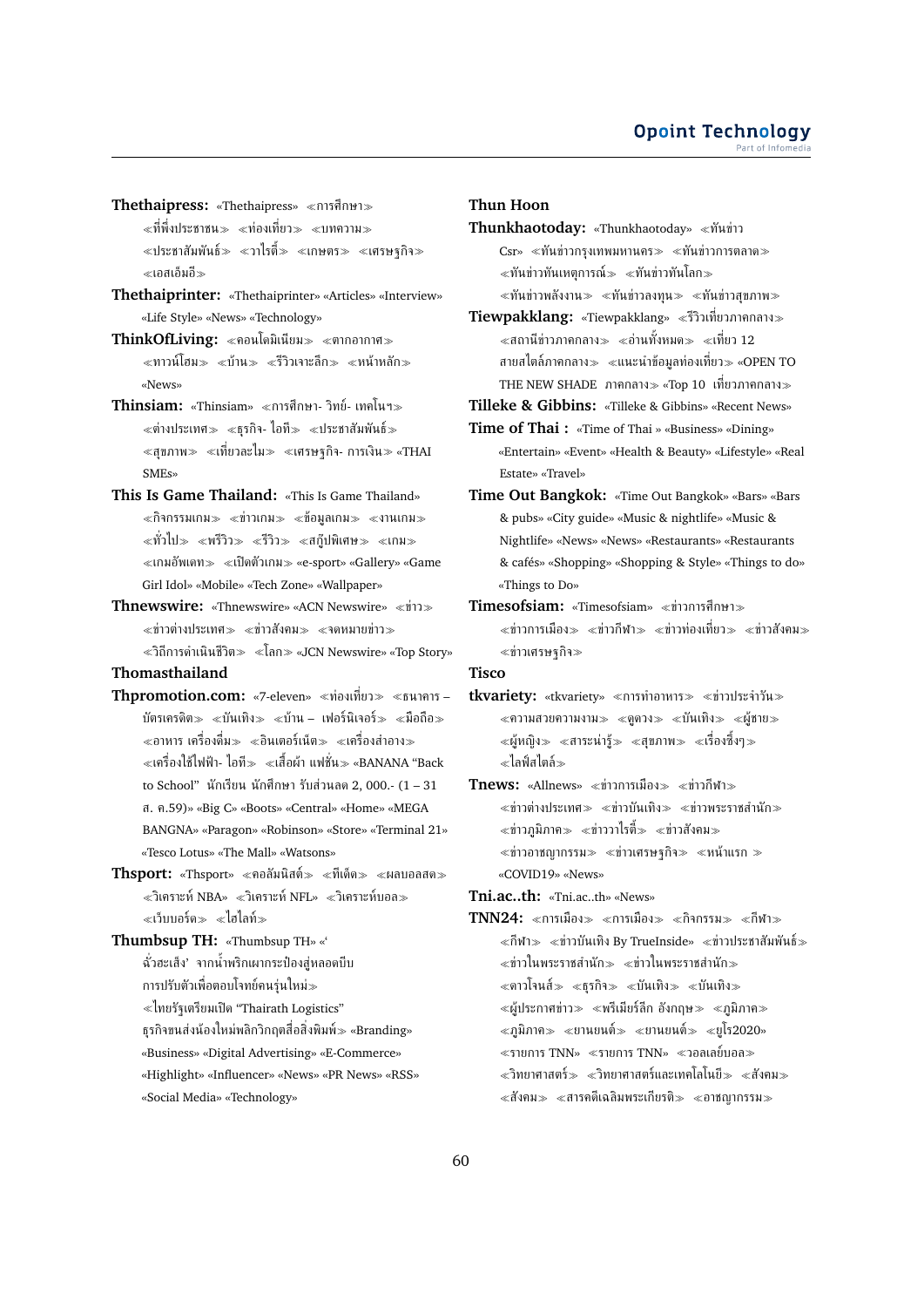$\alpha \ll 1$ าชฌากรรม $\gg \alpha \ll 1$ กาะติด COVID-19»  $\alpha \ll 1$ ทยลีก $\gg 1$ «Earth» «Health» «Home» «InfoGraphic» «InfoGraphic» «Investment» «Social Talk» «Social Talk» «Tech» «TNN Exclusive» «TNN Fact Check» «Wealth» «World»

- **Tobacco Asia:** «E-Cigarette News» «Features» «Home» «Leaf News» «Manufacturing News» «News» «Products»
- **Today Highlight News**
- **Todayupdatenews:** «Todayupdatenews» «\_Beauty» « Business» « CSR» « Entertain» « Exhibition» « Financial Line» « Health Care» « Idea Properties» «\_Sports»
- **Tofu Pop Radio:** «Tofu Pop Radio» «News» «Videos»
- **Togetherdriven:** «Togetherdriven» «Automotive» «Bus&Truck» «Ch.» «Event» «Gallery» «General» «LifeStyle» «MotorSport» «New Bike» «New Car» «New Truck» «Review» «Sport» «To.Bike» «To.Car»
- **Tonkit:** «Tonkit» «Inspiration» «Interview» «Society» «Tonkit TV» «Trending Story» «Work & Living»
- Tooktee: «Tooktee» «ข่าว- บทความ» «โครงการรีวิว»
- **Toolmakers:** «Toolmakers» «Additive Manufacturing» «Components» «Cutting Tools» «Events» «Hilight» «Hot Runners» «Machines» «Machining Equipment» «Marketing&Trends» «Markets» «News» «Tools»
- **Top of Living**
- **Top Report News:** «Top Report News» «Dinning» «Economic» «English is a news» «Lifestyle/health» «People» «Pr news» «Tech» «Top report» «Trips»

**Top tip finance:** «Top tip finance» «การค้าขาย≫ ตลาดตราสารหนี้ของมาดริด MF»

- **Top10Siam:** «Top10Siam» «การศึกษา≫ «กีฬา≫  $\ll$ ผู้ชาย $\gg$   $\ll$ ผู้หญิง $\gg$   $\ll$ ยานยนต์ $\gg$   $\ll$ ร้านอาหาร $\gg$  $\alpha \ll$ สถานที่ท่องเที่ยว $\gg \alpha \ll \alpha$ ขภาพและความงาม $\gg \alpha \ll \alpha$ าหาร $\gg \alpha$ เทคโนโลยี
- **Topnews:** «Topnews» «Covid -19»

**Toptotravel**

- **Torquethailand:** «Torquethailand» «ข่าวสด รถยนต์ วันนี้ $\gg$   $\ll$ รถใหม่ ล่าสุด $\gg$   $\ll$ รีวิว ทดสอบรถ ใหม่ล่าสุด $\gg$ «Group Test» «Lifestyle» «Road Test» «Torque News»
- **TouchphoneView.com:** หน้าแรก

**Traderider**

**Tradetraveljournal**

**Trans time news:** «Trans time news» «AEC»  $\ll$ กระตุกเหลี่ยมขนส่ง $\gg \ll$ ข่าวประชาสัมพันธ์ $\gg \ll$ คอลัมนิสต์ $\gg$ ์ ≪ฟ้องท่านเปา≫ ≪รอบรั้วขนส่ง≫ ≪ล้วงตับขนส่ง≫ «Best Product» «Clips» «E MAGAZINE» «Exclusive» «LOGISTIC» «On The Road» «Trans Challenge» «Trans Innovation» «TRANS PRODUCT» «TRANS SOCIETY» «Trans Talk» «TRANSPORTATIONS» «TT COVER» «TT NEWS»

- **Transbordernews:** «Transbordernews» ต่างประเทศ  $\ll$ ในประเทศ $\gg$
- **Transportjournal Newspaper:** «Transportjournal Newspaper» «ข่าว CSR» «ข่าวการค้า» «ข่าวการศึกษา»  $\ll$ ข่าวการเงิน $\gg$   $\ll$ ข่าวคมนาคม $\gg$   $\ll$ ข่าวประกันภัย $\gg$  $\ll$ ข่าวพลังงาน $\gg \ll$ ข่าวยานยนต์ $\gg \ll$ ข่าวเทคโนโลยี $\gg$  $\ll$ ข่าวโลจิสติกส์ $\gg$   $\ll$ คลังความรู้คู่ปัญญา $\gg$   $\ll$ คอลัมน์ @Bangsue» «คอลัมน์ Cio Forum» «คอลัมน์ GuruVision»  $\ll$ บทความพิเศษ $\gg\ll$ สก็ปพิเศษ $\gg\ll$ สัมภาษณ์พิเศษ $\gg$
- **Travel Around The World:** «Travel Around The World» «Eat» «Exploration» «Guru» «Package tour» «Sip» «Sleep» «Thailand» «Tips» «Travel» «Trend» «Update» «World traveler»
- **Travel News Asia**
- **Traveler.marriott:** «Traveler.marriott» «Greece» «Italy» «Lisbon» «London» «Milan» «Paris»
- **Travelintrend:** «Travelintrend -» «Activity» เทคนิคการถ่ายภาพ «Csr» «Entertainment» «Fashion» «Food» «Games» «Health» «Hotels» «Lifestyle» «Marketing» «Mobile & it» «Movie» «Music & concert» «Pr» «Products» «Promotion» «Review» «Shopping» «Sport» «Travel» «Travel news» «Woman» «World»
- **Traveloka Indonesia Blog:** «Traveloka Indonesia Blog» « Traveloka»

**Travelpromotion:** «Travelpromotion» «» «»

**Trendy2mobile:** «Trendy2mobile» «Daily Tech Short News» «Gear» «Launch» «Press Release» «Review»

- Trip Travel Gang: «Trip Travel Gang» «ข่าวประชาสัมพันธ์ (News)» ที่พักน่านอน (Accommodations sleep)» ท่องเที่ยว (Travel)» รีวิวร้านอาหาร (Restaurant Review)»  $\ll$ เที่ยวต่างประเทศ (Travel Abroad)»  $\ll$ เที่ยวเมืองไทย (Travel in Thailand)»
- **Tripgether:** «Tripgether» ข่าวประชาสัมพันธ์/ โปรโมชั่น  $\ll$ ทริปกินเที่ยว $\gg \ll$ ที่กินแนะนำ $\gg \ll$ ที่พักแนะนำ $\gg$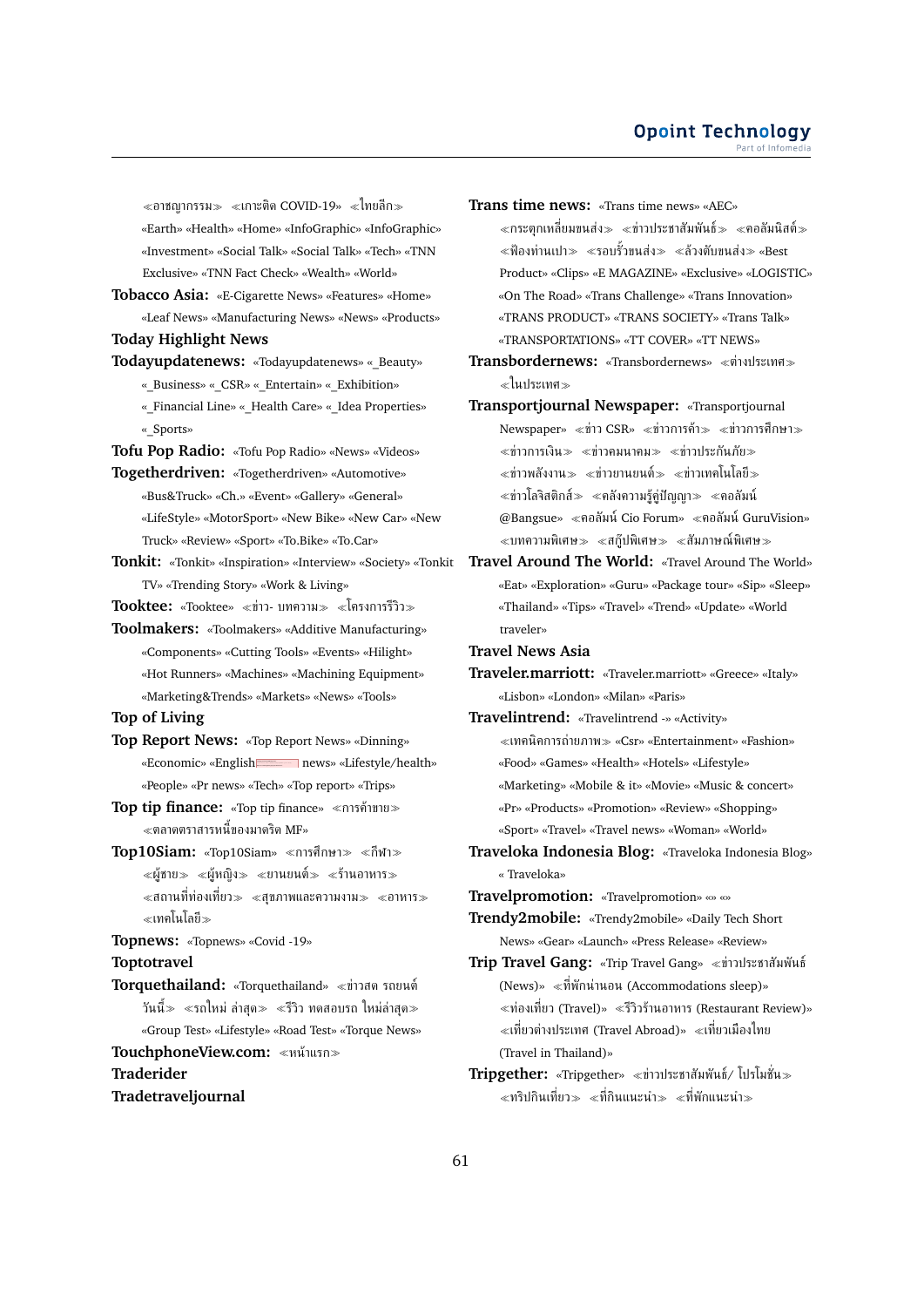$\ll$ ที่เที่ยวแนะนำ $\gg$   $\ll$ หน้าหลัก $\gg$   $\ll$ อัพเดตเรื่องเที่ยว $\gg$  $\ll$ เที่ยวเมืองนอก $\gg \ll$ ไลฟ์สไตส์ $\gg$ 

### **True Digital\_Park**

- $True4u:$  «True4u» «กิจกรรม/ ประชาสัมพันธ์» «กีฬา»  $\ll$ กีฬา $\gg$   $\ll$ ข่าว $\gg$   $\ll$ บันเทิง $\gg$  «Football»
- **Trueid:** «ข่าวเพลงต่างประเทศ» «ดูทั้งหมด» «ดูทั้งหมด»  $\ll$ ดูทั้งหมด $\gg \ll$ ดูทั้งหมด $\gg \ll$ ดูทั้งหมด $\gg \ll$ ดูหนัง/ ซีรีส์ $\gg$ «Cities» «Music»

**Trueplookpanya**

**Truthforyou:** «Truthforyou» «NEWS» «News Politics»

**TTB Bank:** «TTB Bank» ห้องข่าว

**TTRWeekly.com:** «Airlines» «Airports» «Associations» «Blogs» «Cruises» «Festivals» «Home» «Hotels» «Lifestyles» «MALAYSIA» «News by category» «Photo news» «Surveys» «Tech talk» «Travel A-Z» «Travel Companies» «Travel Deals»

#### **Tunebizz**

**Tunn-entertainment**

#### **tunn-exhibition.blogspot**

**Tunn-sportstour**

**TV Digital Watch:** «TV Digital Watch» «★ ประจำปี «★ ประจำวัน «★ ประจำสัปดาห์ «★ ประจำเดือน  $\ll$ กีฬา $\gg$   $\ll$ ข่าว $\gg$   $\ll$ ข่าวประชาสัมพันธ์ $\gg$   $\ll$ ข่าวเด่น $\gg$  $\ll$ ผลประกอบการ $\gg \ll$ รวมเรื่องเด่นล่าสุด $\gg \ll$ รายการฮิต $\gg$  $\ll$ รายได้ทีวีดิจิทัล $\gg \ll$ รายได้โฆษณา $\gg \ll$ ละคร- ซีรีส์ $\gg$  $\ll$ ละครดัง $\gg \ll$ วาไรตี้- บันเทิง $\gg \ll$ วิเคราะห์เจาะเรตติ้ง $\gg$  $\ll$ สารคดึ- เด็ก $\gg \ll$ เกาะติดจอ $\gg \ll$ เรตติ้ง AIs play & Ais play box» «เรตติ้ง25 ช่อง» «เรตติ้งทีวีดิจิทัลออนไลน์» เรตติ้งออนไลน์

### **Tv5**

#### **TVpoolonline**

- **Twentyfournews:** «Twentyfournews» «Drama» «lifestyle» «Movie» «Music» «News» «Pr.»
- **Twsportmedia:** «Twsportmedia» «FLASH INTERVIEW» «JERSEY CULTURE» «SPORT NEWS»
- **U Junctionnews: «U Junctionnews» «การศึกษา»**  $\ll$ กีฬา $\gg$   $\ll$ ทิสาด $\gg$   $\ll$ ทั่วไป $\gg$   $\ll$ ท่องเที่ยว $\gg$  $\ll$ บันเทิง $\gg \ll$ หลักทรัพย์/ ลงทน $\gg \ll$ อสังหาริมทรัพย์ $\gg$  $\ll$ ไม่มีหมวดหมู่ $\gg$  «CSR»

#### **Udomaksorn**

**Udoncitynews:** «Udoncitynews -»

**Ummumm Today:** «Ummumm Today» «News» «Review» **Under Desktop:** «Under Desktop» «All in One PC» «Camera» «Case» «Cooling System» «CPU» «Desktop PC» «Drone» «Gadget» «Gaming Gear» «Gaming Notebook» «Graphic Card» «Hardware» «headset» «keyboard» «Memory» «Monitor» «Motherboard» «mouse» «News» «Notebook» «Power Supply» «Review» «Smart Watch» «Smartphone» «Storage» «Ultrabook» «VR»

### **United Nations ESCAP**

**Unlockmen:** «Unlockmen» «Apps» «Business» «Cars» «Design» «Entertainment» «Event» «Fashion» «Films» «Gadgets» «Girls» «Grooming» «Guide» «Life» «Menu» «Music» «Style» «TECH» «Travel» «World»

**Up!:** «Up!» «E-SPORTS» «EAT» «GROUND» «MOVE» «PEOPLE» «STUFF» «TRAINING»

**Urnews( ยู อาร์ นิว):** «Urnews( ยู อาร์ นิว)»  $\ll$ การท่องเที่ยว $\gg$   $\ll$ การเงิน/ การลงทน $\gg$   $\ll$ ข่าว โควิด-19»  $\ll$ อสังหาฯ $\gg$   $\ll$ เทคโนโลยี $\gg$   $\ll$ เศรษฐกิจ $\text{EEC}$ » «Urnews Talk»

**Usharenews:** «Usharenews -» «19/feb/2020»  $\ll$ ข่าวกรมอุตุฯ $\gg$   $\ll$ ข่าวการเมือง $\gg$   $\ll$ ข่าวต่างประเทศ $\gg$  $\ll$ ข่าวบันเทิง $\gg$   $\ll$ ข่าวภูมิภาค $\gg$   $\ll$ ข่าวสังคม- โซเชียล $\gg$  $\ll$ ข่าวอุบัติเหตุ- อาชญากรรม $\gg \ll$ ข่าวในพระราชสำนัก $\gg$  $\ll$ อาหารการกิน $\gg \ll$ เปิดแชท $\gg \ll$ แฟนเก่า $\gg$  «Usharenews2»

- تاقوأ **قتاكو» :ةدر ليخلاا ماشنا تاقوأ قتاك**و **KA ³bAC§T**» เล่าแจ้งแถลงไข «\_ การท่องเที่ยว «\_ การศึกษา «\_ การสื่อสาร «\_ การเงิน การธนาคาร และประกันภัย≫ «\_ การเมือง≫ «\_ กีฬา≫ «\_ ความงาม≫ « ดิจิทัล $\gg$  «  $\:$  ธุรกิจ การตลาด $\gg$  «  $\:$ นิทรรศการ งานมหกรรม $\gg$ «\_ บันเทิง≫ «\_ พลังงาน สิ่งแวดล้อม≫ «\_ ยานยนต์≫ «\_ ราชการ สมาคม มูลนิธิ «\_ วิทยาศาสตร์ เทคโนโลยี และนวัตกรรม $\gg$  « $\,$ สังคม $\gg$  « $\,$  สุขภาพ $\gg$  « $\,$  อสังหาริมทรัพย์ $\gg$ « อาหารและเครื่องดื่ม≫ « อุตสาหกรรม≫ « แฟชั่น≫
- **Vacationistmag.com:** «Vacationistmag.com» «Africa» «Asia» «Australia» «Central» «Chubu» «Chugoku» «Eastern» «Europe» «Hokkaido» «Hokuriku/Shinetsu» «Inbound» «Japan Station» «Kanto» «Kinki/Kansai» «Korea Station» «Kyushu & Okinawa» «News» «North America» «NorthEastern» «Northern» «Outbound» «PR News» «Shikoku» «Siam Paradise» «South America» «Southern» «Take off» «Tips on Trips» «Tohoku»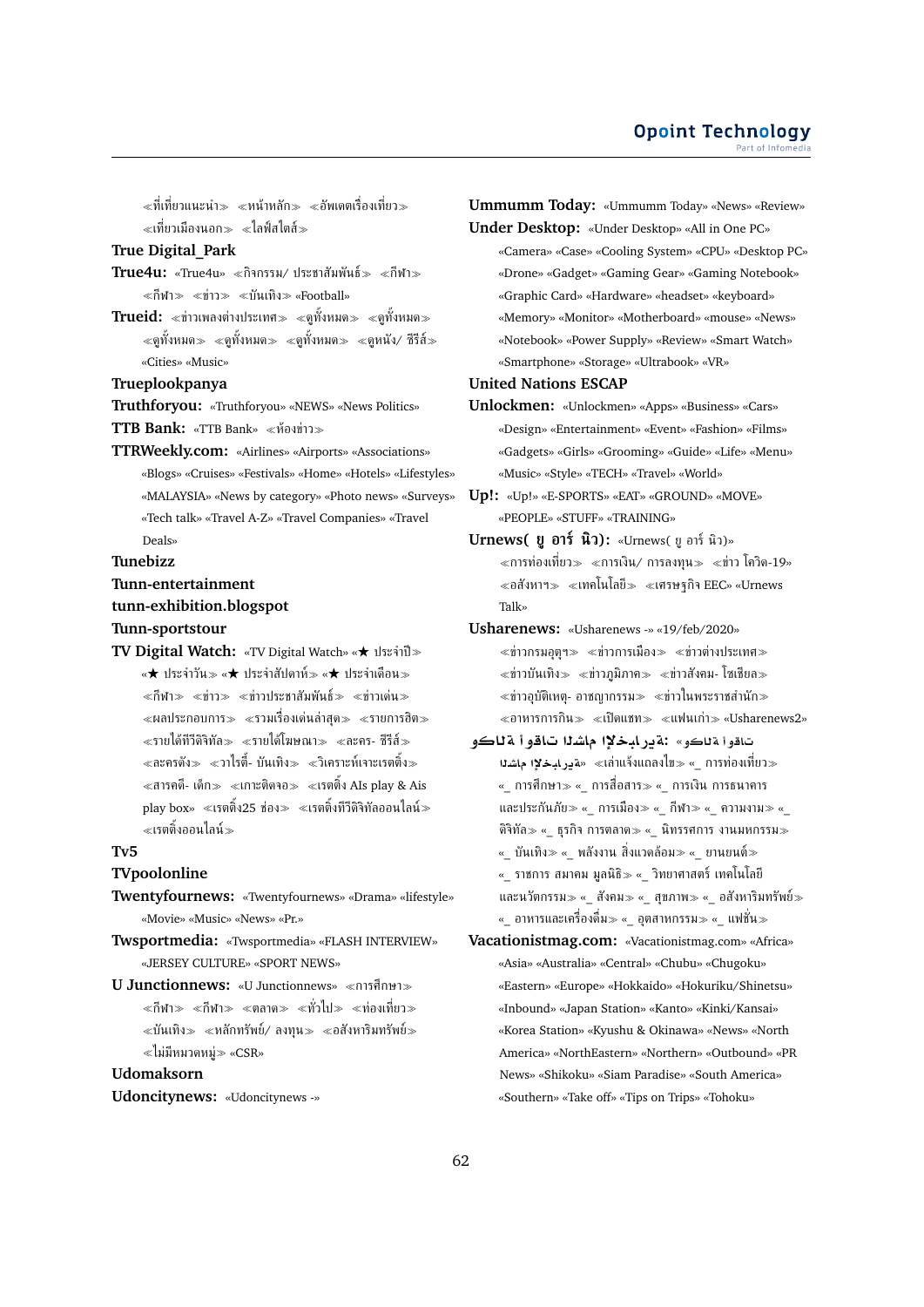#### **Opoint Technology** Part of Infome

**Variety News Online Verietyinfo:** «Verietyinfo» «2» «3» «About» «Business» «Entertainment» «Health» «Science» «Sport» «Technology» «US» «World» **Vijaichina:** «Vijaichina» «Articles/News» **Virals Feed Pro:** «Virals Feed Pro» «archive» «Crime» «Economy» «Entertainment» «Lifestyle» «news» «Regional» «Social» «Sport» «World» **Vision thai:** «Vision thai» «生活» «美食» «娛樂» «影音» «<sup>文</sup> 化» «新聞» «旅遊» **Visit Phuket:** «Visit Phuket» «Best of Phuket» «Experiences» «Explore» «Lifestyle» **Visitlaos Visitphilippines Voathai Vogue:** «Vogue» «Celebrity» «Fashion» «Fashion» «Inspirations» «Lifestyle» «Runway» «Shopping» «Street Style» «Suzy Menkes» «Videos» «Vogue Projects» «Vogue Voices» **Voice TV:** «Voice TV» «ECONOMICS» «ENTERTAINMENT» «POLITICS» «WELL-BEING» «WORLD» **Volleyball:** «Volleyball» ข่าวสาร **Voy-y Vr-Newstoday:** «Vr-Newstoday» «Business» «Entertain» «Lifestyle» «PR**ESSEE** News» **VRthairider:** «VRthairider» «MAGAZINE REVIEW» «Motorcycle News» «Racing News» «Review» «SPYSHOT» «USER REVIEW» «VRTHAIRIDER REVIEW» **Vrunvride:** «Vrunvride» «Cycling» «Fitness & Health» «Review» «Running» **Wan-nam Wandee House: «» «รีวิวร้านอาหาร& คาเฟ่ > «สุขภาพ >** แนะนำที่เที่ยว «Beauty» «Family» «Food» «Privilege» «Promotion» «Style&fashion» «Travel» **Wannateller:** «Wannateller» «NEWS TELLER» «TRAVEL TELLER» **Wardrobe Ministry Watch World-Wide:** «Articles» «Feed» «Home» «LuxLife» «News» «WOD» **Watchessiam:** «Watchessiam» «Knowledge» «NEWS»

**Vanilla:** «Activities» «news»

«Reviews»

**Watchlakorn**

**Watermark.co..th:** «Watermark.co..th» «Food & Drink» «Hedonism» «Luxury» «Travel» «Trends» **Wealthplustoday Wealthythai:** «Wealthythai» «Banking» «Digital Asset» «Domestic» «Fun of Funds» «Fund Move» «Global» «Insurance» «News Highlight» «SET/SEC News Update» «Stock of the Day» «Sustainability» «Wealth EZ» **WeAreCP:** «WeAreCP» «ข่าวธรกิจ» «ข่าวผู้บริหาร»  $\ll$ ข่าวสังคม $\gg$   $\ll$ ข่าวสาร $\gg$   $\ll$ ครัวปันอิ่ม $\gg$   $\ll$ ชีพีปันปลก ฟ้าทะลายโจร $\gg\;$  «ซีพีเพื่อความยั่งยืน $\gg\;$  «รวมพลังสู้โควิด19»  $\ll$ เกาะติดรถไฟความเร็วสูง $\gg\ll$ เปิดหน้าต่างมองโลก $\gg$  $\ll$ เวทีความคิด $\gg$  «Trade Focus» **Webwanwan:** «Webwanwan» «All News» «ข่าว» ความเชื่อ ดวงชะตา บันเทิง วาไรตี้  $\ll$ สขภาพ $\gg$   $\ll$ เลขเด็ด $\gg$   $\ll$ โซเซียล $\gg$ **Weekly News – Thai News Agency:** «Weekly News – Thai News Agency» ≪กิน- ดื่ม- เที่ยว≫ ≪ข่าวฝาก≫ บันเทิง ประเด็นร้อน เทคโนโลยี เยาวชน/ การศึกษา≫ ≪แคทวอล์ค≫ **Wefiethailand Welcome to Vmodtech:** «Digital Camera» «English» «Events» «Gadgets» «Home» «Notebook» «Pc Components» «Printer» «Projector» «Softwares & Games» «Tablet & Mobile» «Tips & Tricks» **WeLovePro Weprthai WHA Industrial Development:** «WHA Industrial Development» «Company-news» «Csr-news» «Customer-news» **Whatcar.co..th:** «2» «Car news» «Column» «Home» «Lifestyle» «News» «Pr» «Reviews» **Whathifi:** «Whathifi» «Accessories» «Amplifier» «Article» «Music» «News» «Review» «Source» «Speaker» **WhatPhone:** «WhatPhone» ≪ข่าว≫ ≪ทิป & ทริค≫  $\ll$ บทความ $\gg$   $\ll$ รีวิวมือถือ $\gg$   $\ll$ แก็ดเจ็ท $\gg$   $\ll$ แอพ $\gg$ โซเชียล «Girl Insight» «WhatPhone TV» **WhatSale Thailand:** หน้าหลัก **Where on Sale**

**Wheretoeat-phuket:** «Wheretoeat-phuket» «News»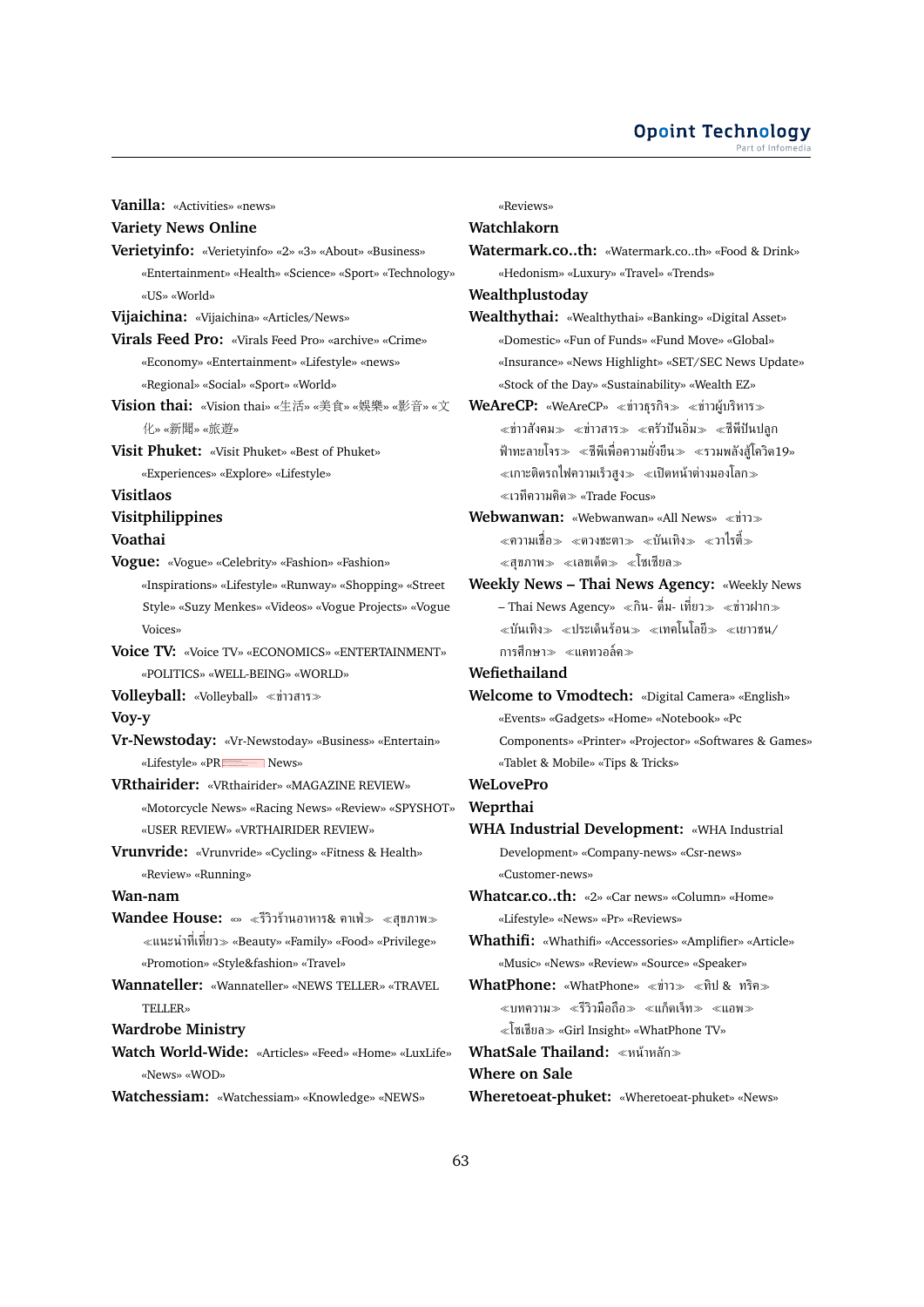**Wikinews:** «Wikinews» «Biz» «Car» «Destination» «Eatery» «English» «Financial» «Gadget» «Hot» «Hotel News» «Lifestyle» «Monitor» «People»

**WINDOW on Phuket:** «Accommodation» «Apartments-and-Condos» «Boating» «Dining» «Features» «Health-and-Beauty» «Home» «House-and-Garden» «News» «Nightlife» «Phuket-People» «Property» «Shopping» «Things-to-do» «Travel» «Weddings»

### **Wom Entertain**

**wom japan:** «wom japan» ≪กร์เม่ต์ ≫ ≪ข่าวประชาสัมพันธ์ ≫  $\ll$ ข้อมูลอัพเดต $\gg \ll$ ข้าวกล่อง OBENTO»  $\ll$ คอลัมน์พิเศษ $\gg$  $\ll$ ฉบับย้อนหลัง $\gg$   $\ll$ ฉบับล่าสุด $\gg$   $\ll$ ดูดวง $\gg$  $\ll$ ดูทั้งหมด $\gg \ll$ ดูทั้งหมด $\gg \ll$ ท่องเที่ยว $\gg \ll$ บันเทิง $\gg$  $\ll$ บิวตี้ $\gg \ll$ ป๊อปคัลเจอร์ $\gg \ll$ รีวิวร้านอาหารในญี่ป่น $\gg$  $\ll$ รีวิวร้านอาหารในไทย $\gg \ll$ วีดีโอ $\gg \ll$ สถานที่ฝากวาง $\gg$  $\ll$ สารบัญร้าน $\gg \ll$ อัพเดตของกิน $\gg \ll$ อัพเดตท่องเที่ยว $\gg$  $\ll$ อัพเดตเทรนด์ $\gg\ll$ อัพเดตเทศกาล $\gg\ll$ เกี่ยวกับนิตยสาร $\gg$ เทรนด์ แฟชั่น «GIRLS, HIT THE ROAD» «Japan through my eyes» «Photo Journey» «Trip Top Tip»

- **Wom-bangkok:** «Wom-bangkok» «そ の 他» «グ ル メ» «シ ョ ッ ピ ン グ» «ト ラ ベ ル» «ビ ュ ー ティー» «Beauty\_relax» «Gourmet» «hospital\_clinic» «hotel\_accommodation» «life\_service» «Resident» «school classroom» «Shopping-2» «sport» «travel flight»
- **WomanHealthOnline:** «WomanHealthOnline» «Beauty» «Fashion» «Food» «Health» «Lifestyle» «News Update» «People» «Travel»

#### **Wonder Fruit**

**Wongnai:** «Wongnai» «events» «Highlight products» «Listings» «news» «newsroom» «products» «products» «tips» «videos»

**Workpoint:** «Workpoint» ข่าวแจ้งสื่อมวลชน

**workpointTODAY:** «Workpointtoday» «BUSINESS» «DAY ONE» «DIGITAL TIPS» «EDUCATION» «ENVIRONMENT» «EXPLAINER» «HEALTH» «HEALTH & LIFE» «HUMAN RIGHTS» «INTERVIEW» «MUFFINS» «NEWS» «News-business» «OPINION» «PEOPLE» «PERSPECTIVE» «PUBLIC POLICY» «REPORT» «REWIND» «RISE» «SAVING GURU» «SPOTLIGHT» «SUCCESS STORY» «WISE»

### **Workpointtv**

**World Connect:** «World Connect» «Auto» «Biz» «English» «Escape» «Insure» «Invest» «IT» «Lifestyle» «Nature» «PR» «Talk» «Time Out» «Trend» «Wellness» «World» **World IT Today World Rank:** «World Rank» «Beauty» «Buzz» «Cars» «Entertainment» «Food» «Health» «Lifestyle» «Pet» «Sport» «Tech» «Weight Loss-TH» **World Variety News:** ความรู้เพื่อสุขภาพ  $\ll$ ท่องเที่ยวทั่วโลก $\gg\ll$ ธุรกิจ- บันเทิง $\gg\ll$ รอบรั้วทั่วไทย $\gg$ เกษตรรอบตัว «IT วาไรตี้hot» **Worldbusiness: «Worldbusiness» «การตลาด»**  $\ll$ การเงิน- การธนาคาร $\gg$   $\ll$ ขายตรง $\gg$  $\ll$ ประกัน $\gg$   $\ll$ ประกันชีวิต $\gg$   $\ll$ ประกันภัย $\gg$  $\alpha$ สำนักงานคณะกรรมการกำกับและส่งเสริมการประกอบธุรกิจประกันภัย $\gg$  $\ll$ สุขภาพ- ความงาม $\gg \ll$ อสังหาริมทรัพย์ $\gg$ **Worldsdelight Writing:** «Writing» «ข่าวสาร» «รายงานพิเศษ» «รีวิว»  $\ll$ รีวิวหมึก $\gg \ll$ รีวิวอุปกรณ์เสริมอื่นๆ $\gg \ll$ รีวิวเครื่องเขียน $\gg$  $\ll$ สาระ- ความร้ $\gg\ll$ เนื้อหาทั้งหมด $\gg$ **wtfworldwide.com www.amlo.go.th Xinhuathai:** «Xinhuathai» «จีน» «ต่างประเทศ»  $\ll$ ผู้นำจีน- ไทย $\gg\ll$ ผู้นำทั่วโลก $\gg\ll$ อื่นๆ $\gg\ll$ เที่ยวเมืองจีน $\gg$  $\ll$ โคโรนาสายพันธุ์ใหม่ $\gg$  «highlight» «HR» **Yellowtire Ynotfly.com Blog:** «Ynotfly.com Blog»  $\ll$ เคล็ดลับนักเดินทาง $\gg$  «Travel News» **Yokekung World:** «Yokekung World»  $\ll$ กิจกรรมในครอบครัว $\gg \ll$ สขภาพ $\gg$  «lifestyle» «PR News» **YotYiam:** «YotYiam» «9 สิ่งเกี่ยวกับกล้องติดรถยนต์ «Action Camera» กระเป๋ากล้อง กล้อง DSLR ยี่ห้อไหนดี $\gg$  «กล้อง Mirrorless ยี่ห้อไหนดี $\gg$  $\ll$ กล้องติดกระจกมองหลังรถยนต์ $\gg$   $\ll$ กล้องติดหน้ารถยนต์ $\gg$  $\ll$ กล้องถ่ายรูป $\gg \ll$ กล้องวงจรปิด $\gg \ll$ กล้องโพลารอยด์ $\gg$  $\ll$ ขาตั้งกล้อง $\gg \ll$ ครีมกระชับรขมขน $\gg \ll$ ครีมกันแดด $\gg$  $\ll$ ครีมหน้าขาวใส $\gg \ll$ ครีมหมักผม $\gg \ll$ ความงาม $\gg$  $\ll$ คอนซีลเลอร์ $\gg \ll$ คอมพิวเตอร์ $\gg \ll$ คอมพิวเตอร์โน๊ตบ๊ค Dell»  $\ll$ คีย์บอร์ดไร้สาย $\gg$   $\ll$ จอคอมพิวเตอร์ $\gg$   $\ll$ ชนิดของหูฟัง $\gg$  $\ll$ ชดแปรงแต่งหน้า $\gg \ll$ ที่ชาร์จแบต $\gg \ll$ รถยนต์ $\gg \ll$ รองเท้า $\gg$ 

 $\ll$ รองเท้า Adidas»  $\ll$ รองเท้าวิ่ง ยี่ห้อไหนดี $\gg \ll$ ลำโพง Bluetooth» ≪ลำโพงคอมพิวเตอร์≫ ≪ลำโพงซาวด์บาร์≫